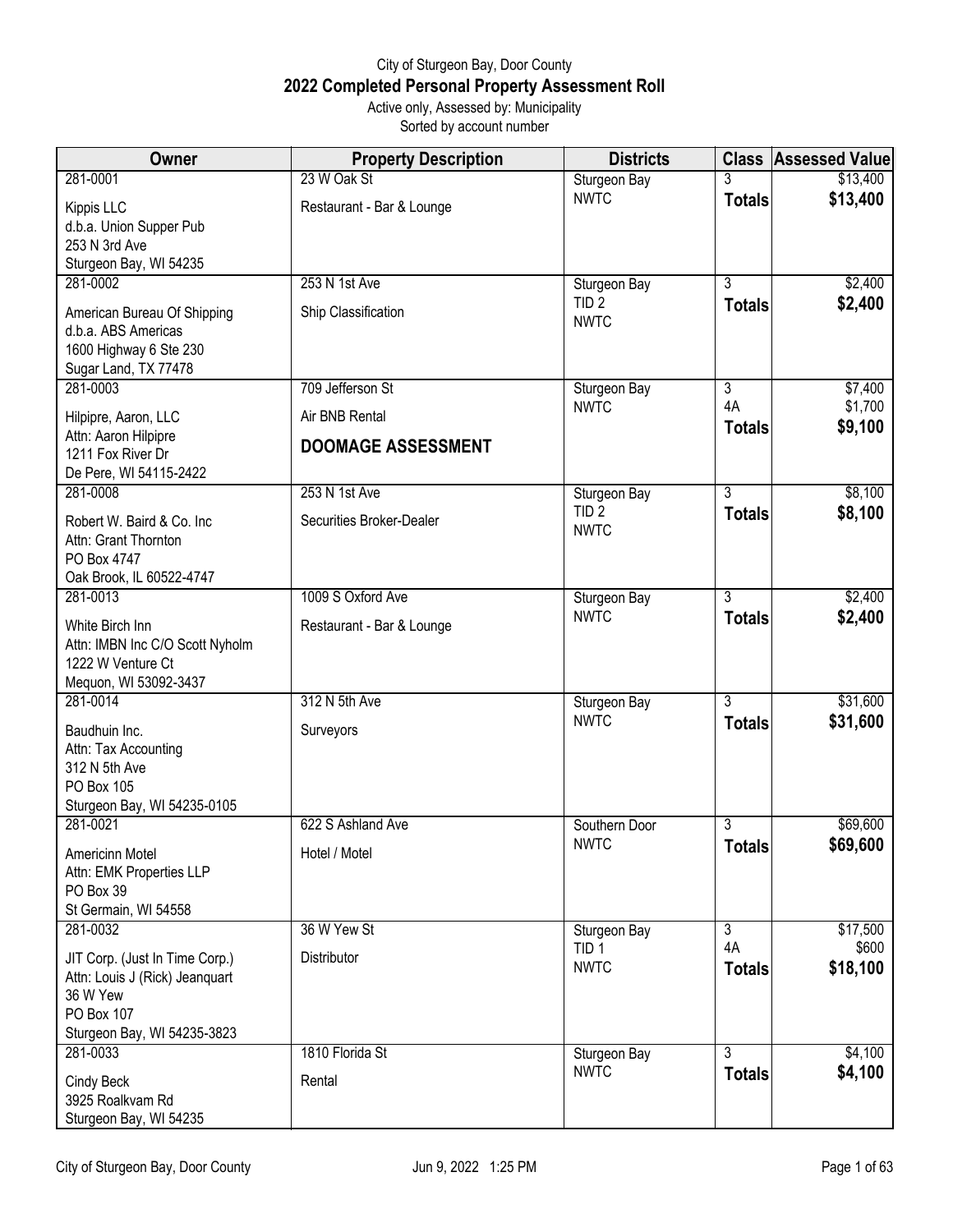| Owner                                             | <b>Property Description</b>  | <b>Districts</b>            |                | <b>Class Assessed Value</b> |
|---------------------------------------------------|------------------------------|-----------------------------|----------------|-----------------------------|
| 281-0042                                          | 30 N 18th Ave Unit 4 #2      | Sturgeon Bay                | 3              | \$1,200                     |
| Peninsula Podiatry LLC                            | <b>Medical Clinic</b>        | <b>NWTC</b>                 | 4A             | \$0                         |
| Attn: Bradley Burkart Dr. D.P.M.                  |                              |                             | <b>Totals</b>  | \$1,200                     |
| 30 N 18th Ave Unit 4 Ste 2                        |                              |                             |                |                             |
| Sturgeon Bay, WI 54235                            |                              |                             |                |                             |
| 281-0049                                          | (scattered)                  | Sturgeon Bay<br><b>NWTC</b> | $\overline{3}$ | \$5,900                     |
| The Coca-Cola Company                             | Leasing                      |                             | <b>Totals</b>  | \$5,900                     |
| Attn: Property Tax - NAT 8                        |                              |                             |                |                             |
| PO Box 1734                                       |                              |                             |                |                             |
| Atlanta, GA 30301<br>281-0054                     | 50 N 3rd Ave                 | Sturgeon Bay                | $\overline{3}$ | \$2,300                     |
|                                                   |                              | <b>NWTC</b>                 | <b>Totals</b>  | \$2,300                     |
| Draeb Jewelers Inc.                               | Jewlery Store                |                             |                |                             |
| Attn: George Draeb<br>PO Box 706                  |                              |                             |                |                             |
| Sturgeon Bay, WI 54235                            |                              |                             |                |                             |
| 281-0060                                          | 1414 Michigan St             | Sturgeon Bay                | $\overline{3}$ | \$65,400                    |
| Huehns Funeral Home Inc                           | <b>Funeral Home/Services</b> | <b>NWTC</b>                 | 4A             | \$100                       |
| Attn: Todd & Renee Huehns                         |                              |                             | <b>Totals</b>  | \$65,500                    |
| 1414 Michigan St                                  |                              |                             |                |                             |
| Sturgeon Bay, WI 54235                            |                              |                             |                |                             |
| 281-0067                                          | 1555 Shiloh Rd               | Sturgeon Bay                | $\overline{3}$ | \$4,400                     |
| Hill Building Maintenance LLC                     | <b>Cleaning Service</b>      | TID <sub>1</sub>            | 4A             | \$1,200                     |
| Attn: John & Cynthia Hill                         |                              | <b>NWTC</b>                 | <b>Totals</b>  | \$5,600                     |
| 1555 Shiloh Rd                                    |                              |                             |                |                             |
| Sturgeon Bay, WI 54235                            |                              |                             |                |                             |
| 281-0068                                          | 825 Egg Harbor Rd            | Sturgeon Bay<br><b>NWTC</b> | $\overline{3}$ | \$1,300                     |
| La Vine's Inc                                     | Retail - Misc                |                             | <b>Totals</b>  | \$1,300                     |
| d.b.a. Wine Cellar                                |                              |                             |                |                             |
| 825 Egg Harbor Rd<br>Sturgeon Bay, WI 54235       |                              |                             |                |                             |
| 281-0069                                          | 800 S 15th Ave               | Sturgeon Bay                | $\overline{3}$ | \$4,100                     |
|                                                   |                              | <b>NWTC</b>                 | 4A             | \$3,400                     |
| Door County Broadcasting Co. Inc<br>d.b.a. WDOR   | Radio Broadcaster            |                             | <b>Totals</b>  | \$7,500                     |
| PO Box 549                                        | <b>DOOMAGE ASSESSMENT</b>    |                             |                |                             |
| Sturgeon Bay, WI 54235                            |                              |                             |                |                             |
| 281-0072                                          | 321 Jefferson St             | Sturgeon Bay                | $\overline{3}$ | \$51,700                    |
| Door County Hardware Co.                          | Hardware Store               | <b>NWTC</b>                 | 4A             | \$1,600                     |
| Attn: Amy LaBott                                  |                              |                             | <b>Totals</b>  | \$53,300                    |
| 321 Jefferson St                                  |                              |                             |                |                             |
| Sturgeon Bay, WI 54235                            |                              |                             |                |                             |
| 281-0073                                          | 1130 Green Bay Rd            | Southern Door               | $\overline{3}$ | \$1,700                     |
| L&P Convenient Store Sturgeon Bay                 | Gas / Convenience Store      | <b>NWTC</b>                 | 4A             | \$1,300                     |
| LLC                                               |                              |                             | <b>Totals</b>  | \$3,000                     |
| d.b.a. BP Travel Center                           |                              |                             |                |                             |
| Attn: Propery Tax Compliance<br>6416 Northland Rd |                              |                             |                |                             |
| Manteca, CA 95336                                 |                              |                             |                |                             |
|                                                   |                              |                             |                |                             |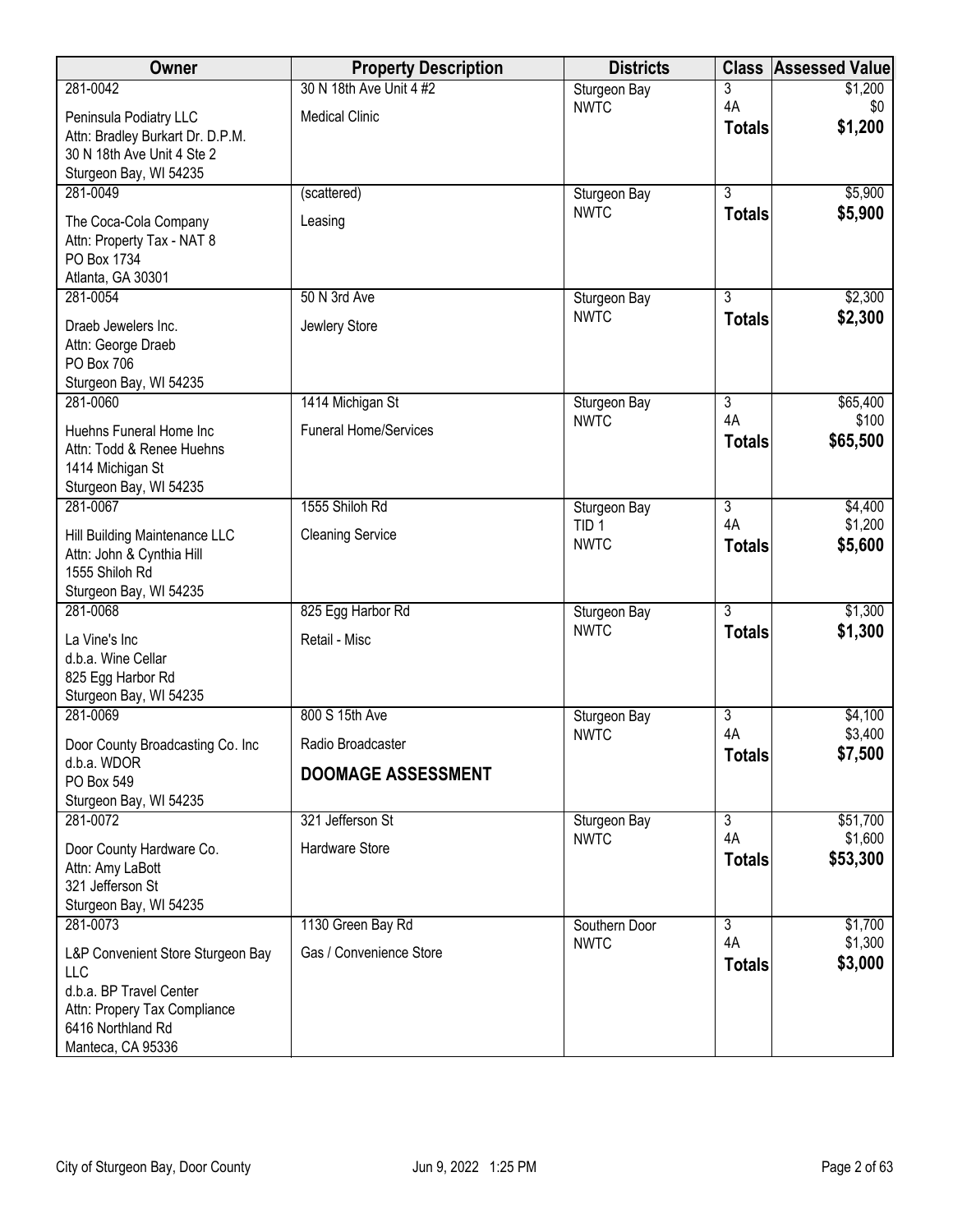| Owner                                                 | <b>Property Description</b>         | <b>Districts</b>                | <b>Class</b>        | <b>Assessed Value</b> |
|-------------------------------------------------------|-------------------------------------|---------------------------------|---------------------|-----------------------|
| 281-0074                                              | 323 S 18th Ave                      | Sturgeon Bay                    | 3                   | \$246,000             |
| North Shore Clinic                                    | <b>Medical Clinic</b>               | <b>NWTC</b>                     | 4A<br><b>Totals</b> | \$2,100<br>\$248,100  |
| Attn: Door County Memorial Hospital<br>323 S 18th Ave |                                     |                                 |                     |                       |
| Sturgeon Bay, WI 54235                                |                                     |                                 |                     |                       |
| 281-0075                                              | 120 N 3rd Ave                       | Sturgeon Bay                    | 3                   | \$5,800               |
| Greener Fields Inc                                    | Retail - Clothing                   | <b>NWTC</b>                     | 4A                  | \$900                 |
| d.b.a. Wilkins & Olander                              | <b>DOOMAGE ASSESSMENT</b>           |                                 | <b>Totals</b>       | \$6,700               |
| Attn: Dawn Fischer<br>120 N 3rd Ave                   |                                     |                                 |                     |                       |
| Sturgeon Bay, WI 54235-2416                           |                                     |                                 |                     |                       |
| 281-0079                                              | 1522 Egg Harbor Rd                  | Sturgeon Bay                    | 3                   | \$100                 |
| Ole's Mini Warehouses                                 | Warehousing/Mini Storage            | <b>NWTC</b>                     | 4A<br><b>Totals</b> | \$200<br>\$300        |
| Attn: George Geibl<br>W69 W15489 Macallan Ct          | <b>DOOMAGE ASSESSMENT</b>           |                                 |                     |                       |
| Menomonee Falls, WI 53051                             |                                     |                                 |                     |                       |
| 281-0088                                              | 449 N 14th Ave                      | Sturgeon Bay                    | $\overline{3}$      | \$100                 |
| Evenson Laundry & Dry Cleaners, Inc.                  | Laundromat - Commercial             | <b>NWTC</b>                     | <b>Totals</b>       | \$100                 |
| Attn: Edward W. Evenson                               |                                     |                                 |                     |                       |
| 449 N 14th Ave<br>PO Box 53                           |                                     |                                 |                     |                       |
| Sturgeon Bay, WI 54235                                |                                     |                                 |                     |                       |
| 281-0093                                              | 57 N 3rd Ave                        | Sturgeon Bay                    | 3                   | \$79,200              |
| Associated Banc-Corp. #80012                          | <b>Banking / Financial Services</b> | TID <sub>2</sub><br><b>NWTC</b> | 4A<br><b>Totals</b> | \$1,500<br>\$80,700   |
| 433 Main St                                           |                                     |                                 |                     |                       |
| MS #8227<br>Green Bay, WI 54301                       |                                     |                                 |                     |                       |
| 281-0097                                              | 319 W Spruce St                     | Sturgeon Bay                    | $\overline{3}$      | \$56,200              |
| Forbes Funeral Home LLC                               | <b>Funeral Home/Services</b>        | <b>NWTC</b>                     | <b>Totals</b>       | \$56,200              |
| Attn: Mark Forbes                                     |                                     |                                 |                     |                       |
| 319 W Spruce St<br>Sturgeon Bay, WI 54235             |                                     |                                 |                     |                       |
| 281-0109                                              | 203 Keel Ct                         | Sturgeon Bay                    | 4A                  | \$1,500               |
| Murrock's Yard Maintenance                            | Lawn Care Services                  | TID <sub>1</sub>                | <b>Totals</b>       | \$1,500               |
| Attn: Steve & Tammy Estes                             | <b>DOOMAGE ASSESSMENT</b>           | <b>NWTC</b>                     |                     |                       |
| 4604 Bechtel Rd<br>Sturgeon Bay, WI 54235-8209        |                                     |                                 |                     |                       |
| 281-0112                                              | 1611 Egg Harbor Rd                  | Sevastopol                      | $\overline{3}$      | \$200                 |
| Malvetz Furn. & Floor Covering Inc.                   | Retail - Misc                       | <b>NWTC</b>                     | <b>Totals</b>       | \$200                 |
| Attn: Tom Van Den Bogart                              | <b>DOOMAGE ASSESSMENT</b>           |                                 |                     |                       |
| 1611 Egg Harbor Rd<br>Sturgeon Bay, WI 54235          |                                     |                                 |                     |                       |
| 281-0113                                              | 239 N 3rd Ave                       | Sturgeon Bay                    | 3                   | \$52,000              |
| Third Avenue Playhouse Inc                            | Theater - Performing Arts           | <b>NWTC</b>                     | <b>Totals</b>       | \$52,000              |
| PO Box 843                                            |                                     |                                 |                     |                       |
| Sturgeon Bay, WI 54235<br>281-0115                    | 44 S Madison Ave                    | Sturgeon Bay                    | $\overline{3}$      | \$200                 |
|                                                       |                                     | TID <sub>2</sub>                | 4A                  | \$0                   |
| New York Life Insurance<br>Attn: Richard J Price      | Insurance Agent / Office            | <b>NWTC</b>                     | <b>Totals</b>       | \$200                 |
| 44 S Madison Ave                                      |                                     |                                 |                     |                       |
| Sturgeon Bay, WI 54235                                |                                     |                                 |                     |                       |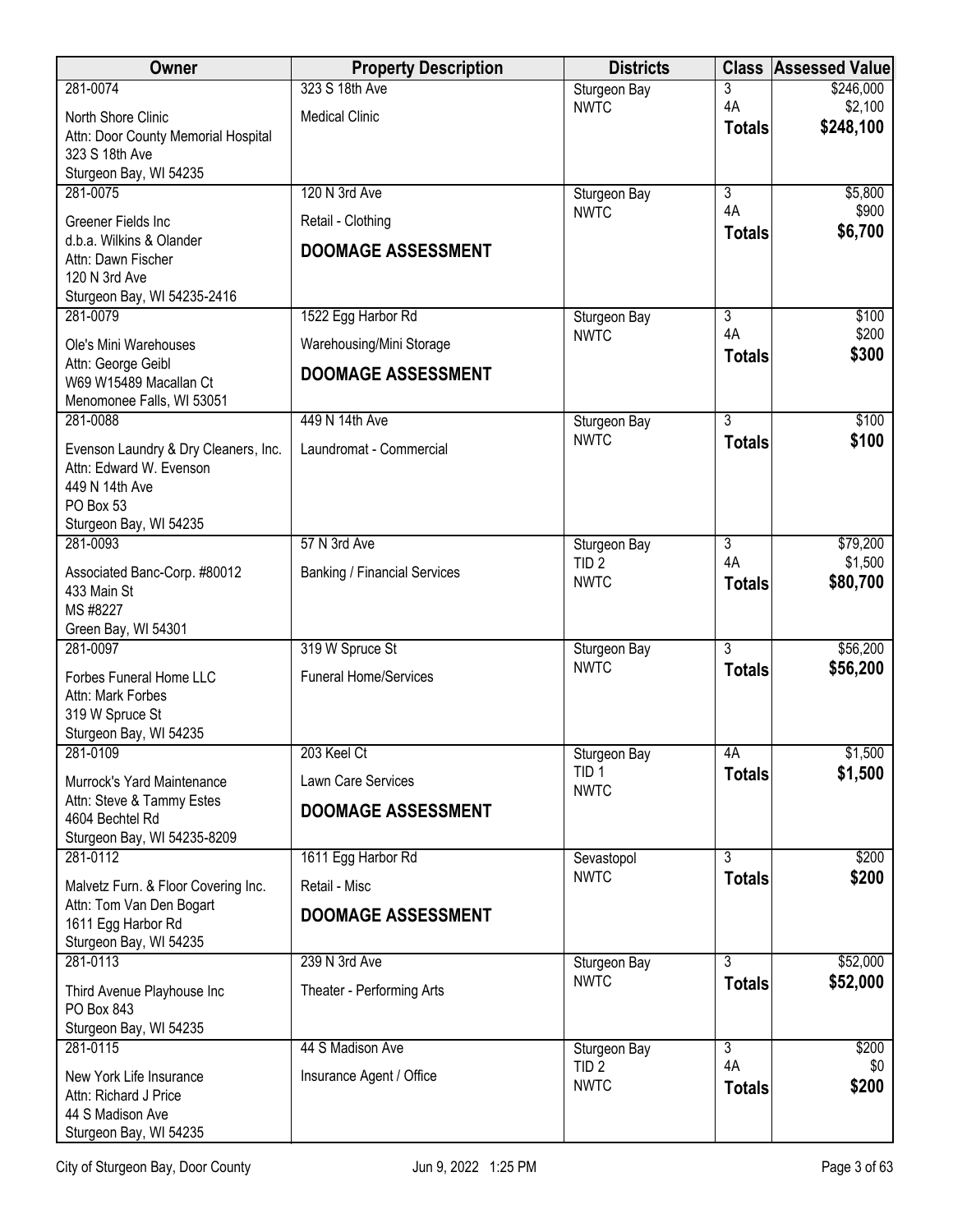| Owner                                                                                       | <b>Property Description</b> | <b>Districts</b>                |                                 | <b>Class Assessed Value</b> |
|---------------------------------------------------------------------------------------------|-----------------------------|---------------------------------|---------------------------------|-----------------------------|
| 281-0120                                                                                    | 7 S Madison Ave             | Sturgeon Bay                    | 3                               | \$24,100                    |
| Clipper's Mate Salon<br>d.b.a. Yankee Enterprises LLC<br>Attn: Kama Duessler                | <b>Beauty Salon</b>         | TID <sub>2</sub><br><b>NWTC</b> | <b>Totals</b>                   | \$24,100                    |
| 7 S Madison Ave                                                                             |                             |                                 |                                 |                             |
| Sturgeon Bay, WI 54235                                                                      |                             |                                 |                                 |                             |
| 281-0126                                                                                    | 709 N 7th Ave               | Sturgeon Bay                    | $\overline{3}$                  | \$500                       |
| Whpc-Nibp Portfolio LLC<br>d.b.a. Sunset View Apartments<br>150 E Gilman St Ste 1500        | <b>Apartment Rentals</b>    | <b>NWTC</b>                     | <b>Totals</b>                   | \$500                       |
| Madison, WI 53703<br>281-0129                                                               | 66 S 3rd Ave                | Sturgeon Bay                    | $\overline{3}$                  | \$5,900                     |
|                                                                                             | Tavern                      | <b>NWTC</b>                     | 4A                              | \$4,000                     |
| Sturgeon Bay Red Room LLC<br>Attn: Joe Hoffman                                              |                             |                                 | <b>Totals</b>                   | \$9,900                     |
| 66 S 3rd Ave                                                                                | <b>DOOMAGE ASSESSMENT</b>   |                                 |                                 |                             |
| Sturgeon Bay, WI 54235                                                                      |                             |                                 |                                 |                             |
| 281-0130                                                                                    | 824 Egg Harbor Rd           | Sturgeon Bay<br><b>NWTC</b>     | $\overline{3}$<br><b>Totals</b> | \$1,700<br>\$1,700          |
| Xerox Corporation<br>Attn: Property Tax Department<br>PO Box 9601                           | Leasing                     |                                 |                                 |                             |
| Webster, NY 14580<br>281-0135                                                               | 40 N 3rd Ave                | Sturgeon Bay                    | $\overline{3}$                  | \$1,000                     |
|                                                                                             |                             | <b>NWTC</b>                     | 4A                              | \$100                       |
| AMO Gallery & Framery<br>Attn: Audrey M Off<br>40 N 3rd Ave<br>Sturgeon Bay, WI 54235       | Artist & Or Art Gallery     |                                 | <b>Totals</b>                   | \$1,100                     |
| 281-0138                                                                                    | 1150 N 14th Ave             | Sturgeon Bay                    | $\overline{3}$                  | \$11,700                    |
| Alliance Insurance Centers, LLC<br>PO Box 28136<br>3138 Market St<br>Green Bay, WI 54304    | Insurance Agent / Office    | <b>NWTC</b>                     | <b>Totals</b>                   | \$11,700                    |
| 281-0143                                                                                    | 64 S 2nd Ave                | Sturgeon Bay                    | 3                               | \$1,800                     |
| Popelka Trenchard Glass LLC                                                                 | Artist & Or Art Gallery     | TID <sub>2</sub><br><b>NWTC</b> | 4A<br><b>Totals</b>             | \$300<br>\$2,100            |
| Attn: Jeremy Popelka<br>64 S 2nd Ave<br>Sturgeon Bay, WI 54235                              | <b>DOOMAGE ASSESSMENT</b>   |                                 |                                 |                             |
| 281-0150                                                                                    | 58 N 3rd Ave                | Sturgeon Bay                    | $\overline{3}$                  | \$11,800                    |
| Lifestyles By Bliss Inc,<br>Attn: Todd Trimberger<br>58 N 3rd Ave<br>Sturgeon Bay, WI 54235 | Retail                      | <b>NWTC</b>                     | 4A<br><b>Totals</b>             | \$5,600<br>\$17,400         |
| 281-0151                                                                                    | 164 N 3rd Ave               | Sturgeon Bay                    | $\overline{3}$                  | \$5,000                     |
| Poh's Corner Pub                                                                            | Tavern                      | <b>NWTC</b>                     | 4A<br><b>Totals</b>             | \$1,200<br>\$6,200          |
| Attn: George Poh<br>6012 Gordon Rd<br>Sturgeon Bay, WI 54235                                | <b>DOOMAGE ASSESSMENT</b>   |                                 |                                 |                             |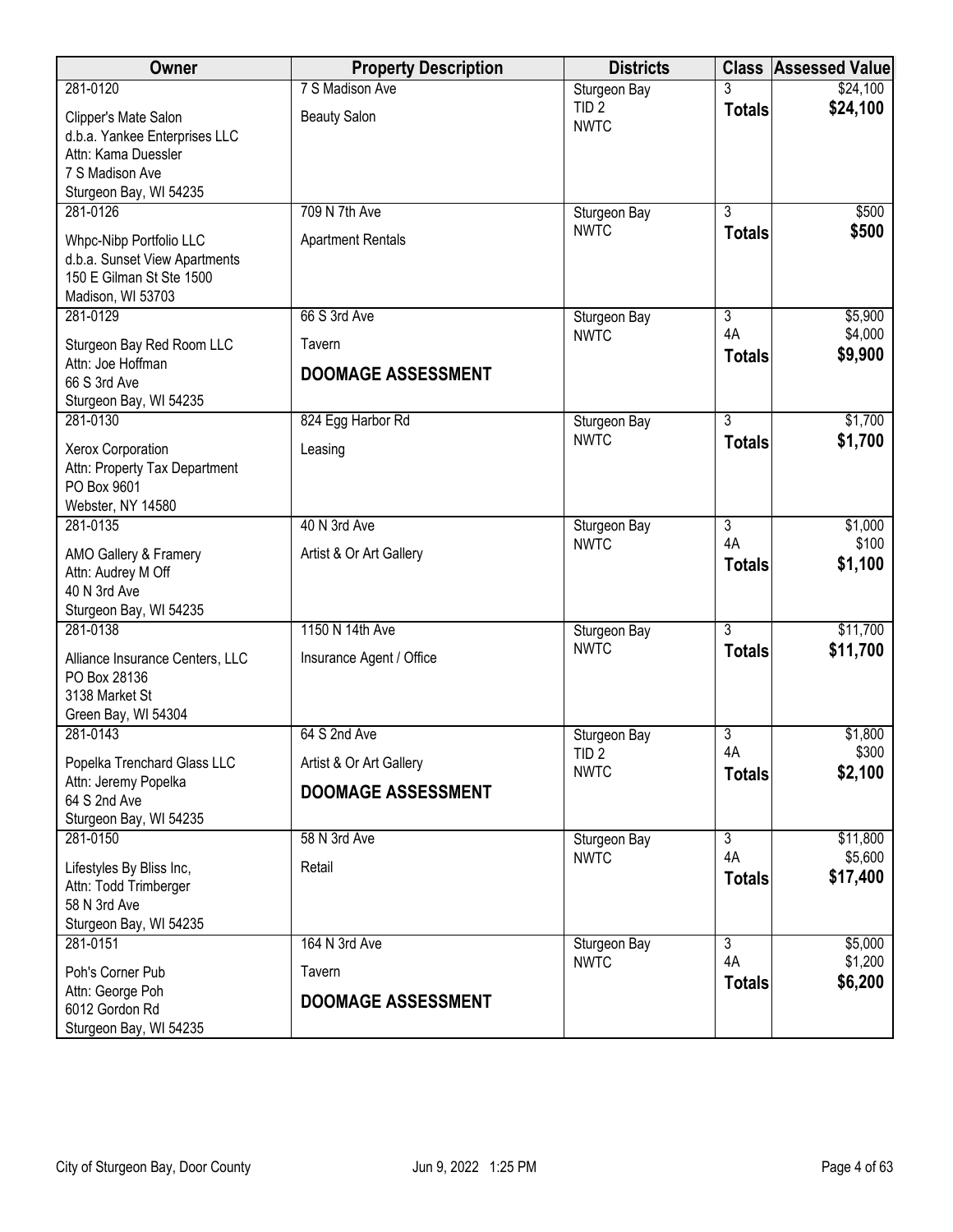| Owner                                                                                                                    | <b>Property Description</b>    | <b>Districts</b>                | <b>Class</b>        | <b>Assessed Value</b>  |
|--------------------------------------------------------------------------------------------------------------------------|--------------------------------|---------------------------------|---------------------|------------------------|
| 281-0163                                                                                                                 | 133 N Madison Ave              | Sturgeon Bay                    | 3                   | \$11,900               |
| <b>Skipper Real Estate Holdings</b><br>d.b.a. Skipper Bud's Aka Harbor Club<br>Marina<br>Attn: Skipper Buds Sturgeon Bay | Boat Slip Rentals/Storage/Etc  | TID <sub>2</sub><br><b>NWTC</b> | 4A<br><b>Totals</b> | \$195,900<br>\$207,800 |
| 215 N Point Dr<br>Winthrop Harbor, IL 60096                                                                              |                                |                                 |                     |                        |
| 281-0164                                                                                                                 | 42 Green Bay Rd                | Sturgeon Bay                    | 3                   | \$6,300                |
| Cedar Creek Carpet Inc.<br>Attn: G. Kenneth MacDonald<br>42 Green Bay Rd<br>Sturgeon Bay, WI 54235                       | Retail - Misc                  | <b>NWTC</b>                     | <b>Totals</b>       | \$6,300                |
| 281-0165                                                                                                                 | 185 E Walnut St Unit 130       | Sturgeon Bay                    | 3                   | \$5,900                |
| Specialized Services LLC<br>Attn: Cory Diehm<br>217 N 4th Ave #130<br>Sturgeon Bay, WI 54235                             | Home Care Services, Personal   | TID <sub>1</sub><br><b>NWTC</b> | <b>Totals</b>       | \$5,900                |
| 281-0169                                                                                                                 | 8 N Madison Ave                | Sturgeon Bay                    | 3                   | \$7,500                |
| Greystone Castle, LLC<br>Attn: Greg & Susan Ebel<br>8 N Madison Ave<br>Sturgeon Bay, WI 54235                            | Tavern                         | TID <sub>2</sub><br><b>NWTC</b> | 4A<br><b>Totals</b> | \$500<br>\$8,000       |
| 281-0170                                                                                                                 | 63 E Oak St                    | Sturgeon Bay                    | $\overline{3}$      | \$300                  |
| <b>Culligan Service</b><br>Attn: Jeff Tebon                                                                              | Water Conditioners & Supplys   | <b>NWTC</b>                     | <b>Totals</b>       | \$300                  |
| 63 E Oak St<br>Sturgeon Bay, WI 54235                                                                                    | <b>DOOMAGE ASSESSMENT</b>      |                                 |                     |                        |
| 281-0173                                                                                                                 | (scattered)                    | Sturgeon Bay                    | $\overline{3}$      | \$1,500                |
| Leja Distributing, Inc.<br>d.b.a. M&L Coin<br>Attn: Ken Leja<br>3048 County Rd EE<br>Abrams, WI 54101                    | Amusement/Vending/Game rentals | <b>NWTC</b>                     | <b>Totals</b>       | \$1,500                |
| 281-0177                                                                                                                 | 957 Green Bay Rd               | Southern Door                   | 3                   | \$1,800                |
| <b>Fanci That Salon</b><br>Attn: Pat Kring<br>955 Green Bay Rd<br>Sturgeon Bay, WI 54235                                 | <b>Beauty Salon</b>            | <b>NWTC</b>                     | <b>Totals</b>       | \$1,800                |
| 281-0181                                                                                                                 | 25 N Madison Ave               | Sturgeon Bay                    | $\overline{3}$      | \$22,500               |
| Hole N One & Kinera Urban Eatery<br>d.b.a. RS Patel LLC                                                                  | Gas / Convenience Store        | TID <sub>2</sub><br><b>NWTC</b> | <b>Totals</b>       | \$22,500               |
| Attn: Bhavin H Patel<br>1202 Juniper St<br>Sturgeon Bay, WI 54235                                                        | <b>DOOMAGE ASSESSMENT</b>      |                                 |                     |                        |
| 281-0188                                                                                                                 | 36 N 3rd Ave                   | Sturgeon Bay                    | 3                   | \$900                  |
| Joe's Hair Trimming Ctr.<br>Attn: Teri Mc Ilwain<br>36 N 3rd Ave<br>Sturgeon Bay, WI 54235-2414                          | <b>Barber Shop</b>             | <b>NWTC</b>                     | <b>Totals</b>       | \$900                  |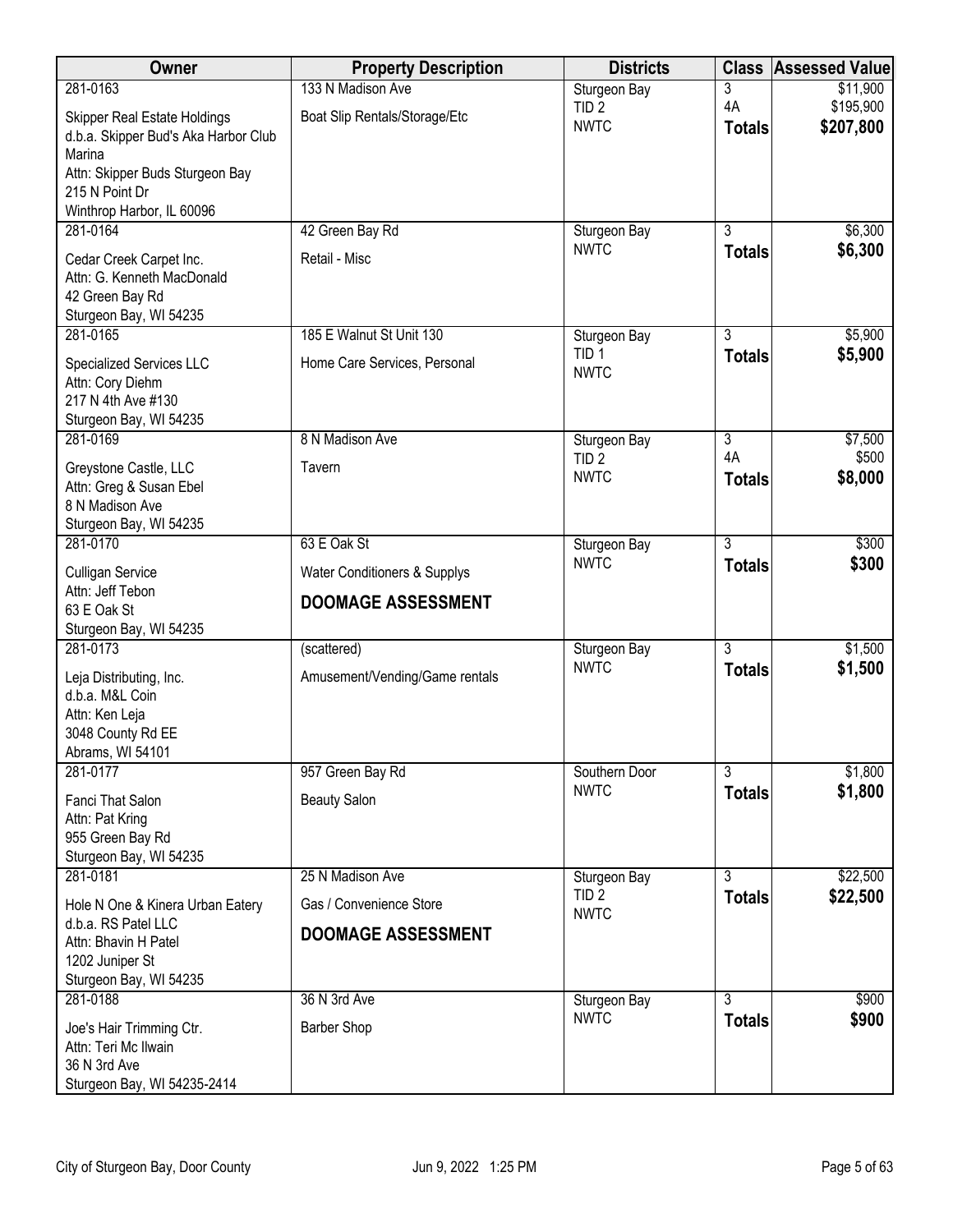| Owner                                                | <b>Property Description</b>  | <b>Districts</b>                 |                      | <b>Class Assessed Value</b> |
|------------------------------------------------------|------------------------------|----------------------------------|----------------------|-----------------------------|
| 281-0191                                             | 222 S Madison Ave            | Sturgeon Bay                     |                      | \$3,200                     |
| <b>GSD Petroleum LLC</b>                             | C - Store                    | TID <sub>2</sub>                 | <b>Totals</b>        | \$3,200                     |
| d.b.a. Bulk Petroleum #4279                          |                              | <b>NWTC</b>                      |                      |                             |
| 9653 Granville Rd                                    |                              |                                  |                      |                             |
| Mequon, WI 53097                                     |                              |                                  |                      |                             |
| 281-0192                                             | 242 Michigan St              | Sturgeon Bay<br>TID <sub>2</sub> | $\overline{3}$<br>4A | \$300<br>\$100              |
| <b>Boxwood Interiors LLC</b>                         | Decorator, Decorating        | <b>NWTC</b>                      | <b>Totals</b>        | \$400                       |
| Attn: Michele Kerwin                                 |                              |                                  |                      |                             |
| PO Box 713                                           |                              |                                  |                      |                             |
| Sturgeon Bay, WI 54235<br>281-0193                   | 19 N 3rd Ave                 |                                  | 3                    | \$400                       |
|                                                      |                              | Sturgeon Bay<br>TID <sub>2</sub> | 4A                   | \$800                       |
| May Tax Service                                      | <b>Professional Services</b> | <b>NWTC</b>                      | <b>Totals</b>        | \$1,200                     |
| Attn: Tia May<br>19 N 3rd Ave                        | <b>DOOMAGE ASSESSMENT</b>    |                                  |                      |                             |
| Sturgeon Bay, WI 54235                               |                              |                                  |                      |                             |
| 281-0211                                             | 30 N 18th Ave Unit 3         | Sturgeon Bay                     | $\overline{3}$       | \$46,000                    |
|                                                      |                              | <b>NWTC</b>                      | 4A                   | \$1,000                     |
| Staudenmaier Chiropractic                            | <b>Chiropractic Services</b> |                                  | <b>Totals</b>        | \$47,000                    |
| 30 N 18th Ave Unit 3<br>Sturgeon Bay, WI 54235       |                              |                                  |                      |                             |
| 281-0214                                             | 1471 Egg Harbor Rd           | Sturgeon Bay                     | $\overline{3}$       | \$19,300                    |
|                                                      |                              | <b>NWTC</b>                      | 4A                   | \$1,400                     |
| AutoZone Parts Inc.<br>d.b.a. Auto Zone Inc. #101966 | <b>Auto Parts Sales</b>      |                                  | <b>Totals</b>        | \$20,700                    |
| Attn: Wilson & Franco                                |                              |                                  |                      |                             |
| 11000 Richmond Ave Ste 350                           |                              |                                  |                      |                             |
| Houston, TX 77042                                    |                              |                                  |                      |                             |
| 281-0219                                             | 1207 Rhode Island St         | Sturgeon Bay                     | 3                    | \$1,700                     |
| Dutches Bar                                          | Tavern                       | <b>NWTC</b>                      | 4A                   | \$2,200                     |
| Attn: Kenneth Schultz                                |                              |                                  | <b>Totals</b>        | \$3,900                     |
| 417 S 14th Ave                                       | <b>DOOMAGE ASSESSMENT</b>    |                                  |                      |                             |
| Sturgeon Bay, WI 54235                               |                              |                                  |                      |                             |
| 281-0224                                             | 16 N 5th Ave                 | Sturgeon Bay                     | $\overline{3}$       | \$7,900                     |
| White Lace Inn                                       | Bed & Breakfast              | <b>NWTC</b>                      | 4A                   | \$700                       |
| Attn: Dennis Statz                                   |                              |                                  | <b>Totals</b>        | \$8,600                     |
| 16 N 5th Ave                                         |                              |                                  |                      |                             |
| Sturgeon Bay, WI 54235<br>281-0233                   |                              |                                  | $\overline{3}$       | \$200                       |
|                                                      | 24 N Madison Ave             | Sturgeon Bay<br>TID <sub>2</sub> | 4A                   | \$100                       |
| De Jardin Cleaners LLC                               | Dry Cleaner                  | <b>NWTC</b>                      | <b>Totals</b>        | \$300                       |
| 24 N Madison Ave                                     |                              |                                  |                      |                             |
| Sturgeon Bay, WI 54235<br>281-0247                   |                              |                                  | 3                    | \$1,300                     |
|                                                      | (scattered)                  | Sturgeon Bay<br><b>NWTC</b>      | <b>Totals</b>        | \$1,300                     |
| Pitney Bowes Inc.                                    | Leasing                      |                                  |                      |                             |
| 600 N Westshore Blvd Ste 810                         |                              |                                  |                      |                             |
| Tampa, FL 33609                                      |                              |                                  | $\overline{3}$       |                             |
| 281-0249                                             | 253 Michigan St              | Sturgeon Bay<br><b>NWTC</b>      | 4A                   | \$5,000<br>\$1,000          |
| Jandu Oil Incorporated                               | C - Store                    |                                  | <b>Totals</b>        | \$6,000                     |
| 253 Michigan Ave<br>Sturgeon Bay, WI 54235           | <b>DOOMAGE ASSESSMENT</b>    |                                  |                      |                             |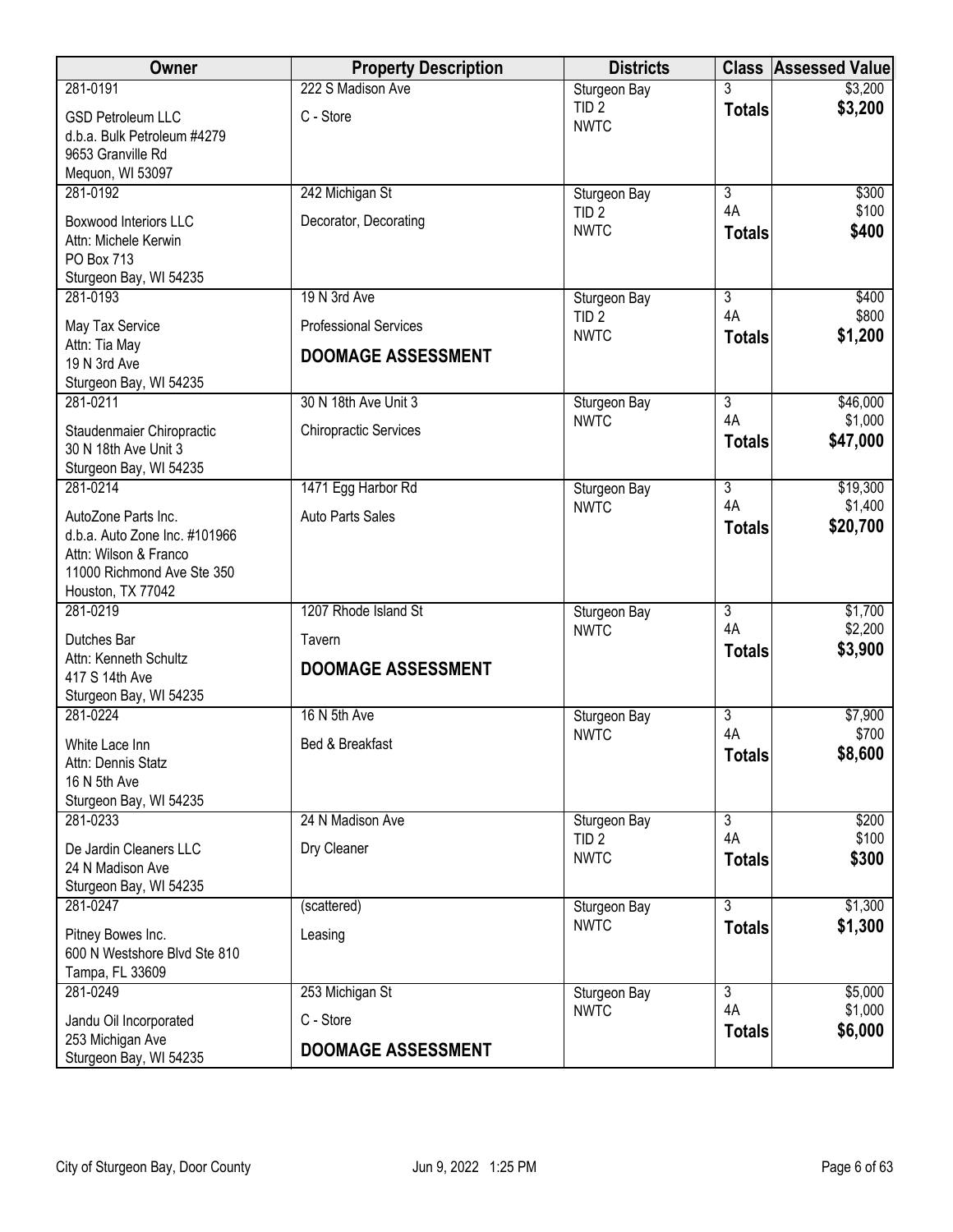| Owner                                                        | <b>Property Description</b>   | <b>Districts</b>                 |                           | <b>Class Assessed Value</b> |
|--------------------------------------------------------------|-------------------------------|----------------------------------|---------------------------|-----------------------------|
| 281-0250                                                     | 810 S Lansing Ave             | Sturgeon Bay                     | 3                         | \$68,900                    |
| Portside Builders, Inc.                                      | <b>General Contractor</b>     | TID <sub>1</sub><br><b>NWTC</b>  | 4A                        | \$5,600<br>\$74,500         |
| 810 S Lansing Ave                                            |                               |                                  | <b>Totals</b>             |                             |
| Sturgeon Bay, WI 54235<br>281-0255                           | 1217 N 14th Ave               | Sturgeon Bay                     | $\overline{\overline{3}}$ | \$21,700                    |
|                                                              |                               | <b>NWTC</b>                      | 4A                        | \$300                       |
| Apple Valley Lanes/ PVCN Inc.<br>Attn: Michelle Pfannenstiel | Bowling & Lounge              |                                  | <b>Totals</b>             | \$22,000                    |
| 1217 N 14th Ave                                              |                               |                                  |                           |                             |
| Sturgeon Bay, WI 54235                                       |                               |                                  |                           |                             |
| 281-0258                                                     | 923 Egg Harbor Rd             | Sturgeon Bay                     | 4A                        | \$21,200                    |
| Shore To Shore Rental & Supply                               | Eqpmnt&Truck Rental / Leasing | <b>NWTC</b>                      | <b>Totals</b>             | \$21,200                    |
| Attn: Linda Anderson & Scott Anderson<br>923 Egg Harbor Rd   | <b>DOOMAGE ASSESSMENT</b>     |                                  |                           |                             |
| Sturgeon Bay, WI 54235                                       |                               |                                  |                           |                             |
| 281-0259                                                     | 26 S 3rd Ave                  | Sturgeon Bay                     | 3                         | \$300                       |
| Any Path To Travel LLC                                       | <b>Travel Services</b>        | <b>NWTC</b>                      | 4A                        | \$100                       |
| Attn: Vicki Davis-Ries                                       |                               |                                  | <b>Totals</b>             | \$400                       |
| 26 S 3rd Ave                                                 |                               |                                  |                           |                             |
| Sturgeon Bay, WI 54235<br>281-0261                           | 540 Belmar St                 | Sturgeon Bay                     | $\overline{3}$            | \$1,700                     |
| Home Inspection Associates LLC                               | Home Inspection               | <b>NWTC</b>                      | 4A                        | \$400                       |
| Attn: Mark R Bosman                                          |                               |                                  | <b>Totals</b>             | \$2,100                     |
| 540 Belmar St                                                |                               |                                  |                           |                             |
| Sturgeon Bay, WI 54235                                       | 180 E Redwood St              |                                  | $\overline{3}$            |                             |
| 281-0266                                                     |                               | Sturgeon Bay<br>TID <sub>2</sub> | 4A                        | \$7,900<br>\$2,700          |
| Roen Salvage Company<br>180 E Redwood St                     | Marine Salvage/Constr/Towing  | <b>NWTC</b>                      | <b>Totals</b>             | \$10,600                    |
| Sturgeon Bay, WI 54235                                       | <b>DOOMAGE ASSESSMENT</b>     |                                  |                           |                             |
| 281-0276                                                     | 316 N 3rd Ave                 | Sturgeon Bay                     | $\overline{\overline{3}}$ | \$3,600                     |
| Waves Inc.                                                   | <b>Beauty Salon</b>           | <b>NWTC</b>                      | 4A                        | \$3,400                     |
| Attn: Roberta Rossal                                         |                               |                                  | <b>Totals</b>             | \$7,000                     |
| 316 N 3rd Ave<br>Sturgeon Bay, WI 54235                      |                               |                                  |                           |                             |
| 281-0278                                                     | 14 S 3rd Ave                  | Sturgeon Bay                     | $\overline{3}$            | \$700                       |
| Weber Insurance Services Inc                                 | Insurance Agent / Office      | <b>NWTC</b>                      | <b>Totals</b>             | \$700                       |
| Attn: Jill Hedrington                                        |                               |                                  |                           |                             |
| <b>PO Box 186</b>                                            |                               |                                  |                           |                             |
| Algoma, WI 54201<br>281-0281                                 | 30 N 18th Ave Unit 2          | Sturgeon Bay                     | 3                         | \$43,100                    |
|                                                              |                               | <b>NWTC</b>                      | 4A                        | \$100                       |
| Door County Dental Care SC<br>30 N 18th Ave Unit 2           | Dental Office                 |                                  | <b>Totals</b>             | \$43,200                    |
| Sturgeon Bay, WI 54235                                       |                               |                                  |                           |                             |
| 281-0283                                                     |                               | Sturgeon Bay                     | 1                         | \$68,500                    |
| Sarter Marine Towing Co., Inc.                               | <b>Tug Boats</b>              | <b>NWTC</b>                      | 4A<br><b>Totals</b>       | \$8,500<br>\$77,000         |
| PO Box 645                                                   | <b>DOOMAGE ASSESSMENT</b>     |                                  |                           |                             |
| Sturgeon Bay, WI 54235                                       |                               |                                  |                           |                             |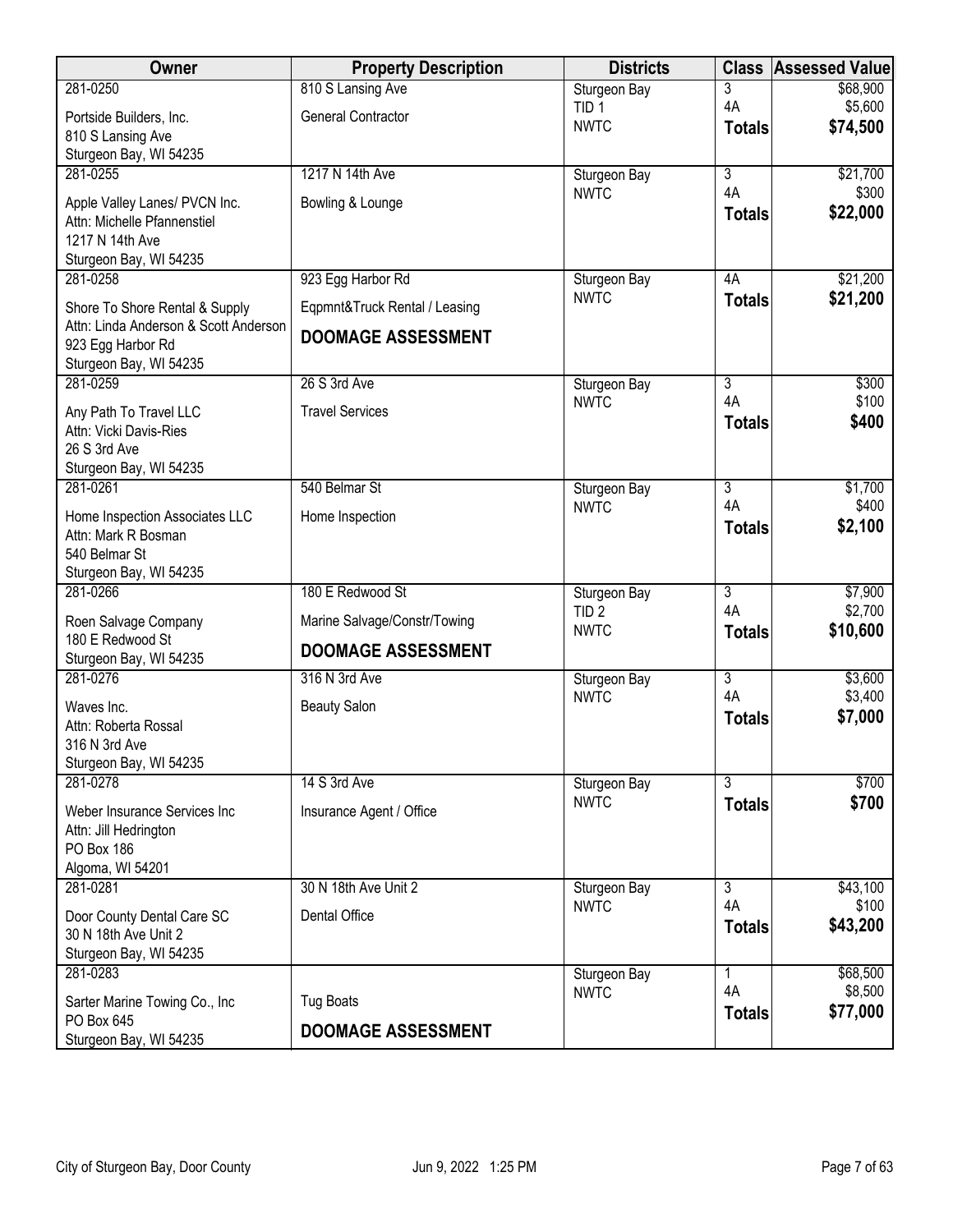| Owner                                                                                                            | <b>Property Description</b>  | <b>Districts</b> | <b>Class</b>        | <b>Assessed Value</b> |
|------------------------------------------------------------------------------------------------------------------|------------------------------|------------------|---------------------|-----------------------|
| 281-0284                                                                                                         | (scattered)                  | Sevastopol       |                     | \$6,700               |
| Hallmark Marketing Company LLC<br>Attn: Tax #407<br>PO Box 419479<br>Kansas City, MO 64141-6479                  | Retail                       | <b>NWTC</b>      | <b>Totals</b>       | \$6,700               |
| 281-0285                                                                                                         | 204 S 18th Ave               | Sturgeon Bay     | $\overline{3}$      | \$6,100               |
| Oakwood Apartments<br>Attn: Carnahan Corp./ Sherwood<br>Properties<br>145 North Ave Ste A<br>Hartland, WI 53029  | <b>Apartment Rentals</b>     | <b>NWTC</b>      | <b>Totals</b>       | \$6,100               |
| 281-0287                                                                                                         | 456 Jefferson St             | Sturgeon Bay     | $\overline{3}$      | \$700                 |
| Reliable Automobile Sales Inc.<br>Attn: Michael J. Shortall<br>456 Jefferson St<br>Sturgeon Bay, WI 54235        | Auto Sales & Service         | <b>NWTC</b>      | 4A<br><b>Totals</b> | \$500<br>\$1,200      |
| 281-0291                                                                                                         | 331 Kentucky St              | Sturgeon Bay     | $\overline{3}$      | \$700                 |
| Peninsula Chiropractic Center, Inc<br>Attn: Levi Arnold<br>331 Kentucky St<br>Sturgeon Bay, WI 54235             | <b>Chiropractic Services</b> | <b>NWTC</b>      | <b>Totals</b>       | \$700                 |
| 281-0293                                                                                                         | 101 N 4th Ave Unit 101       | Sturgeon Bay     | $\overline{3}$      | \$8,300               |
| H & R Block Eastern Enterprises, Inc.<br>d.b.a. PP Tax #24017<br>One H&R Block Way<br>Kansas City, MO 64105-1905 | <b>Tax Preparer</b>          | <b>NWTC</b>      | 4A<br><b>Totals</b> | \$500<br>\$8,800      |
| 281-0296                                                                                                         | 14 S 3rd Ave Unit 2          | Sturgeon Bay     | $\overline{3}$      | \$17,400              |
| Starrbros Inc.<br>d.b.a. ERA Starr Realty<br>Attn: Robert Starr<br>PO Box 167<br>Sturgeon Bay, WI 54235          | <b>Real Estate Sales</b>     | <b>NWTC</b>      | <b>Totals</b>       | \$17,400              |
| 281-0300                                                                                                         | 1848 Egg Harbor Rd           | Sevastopol       | $\overline{3}$      | \$146,400             |
| Roundy's Wisconsin<br>d.b.a. Shop Rite<br>Attn: Property Tax - 7th Floor<br>1014 Vine St<br>Cincinatti, OH 45202 | Retail - Misc                | <b>NWTC</b>      | 4A<br><b>Totals</b> | \$25,800<br>\$172,200 |
| 281-0305                                                                                                         | 209 Green Bay Rd             | Sturgeon Bay     | $\overline{3}$      | \$30,800              |
| Stoneman-Schopf Agency, Inc<br>Attn: Peter Stoneman<br><b>PO Box 470</b><br>Sturgeon Bay, WI 54235               | Insurance Agent / Office     | <b>NWTC</b>      | 4A<br><b>Totals</b> | \$4,800<br>\$35,600   |
| 281-0307                                                                                                         | 75 W Maple St                | Sturgeon Bay     | 3                   | \$3,100               |
| May's Sport Center<br>Attn: Jeffrey May<br>75 W Maple St<br>Sturgeon Bay, WI 54235                               | Retail                       | <b>NWTC</b>      | 4A<br><b>Totals</b> | \$300<br>\$3,400      |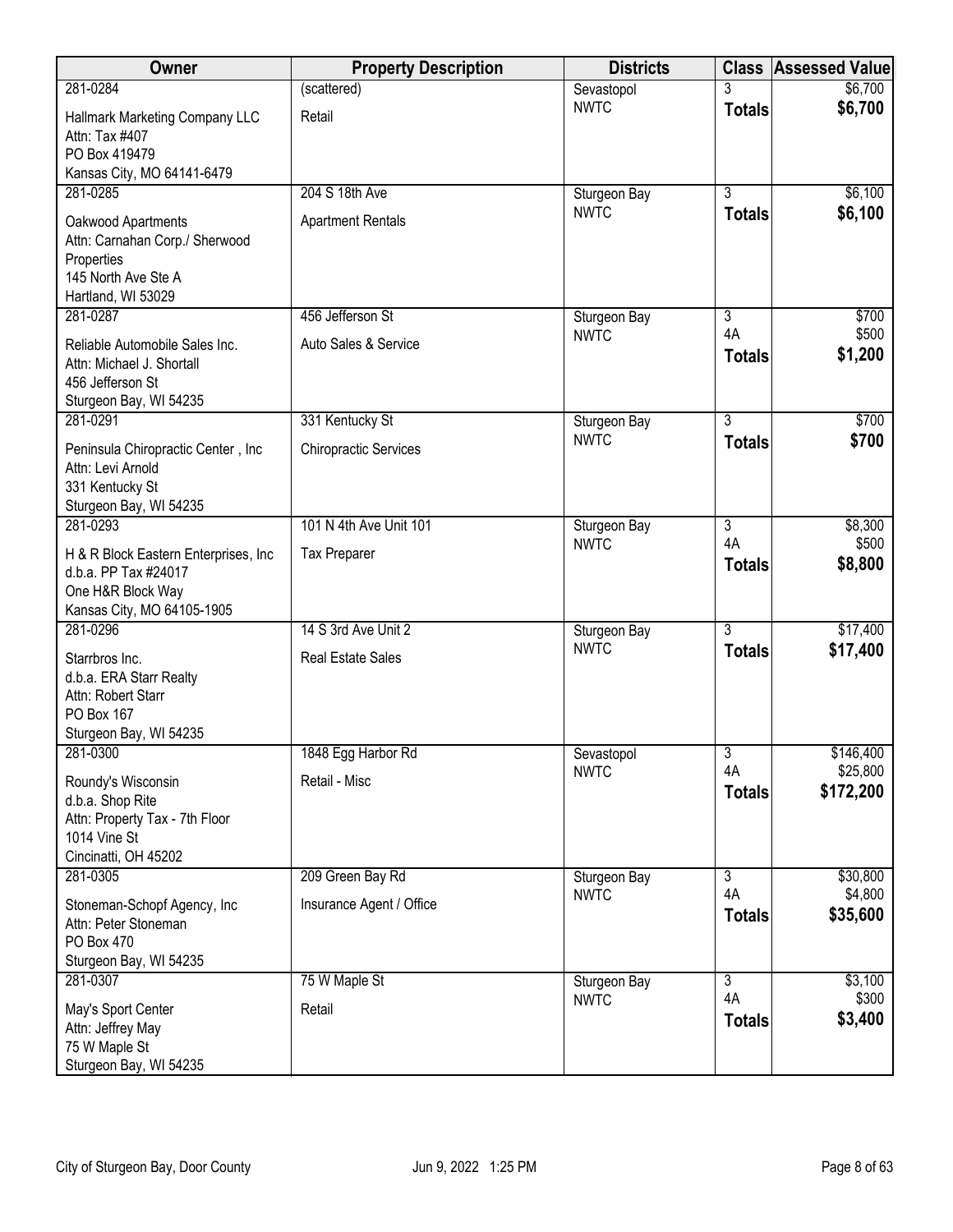| Owner                                                                                                         | <b>Property Description</b> | <b>Districts</b>                |                     | <b>Class Assessed Value</b> |
|---------------------------------------------------------------------------------------------------------------|-----------------------------|---------------------------------|---------------------|-----------------------------|
| 281-0308                                                                                                      | 600 Nautical Dr             | Sturgeon Bay                    | 3                   | \$21,600                    |
| Sturgeon Bay Yacht Club<br>Attn: Tax Accounting                                                               | Restaurant - Bar & Lounge   | <b>NWTC</b>                     | 4A<br><b>Totals</b> | \$1,300<br>\$22,900         |
| 600 Nautical Dr                                                                                               |                             |                                 |                     |                             |
| Sturgeon Bay, WI 54235                                                                                        |                             |                                 |                     |                             |
| 281-0311                                                                                                      | 611 Jefferson St Unit D     | Sturgeon Bay                    | 3                   | \$800                       |
| P&P Inc<br>d.b.a. Miracle Ear Center<br>Attn: Paulette McDonald<br>227085 Rib Mountain Dr<br>Wausau, WI 54401 | Hearing Aid Sales & Service | <b>NWTC</b>                     | <b>Totals</b>       | \$800                       |
| 281-0323                                                                                                      | 242 Michigan St Unit 104    | Sturgeon Bay                    | 3                   | \$4,600                     |
| Reetz Law Office SC                                                                                           | Attorney                    | TID <sub>2</sub><br><b>NWTC</b> | 4A<br><b>Totals</b> | \$600<br>\$5,200            |
| Attn: Brett Reetz<br>242 Michigan St Ste 104<br>Sturgeon Bay, WI 54235                                        | <b>DOOMAGE ASSESSMENT</b>   |                                 |                     |                             |
| 281-0325                                                                                                      | 1300 Egg Harbor Rd Unit 160 | Sturgeon Bay                    | $\overline{3}$      | \$1,100                     |
| Eye's For You Inc.<br>Attn: June Gordon<br>1300 Egg Harbor Rd Ste 160<br>Sturgeon Bay, WI 54235               | Optician / Eye Care         | <b>NWTC</b>                     | <b>Totals</b>       | \$1,100                     |
| 281-0327                                                                                                      | 1009 Egg Harbor Rd          | Sturgeon Bay                    | 3                   | \$700                       |
| Rosie's Sunseekers, Inc                                                                                       | <b>Tanning Salon</b>        | <b>NWTC</b>                     | 4A                  | \$500                       |
| d.b.a. Sun Seekers By Rosie<br>Attn: Dan Niesbitt<br>2201 SE 8th ST<br>Pompano Beach, FL 33062-6733           | <b>DOOMAGE ASSESSMENT</b>   |                                 | <b>Totals</b>       | \$1,200                     |
| 281-0329                                                                                                      | 1300 Egg Harbor Rd Unit 150 | Sturgeon Bay                    | $\overline{3}$      | \$37,100                    |
| Dunham Sports #62<br>Attn: Tax Accounting<br>5607 New King Dr<br>Troy, MI 48098                               | Retail - Sporting           | <b>NWTC</b>                     | 4A<br><b>Totals</b> | \$23,200<br>\$60,300        |
| 281-0340                                                                                                      | (scattered)                 | Sturgeon Bay                    | $\overline{3}$      | \$10,300                    |
| DirecTV, LLC<br>Attn: Kroll, LLC<br>PO Box 2789<br>Addison, TX 75001                                          | Satellite TV                | <b>NWTC</b>                     | <b>Totals</b>       | \$10,300                    |
| 281-0341                                                                                                      | 27 E Walnut St Unit 5       | Sturgeon Bay                    | $\overline{3}$      | \$4,900                     |
| <b>Fastenal Company</b><br>Attn: Tax Dept.<br>PO Box 1206<br>Winona, MN 55987                                 | Retail - Misc               | TID <sub>1</sub><br><b>NWTC</b> | 4A<br><b>Totals</b> | \$1,600<br>\$6,500          |
| 281-0343                                                                                                      | 218 N 14th Ave              | Sturgeon Bay                    | $\overline{3}$      | \$3,800                     |
| Ross Estate Planning<br>Attn: Robert A Ross<br>218 N 14th Ave<br>PO Box 317<br>Sturgeon Bay, WI 54235-0318    | <b>Estate Planning</b>      | <b>NWTC</b>                     | <b>Totals</b>       | \$3,800                     |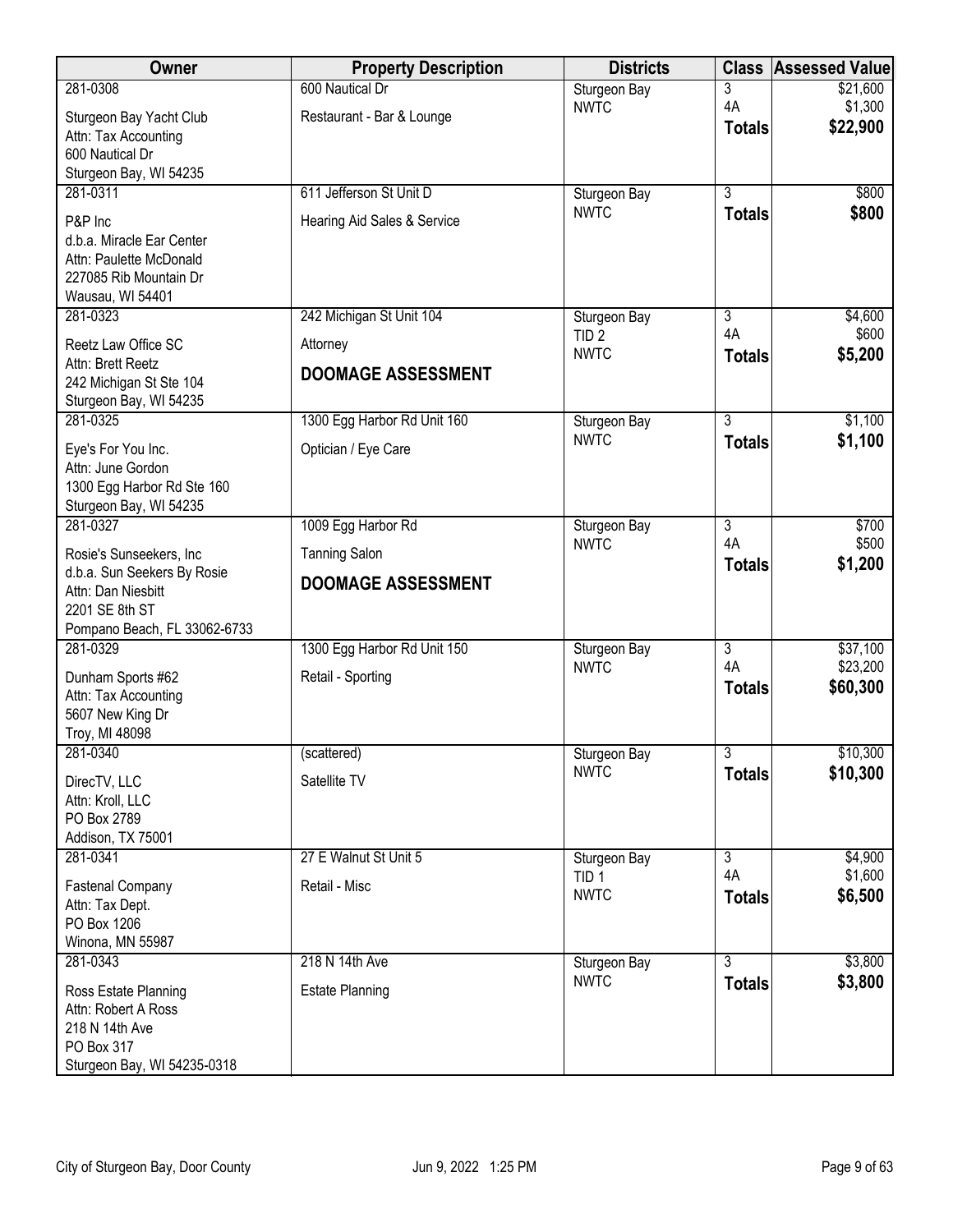| Owner                                               | <b>Property Description</b>             | <b>Districts</b>                |                      | <b>Class Assessed Value</b> |
|-----------------------------------------------------|-----------------------------------------|---------------------------------|----------------------|-----------------------------|
| 281-0350                                            | 155 E Walnut St                         | Sturgeon Bay                    |                      | \$4,100                     |
| Wulf Brothers Inc                                   | <b>HVAC Contractor &amp; fabricator</b> | TID <sub>1</sub><br><b>NWTC</b> | <b>Totals</b>        | \$4,100                     |
| Attn: Thomas Wulf                                   |                                         |                                 |                      |                             |
| 155 E Walnut St<br>Sturgeon Bay, WI 54235           |                                         |                                 |                      |                             |
| 281-0352                                            | 120 N 14th Ave                          | Sturgeon Bay                    | $\overline{3}$       | \$16,500                    |
|                                                     |                                         | <b>NWTC</b>                     | 4A                   | \$2,800                     |
| Young Automotive Inc<br>120 N 14th Ave              | Auto Sales & Service                    |                                 | <b>Totals</b>        | \$19,300                    |
| Sturgeon Bay, WI 54235                              |                                         |                                 |                      |                             |
| 281-0353                                            | 1627 Memorial Dr                        | Sturgeon Bay                    | 3                    | \$13,500                    |
| Snug Harbor Inn                                     | Hotel / Motel                           | <b>NWTC</b>                     | <b>Totals</b>        | \$13,500                    |
| Attn: Jon & Patti Hanson                            | <b>DOOMAGE ASSESSMENT</b>               |                                 |                      |                             |
| 1627 Memorial Dr                                    |                                         |                                 |                      |                             |
| Sturgeon Bay, WI 54235<br>281-0355                  | 228 N 14th Ave                          | Sturgeon Bay                    | $\overline{3}$       | \$6,100                     |
|                                                     |                                         | <b>NWTC</b>                     | 4A                   | \$200                       |
| Hedeen International<br>Attn: Clem V. Hedeen, Atty. | <b>Real Estate Sales</b>                |                                 | <b>Totals</b>        | \$6,300                     |
| 228 N 14th Ave                                      |                                         |                                 |                      |                             |
| Sturgeon Bay, WI 54235                              |                                         |                                 |                      |                             |
| 281-0356                                            | 600 W Elm St                            | Sturgeon Bay                    | $\overline{AB}$      | \$10,000                    |
| Charles W. Anderson                                 | Building On Leased Land                 | <b>NWTC</b>                     | <b>Totals</b>        | \$10,000                    |
| 371 Merrick Dr                                      |                                         |                                 |                      |                             |
| Beaver Creek, OH 45434-5849                         |                                         |                                 |                      |                             |
| 281-0357                                            | 165 N 3rd Ave                           | Sturgeon Bay<br><b>NWTC</b>     | $\overline{3}$<br>4A | \$1,600<br>\$700            |
| Door County Eye Assoc. Inc.                         | Optician / Eye Care                     |                                 | <b>Totals</b>        | \$2,300                     |
| Attn: Dr. Eric Paulsen<br>165 N 3rd Ave             | <b>DOOMAGE ASSESSMENT</b>               |                                 |                      |                             |
| Sturgeon Bay, WI 54235                              |                                         |                                 |                      |                             |
| 281-0359                                            | 902 Alabama Pl                          | Sturgeon Bay                    | $\overline{3}$       | \$600                       |
| Robert M Star Trust                                 | <b>Apartment Rentals</b>                | <b>NWTC</b>                     | <b>Totals</b>        | \$600                       |
| d.b.a. 902 Alabama PI Apartments                    | <b>DOOMAGE ASSESSMENT</b>               |                                 |                      |                             |
| 759 Memorial Dr                                     |                                         |                                 |                      |                             |
| Sturgeon Bay, WI 54235<br>281-0378                  | 101 S Lansing Ave                       | Sturgeon Bay                    | $\overline{3}$       | \$600                       |
|                                                     |                                         | <b>NWTC</b>                     | 4A                   | \$400                       |
| The Prospect House, LLC<br>101 S Lansing Ave        | Bed & Breakfast                         |                                 | <b>Totals</b>        | \$1,000                     |
| Sturgeon Bay, WI 54235                              | <b>DOOMAGE ASSESSMENT</b>               |                                 |                      |                             |
| 281-0381                                            | 664 N 12th Ave                          | Sturgeon Bay                    | 3                    | \$500                       |
| Ehlers Agency, Steve                                | Insurance Agent / Office                | <b>NWTC</b>                     | <b>Totals</b>        | \$500                       |
| Attn: Steve Ehlers                                  |                                         |                                 |                      |                             |
| 664 N 12th Ave                                      |                                         |                                 |                      |                             |
| Sturgeon Bay, WI 54235<br>281-0384                  | 1836 Memorial Dr                        | Sturgeon Bay                    | 3                    | \$2,500                     |
|                                                     |                                         | <b>NWTC</b>                     | <b>Totals</b>        | \$2,500                     |
| Lewin R Juadis<br>d.b.a. Cost Effective Associate   | Consulting, Business                    |                                 |                      |                             |
| 1836 Memorial Dr                                    |                                         |                                 |                      |                             |
| Sturgeon Bay, WI 54235                              |                                         |                                 |                      |                             |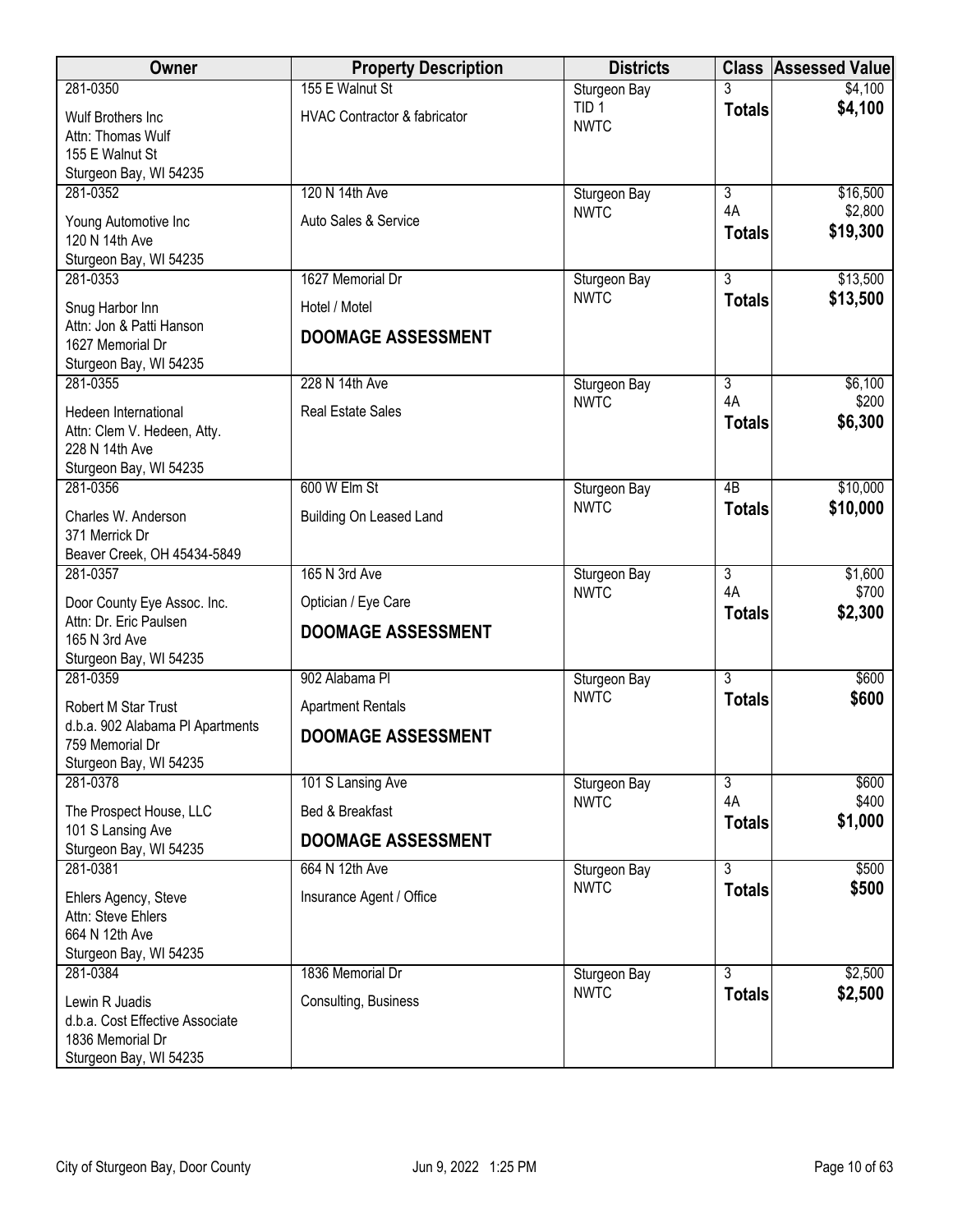| 281-0391<br>57 N 12th Ave Unit 100<br>Sturgeon Bay<br>3<br>\$300<br>4A<br>\$100<br><b>NWTC</b><br>Insurance Agent / Office<br><b>Bay Benefits Group</b><br>\$400<br><b>Totals</b><br>Attn: Amy Welsh<br>57 N 12th Ave Ste 100<br>Sturgeon Bay, WI 54235<br>281-0392<br>45 W Pine St<br>3<br>\$100<br>Sturgeon Bay<br>4A<br><b>NWTC</b><br>\$0<br>Home Builder/Remodeler<br>Birmingham Builders Inc.<br>\$100<br><b>Totals</b><br>Attn: Thad Birmingham<br>45 W Pine St<br>Sturgeon Bay, WI 54235<br>1332 Egg Harbor Rd<br>3<br>\$30,400<br>281-0393<br>Sturgeon Bay<br>4A<br>\$1,900<br><b>NWTC</b><br><b>Banking / Financial Services</b><br>Associated Banc-Corp. #80013<br>\$32,300<br><b>Totals</b><br>433 Main St<br>MS #8227<br>Green Bay, WI 54301<br>$\overline{3}$<br>281-0396<br>57 N 12th Ave Unit 109<br>\$1,900<br>Sturgeon Bay<br><b>NWTC</b><br>\$1,900<br><b>Totals</b><br>Door County Board Of Realtors<br>Real Estate Listing Service<br>d.b.a. Door County Multiple Listing<br>Service<br>Attn: Susan Kurtz<br>57 N 12th Ave Ste 109<br>Sturgeon Bay, WI 54235<br>281-0403<br>1536 Egg Harbor Rd<br>\$400,700<br>3<br>Sevastopol<br>\$30,000<br>4A<br><b>NWTC</b><br>Wal-Mart Stores East LP US01316<br>Retail<br>\$430,700<br><b>Totals</b><br>Attn: MS 0555<br>PO Box 8050<br>Bentonville, AR 72716-0555<br>$\overline{3}$<br>\$23,000<br>281-0407<br>454 Kentucky St<br>Sturgeon Bay<br><b>NWTC</b><br>\$23,000<br><b>Totals</b><br>Pinkert Law Firm LLP<br>Attorney<br>454 Kentucky St<br>PO Box 89<br>Sturgeon Bay, WI 54235<br>$\overline{3}$<br>\$15,200<br>281-0410<br>69 S Madison Ave<br>Sturgeon Bay<br>\$15,200<br>TID <sub>2</sub><br><b>Totals</b><br>Jewlery Store<br>T Simon Jewelers<br><b>NWTC</b><br>Attn: Tricia Hanson<br>69 S Madison Ave |
|------------------------------------------------------------------------------------------------------------------------------------------------------------------------------------------------------------------------------------------------------------------------------------------------------------------------------------------------------------------------------------------------------------------------------------------------------------------------------------------------------------------------------------------------------------------------------------------------------------------------------------------------------------------------------------------------------------------------------------------------------------------------------------------------------------------------------------------------------------------------------------------------------------------------------------------------------------------------------------------------------------------------------------------------------------------------------------------------------------------------------------------------------------------------------------------------------------------------------------------------------------------------------------------------------------------------------------------------------------------------------------------------------------------------------------------------------------------------------------------------------------------------------------------------------------------------------------------------------------------------------------------------------------------------------------------------------------------------------------------------------------------------------------|
|                                                                                                                                                                                                                                                                                                                                                                                                                                                                                                                                                                                                                                                                                                                                                                                                                                                                                                                                                                                                                                                                                                                                                                                                                                                                                                                                                                                                                                                                                                                                                                                                                                                                                                                                                                                    |
|                                                                                                                                                                                                                                                                                                                                                                                                                                                                                                                                                                                                                                                                                                                                                                                                                                                                                                                                                                                                                                                                                                                                                                                                                                                                                                                                                                                                                                                                                                                                                                                                                                                                                                                                                                                    |
|                                                                                                                                                                                                                                                                                                                                                                                                                                                                                                                                                                                                                                                                                                                                                                                                                                                                                                                                                                                                                                                                                                                                                                                                                                                                                                                                                                                                                                                                                                                                                                                                                                                                                                                                                                                    |
|                                                                                                                                                                                                                                                                                                                                                                                                                                                                                                                                                                                                                                                                                                                                                                                                                                                                                                                                                                                                                                                                                                                                                                                                                                                                                                                                                                                                                                                                                                                                                                                                                                                                                                                                                                                    |
|                                                                                                                                                                                                                                                                                                                                                                                                                                                                                                                                                                                                                                                                                                                                                                                                                                                                                                                                                                                                                                                                                                                                                                                                                                                                                                                                                                                                                                                                                                                                                                                                                                                                                                                                                                                    |
|                                                                                                                                                                                                                                                                                                                                                                                                                                                                                                                                                                                                                                                                                                                                                                                                                                                                                                                                                                                                                                                                                                                                                                                                                                                                                                                                                                                                                                                                                                                                                                                                                                                                                                                                                                                    |
|                                                                                                                                                                                                                                                                                                                                                                                                                                                                                                                                                                                                                                                                                                                                                                                                                                                                                                                                                                                                                                                                                                                                                                                                                                                                                                                                                                                                                                                                                                                                                                                                                                                                                                                                                                                    |
|                                                                                                                                                                                                                                                                                                                                                                                                                                                                                                                                                                                                                                                                                                                                                                                                                                                                                                                                                                                                                                                                                                                                                                                                                                                                                                                                                                                                                                                                                                                                                                                                                                                                                                                                                                                    |
|                                                                                                                                                                                                                                                                                                                                                                                                                                                                                                                                                                                                                                                                                                                                                                                                                                                                                                                                                                                                                                                                                                                                                                                                                                                                                                                                                                                                                                                                                                                                                                                                                                                                                                                                                                                    |
|                                                                                                                                                                                                                                                                                                                                                                                                                                                                                                                                                                                                                                                                                                                                                                                                                                                                                                                                                                                                                                                                                                                                                                                                                                                                                                                                                                                                                                                                                                                                                                                                                                                                                                                                                                                    |
|                                                                                                                                                                                                                                                                                                                                                                                                                                                                                                                                                                                                                                                                                                                                                                                                                                                                                                                                                                                                                                                                                                                                                                                                                                                                                                                                                                                                                                                                                                                                                                                                                                                                                                                                                                                    |
|                                                                                                                                                                                                                                                                                                                                                                                                                                                                                                                                                                                                                                                                                                                                                                                                                                                                                                                                                                                                                                                                                                                                                                                                                                                                                                                                                                                                                                                                                                                                                                                                                                                                                                                                                                                    |
|                                                                                                                                                                                                                                                                                                                                                                                                                                                                                                                                                                                                                                                                                                                                                                                                                                                                                                                                                                                                                                                                                                                                                                                                                                                                                                                                                                                                                                                                                                                                                                                                                                                                                                                                                                                    |
|                                                                                                                                                                                                                                                                                                                                                                                                                                                                                                                                                                                                                                                                                                                                                                                                                                                                                                                                                                                                                                                                                                                                                                                                                                                                                                                                                                                                                                                                                                                                                                                                                                                                                                                                                                                    |
|                                                                                                                                                                                                                                                                                                                                                                                                                                                                                                                                                                                                                                                                                                                                                                                                                                                                                                                                                                                                                                                                                                                                                                                                                                                                                                                                                                                                                                                                                                                                                                                                                                                                                                                                                                                    |
|                                                                                                                                                                                                                                                                                                                                                                                                                                                                                                                                                                                                                                                                                                                                                                                                                                                                                                                                                                                                                                                                                                                                                                                                                                                                                                                                                                                                                                                                                                                                                                                                                                                                                                                                                                                    |
|                                                                                                                                                                                                                                                                                                                                                                                                                                                                                                                                                                                                                                                                                                                                                                                                                                                                                                                                                                                                                                                                                                                                                                                                                                                                                                                                                                                                                                                                                                                                                                                                                                                                                                                                                                                    |
|                                                                                                                                                                                                                                                                                                                                                                                                                                                                                                                                                                                                                                                                                                                                                                                                                                                                                                                                                                                                                                                                                                                                                                                                                                                                                                                                                                                                                                                                                                                                                                                                                                                                                                                                                                                    |
|                                                                                                                                                                                                                                                                                                                                                                                                                                                                                                                                                                                                                                                                                                                                                                                                                                                                                                                                                                                                                                                                                                                                                                                                                                                                                                                                                                                                                                                                                                                                                                                                                                                                                                                                                                                    |
|                                                                                                                                                                                                                                                                                                                                                                                                                                                                                                                                                                                                                                                                                                                                                                                                                                                                                                                                                                                                                                                                                                                                                                                                                                                                                                                                                                                                                                                                                                                                                                                                                                                                                                                                                                                    |
|                                                                                                                                                                                                                                                                                                                                                                                                                                                                                                                                                                                                                                                                                                                                                                                                                                                                                                                                                                                                                                                                                                                                                                                                                                                                                                                                                                                                                                                                                                                                                                                                                                                                                                                                                                                    |
|                                                                                                                                                                                                                                                                                                                                                                                                                                                                                                                                                                                                                                                                                                                                                                                                                                                                                                                                                                                                                                                                                                                                                                                                                                                                                                                                                                                                                                                                                                                                                                                                                                                                                                                                                                                    |
|                                                                                                                                                                                                                                                                                                                                                                                                                                                                                                                                                                                                                                                                                                                                                                                                                                                                                                                                                                                                                                                                                                                                                                                                                                                                                                                                                                                                                                                                                                                                                                                                                                                                                                                                                                                    |
|                                                                                                                                                                                                                                                                                                                                                                                                                                                                                                                                                                                                                                                                                                                                                                                                                                                                                                                                                                                                                                                                                                                                                                                                                                                                                                                                                                                                                                                                                                                                                                                                                                                                                                                                                                                    |
|                                                                                                                                                                                                                                                                                                                                                                                                                                                                                                                                                                                                                                                                                                                                                                                                                                                                                                                                                                                                                                                                                                                                                                                                                                                                                                                                                                                                                                                                                                                                                                                                                                                                                                                                                                                    |
|                                                                                                                                                                                                                                                                                                                                                                                                                                                                                                                                                                                                                                                                                                                                                                                                                                                                                                                                                                                                                                                                                                                                                                                                                                                                                                                                                                                                                                                                                                                                                                                                                                                                                                                                                                                    |
|                                                                                                                                                                                                                                                                                                                                                                                                                                                                                                                                                                                                                                                                                                                                                                                                                                                                                                                                                                                                                                                                                                                                                                                                                                                                                                                                                                                                                                                                                                                                                                                                                                                                                                                                                                                    |
|                                                                                                                                                                                                                                                                                                                                                                                                                                                                                                                                                                                                                                                                                                                                                                                                                                                                                                                                                                                                                                                                                                                                                                                                                                                                                                                                                                                                                                                                                                                                                                                                                                                                                                                                                                                    |
|                                                                                                                                                                                                                                                                                                                                                                                                                                                                                                                                                                                                                                                                                                                                                                                                                                                                                                                                                                                                                                                                                                                                                                                                                                                                                                                                                                                                                                                                                                                                                                                                                                                                                                                                                                                    |
|                                                                                                                                                                                                                                                                                                                                                                                                                                                                                                                                                                                                                                                                                                                                                                                                                                                                                                                                                                                                                                                                                                                                                                                                                                                                                                                                                                                                                                                                                                                                                                                                                                                                                                                                                                                    |
|                                                                                                                                                                                                                                                                                                                                                                                                                                                                                                                                                                                                                                                                                                                                                                                                                                                                                                                                                                                                                                                                                                                                                                                                                                                                                                                                                                                                                                                                                                                                                                                                                                                                                                                                                                                    |
|                                                                                                                                                                                                                                                                                                                                                                                                                                                                                                                                                                                                                                                                                                                                                                                                                                                                                                                                                                                                                                                                                                                                                                                                                                                                                                                                                                                                                                                                                                                                                                                                                                                                                                                                                                                    |
|                                                                                                                                                                                                                                                                                                                                                                                                                                                                                                                                                                                                                                                                                                                                                                                                                                                                                                                                                                                                                                                                                                                                                                                                                                                                                                                                                                                                                                                                                                                                                                                                                                                                                                                                                                                    |
| Sturgeon Bay, WI 54235<br>281-0411<br>1541 Egg Harbor Rd<br>Sturgeon Bay<br>$\overline{3}$<br>\$36,300                                                                                                                                                                                                                                                                                                                                                                                                                                                                                                                                                                                                                                                                                                                                                                                                                                                                                                                                                                                                                                                                                                                                                                                                                                                                                                                                                                                                                                                                                                                                                                                                                                                                             |
| 4A<br>\$2,900<br><b>NWTC</b>                                                                                                                                                                                                                                                                                                                                                                                                                                                                                                                                                                                                                                                                                                                                                                                                                                                                                                                                                                                                                                                                                                                                                                                                                                                                                                                                                                                                                                                                                                                                                                                                                                                                                                                                                       |
| Supper Club<br>Nightingale Supper Club Inc.<br>\$39,200<br><b>Totals</b><br>Attn: David Ripp                                                                                                                                                                                                                                                                                                                                                                                                                                                                                                                                                                                                                                                                                                                                                                                                                                                                                                                                                                                                                                                                                                                                                                                                                                                                                                                                                                                                                                                                                                                                                                                                                                                                                       |
| 1638 State Hwy 42                                                                                                                                                                                                                                                                                                                                                                                                                                                                                                                                                                                                                                                                                                                                                                                                                                                                                                                                                                                                                                                                                                                                                                                                                                                                                                                                                                                                                                                                                                                                                                                                                                                                                                                                                                  |
| Sturgeon Bay, WI 54235                                                                                                                                                                                                                                                                                                                                                                                                                                                                                                                                                                                                                                                                                                                                                                                                                                                                                                                                                                                                                                                                                                                                                                                                                                                                                                                                                                                                                                                                                                                                                                                                                                                                                                                                                             |
| 180 E Redwood St<br>\$198,500<br>281-0413<br>Sturgeon Bay<br>1                                                                                                                                                                                                                                                                                                                                                                                                                                                                                                                                                                                                                                                                                                                                                                                                                                                                                                                                                                                                                                                                                                                                                                                                                                                                                                                                                                                                                                                                                                                                                                                                                                                                                                                     |
| 3<br>\$7,900<br>TID <sub>2</sub><br>Marine Salvage/Constr/Towing<br>Roen Salvage-Watercraft                                                                                                                                                                                                                                                                                                                                                                                                                                                                                                                                                                                                                                                                                                                                                                                                                                                                                                                                                                                                                                                                                                                                                                                                                                                                                                                                                                                                                                                                                                                                                                                                                                                                                        |
| \$206,400<br><b>NWTC</b><br><b>Totals</b><br>180 E Redwood St                                                                                                                                                                                                                                                                                                                                                                                                                                                                                                                                                                                                                                                                                                                                                                                                                                                                                                                                                                                                                                                                                                                                                                                                                                                                                                                                                                                                                                                                                                                                                                                                                                                                                                                      |
| Sturgeon Bay, WI 54235                                                                                                                                                                                                                                                                                                                                                                                                                                                                                                                                                                                                                                                                                                                                                                                                                                                                                                                                                                                                                                                                                                                                                                                                                                                                                                                                                                                                                                                                                                                                                                                                                                                                                                                                                             |
| 281-0418<br>224 Keel Ct<br>\$600<br>3<br>Sturgeon Bay<br>\$2,600<br>4A<br>TID <sub>1</sub>                                                                                                                                                                                                                                                                                                                                                                                                                                                                                                                                                                                                                                                                                                                                                                                                                                                                                                                                                                                                                                                                                                                                                                                                                                                                                                                                                                                                                                                                                                                                                                                                                                                                                         |
| Laundromat - Commercial<br>Linen Press, LLC The<br><b>NWTC</b><br>\$3,200<br><b>Totals</b>                                                                                                                                                                                                                                                                                                                                                                                                                                                                                                                                                                                                                                                                                                                                                                                                                                                                                                                                                                                                                                                                                                                                                                                                                                                                                                                                                                                                                                                                                                                                                                                                                                                                                         |
| Attn: Catherine Jungr                                                                                                                                                                                                                                                                                                                                                                                                                                                                                                                                                                                                                                                                                                                                                                                                                                                                                                                                                                                                                                                                                                                                                                                                                                                                                                                                                                                                                                                                                                                                                                                                                                                                                                                                                              |
| 224 Keel Ct<br>Sturgeon Bay, WI 54235                                                                                                                                                                                                                                                                                                                                                                                                                                                                                                                                                                                                                                                                                                                                                                                                                                                                                                                                                                                                                                                                                                                                                                                                                                                                                                                                                                                                                                                                                                                                                                                                                                                                                                                                              |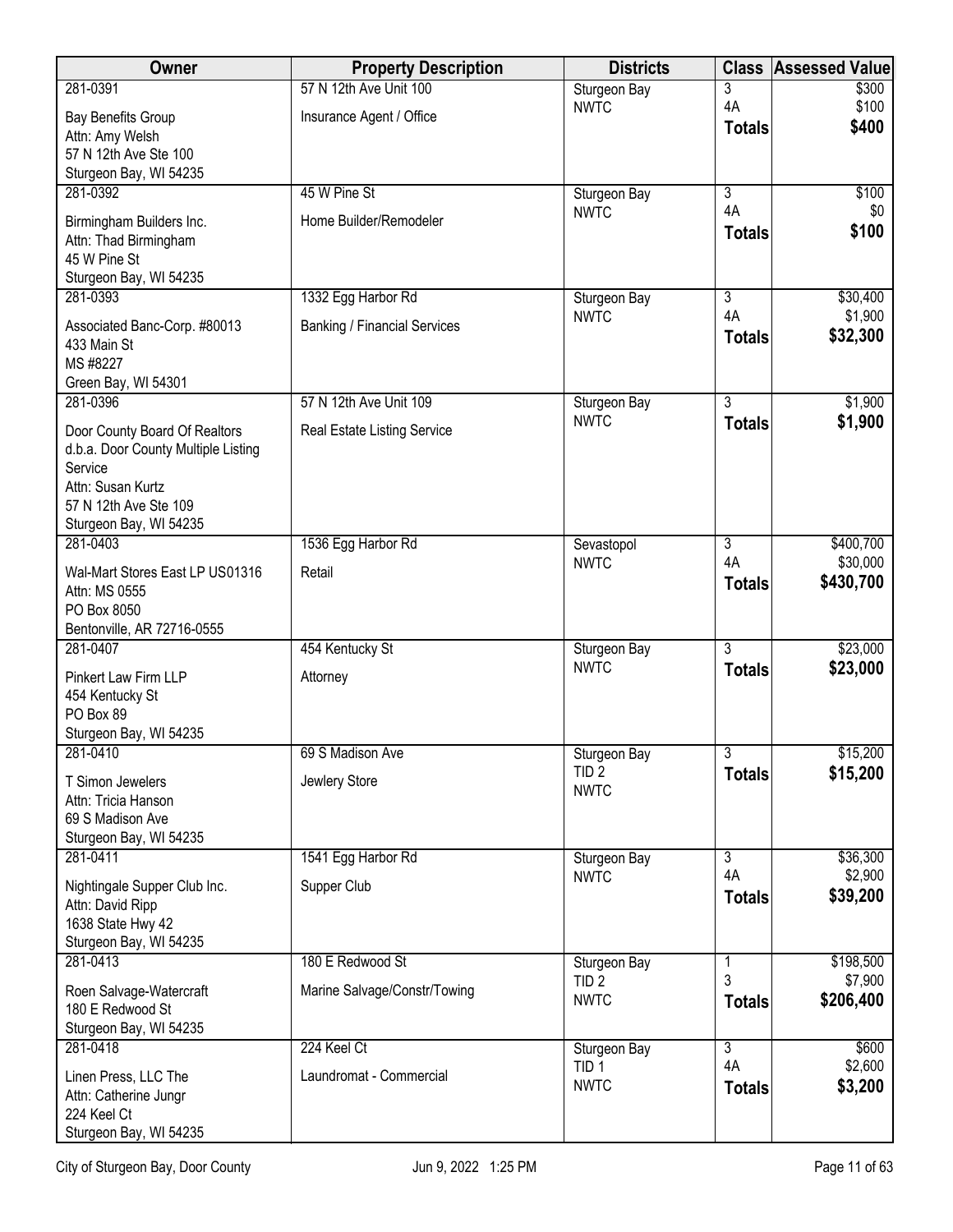| 225 N 5th Ave<br>281-0424<br>3<br>Sturgeon Bay<br>4A<br><b>NWTC</b><br><b>Banking / Financial Services</b><br>North Shore Bank, F.S.B.<br>\$72,500<br><b>Totals</b><br>15700 W Bluemound Rd<br>Brookfield, WI 53005<br>$\overline{3}$<br>281-0430<br>434 N 3rd Ave<br>Sturgeon Bay<br>4A<br><b>NWTC</b><br>Garden Gate Bed & Breakfast<br>Bed & Breakfast<br><b>Totals</b><br>Attn: Robin Vallow<br><b>DOOMAGE ASSESSMENT</b><br>434 N 3rd Ave<br>Sturgeon Bay, WI 54235<br>$\overline{3}$<br>281-0440<br>213 Louisiana St Unit A<br>Sturgeon Bay<br>4A<br>TID <sub>2</sub><br><b>Beauty Salon</b><br>Options Hair Studio LLC<br><b>NWTC</b><br><b>Totals</b><br>236 N Elgin Ave<br>Sturgeon Bay, WI 54235-2935<br>281-0447<br>$\overline{3}$<br>49 S Madison Ave | Owner | <b>Property Description</b> | <b>Districts</b> | <b>Class</b> | <b>Assessed Value</b> |
|-------------------------------------------------------------------------------------------------------------------------------------------------------------------------------------------------------------------------------------------------------------------------------------------------------------------------------------------------------------------------------------------------------------------------------------------------------------------------------------------------------------------------------------------------------------------------------------------------------------------------------------------------------------------------------------------------------------------------------------------------------------------|-------|-----------------------------|------------------|--------------|-----------------------|
|                                                                                                                                                                                                                                                                                                                                                                                                                                                                                                                                                                                                                                                                                                                                                                   |       |                             |                  |              | \$72,100              |
|                                                                                                                                                                                                                                                                                                                                                                                                                                                                                                                                                                                                                                                                                                                                                                   |       |                             |                  |              | \$400                 |
|                                                                                                                                                                                                                                                                                                                                                                                                                                                                                                                                                                                                                                                                                                                                                                   |       |                             |                  |              |                       |
|                                                                                                                                                                                                                                                                                                                                                                                                                                                                                                                                                                                                                                                                                                                                                                   |       |                             |                  |              | \$900                 |
|                                                                                                                                                                                                                                                                                                                                                                                                                                                                                                                                                                                                                                                                                                                                                                   |       |                             |                  |              | \$2,300               |
|                                                                                                                                                                                                                                                                                                                                                                                                                                                                                                                                                                                                                                                                                                                                                                   |       |                             |                  |              | \$3,200               |
|                                                                                                                                                                                                                                                                                                                                                                                                                                                                                                                                                                                                                                                                                                                                                                   |       |                             |                  |              |                       |
|                                                                                                                                                                                                                                                                                                                                                                                                                                                                                                                                                                                                                                                                                                                                                                   |       |                             |                  |              |                       |
|                                                                                                                                                                                                                                                                                                                                                                                                                                                                                                                                                                                                                                                                                                                                                                   |       |                             |                  |              | \$9,300               |
|                                                                                                                                                                                                                                                                                                                                                                                                                                                                                                                                                                                                                                                                                                                                                                   |       |                             |                  |              | \$200                 |
|                                                                                                                                                                                                                                                                                                                                                                                                                                                                                                                                                                                                                                                                                                                                                                   |       |                             |                  |              | \$9,500               |
|                                                                                                                                                                                                                                                                                                                                                                                                                                                                                                                                                                                                                                                                                                                                                                   |       |                             |                  |              |                       |
|                                                                                                                                                                                                                                                                                                                                                                                                                                                                                                                                                                                                                                                                                                                                                                   |       |                             | Sturgeon Bay     |              | \$400                 |
| TID <sub>2</sub><br><b>Totals</b><br>Retail - Misc<br>Zoerb's Paint Store<br><b>NWTC</b>                                                                                                                                                                                                                                                                                                                                                                                                                                                                                                                                                                                                                                                                          |       |                             |                  |              | \$400                 |
| Attn: Tom & Lori Cofrin                                                                                                                                                                                                                                                                                                                                                                                                                                                                                                                                                                                                                                                                                                                                           |       |                             |                  |              |                       |
| 6913 County Rd M<br>Sturgeon Bay, WI 54235                                                                                                                                                                                                                                                                                                                                                                                                                                                                                                                                                                                                                                                                                                                        |       |                             |                  |              |                       |
| 281-0448<br>228 S Neenah Ave<br>4A<br>Sturgeon Bay                                                                                                                                                                                                                                                                                                                                                                                                                                                                                                                                                                                                                                                                                                                |       |                             |                  |              | \$14,300              |
| <b>NWTC</b><br><b>Totals</b><br>Ferrellgas, LP<br>Misc.                                                                                                                                                                                                                                                                                                                                                                                                                                                                                                                                                                                                                                                                                                           |       |                             |                  |              | \$14,300              |
| d.b.a. Ferrell Gas/Blue Rhino                                                                                                                                                                                                                                                                                                                                                                                                                                                                                                                                                                                                                                                                                                                                     |       |                             |                  |              |                       |
| Attn: Operating Tax Dept                                                                                                                                                                                                                                                                                                                                                                                                                                                                                                                                                                                                                                                                                                                                          |       |                             |                  |              |                       |
| One Liberty Plaza                                                                                                                                                                                                                                                                                                                                                                                                                                                                                                                                                                                                                                                                                                                                                 |       |                             |                  |              |                       |
| Liberty, MO 64068<br>$\overline{3}$<br>281-0453<br>155 N 3rd Ave                                                                                                                                                                                                                                                                                                                                                                                                                                                                                                                                                                                                                                                                                                  |       |                             |                  |              | \$6,200               |
| Sturgeon Bay<br><b>NWTC</b><br><b>Totals</b>                                                                                                                                                                                                                                                                                                                                                                                                                                                                                                                                                                                                                                                                                                                      |       |                             |                  |              | \$6,200               |
| Shadinel Inc.<br>Card & Gift Shop                                                                                                                                                                                                                                                                                                                                                                                                                                                                                                                                                                                                                                                                                                                                 |       |                             |                  |              |                       |
| d.b.a. Sherry's Hallmark<br>155 N 3rd Ave                                                                                                                                                                                                                                                                                                                                                                                                                                                                                                                                                                                                                                                                                                                         |       |                             |                  |              |                       |
| Sturgeon Bay, WI 54235                                                                                                                                                                                                                                                                                                                                                                                                                                                                                                                                                                                                                                                                                                                                            |       |                             |                  |              |                       |
| 281-0468<br>664 N 12th Ave<br>$\overline{3}$<br>Sturgeon Bay                                                                                                                                                                                                                                                                                                                                                                                                                                                                                                                                                                                                                                                                                                      |       |                             |                  |              | \$6,700               |
| 4A<br><b>NWTC</b><br><b>Beauty Salon</b><br>Instyle Beauty Salon                                                                                                                                                                                                                                                                                                                                                                                                                                                                                                                                                                                                                                                                                                  |       |                             |                  |              | \$10,800              |
| <b>Totals</b><br>Attn: Lori Ehlers                                                                                                                                                                                                                                                                                                                                                                                                                                                                                                                                                                                                                                                                                                                                |       |                             |                  |              | \$17,500              |
| 664 N 12th Ave                                                                                                                                                                                                                                                                                                                                                                                                                                                                                                                                                                                                                                                                                                                                                    |       |                             |                  |              |                       |
| Sturgeon Bay, WI 54235<br>281-0471<br>1015 Green Bay Rd<br>Southern Door<br>$\overline{3}$                                                                                                                                                                                                                                                                                                                                                                                                                                                                                                                                                                                                                                                                        |       |                             |                  |              | \$22,900              |
| <b>NWTC</b><br>4A                                                                                                                                                                                                                                                                                                                                                                                                                                                                                                                                                                                                                                                                                                                                                 |       |                             |                  |              | \$2,300               |
| <b>Tourist Info Center</b><br>Door County Visitor Bureau Inc<br><b>Totals</b><br>PO Box 406                                                                                                                                                                                                                                                                                                                                                                                                                                                                                                                                                                                                                                                                       |       |                             |                  |              | \$25,200              |
| Sturgeon Bay, WI 54235                                                                                                                                                                                                                                                                                                                                                                                                                                                                                                                                                                                                                                                                                                                                            |       |                             |                  |              |                       |
| 281-0472<br>665 N 12th Ave<br>3<br>Sturgeon Bay                                                                                                                                                                                                                                                                                                                                                                                                                                                                                                                                                                                                                                                                                                                   |       |                             |                  |              | \$18,200              |
| 4A<br><b>NWTC</b><br><b>Banking / Financial Services</b><br>Capital Credit Union                                                                                                                                                                                                                                                                                                                                                                                                                                                                                                                                                                                                                                                                                  |       |                             |                  |              | \$3,000               |
| <b>Totals</b><br>PO Box 2526                                                                                                                                                                                                                                                                                                                                                                                                                                                                                                                                                                                                                                                                                                                                      |       |                             |                  |              | \$21,200              |
| Green Bay, WI 54306-2526                                                                                                                                                                                                                                                                                                                                                                                                                                                                                                                                                                                                                                                                                                                                          |       |                             |                  |              |                       |
| $\overline{3}$<br>922 S Duluth Ave<br>281-0477<br>Southern Door                                                                                                                                                                                                                                                                                                                                                                                                                                                                                                                                                                                                                                                                                                   |       |                             |                  |              | \$1,300               |
| <b>NWTC</b><br><b>Totals</b><br>Gas / Convenience Store<br>S Stop Inc.                                                                                                                                                                                                                                                                                                                                                                                                                                                                                                                                                                                                                                                                                            |       |                             |                  |              | \$1,300               |
| Attn: Joseph Schartner                                                                                                                                                                                                                                                                                                                                                                                                                                                                                                                                                                                                                                                                                                                                            |       |                             |                  |              |                       |
| 922 S Duluth Ave<br>Sturgeon Bay, WI 54235                                                                                                                                                                                                                                                                                                                                                                                                                                                                                                                                                                                                                                                                                                                        |       |                             |                  |              |                       |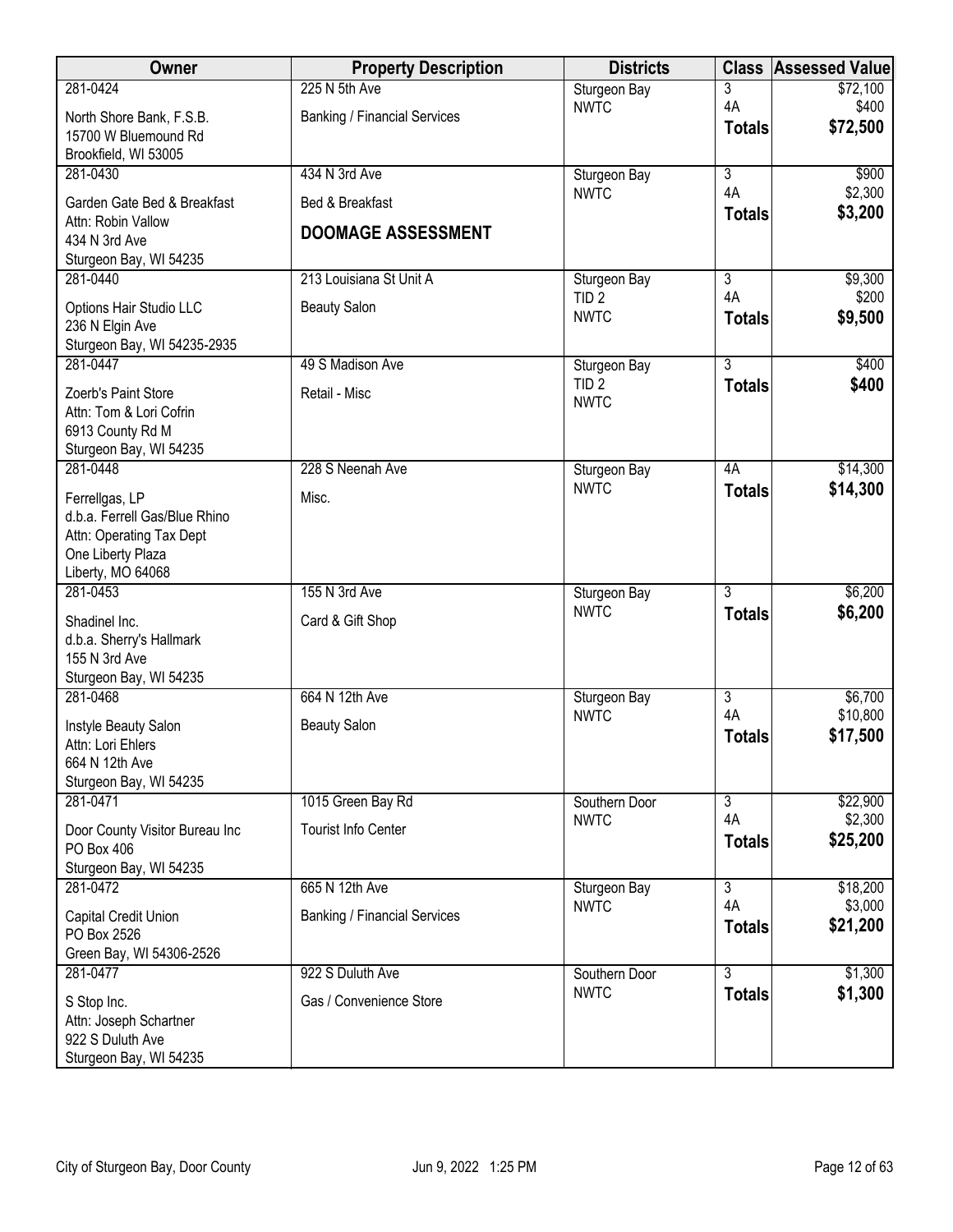| Owner                                                                                                                    | <b>Property Description</b>    | <b>Districts</b> |                     | <b>Class Assessed Value</b> |
|--------------------------------------------------------------------------------------------------------------------------|--------------------------------|------------------|---------------------|-----------------------------|
| 281-0478                                                                                                                 | 862 S Duluth Ave               | Southern Door    |                     | \$2,400                     |
| Schartner Implement Inc<br>862 S Duluth Ave<br>Sturgeon Bay, WI 54235                                                    | Agricultural Equip Sales & Ser | <b>NWTC</b>      | <b>Totals</b>       | \$2,400                     |
| 281-0479                                                                                                                 | 323 S 18th Ave                 | Sturgeon Bay     | $\overline{3}$      | \$5,200                     |
| Bay Care Clinic LLP<br>d.b.a. Urological Surgeons<br>1035 Kepler Dr<br>Green Bay, WI 54311                               | <b>Medical Clinic</b>          | <b>NWTC</b>      | <b>Totals</b>       | \$5,200                     |
| 281-0480                                                                                                                 | 636 N 12th Ave                 | Sturgeon Bay     | $\overline{3}$      | \$1,000                     |
| Bay Care Clinic LLP<br>d.b.a. Oral & Maxillofacial Surg<br>Attn: Tax Accounting<br>1035 Kepler Dr<br>Green Bay, WI 54311 | <b>Medical Clinic</b>          | <b>NWTC</b>      | 4A<br><b>Totals</b> | \$12,000<br>\$13,000        |
| 281-0483                                                                                                                 | 30 N 18th Ave Unit 7           | Sturgeon Bay     | $\overline{3}$      | \$25,200                    |
| Bay Care Clinic LLP<br>d.b.a. BayCare Clinic Eye Specialists<br>1035 Kepler Dr<br>Green Bay, WI 54311                    | <b>Medical Clinic</b>          | <b>NWTC</b>      | 4A<br><b>Totals</b> | \$15,900<br>\$41,100        |
| 281-0484                                                                                                                 | 1314 Green Bay Rd              | Southern Door    | $\overline{3}$      | \$31,100                    |
| Minit Mart, LLC<br>PO Box 4900<br>Scottsdale, AZ 85261                                                                   | C - Store                      | <b>NWTC</b>      | 4A<br><b>Totals</b> | \$100<br>\$31,200           |
| 281-0488                                                                                                                 | 705 Quarter Deck Ln            | Sturgeon Bay     | $\overline{3}$      | \$45,600                    |
| Skipper Marine, LLC<br>d.b.a. Skipper at Quarterdeck Marina<br>215 N Point Dr<br>Winthrop Harbor, IL 60096               | Boat Slip Rentals/Storage/Etc  | <b>NWTC</b>      | 4A<br><b>Totals</b> | \$327,400<br>\$373,000      |
| 281-0492                                                                                                                 | 34 W Oak St                    | Sturgeon Bay     | $\overline{3}$      | \$700                       |
| Zucchetti North America, LLC<br>34 W Oak St<br>Sturgeon Bay, WI 54235                                                    | Consulting, Computer           | <b>NWTC</b>      | 4A<br><b>Totals</b> | \$100<br>\$800              |
| 281-0493                                                                                                                 | 1242 Green Bay Rd              | Southern Door    | $\overline{3}$      | \$2,000                     |
| Peninsula Title                                                                                                          | <b>Title Company</b>           | <b>NWTC</b>      | 4A                  | \$22,500                    |
| Attn: Bay Title & Abstract Inc.<br>345 S Monroe<br>Green Bay, WI 54301                                                   | <b>DOOMAGE ASSESSMENT</b>      |                  | <b>Totals</b>       | \$24,500                    |
| 281-0500                                                                                                                 | 953 Egg Harbor Rd              | Sturgeon Bay     | $\overline{3}$      | \$100                       |
| Sturgeon Bay Glass & Mirror<br>Attn: Tom Creagan<br>953 Egg Harbor Rd<br>Sturgeon Bay, WI 54235-1229                     | Retail                         | <b>NWTC</b>      | 4A<br><b>Totals</b> | \$100<br>\$200              |
| 281-0501                                                                                                                 | 623 N 8th Ave                  | Sturgeon Bay     | $\overline{3}$      | \$600                       |
| Pack And Ship Plus<br>Attn: Julie Henry<br>623 N 8th Ave<br>Sturgeon Bay, WI 54235                                       | Shipping & Mailing Services    | <b>NWTC</b>      | 4A<br><b>Totals</b> | \$400<br>\$1,000            |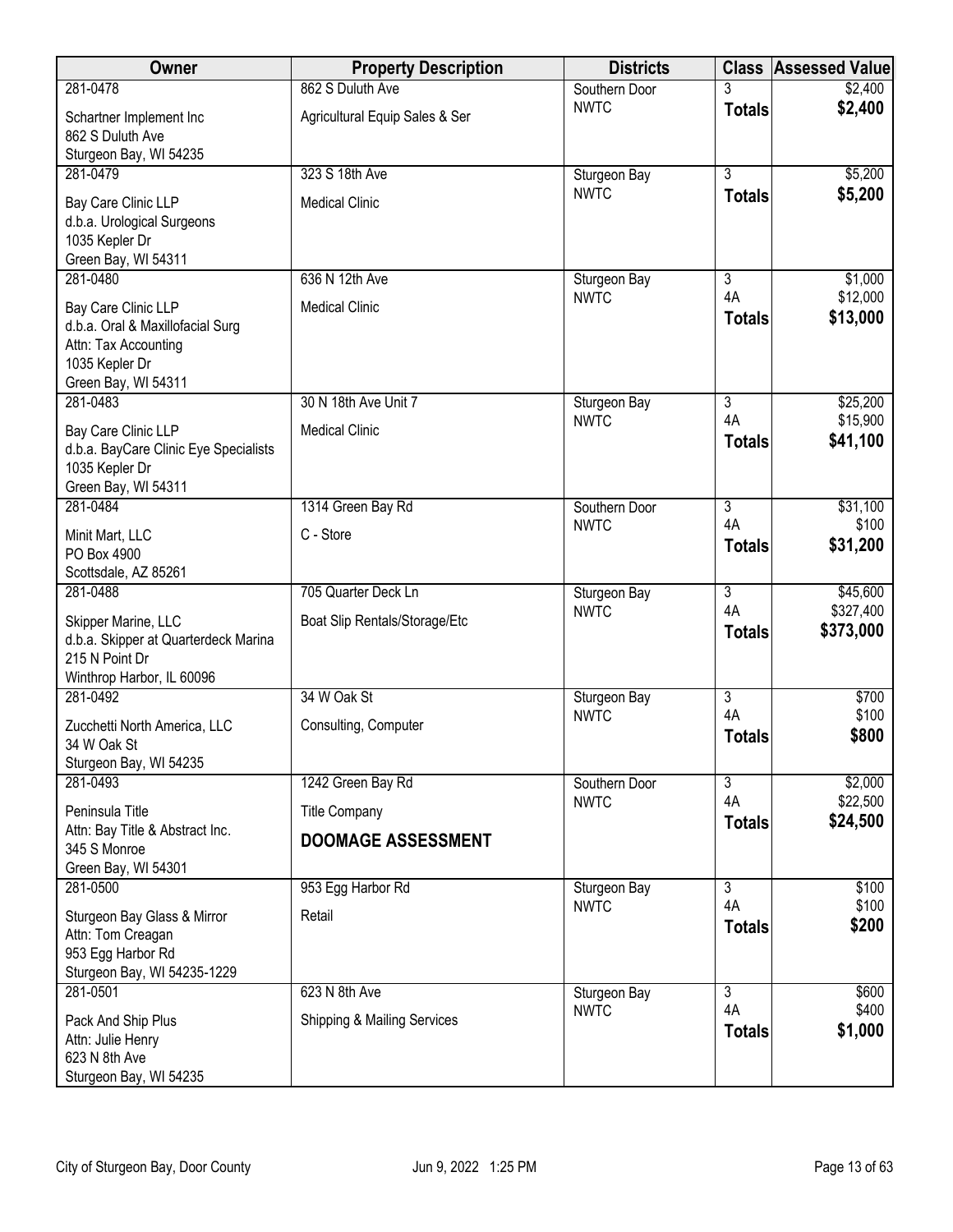| Owner                                           | <b>Property Description</b>  | <b>Districts</b>            | <b>Class</b>         | <b>Assessed Value</b> |
|-------------------------------------------------|------------------------------|-----------------------------|----------------------|-----------------------|
| 281-0502                                        | 1236 Green Bay Rd            | Southern Door               | 3                    | \$7,700               |
| Clear View Optical                              | Optician / Eye Care          | <b>NWTC</b>                 | 4A<br><b>Totals</b>  | \$200<br>\$7,900      |
| Attn: Michelle Harper O.D.                      |                              |                             |                      |                       |
| 1236 Green Bay Rd<br>Sturgeon Bay, WI 54235     |                              |                             |                      |                       |
| 281-0509                                        | 1231 Green Bay Rd            | Southern Door               | $\overline{3}$       | \$10,400              |
| <b>JB Truck Service</b>                         | Auto Services                | <b>NWTC</b>                 | 4A                   | \$4,600               |
| Attn: Jared Butts                               |                              |                             | <b>Totals</b>        | \$15,000              |
| PO Box 731                                      | <b>DOOMAGE ASSESSMENT</b>    |                             |                      |                       |
| Sturgeon Bay, WI 54235                          |                              |                             |                      |                       |
| 281-0510                                        | 532 Jefferson St             | Sturgeon Bay<br><b>NWTC</b> | 3<br><b>Totals</b>   | \$2,400<br>\$2,400    |
| Lenius Insurance & Financial Services           | Insurance Agent / Office     |                             |                      |                       |
| Db<br>Attn: David Lenius                        |                              |                             |                      |                       |
| 532 Jefferson St                                |                              |                             |                      |                       |
| Sturgeon Bay, WI 54235                          |                              |                             |                      |                       |
| 281-0513                                        | 1250 N 14th Ave              | Sevastopol                  | $\overline{3}$       | \$171,500             |
| Coborn's Incorporated                           | Retail                       | <b>NWTC</b>                 | 4A<br><b>Totals</b>  | \$3,800<br>\$175,300  |
| d.b.a. Tadych's Marketplace (Sev)               |                              |                             |                      |                       |
| 1921 Coborn Blvd<br>St. Cloud, MN 56301         |                              |                             |                      |                       |
| 281-0515                                        | 30 N 18th Ave Unit 9         | Sturgeon Bay                | $\overline{3}$       | \$2,300               |
| Asher & Wood LLC                                | <b>Professional Services</b> | <b>NWTC</b>                 | <b>Totals</b>        | \$2,300               |
| Attn: Asher & Wood LLC                          |                              |                             |                      |                       |
| 30 N 18th Ave Unit #9                           |                              |                             |                      |                       |
| Sturgeon Bay, WI 54235                          |                              |                             |                      |                       |
| 281-0521                                        | 1820 Alabama St              | Sevastopol<br><b>NWTC</b>   | $\overline{3}$<br>4A | \$200<br>\$200        |
| Sturgeon Bay Cinema                             | Movie Theater                |                             | <b>Totals</b>        | \$400                 |
| Attn: Timothy Suick<br>PO Box 532               |                              |                             |                      |                       |
| Antigo, WI 54409                                |                              |                             |                      |                       |
| 281-0525                                        | 608 N 3rd Ave                | Sturgeon Bay                | $\overline{3}$       | \$600                 |
| Bloom, Bernard S Family Trust                   | Rooming House                | <b>NWTC</b>                 | <b>Totals</b>        | \$600                 |
| d.b.a. Cranberry House                          |                              |                             |                      |                       |
| 2600 SE Ocean Blvd                              |                              |                             |                      |                       |
| Apt; G12                                        |                              |                             |                      |                       |
| Stuart, FL 34996<br>281-0529                    | 500 N 9th Ct                 | Sturgeon Bay                | 4A                   | \$200                 |
|                                                 |                              | <b>NWTC</b>                 | <b>Totals</b>        | \$200                 |
| Big Hill Regency - Anton Doneff<br>5160 Expo Dr | <b>Apartment Rentals</b>     |                             |                      |                       |
| Suite 100                                       |                              |                             |                      |                       |
| Manitowoc, WI 54220                             |                              |                             |                      |                       |
| 281-0535                                        | 1250 N 14th Ave              | Sturgeon Bay                | 3<br>4A              | \$730,900             |
| Coborn's Incorporated                           | Retail                       | <b>NWTC</b>                 | <b>Totals</b>        | \$16,400<br>\$747,300 |
| d.b.a. Tadych's Marketplace                     |                              |                             |                      |                       |
| 1921 Coborn Blvd<br>St, Cloud Mn 56301          |                              |                             |                      |                       |
|                                                 |                              |                             |                      |                       |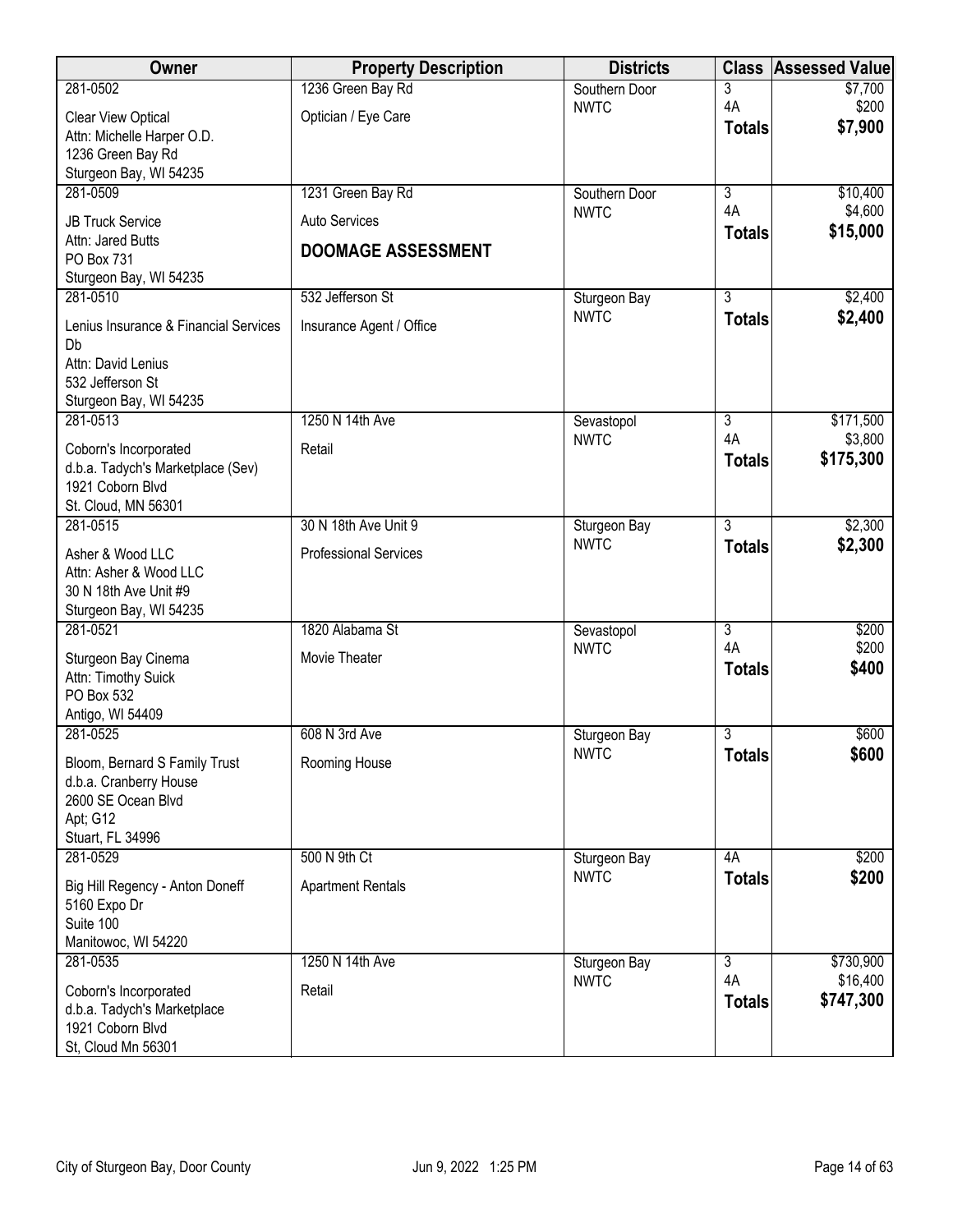| 281-0539<br>(scattered)<br>Sturgeon Bay<br>3<br><b>NWTC</b><br><b>Totals</b>                                  | \$2,000          |
|---------------------------------------------------------------------------------------------------------------|------------------|
|                                                                                                               |                  |
| Quadient, Inc.<br>Leasing                                                                                     | \$2,000          |
| Attn: Tax Dept                                                                                                |                  |
| 478 Wheelers Farms Rd<br>Milford, CT 06460                                                                    |                  |
| $\overline{3}$<br>281-0544<br>(scattered)<br>Sturgeon Bay                                                     | \$19,100         |
| <b>NWTC</b><br><b>Totals</b>                                                                                  | \$19,100         |
| <b>Apartment Rentals</b><br>Premier Real Estate Management LLC<br>d.b.a. 860 -1010 S Oxford Ave               |                  |
| 3120 Gateway Rd                                                                                               |                  |
| Brookfield, WI 53045-5112                                                                                     |                  |
| 253 N 1st Ave<br>281-0553<br>3<br>Sturgeon Bay                                                                | \$3,300          |
| 4A<br>TID <sub>2</sub><br><b>Investment Advisor</b><br>Ross Wealth Management<br><b>NWTC</b><br><b>Totals</b> | \$600<br>\$3,900 |
| Attn: Ross Schmelzer<br><b>DOOMAGE ASSESSMENT</b>                                                             |                  |
| 253 N 1st Ave<br>Sturgeon Bay, WI 54235                                                                       |                  |
| 281-0565<br>508 Jefferson St Unit A<br>$\overline{3}$<br>Sturgeon Bay                                         | \$2,100          |
| 4A<br><b>NWTC</b><br>Hannemann & Gosser Ins & Fincl<br>Insurance Agent / Office                               | \$300            |
| <b>Totals</b><br>Services                                                                                     | \$2,400          |
| Attn: Richard Hannemann                                                                                       |                  |
| 508 Jefferson St Ste A                                                                                        |                  |
| Sturgeon Bay, WI 54235<br>1241 N 18th Ave<br>281-0567                                                         | \$38,400         |
| 3<br>Sevastopol<br>4A<br><b>NWTC</b>                                                                          | \$4,300          |
| <b>RCAC</b><br>Pine Crest Village LLC<br><b>Totals</b>                                                        | \$42,700         |
| Attn: Amber Papke<br>1241 N 18th Ave                                                                          |                  |
| Sturgeon Bay, WI 54235                                                                                        |                  |
| 207 S 4th Ave<br>281-0568<br>$\overline{3}$<br>Sturgeon Bay                                                   | $\sqrt{$0}$      |
| 4A<br><b>NWTC</b><br>Psychologist<br>White, Dennis PhD                                                        | \$200            |
| <b>Totals</b><br>Attn: Dennis White PhD<br><b>DOOMAGE ASSESSMENT</b>                                          | \$200            |
| 207 S 4th Ave                                                                                                 |                  |
| Sturgeon Bay, WI 54235<br>281-0600<br>446 S Oxford Ave<br>3<br>Sturgeon Bay                                   | \$200            |
| 4A<br><b>NWTC</b>                                                                                             | \$100            |
| Lawn Care Services<br>Corey's Outdoor Services LLC<br><b>Totals</b><br>Attn: Corey Treichel                   | \$300            |
| 446 S Oxford Ave                                                                                              |                  |
| Sturgeon Bay, WI 54235                                                                                        |                  |
| $\overline{3}$<br>281-0601<br>1250 N 14th Ave<br>Sturgeon Bay                                                 | \$4,800          |
| <b>NWTC</b><br><b>Totals</b><br>DS Services of America, Inc.<br>Services                                      | \$4,800          |
| d.b.a. Primo Water North America<br><b>DOOMAGE ASSESSMENT</b>                                                 |                  |
| 4221 W Boy Scout Blvd Ste #400<br>Tampa, FL 33607                                                             |                  |
| 281-0604<br>$\overline{3}$<br>1058 Green Bay Rd<br>Southern Door                                              | \$2,000          |
| 4A<br><b>NWTC</b><br>Retail<br>Macco's Floor Covering                                                         | \$100            |
| <b>Totals</b><br>Attn: Jeff Macco                                                                             | \$2,100          |
| 2035 Larsen Rd                                                                                                |                  |
| Green Bay, WI 54303                                                                                           |                  |
| 281-0624<br>1500 Tacoma Beach Rd<br>3<br>Sturgeon Bay<br><b>NWTC</b>                                          | \$800            |
| <b>Totals</b><br>Strawberry Creek Est. Master Assoc. Ind Misc.                                                | \$800            |
| Attn: Bay Property Services<br>6214 State Hwy 42                                                              |                  |
| Egg Harbor, WI 54209                                                                                          |                  |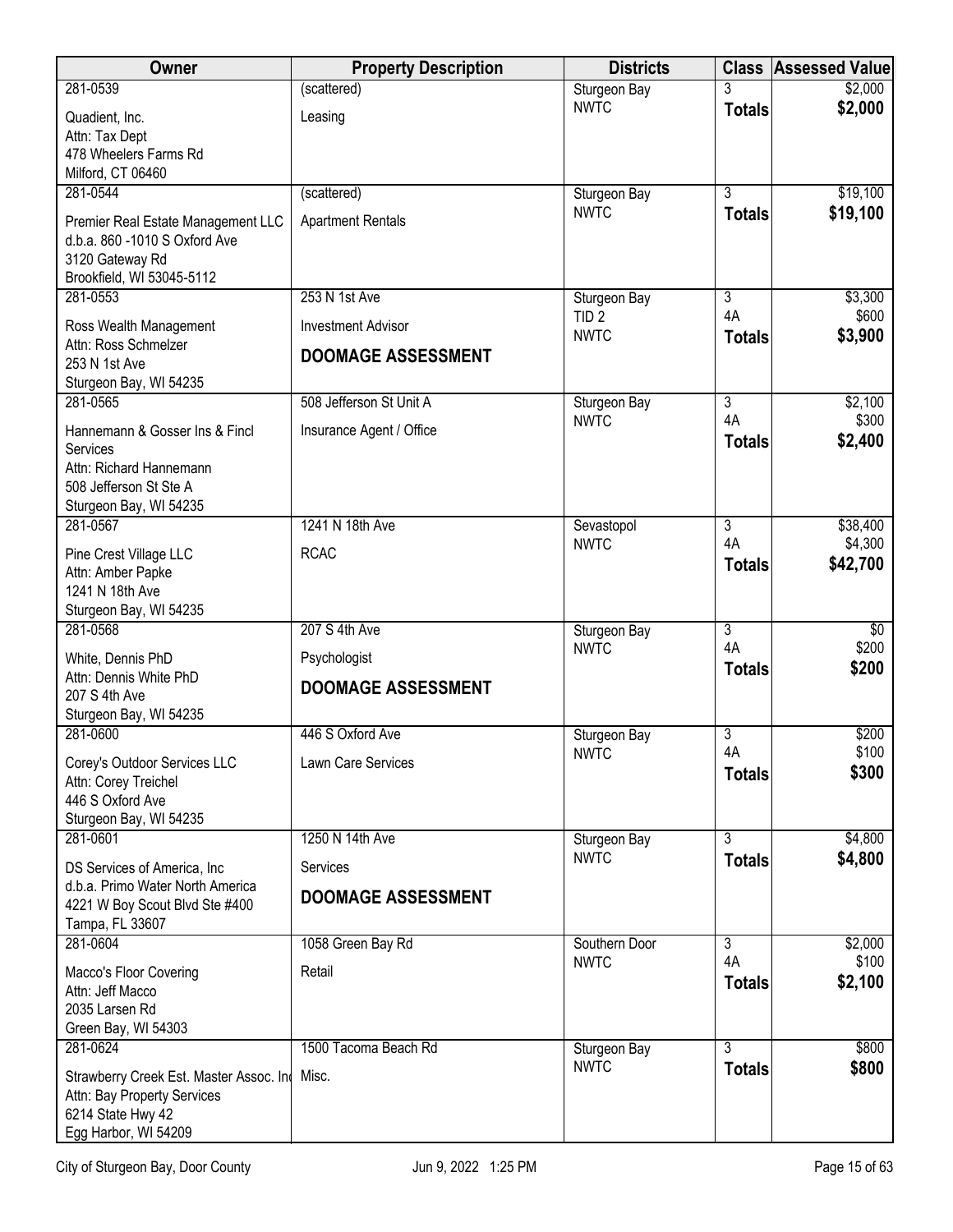| Owner                                              | <b>Property Description</b> | <b>Districts</b>                | <b>Class</b>   | <b>Assessed Value</b> |
|----------------------------------------------------|-----------------------------|---------------------------------|----------------|-----------------------|
| 281-0626                                           | 410 S Ashland Ave           | Southern Door                   | 3              | \$413,600             |
| <b>Target Corporation</b>                          | Retail - Misc               | <b>NWTC</b>                     | 4A             | \$22,500              |
| d.b.a. #1246                                       |                             |                                 | <b>Totals</b>  | \$436,100             |
| PO Box 9456                                        |                             |                                 |                |                       |
| Minneapolis, MN 55440-9456                         |                             |                                 |                |                       |
| 281-0630                                           | 966 Green Bay Rd            | Southern Door<br><b>NWTC</b>    | $\overline{3}$ | \$13,600<br>\$13,600  |
| Valley Cabinet Inc                                 | <b>Cabinet Sales</b>        |                                 | <b>Totals</b>  |                       |
| 845 Prosper Rd                                     |                             |                                 |                |                       |
| De Pere, WI 54115<br>281-0631                      | 53 W Spruce St              | Sturgeon Bay                    | $\overline{3}$ | \$100                 |
|                                                    |                             | <b>NWTC</b>                     | <b>Totals</b>  | \$100                 |
| <b>Welcome Home Realty</b>                         | <b>Real Estate Sales</b>    |                                 |                |                       |
| Attn: Cathy Wiese<br>53 W Spruce St                |                             |                                 |                |                       |
| Sturgeon Bay, WI 54235                             |                             |                                 |                |                       |
| 281-0633                                           | 49 W Walnut St              | Sturgeon Bay                    | $\overline{3}$ | \$5,700               |
| Wilco Cabinet Makers Inc.                          | <b>Cabinet Sales</b>        | TID <sub>1</sub>                | 4A             | \$100                 |
| Attn: JoEllen Wilinski                             |                             | <b>NWTC</b>                     | <b>Totals</b>  | \$5,800               |
| 1844 Sal St                                        |                             |                                 |                |                       |
| Green Bay, WI 54302                                |                             |                                 |                |                       |
| 281-0643                                           | 127 S 18th Ave              | Sturgeon Bay                    | $\overline{3}$ | \$200                 |
| Nedobeck, Jeffry S & Faye M                        | <b>Apartment Rentals</b>    | <b>NWTC</b>                     | <b>Totals</b>  | \$200                 |
| 731 Broadview                                      |                             |                                 |                |                       |
| Green Bay, WI 54301                                |                             |                                 |                |                       |
| 281-0647                                           | 1525 Shiloh Rd              | Sturgeon Bay                    | $\overline{3}$ | \$100                 |
| Door County Overhead Door, Inc.                    | Sales & Service             | TID <sub>1</sub><br><b>NWTC</b> | 4A             | \$2,000               |
| Attn: Michael Hanrahan                             | <b>DOOMAGE ASSESSMENT</b>   |                                 | <b>Totals</b>  | \$2,100               |
| 1525 Shiloh Rd                                     |                             |                                 |                |                       |
| Sturgeon Bay, WI 54235<br>281-0651                 | 1300 Egg Harbor Rd Unit 102 |                                 | $\overline{3}$ | \$3,600               |
|                                                    |                             | Sturgeon Bay<br><b>NWTC</b>     | 4A             | \$1,900               |
| Hong Kong Buffet Guo, Inc                          | Restaurant - Chinese        |                                 | <b>Totals</b>  | \$5,500               |
| 1300 Egg Harbor Rd # 102<br>Sturgeon Bay, WI 54235 |                             |                                 |                |                       |
| 281-0659                                           | 86 W Maple St               | Sturgeon Bay                    | $\overline{3}$ | \$23,000              |
|                                                    |                             | TID <sub>2</sub>                | <b>Totals</b>  | \$23,000              |
| <b>Bluefront Cafe</b><br>Attn: Susan Guthrie       | Cafe                        | <b>NWTC</b>                     |                |                       |
| 86 W Maple St                                      | <b>DOOMAGE ASSESSMENT</b>   |                                 |                |                       |
| Sturgeon Bay, WI 54235                             |                             |                                 |                |                       |
| 281-0662                                           | 512 S Oxford Ave            | Sturgeon Bay                    | 3              | \$100                 |
| Bosman Studio Gallery                              | Artist & Or Art Gallery     | <b>NWTC</b>                     | 4A             | \$200                 |
| Attn: Peter & Mary Bosman                          |                             |                                 | <b>Totals</b>  | \$300                 |
| 512 S Oxford Ave                                   |                             |                                 |                |                       |
| Sturgeon Bay, WI 54235                             |                             |                                 |                |                       |
| 281-0666                                           | 146 S Madison Ave           | Sturgeon Bay                    | $\overline{3}$ | \$200                 |
| Casual Cash                                        | Loan Company                | TID <sub>2</sub><br><b>NWTC</b> | <b>Totals</b>  | \$200                 |
| Attn: Candy Haslam                                 |                             |                                 |                |                       |
| 5709 W Townline Rd                                 |                             |                                 |                |                       |
| Sturgeon Bay, WI 54235                             |                             |                                 |                |                       |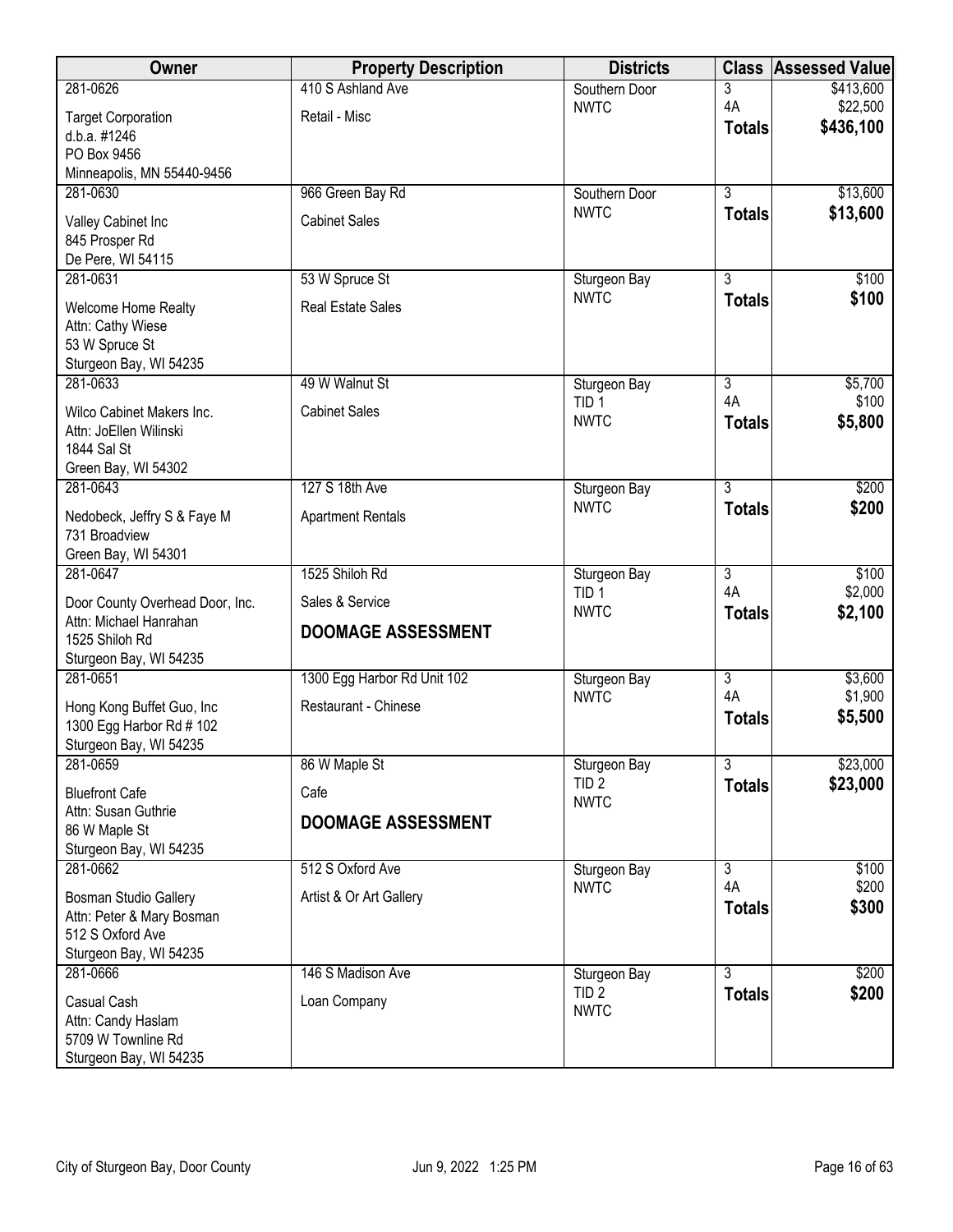| Owner                                                                                                                   | <b>Property Description</b> | <b>Districts</b>                 |                                 | <b>Class Assessed Value</b> |
|-------------------------------------------------------------------------------------------------------------------------|-----------------------------|----------------------------------|---------------------------------|-----------------------------|
| 281-0671                                                                                                                | (scattered)                 | Sturgeon Bay                     | 4A                              | \$9,900                     |
| <b>DISH Network LLC</b><br>PO Box 6623                                                                                  | Satellite TV                | <b>NWTC</b>                      | <b>Totals</b>                   | \$9,900                     |
| Englewood, CO 80155                                                                                                     |                             |                                  |                                 |                             |
| 281-0676                                                                                                                | 31 S Madison Ave Unit 3     | Sturgeon Bay                     | 4A                              | \$1,100                     |
| Alley Katz Boutique<br>Attn: Sue Neuman                                                                                 | Retail                      | TID <sub>2</sub><br><b>NWTC</b>  | <b>Totals</b>                   | \$1,100                     |
| 31 S Madison Ave Unit #3<br>Sturgeon Bay, WI 54235                                                                      | <b>DOOMAGE ASSESSMENT</b>   |                                  |                                 |                             |
| 281-0678                                                                                                                | 54 E Oak St                 | Sturgeon Bay                     | $\overline{3}$                  | \$1,100                     |
| Johnson, Stephen P Attorney<br>Attn: Steve Johnson<br>54 E Oak St<br>Sturgeon Bay, WI 54235                             | Attorney                    | <b>NWTC</b>                      | 4A<br><b>Totals</b>             | \$200<br>\$1,300            |
| 281-0684                                                                                                                | 1009 Egg Harbor Rd          | Sturgeon Bay                     | $\overline{3}$                  | \$1,600                     |
|                                                                                                                         | Restaurant - Fast Food      | <b>NWTC</b>                      | 4A                              | \$800                       |
| Day Dream LLC<br>d.b.a. Papa Murphys Pizza<br>PO Box 307<br>Forestville, WI 54213                                       |                             |                                  | <b>Totals</b>                   | \$2,400                     |
| 281-0688                                                                                                                | 1027 Shiloh Rd              | Sturgeon Bay                     | $\overline{3}$                  | \$100                       |
| S&R Truck Center                                                                                                        | <b>Truck Repair</b>         | TID <sub>1</sub><br><b>NWTC</b>  | 4A<br><b>Totals</b>             | \$16,900<br>\$17,000        |
| Attn: Scott Zuleger<br>1027 Shiloh Rd                                                                                   | <b>DOOMAGE ASSESSMENT</b>   |                                  |                                 |                             |
| Sturgeon Bay, WI 54235                                                                                                  |                             |                                  |                                 |                             |
| 281-0689                                                                                                                | 317 Green Bay Rd            | Sturgeon Bay<br><b>NWTC</b>      | $\overline{3}$<br>4A            | \$8,800<br>\$2,300          |
| Door County Co-Op                                                                                                       | Retail - Misc               |                                  | <b>Totals</b>                   | \$11,100                    |
| d.b.a. True Value Hardware Fka<br>Sawyer Hardware<br>Attn: Desmond De Pas<br>317 Green Bay Rd<br>Sturgeon Bay, WI 54235 | <b>DOOMAGE ASSESSMENT</b>   |                                  |                                 |                             |
| 281-0693                                                                                                                | 935 Green Bay Rd            | Southern Door                    | $\overline{3}$                  | \$22,200                    |
| Verlo Mattress Factory Store<br>Attn: Jeffrey A Le May<br>PO Box 11214<br>Green Bay, WI 54307-1214                      | Retail - Misc               | <b>NWTC</b>                      | 4A<br><b>Totals</b>             | \$4,800<br>\$27,000         |
| 281-0696                                                                                                                | 40 N 3rd Ave                | Sturgeon Bay                     | $\overline{3}$                  | \$5,300                     |
| Wizard International                                                                                                    | Leasing                     | <b>NWTC</b>                      | <b>Totals</b>                   | \$5,300                     |
| Attn: Tax Dept<br>4600 116th St SW                                                                                      |                             |                                  |                                 |                             |
| Mukilteo, WA 98275                                                                                                      |                             |                                  |                                 |                             |
| 281-0724                                                                                                                | 230 Michigan St             | Sturgeon Bay<br>TID <sub>2</sub> | $\overline{3}$<br><b>Totals</b> | \$100<br>\$100              |
| Stove Dog Bakery LLC<br>d.b.a. Door County Dog Store<br>Attn: Dan Saurer<br>230 Michigan St<br>Sturgeon Bay, WI 54235   | Retail                      | <b>NWTC</b>                      |                                 |                             |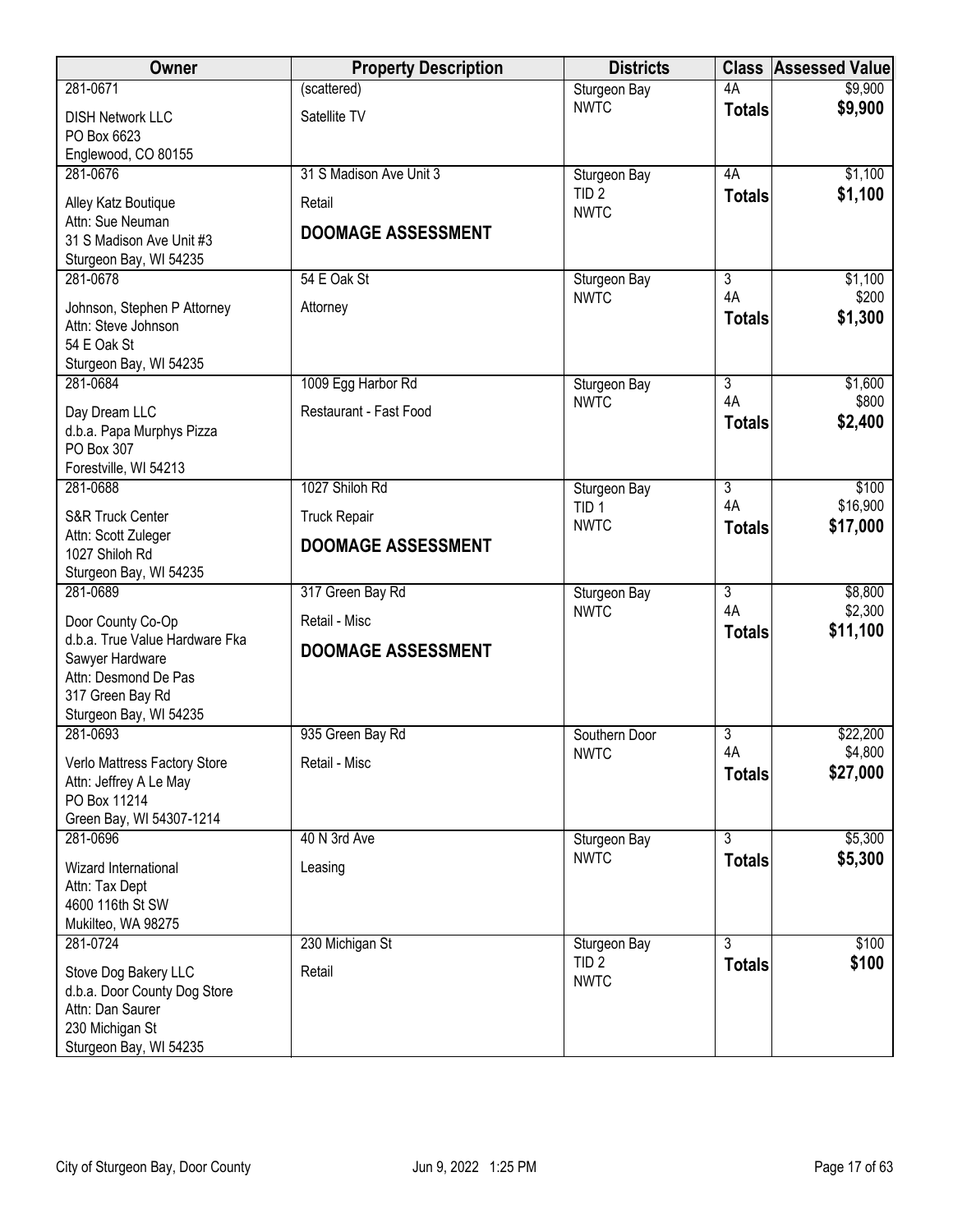| Owner                                                         | <b>Property Description</b>   | <b>Districts</b>                |                      | <b>Class Assessed Value</b> |
|---------------------------------------------------------------|-------------------------------|---------------------------------|----------------------|-----------------------------|
| 281-0725                                                      | 1331 Green Bay Rd             | Southern Door                   |                      | \$117,900                   |
| Albor Restaurant Gruop, LLC                                   | Restaurant - Fast Food        | <b>NWTC</b>                     | <b>Totals</b>        | \$117,900                   |
| d.b.a. Taco Bell #38963<br>485 Half Day Rd Ste 250            |                               |                                 |                      |                             |
| Buffalo Grove, IL 60089                                       |                               |                                 |                      |                             |
| 281-0728                                                      | 808 S Duluth Ave              | Sturgeon Bay                    | $\overline{3}$       | \$87,000                    |
| Walgreen Co. (001)                                            | Retail - Misc                 | <b>NWTC</b>                     | 4A<br><b>Totals</b>  | \$400<br>\$87,400           |
| d.b.a. Walgreen Co 7635-S-PPT<br>300 Wilmot Rd Mail Stop 3301 |                               |                                 |                      |                             |
| Deerfield, IL 60015                                           |                               |                                 |                      |                             |
| 281-0730                                                      | 1140 Egg Harbor Rd            | Sturgeon Bay                    | $\overline{3}$       | \$400                       |
| Packerland Chiropractic, Inc                                  | <b>Chiropractic Services</b>  | <b>NWTC</b>                     | <b>Totals</b>        | \$400                       |
| Attn: Dr Joseph Nelson                                        |                               |                                 |                      |                             |
| 2837 Lobella Dr<br>Green Bay, WI 54313                        |                               |                                 |                      |                             |
| 281-0740                                                      | 154 N 3rd Ave                 | Sturgeon Bay                    | $\overline{3}$       | \$1,500                     |
| Door Quilts, LLC                                              | Retail                        | <b>NWTC</b>                     | <b>Totals</b>        | \$1,500                     |
| 154 N 3rd Ave<br>Sturgeon Bay, WI 54235-2416                  | DOOMAGE ASSESSMENT            |                                 |                      |                             |
| 281-0741                                                      | 155 E Redwood St              | Sturgeon Bay                    | 3                    | \$6,900                     |
| Bay Marine of Sturgeon Bay Inc.                               | Boat Slip Rentals/Storage/Etc | TID <sub>2</sub><br><b>NWTC</b> | 4A                   | \$27,000                    |
| d.b.a. Bay Marine Development LLC                             |                               |                                 | <b>Totals</b>        | \$33,900                    |
| Attn: Mathew Felhofer<br>155 E Redwood St                     |                               |                                 |                      |                             |
| Sturgeon Bay, WI 54235                                        |                               |                                 |                      |                             |
| 281-0756                                                      | 1444 Egg Harbor Rd            | Sturgeon Bay                    | 3                    | \$8,600                     |
| Hietpas Chiropractic LLC                                      | <b>Chiropractic Services</b>  | <b>NWTC</b>                     | 4A<br><b>Totals</b>  | \$3,000<br>\$11,600         |
| Attn: Dr Cathleen L Hietpas<br>1444 Egg Harbor Rd             | <b>DOOMAGE ASSESSMENT</b>     |                                 |                      |                             |
| Sturgeon Bay, WI 54235                                        |                               |                                 |                      |                             |
| 281-0766                                                      | 185 E Walnut St Unit 115      | Sturgeon Bay                    | $\overline{3}$<br>4A | \$300<br>\$300              |
| <b>Peninsula Land Consultants LLC</b>                         | Surveyors                     | TID <sub>1</sub><br><b>NWTC</b> | <b>Totals</b>        | \$600                       |
| Attn: Joe Schroedl<br>185 E Walnut St # 115                   | <b>DOOMAGE ASSESSMENT</b>     |                                 |                      |                             |
| Sturgeon Bay, WI 54235                                        |                               |                                 |                      |                             |
| 281-0768                                                      | 1532 Michigan St              | Sturgeon Bay<br><b>NWTC</b>     | $\overline{3}$<br>4A | \$16,800<br>\$200           |
| Peninsula Vision Care, LLC                                    | Optician / Eye Care           |                                 | <b>Totals</b>        | \$17,000                    |
| Attn: Paul Filar<br>1532 Michigan St                          |                               |                                 |                      |                             |
| Sturgeon Bay, WI 54235                                        |                               |                                 |                      |                             |
| 281-0776                                                      | 1821 Florida St               | Sturgeon Bay                    | 4A                   | \$600                       |
| Paul Shefchek et al                                           | <b>Apartment Rentals</b>      | <b>NWTC</b>                     | <b>Totals</b>        | \$600                       |
| 3835 Sand Bay Ln<br>Sturgeon Bay, WI 54235                    | <b>DOOMAGE ASSESSMENT</b>     |                                 |                      |                             |
| 281-0778                                                      | 118 N 4th Ave                 | Sturgeon Bay                    | $\overline{3}$       | \$100                       |
| State Farm Mutual Automobile Insurance                        | <b>Insurance Services</b>     | <b>NWTC</b>                     | <b>Totals</b>        | \$100                       |
| Company                                                       |                               |                                 |                      |                             |
| Attn: Tax & Compliance - Property Tax<br>PO Box 2155          |                               |                                 |                      |                             |
| Bloomington, IL 61702                                         |                               |                                 |                      |                             |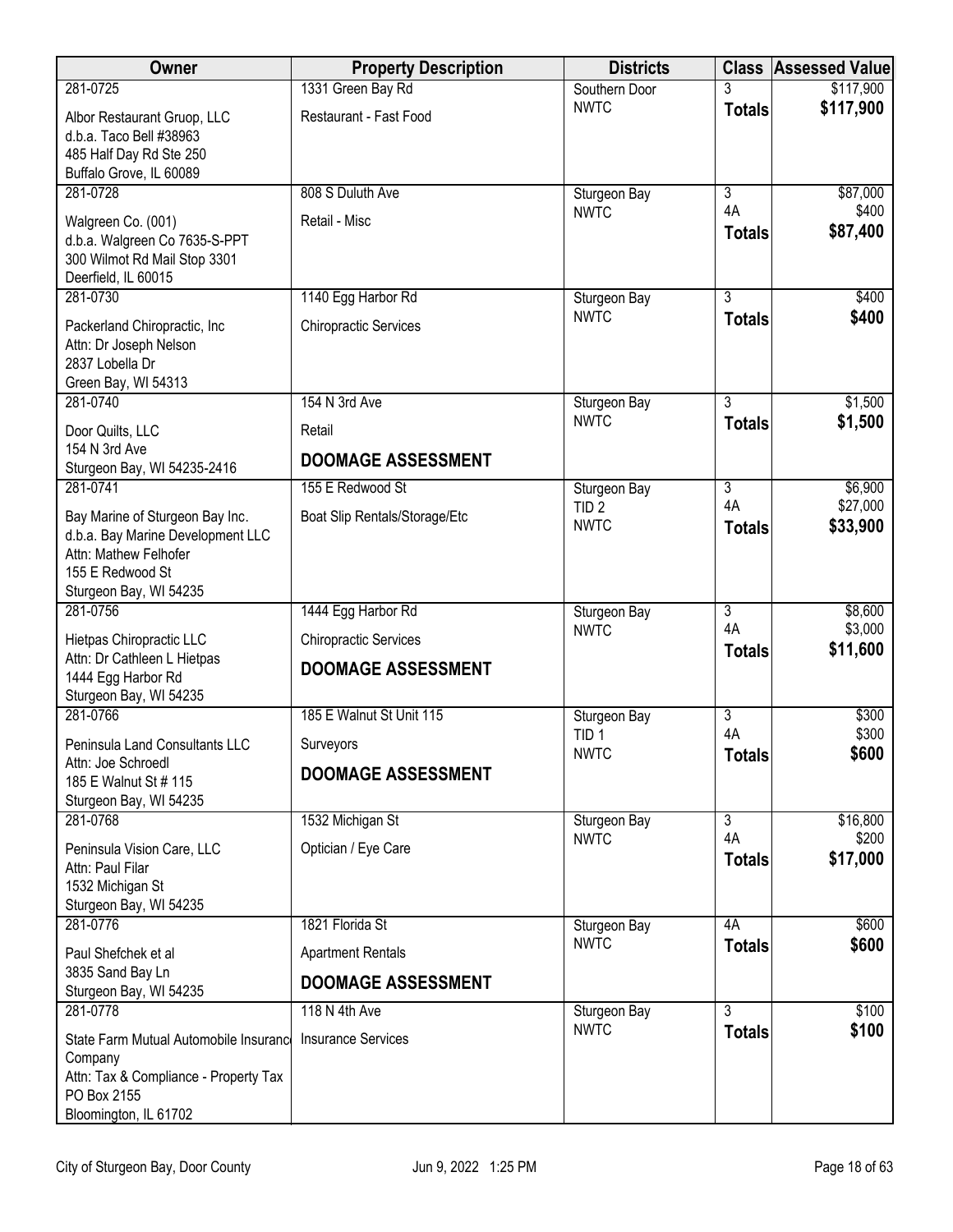| <b>Owner</b>                                              | <b>Property Description</b>    | <b>Districts</b>          |                | <b>Class Assessed Value</b> |
|-----------------------------------------------------------|--------------------------------|---------------------------|----------------|-----------------------------|
| 281-0782                                                  | 846 Egg Harbor Rd              | Sturgeon Bay              | 3              | \$1,800                     |
| Wanda Jean's                                              | Restaurant - Dine-In           | <b>NWTC</b>               | 4A             | \$100<br>\$1,900            |
| Attn: Wanda Hilsabeck                                     |                                |                           | <b>Totals</b>  |                             |
| 846 Egg Harbor Rd<br>Sturgeon Bay, WI 54235               |                                |                           |                |                             |
| 281-0790                                                  | 26 E Oak St                    | Sturgeon Bay              | $\overline{3}$ | \$12,700                    |
|                                                           |                                | TID <sub>2</sub>          | <b>Totals</b>  | \$12,700                    |
| <b>Hot Tamales</b><br>Attn: June Czechan & Lee Ann Krause | Restaurant - Dine-In           | <b>NWTC</b>               |                |                             |
| 26 E Oak St                                               | <b>DOOMAGE ASSESSMENT</b>      |                           |                |                             |
| Sturgeon Bay, WI 54235                                    |                                |                           |                |                             |
| 281-0791                                                  | 1309 Green Bay Rd              | Southern Door             | 3              | \$10,800                    |
| Michael Richard                                           | Retail/Rooms                   | <b>NWTC</b>               | 4A             | \$400                       |
| d.b.a. Howie's Tackle and Cherryland                      |                                |                           | <b>Totals</b>  | \$11,200                    |
| Motel                                                     |                                |                           |                |                             |
| 2680 Canal Rd<br>Sturgeon Bay, WI 54235-3825              |                                |                           |                |                             |
| 281-0802                                                  | 253 N 1st Ave Unit 1           | Sturgeon Bay              | $\overline{3}$ | \$7,500                     |
| Bacon CPA, LLC                                            | <b>Professional Services</b>   | TID <sub>2</sub>          | 4A             | \$400                       |
| 253 N 1st Ave Ste 1                                       |                                | <b>NWTC</b>               | <b>Totals</b>  | \$7,900                     |
| Sturgeon Bay, WI 54235                                    |                                |                           |                |                             |
| 281-0804                                                  | (scattered)                    | Sturgeon Bay              | 3              | \$4,400                     |
| Wabasha Leasing LLC                                       | Leasing                        | <b>NWTC</b>               | <b>Totals</b>  | \$4,400                     |
| Attn: Ducharme Mc Millen & Assoc.                         |                                |                           |                |                             |
| PO Box 80615                                              |                                |                           |                |                             |
| Indianapolis, IN 46280<br>281-0815                        | 2638 Canal Ln                  |                           | $\overline{3}$ | \$100                       |
|                                                           |                                | Sevastopol<br><b>NWTC</b> | <b>Totals</b>  | \$100                       |
| Laaksonen Builders LLC                                    | Carpenter - General Contractor |                           |                |                             |
| Attn: Michael Laaksonen<br>2638 Canal Ln                  |                                |                           |                |                             |
| Sturgeon Bay, WI 54235                                    |                                |                           |                |                             |
| 281-0821                                                  | 215 N 3rd Ave                  | Sturgeon Bay              | 3              | \$5,700                     |
| Artist Guild LLC                                          | Retail                         | <b>NWTC</b>               | 4A             | \$100                       |
| Attn: Rory Bradley                                        |                                |                           | <b>Totals</b>  | \$5,800                     |
| 215 N 3rd Ave                                             |                                |                           |                |                             |
| Sturgeon Bay, WI 54235<br>281-0822                        | 1449 Green Bay Rd Unit 5-6     | Southern Door             | $\overline{3}$ | \$11,300                    |
|                                                           |                                | <b>NWTC</b>               | 4A             | \$100                       |
| Aurora Medical Group, Inc                                 | <b>Medical Clinic</b>          |                           | <b>Totals</b>  | \$11,400                    |
| d.b.a. (C235: Aurora Rehab)<br>PO Box 341880              |                                |                           |                |                             |
| 750 W Virginia St                                         |                                |                           |                |                             |
| Milwaukee, WI 53204-1880                                  |                                |                           |                |                             |
| 281-0825                                                  | 1449 Green Bay Rd Unit 3       | Southern Door             | $\overline{3}$ | \$500                       |
| Hear in the Valley, Inc                                   | Hearing Aid Sales & Service    | <b>NWTC</b>               | <b>Totals</b>  | \$500                       |
| d.b.a. Beltone                                            | <b>DOOMAGE ASSESSMENT</b>      |                           |                |                             |
| 420 W Wisconsin Ave<br>Appleton, WI 54911                 |                                |                           |                |                             |
| 281-0826                                                  | 934 Shiloh Rd                  | Sturgeon Bay              | 3              | \$5,000                     |
|                                                           |                                | <b>NWTC</b>               | <b>Totals</b>  | \$5,000                     |
| <b>Bissen Asphalt LLC</b><br>Attn: Richard Bissen         | Paving Contractor              |                           |                |                             |
| 934 Shiloh Rd                                             |                                |                           |                |                             |
| Sturgeon Bay, WI 54235                                    |                                |                           |                |                             |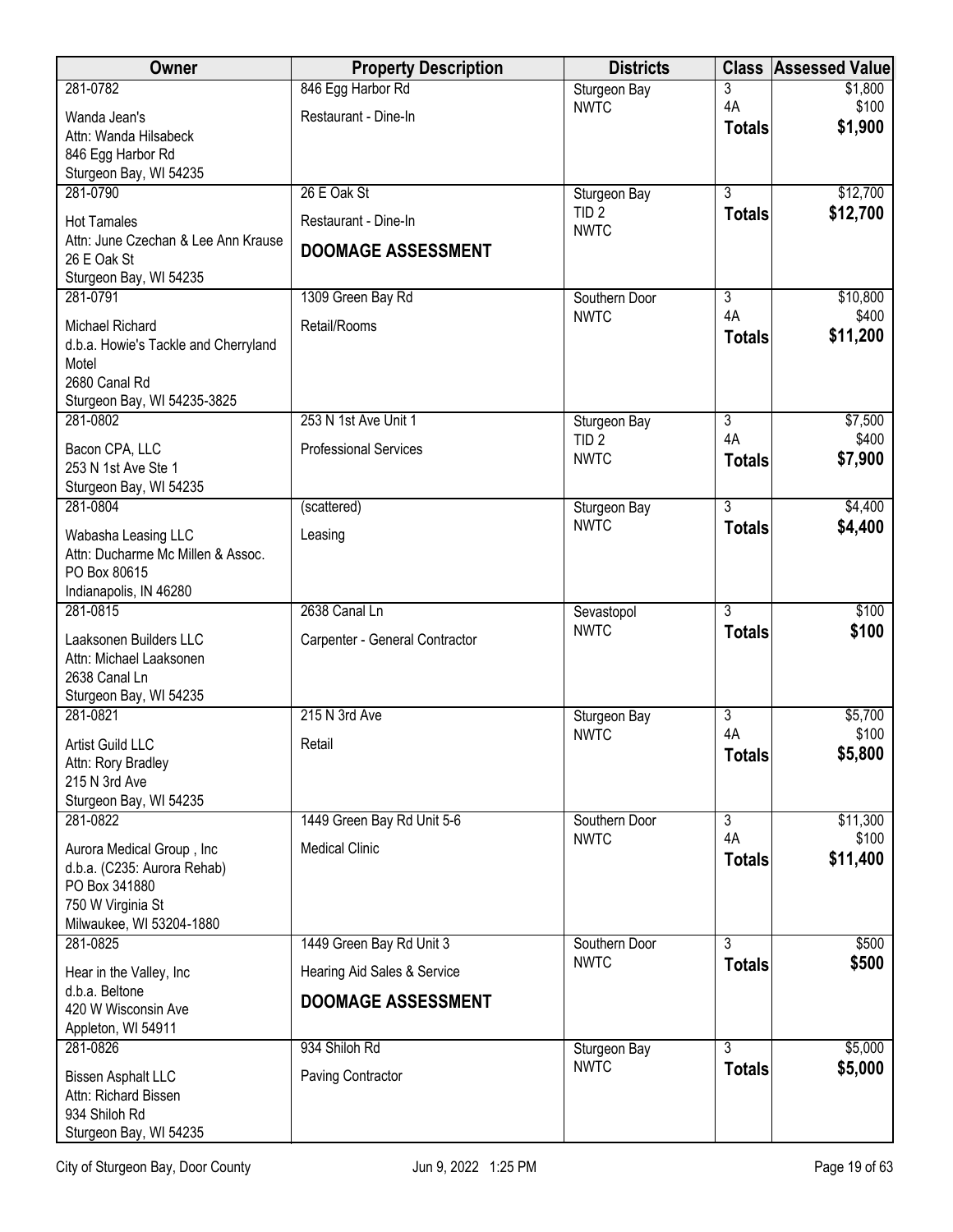| Owner                                           | <b>Property Description</b>         | <b>Districts</b>                | <b>Class</b>         | <b>Assessed Value</b>  |
|-------------------------------------------------|-------------------------------------|---------------------------------|----------------------|------------------------|
| 281-0829                                        | 215 Quincy St                       | Sturgeon Bay                    | 3                    | \$2,700                |
| Shipyard Partnership, LLC                       | Marina                              | TID <sub>2</sub><br><b>NWTC</b> | 4A                   | \$192,700<br>\$195,400 |
| d.b.a. Center Pointe Marina                     |                                     |                                 | <b>Totals</b>        |                        |
| Attn: Tax Accounting<br>700 S Water St          |                                     |                                 |                      |                        |
| Milwaukee, WI 53204                             |                                     |                                 |                      |                        |
| 281-0831                                        | 207 S 4th Ave                       | Sturgeon Bay                    | $\overline{3}$       | \$400                  |
| <b>Clowers Law Offices</b>                      | Attorney                            | <b>NWTC</b>                     | 4A                   | \$200                  |
| Attn: David R. Clowers                          | <b>DOOMAGE ASSESSMENT</b>           |                                 | <b>Totals</b>        | \$600                  |
| 207 S 4th Ave                                   |                                     |                                 |                      |                        |
| Sturgeon Bay, WI 54235<br>281-0832              | 923 Green Bay Rd                    | Southern Door                   | $\overline{3}$       | \$52,000               |
|                                                 |                                     | <b>NWTC</b>                     | <b>Totals</b>        | \$52,000               |
| Comfort Inn<br>d.b.a. Quality Inn               | Hotel / Motel                       |                                 |                      |                        |
| Attn: Ambrish Motel Inc. Bhavin Patel           | <b>DOOMAGE ASSESSMENT</b>           |                                 |                      |                        |
| 923 Green Bay Rd                                |                                     |                                 |                      |                        |
| Sturgeon Bay, WI 54235<br>281-0846              | 101 N 4th Ave                       |                                 |                      |                        |
|                                                 |                                     | Sturgeon Bay<br><b>NWTC</b>     | $\overline{3}$<br>4A | \$200<br>\$100         |
| We Care Senior Care, Inc<br>d.b.a. Home Instead | Home Care Services, Personal        |                                 | <b>Totals</b>        | \$300                  |
| PO Box 28589                                    |                                     |                                 |                      |                        |
| Green Bay, WI 54324-0589                        |                                     |                                 |                      |                        |
| 281-0851                                        | 14 S 3rd Ave                        | Sturgeon Bay                    | $\overline{3}$       | \$3,100                |
| Lenius Appraisals                               | Appraisal Firm                      | <b>NWTC</b>                     | <b>Totals</b>        | \$3,100                |
| Attn: Dan M. Lenius                             |                                     |                                 |                      |                        |
| 14 S 3rd Ave<br>Sturgeon Bay, WI 54235          |                                     |                                 |                      |                        |
| 281-0858                                        | 1449 Green Bay Rd Unit 1            | Southern Door                   | 3                    | \$23,300               |
| Capital Credit Union                            | <b>Banking / Financial Services</b> | <b>NWTC</b>                     | 4A                   | \$500                  |
| PO Box 2526                                     |                                     |                                 | <b>Totals</b>        | \$23,800               |
| Green Bay, WI 54306-2526                        |                                     |                                 |                      |                        |
| 281-0867                                        | (scattered)                         | Sturgeon Bay                    | $\overline{3}$       | \$21,500               |
| <b>US Bank National Association</b>             | Leasing                             | <b>NWTC</b>                     | <b>Totals</b>        | \$21,500               |
| 1310 Madrid St Ste 100                          |                                     |                                 |                      |                        |
| Marshall, MN 56258<br>281-0869                  | 1449 Green Bay Rd Unit 10-13        | Southern Door                   | $\overline{3}$       | \$16,400               |
|                                                 |                                     | <b>NWTC</b>                     | 4A                   | \$400                  |
| West Marine Products #1230<br>PO Box 969        | Retail - Marine Or Boating          |                                 | <b>Totals</b>        | \$16,800               |
| Red Oak, TX 75154                               |                                     |                                 |                      |                        |
| 281-0880                                        | 154 N 4th Ave                       | Sturgeon Bay                    | 3                    | \$6,300                |
| <b>GSD Petroleum LLC</b>                        | Gas / Convenience Store             | <b>NWTC</b>                     | <b>Totals</b>        | \$6,300                |
| d.b.a. Bulk Petroleum #4276                     |                                     |                                 |                      |                        |
| 9653 Granville Rd                               |                                     |                                 |                      |                        |
| Mequon, WI 53097<br>281-0882                    | 508 Jefferson St Unit B             | Sturgeon Bay                    | 3                    | \$2,500                |
|                                                 | Law Office                          | <b>NWTC</b>                     | 4A                   | \$800                  |
| Martel Law Offices<br>Attn: Nina H Martel S.C.  |                                     |                                 | <b>Totals</b>        | \$3,300                |
| <b>PO Box 488</b>                               |                                     |                                 |                      |                        |
| Sturgeon Bay, WI 54235                          |                                     |                                 |                      |                        |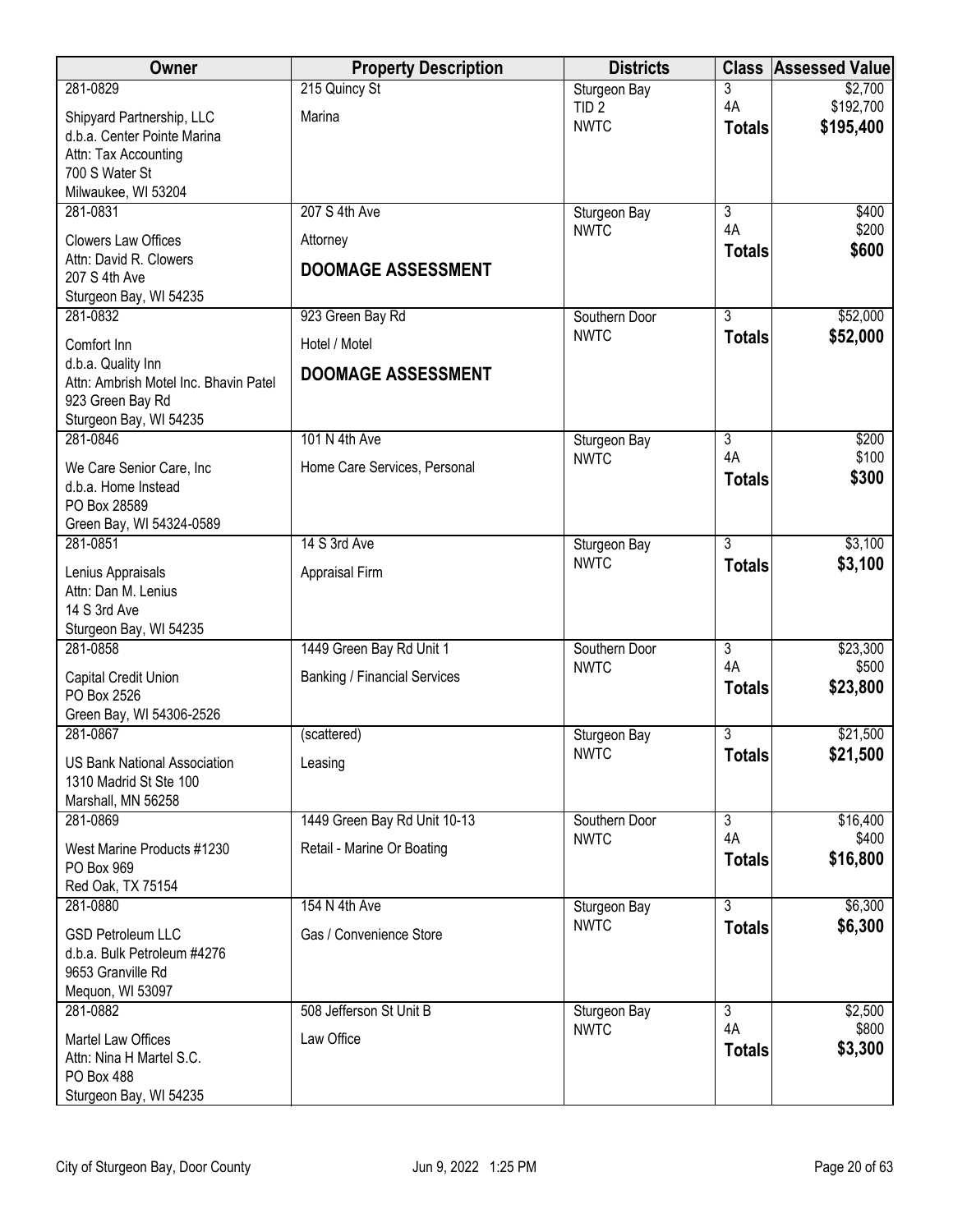| Owner                                                              | <b>Property Description</b> | <b>Districts</b>                 |                      | <b>Class Assessed Value</b> |
|--------------------------------------------------------------------|-----------------------------|----------------------------------|----------------------|-----------------------------|
| 281-0885                                                           | 1331 Green Bay Rd           | Southern Door                    | 3                    | \$52,100                    |
| DRM, Inc                                                           | Restaurant - Fast Food      | <b>NWTC</b>                      | 4A                   | \$3,800                     |
| d.b.a. Arbys #07759                                                |                             |                                  | <b>Totals</b>        | \$55,900                    |
| 5324 N 134th Ave                                                   |                             |                                  |                      |                             |
| Omaha, NE 68164                                                    |                             |                                  |                      |                             |
| 281-0886                                                           | 239 Green Bay Rd            | Sturgeon Bay<br><b>NWTC</b>      | $\overline{3}$       | \$7,800                     |
| Alimi Qemal                                                        |                             |                                  | <b>Totals</b>        | \$7,800                     |
| d.b.a. Betsy Ross Restaurant                                       | <b>DOOMAGE ASSESSMENT</b>   |                                  |                      |                             |
| Attn: Alimi Qemal                                                  |                             |                                  |                      |                             |
| W4618 County RoadQ<br>Merrill, WI 54452-9230                       |                             |                                  |                      |                             |
| 281-0887                                                           | 824 Egg Harbor Rd           | Sturgeon Bay                     | $\overline{3}$       | \$29,300                    |
|                                                                    |                             | <b>NWTC</b>                      | <b>Totals</b>        | \$29,300                    |
| Spectrum Mid-America, LLC<br>Attn: Charter Communications Tax Dept | Cable Company               |                                  |                      |                             |
| PO Box 7467                                                        |                             |                                  |                      |                             |
| Charlotte, NC 28241-7647                                           |                             |                                  |                      |                             |
| 281-0888                                                           | 1331 Green Bay Rd           | Southern Door                    | $\overline{3}$       | \$14,900                    |
| Cherryland Shell LLC                                               | Gas / Convenience Store     | <b>NWTC</b>                      | <b>Totals</b>        | \$14,900                    |
| 695 Borvan Ave                                                     |                             |                                  |                      |                             |
| Green Bay, WI 54304-4505                                           |                             |                                  |                      |                             |
| 281-0891                                                           | 955 S Douglas Ave           | Southern Door                    | $\overline{AB}$      | \$144,000                   |
| Demmin, Chris                                                      | Building On Leased Land     | <b>NWTC</b>                      | <b>Totals</b>        | \$144,000                   |
| 955 S Douglas Ave                                                  |                             |                                  |                      |                             |
| Sturgeon Bay, WI 54235                                             |                             |                                  |                      |                             |
| 281-0892                                                           | 323 S 18th Ave              | Sturgeon Bay<br><b>NWTC</b>      | $\overline{3}$<br>4A | \$12,800<br>\$300           |
| Door County Cancer Center                                          | <b>Medical Clinic</b>       |                                  | <b>Totals</b>        | \$13,100                    |
| Attn: HSHS St Vincent Hospital                                     |                             |                                  |                      |                             |
| PO Box 13508<br>Green Bay, WI 54307-3508                           |                             |                                  |                      |                             |
| 281-0894                                                           | 317 Green Bay Rd            | Sturgeon Bay                     | $\overline{3}$       | \$5,700                     |
|                                                                    |                             | <b>NWTC</b>                      | 4A                   | \$18,300                    |
| Door County Co-Op<br>d.b.a. Country Store & Rental                 | Retail - Misc               |                                  | <b>Totals</b>        | \$24,000                    |
| Attn: Desmond De Pas                                               | <b>DOOMAGE ASSESSMENT</b>   |                                  |                      |                             |
| 317 Green Bay Rd                                                   |                             |                                  |                      |                             |
| Sturgeon Bay, WI 54235                                             |                             |                                  |                      |                             |
| 281-0896                                                           | 211 Michigan St             | Sturgeon Bay                     | $\overline{3}$       | \$2,800                     |
| American Petroleum LLC                                             | Gas / Convenience Store     | TID <sub>2</sub><br><b>NWTC</b>  | <b>Totals</b>        | \$2,800                     |
| d.b.a. EZ-Stop                                                     |                             |                                  |                      |                             |
| Attn: Himanshu Goel                                                |                             |                                  |                      |                             |
| 211 Michigan St                                                    |                             |                                  |                      |                             |
| Sturgeon Bay, WI 54235<br>281-0898                                 | 25 S Madison Ave Unit 1     |                                  | $\overline{3}$       | \$6,400                     |
|                                                                    |                             | Sturgeon Bay<br>TID <sub>2</sub> | <b>Totals</b>        | \$6,400                     |
| Madison Avenue Wine Shop                                           | Retail                      | <b>NWTC</b>                      |                      |                             |
| Attn: Mc Cartney & Co - Diana<br>McCartney                         |                             |                                  |                      |                             |
| 25 S Madison Ave                                                   |                             |                                  |                      |                             |
| Sturgeon Bay, WI 54235                                             |                             |                                  |                      |                             |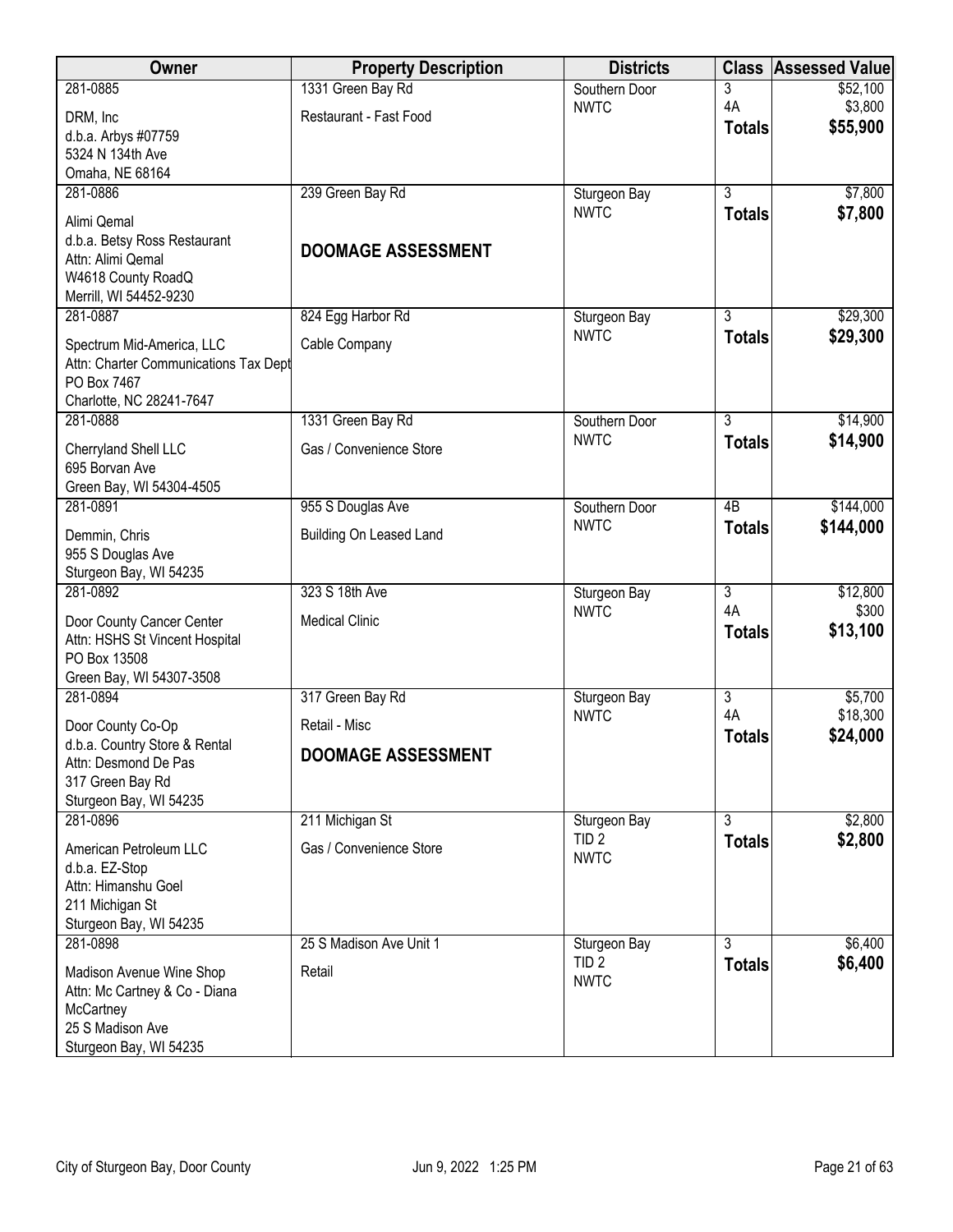| <b>Owner</b>                                                                                                    | <b>Property Description</b>   | <b>Districts</b>                |                     | <b>Class Assessed Value</b> |
|-----------------------------------------------------------------------------------------------------------------|-------------------------------|---------------------------------|---------------------|-----------------------------|
| 281-0899                                                                                                        | 51 Green Bay Rd               | Sturgeon Bay                    |                     | \$700                       |
| Marchants Meats & Sausages<br>Attn: Mark Marchant<br>51 Green Bay Rd<br>Sturgeon Bay, WI 54235                  | Retail                        | <b>NWTC</b>                     | <b>Totals</b>       | \$700                       |
| 281-0902                                                                                                        | 265 N 3rd Ave                 | Sturgeon Bay                    | $\overline{3}$      | \$900                       |
| On Deck Clothing Company, Inc.<br>d.b.a. On Deck<br>Attn: Mitchell Larson<br>PO Box 280<br>Fish Creek, WI 54212 | Retail - Clothing             | <b>NWTC</b>                     | <b>Totals</b>       | \$900                       |
| 281-0912                                                                                                        | 949 Egg Harbor Rd             | Sturgeon Bay                    | 3                   | \$1,300                     |
| Georgia, Paul J CPA SC.                                                                                         | <b>Professional Services</b>  | <b>NWTC</b>                     | 4A<br><b>Totals</b> | \$300<br>\$1,600            |
| Attn: Paul J Georgia, CPA<br>949 Egg Harbor Rd<br>Sturgeon Bay, WI 54235                                        | <b>DOOMAGE ASSESSMENT</b>     |                                 |                     |                             |
| 281-0915                                                                                                        | 957 Green Bay Rd              | Southern Door                   | $\overline{3}$      | \$1,900                     |
| Seacraft Design LLC<br>Attn: Mark Pudlo<br><b>PO Box 234</b><br>Sturgeon Bay, WI 54235                          | Boat Slip Rentals/Storage/Etc | <b>NWTC</b>                     | <b>Totals</b>       | \$1,900                     |
| 281-0920                                                                                                        | 185 E Walnut St Unit 119      | Sturgeon Bay                    | $\overline{3}$      | \$1,000                     |
| Door County Natural Stone<br>Attn: Jeff Tebo Or Luke Peterson<br>3011 Finger Rd<br>Green Bay, WI 54311          | Sales - Manf Rep              | TID <sub>1</sub><br><b>NWTC</b> | 4A<br><b>Totals</b> | \$600<br>\$1,600            |
| 281-0926                                                                                                        | 30 N 18th Ave Unit 4          | Sturgeon Bay                    | $\overline{3}$      | \$2,600                     |
| Raibrook Foundation<br>Attn: Tax Accounting<br>30 N 18th Ave Unit 4<br>Sturgeon Bay, WI 54235                   | Misc.                         | <b>NWTC</b>                     | <b>Totals</b>       | \$2,600                     |
| 281-0935                                                                                                        | (scattered)                   | Sturgeon Bay                    | 3                   | \$6,900                     |
| Pitney Bowes Global Financial Svcs LLC Leasing<br>600 N Westshore Blvd Ste 810<br>Tampa, FL 33609               |                               | <b>NWTC</b>                     | <b>Totals</b>       | \$6,900                     |
| 281-0938                                                                                                        | 632 Green Bay Rd              | Sturgeon Bay                    | $\overline{3}$      | \$23,800                    |
| Jim Olson Motors, LLC                                                                                           | Auto Sales & Service          | <b>NWTC</b>                     | 4A<br><b>Totals</b> | \$42,200<br>\$66,000        |
| 440 S Duluth Ave<br>Sturgeon Bay, WI 54235-2911                                                                 | <b>DOOMAGE ASSESSMENT</b>     |                                 |                     |                             |
| 281-0946                                                                                                        | 409 Green Bay Rd              | Sturgeon Bay                    | $\overline{3}$      | \$13,000                    |
| Super 8 Motel                                                                                                   | Hotel / Motel                 | <b>NWTC</b>                     | 4A                  | \$63,900                    |
| Attn: Shivam Holding LLC Kamlesh Pate<br>409 Green Bay Rd<br>Sturgeon Bay, WI 54235                             | <b>DOOMAGE ASSESSMENT</b>     |                                 | <b>Totals</b>       | \$76,900                    |
| 281-0953                                                                                                        | 323 S 18th Ave                | Sturgeon Bay                    | $\overline{3}$      | \$1,300                     |
| Baxter Healthcare Corp.<br>Attn: Ryan LLC Dept - 313<br>PO Box 4900<br>Scottsdale, AZ 85261-4900                | Leasing                       | <b>NWTC</b>                     | <b>Totals</b>       | \$1,300                     |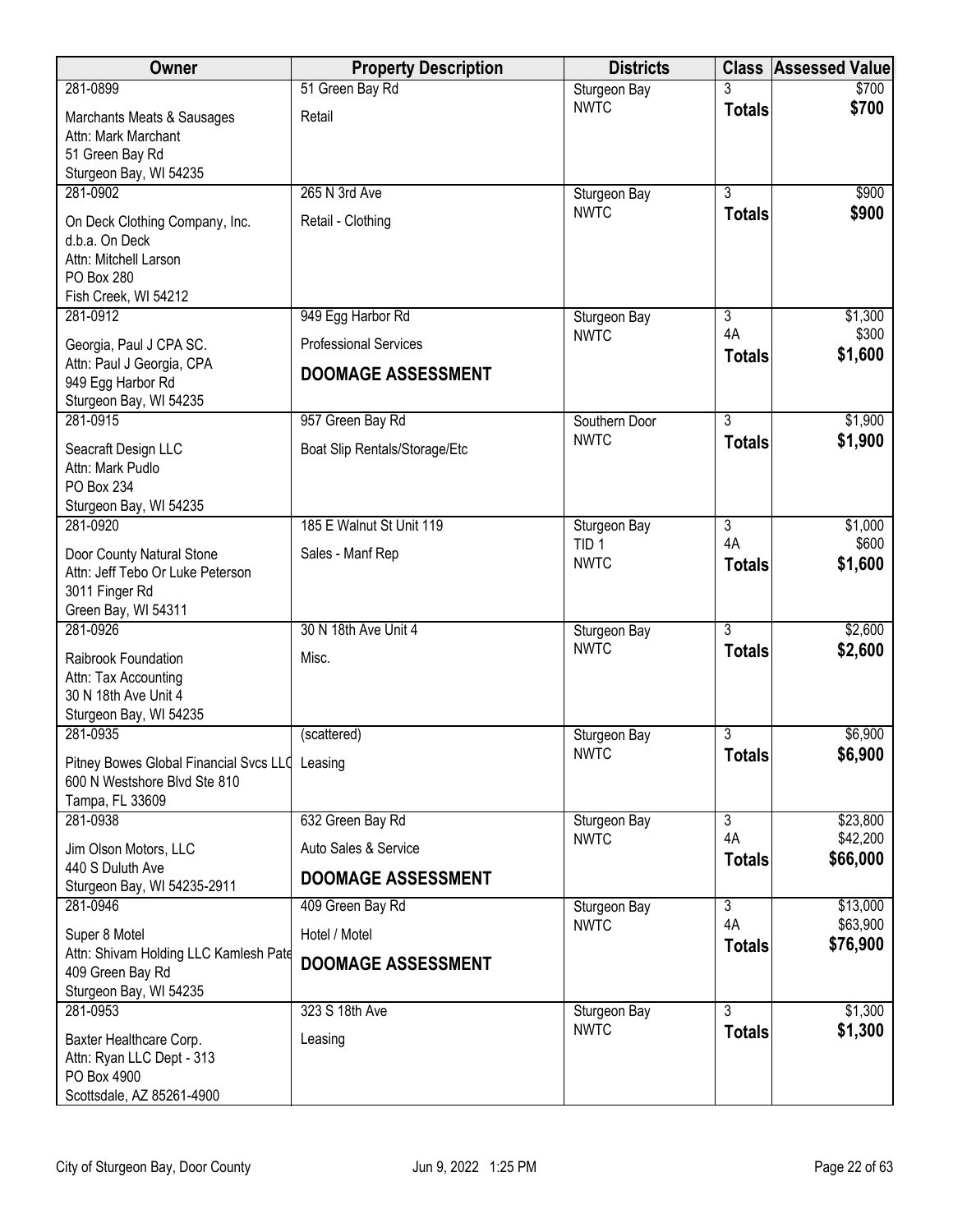| Owner                                                 | <b>Property Description</b>    | <b>Districts</b>                 |                      | <b>Class Assessed Value</b> |
|-------------------------------------------------------|--------------------------------|----------------------------------|----------------------|-----------------------------|
| 281-0956                                              | 221 Kentucky St Unit UN-6      | Sturgeon Bay                     |                      | \$900                       |
| Michael E. Perski                                     |                                | TID <sub>2</sub>                 | <b>Totals</b>        | \$900                       |
| Diane K. Allen                                        |                                | <b>NWTC</b>                      |                      |                             |
| 2070 Lawson Blvd                                      |                                |                                  |                      |                             |
| Gurnee, IL 60031                                      |                                |                                  |                      |                             |
| 281-0960                                              | 1300 Egg Harbor Rd             | Sturgeon Bay                     | $\overline{3}$       | \$19,200                    |
| Dollar Tree Stores Inc. #3669                         | Retail                         | <b>NWTC</b>                      | 4A                   | \$400                       |
| Attn: Dept 120                                        |                                |                                  | <b>Totals</b>        | \$19,600                    |
| PO Box 460389                                         |                                |                                  |                      |                             |
| Houston, TX 77056                                     |                                |                                  |                      |                             |
| 281-0975                                              | 125 N 3rd Ave                  | Sturgeon Bay                     | $\overline{3}$       | \$100                       |
|                                                       |                                | TID <sub>2</sub>                 | 4A                   | \$0                         |
| Peninsula Jeweler LLC                                 | Retail                         | <b>NWTC</b>                      | <b>Totals</b>        | \$100                       |
| d.b.a. Peninsula Jeweler                              |                                |                                  |                      |                             |
| Attn: Kim Pedler                                      |                                |                                  |                      |                             |
| 125 N 3rd Ave<br>Sturgeon Bay, WI 54235               |                                |                                  |                      |                             |
| 281-0976                                              | 1416 S Neenah Ave              |                                  | $\overline{3}$       | \$16,300                    |
|                                                       |                                | Sturgeon Bay<br>TID <sub>1</sub> | 4A                   | \$50,500                    |
| Viking Electric Supply Inc.                           | Electrical Contractor & Supply | <b>NWTC</b>                      | <b>Totals</b>        | \$66,800                    |
| Attn: Birgitte Noble                                  |                                |                                  |                      |                             |
| 451 Industrial Blvd NE                                |                                |                                  |                      |                             |
| Minneapolis, MN 55413                                 |                                |                                  |                      |                             |
| 281-0979                                              | 210 Jib St                     | Sturgeon Bay                     | $\overline{3}$       | \$5,500                     |
| Warner-Wexel LLC                                      | Wholesale                      | TID <sub>1</sub>                 | <b>Totals</b>        | \$5,500                     |
| Attn: Rebecca S. Staats                               |                                | <b>NWTC</b>                      |                      |                             |
| 210 Jib St                                            |                                |                                  |                      |                             |
| Sturgeon Bay, WI 54235                                |                                |                                  |                      |                             |
| 281-0982                                              | 1300 Egg Harbor Rd Unit MALL   | Sturgeon Bay                     | 4A                   | \$1,700                     |
| Moonlight Capital LLC                                 |                                | <b>NWTC</b>                      | <b>Totals</b>        | \$1,700                     |
| d.b.a. Cherry Point Mall                              |                                |                                  |                      |                             |
| PO Box 45                                             |                                |                                  |                      |                             |
| Mcfarland, WI 53558                                   |                                |                                  |                      |                             |
| 281-0986                                              | 1408 Green Bay Rd Unit B       | Southern Door                    | $\overline{3}$       | \$600                       |
|                                                       | Distributor                    | <b>NWTC</b>                      | 4A                   | \$400                       |
| Value Added Distributors, LLC<br>Attn: Mike Kostelnik |                                |                                  | <b>Totals</b>        | \$1,000                     |
| PO Box 586                                            |                                |                                  |                      |                             |
| Green Lake, WI 54941                                  |                                |                                  |                      |                             |
| 281-0987                                              | 29 N 2nd Ave                   | Sturgeon Bay                     | $\overline{3}$       | \$24,500                    |
|                                                       |                                | TID <sub>2</sub>                 | 4A                   | \$900                       |
| Holiday Motel Management LLC                          | Hotel / Motel                  | <b>NWTC</b>                      | <b>Totals</b>        | \$25,400                    |
| d.b.a. Holiday Music Motel                            |                                |                                  |                      |                             |
| 30 N 1st Ave                                          |                                |                                  |                      |                             |
| Sturgeon Bay, WI 54235                                |                                |                                  |                      |                             |
| 281-0989                                              | 323 S 18th Ave                 | Sturgeon Bay<br><b>NWTC</b>      | $\overline{3}$<br>4A | \$58,700<br>\$2,000         |
| Womens & Childrens Center DC                          | <b>Medical Clinic</b>          |                                  | <b>Totals</b>        | \$60,700                    |
| Memorial                                              |                                |                                  |                      |                             |
| Attn: Tax Accounting                                  |                                |                                  |                      |                             |
| 323 S 18th Ave                                        |                                |                                  |                      |                             |
| Sturgeon Bay, WI 54235                                |                                |                                  |                      |                             |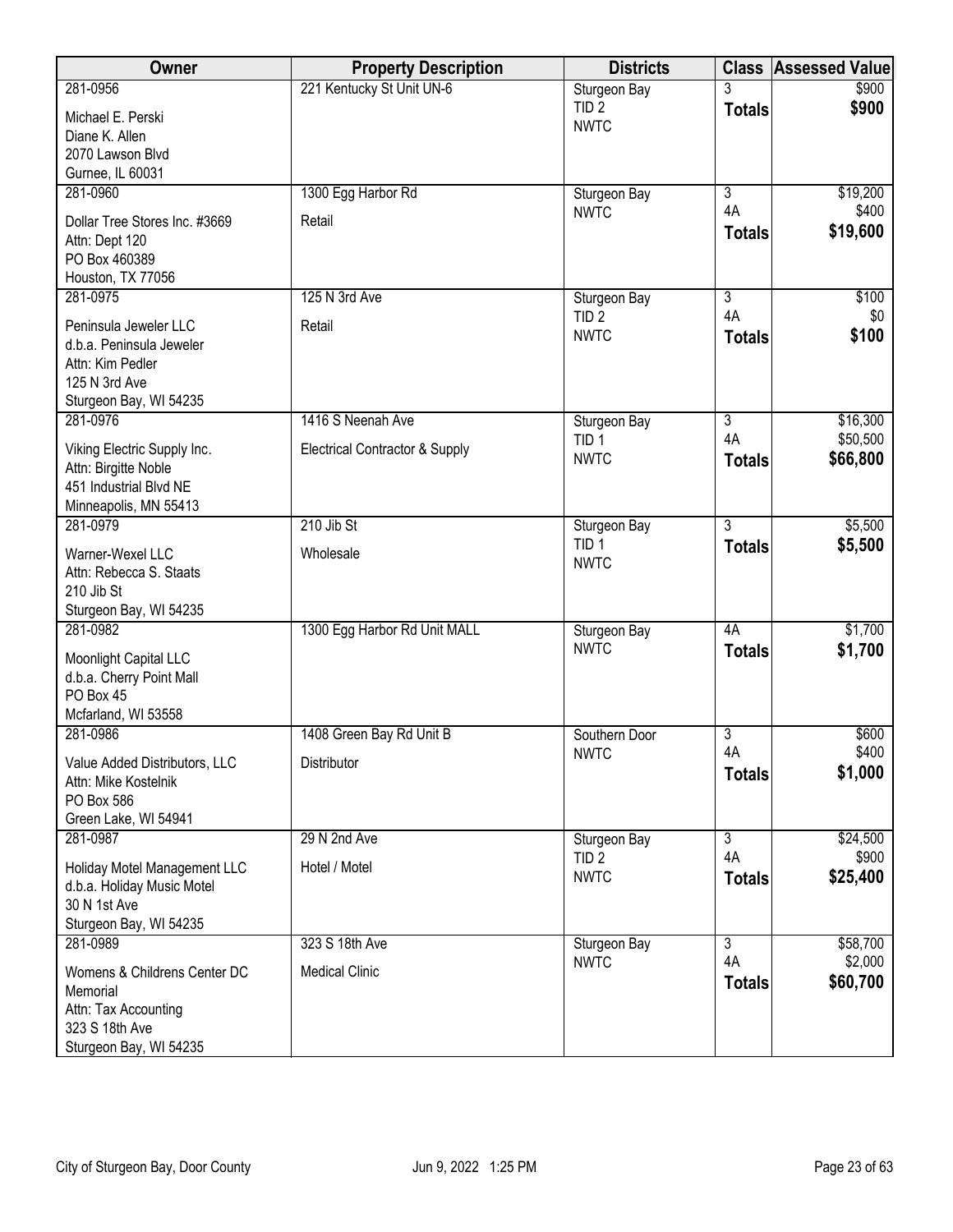| <b>Owner</b>                                                                                                              | <b>Property Description</b> | <b>Districts</b> |                      | <b>Class Assessed Value</b> |
|---------------------------------------------------------------------------------------------------------------------------|-----------------------------|------------------|----------------------|-----------------------------|
| 281-0992                                                                                                                  | 828 Egg Harbor Rd           | Sturgeon Bay     |                      | \$13,200                    |
| Maytag Coin Laundry                                                                                                       | Laundromat - Coin           | <b>NWTC</b>      | <b>Totals</b>        | \$13,200                    |
| Attn: CJ Works LLC - Jongmin Lee<br>4400 W Madeline Ln                                                                    | <b>DOOMAGE ASSESSMENT</b>   |                  |                      |                             |
| Sturgeon Bay, WI 54235-3130                                                                                               |                             |                  |                      |                             |
| 281-0993                                                                                                                  | 229 Green Bay Rd Unit 5     | Sturgeon Bay     | $\overline{3}$       | \$3,100                     |
| Westbay Coin Laundry                                                                                                      | Laundromat - Coin           | <b>NWTC</b>      | <b>Totals</b>        | \$3,100                     |
| Attn: CJ Works LLC - James Jeon<br>4400 W Madeline Ln<br>Sturgeon Bay, WI 54235                                           | <b>DOOMAGE ASSESSMENT</b>   |                  |                      |                             |
| 281-1006                                                                                                                  | 30 N 18th Ave Unit 1A       | Sturgeon Bay     | 3                    | \$72,600                    |
| Smile Designs of Door County, S.C.<br>Attn: Gina R. Grenfell, DDS<br>30 N 18th Ave Unit 1A<br>Sturgeon Bay, WI 54235-3207 | Dental Office               | <b>NWTC</b>      | 4A<br><b>Totals</b>  | \$7,400<br>\$80,000         |
| 281-1008                                                                                                                  | 242 Michigan St             | Sturgeon Bay     | $\overline{3}$       | \$300                       |
| Jason Mann Photography                                                                                                    | Photography Studio          | TID <sub>2</sub> | 4A                   | \$2,100                     |
| Attn: Jason Mann                                                                                                          | <b>DOOMAGE ASSESSMENT</b>   | <b>NWTC</b>      | <b>Totals</b>        | \$2,400                     |
| 633 S 17th PI<br>Sturgeon Bay, WI 54235                                                                                   |                             |                  |                      |                             |
| 281-1009                                                                                                                  | 1524 Michigan St            | Sturgeon Bay     | $\overline{3}$       | \$4,800                     |
| Olson Dental LLC.                                                                                                         | Dental Office               | <b>NWTC</b>      | 4A                   | \$100                       |
| Attn: Jennifer K Olson DDS<br>1676 Pit Rd<br>Brussels, WI 54204                                                           |                             |                  | <b>Totals</b>        | \$4,900                     |
| 281-1016                                                                                                                  | 462 Louisiana St            | Sturgeon Bay     | $\overline{3}$       | \$400                       |
| Bayview Real Estate, Inc.<br>Attn: Travis Stangel<br><b>PO Box 428</b><br>Sturgeon Bay, WI 54235                          | Real Estate Sales           | <b>NWTC</b>      | <b>Totals</b>        | \$400                       |
| 281-1018                                                                                                                  | 330 N 3rd Ave               | Sturgeon Bay     | $\overline{3}$       | \$600                       |
| Studio 330                                                                                                                |                             | <b>NWTC</b>      | 4A<br><b>Totals</b>  | \$3,800<br>\$4,400          |
| Attn: Hans C Reumschuessel<br>330 N 3rd Ave                                                                               | <b>DOOMAGE ASSESSMENT</b>   |                  |                      |                             |
| Sturgeon Bay, WI 54235                                                                                                    |                             |                  |                      |                             |
| 281-1020                                                                                                                  | 139 N 3rd Ave               | Sturgeon Bay     | $\overline{3}$       | \$5,000                     |
| Cornucopia Kitchen Corner LLC<br>Attn: Carrie Hauser & Kim Herlache<br>139 N 3rd Ave                                      | Retail                      | <b>NWTC</b>      | <b>Totals</b>        | \$5,000                     |
| Sturgeon Bay, WI 54235<br>281-1034                                                                                        | 175 Nautical Dr Unit 8UNIT  | Sturgeon Bay     | $\overline{3}$       | \$900                       |
|                                                                                                                           |                             | <b>NWTC</b>      | 4A                   | \$100                       |
| Life Investors Marina View, LLC<br>1509 N Prospect Ave                                                                    | <b>Apartment Rentals</b>    |                  | <b>Totals</b>        | \$1,000                     |
| Milwaukee, WI 53202                                                                                                       | <b>DOOMAGE ASSESSMENT</b>   |                  |                      |                             |
| 281-1038                                                                                                                  | 101 N 4th Ave Unit 102      | Sturgeon Bay     | $\overline{3}$<br>4A | \$12,200                    |
| Prevea Clinic, Inc                                                                                                        | <b>Medical Clinic</b>       | <b>NWTC</b>      | <b>Totals</b>        | \$1,600<br>\$13,800         |
| Attn: Tax Accounting<br>PO Box 19070<br>Green Bay, WI 54307-9070                                                          |                             |                  |                      |                             |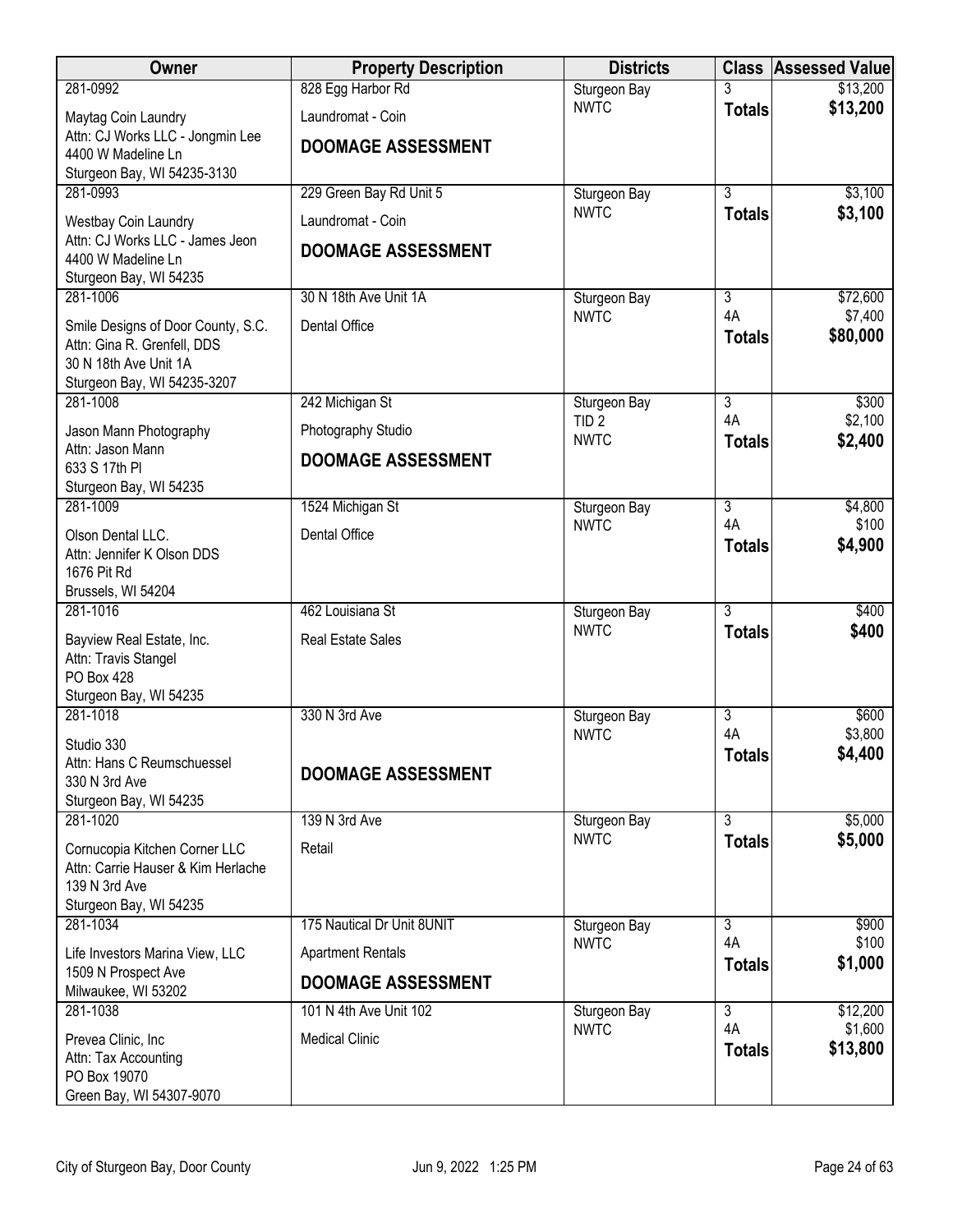| Owner                                                                                                                                                           | <b>Property Description</b> | <b>Districts</b>                | <b>Class</b>         | <b>Assessed Value</b> |
|-----------------------------------------------------------------------------------------------------------------------------------------------------------------|-----------------------------|---------------------------------|----------------------|-----------------------|
| 281-1039                                                                                                                                                        | 1536 Egg Harbor Rd          | Sevastopol                      | 4A                   | \$300                 |
| Red Box Automated Retail, LLC<br>Attn: Altus Group<br>PO Box 72210<br>Phoenix, AZ 85050                                                                         | Movie Rental Kiosk          | <b>NWTC</b>                     | <b>Totals</b>        | \$300                 |
| 281-1041                                                                                                                                                        | 756 Jefferson St            | Sturgeon Bay                    | $\overline{3}$       | \$53,300              |
| <b>RBC Capital Markets LLC</b><br>d.b.a. RBC Wealth Management<br>Attn: L B Walker & Assoc Inc- Agent<br>13111 Northwest Frwy Ste 125<br>Houston, TX 77040-6321 | Securities Broker-Dealer    | <b>NWTC</b>                     | 4A<br><b>Totals</b>  | \$200<br>\$53,500     |
| 281-1045                                                                                                                                                        | 1427 Green Bay Rd           | Southern Door<br><b>NWTC</b>    | $\overline{3}$<br>4A | \$0<br>\$7,800        |
| Wolf River Partners, LLC<br>d.b.a. Apple Storage<br>Attn: Rich Bierman<br>PO Box 11504<br>Green Bay, WI 54307                                                   | Mini-Storage Garage Rentals |                                 | <b>Totals</b>        | \$7,800               |
| 281-1050                                                                                                                                                        | 601 S Duluth Ave            | Southern Door                   | $\overline{3}$       | \$11,500              |
| Sherwin-Williams Co., The<br>d.b.a. Sherwin-Williams #3291<br>PO Box 6027<br>Cleveland, OH 44101                                                                | Retail - Misc               | <b>NWTC</b>                     | 4A<br><b>Totals</b>  | \$7,900<br>\$19,400   |
| 281-1057                                                                                                                                                        | 323 S 18th Ave              | Sturgeon Bay                    | $\overline{3}$       | \$800                 |
| American Messaging Services, LLC<br>PO Box 478<br>Colleyville, TX 76034                                                                                         | Paging Services 517312      | <b>NWTC</b>                     | <b>Totals</b>        | \$800                 |
| 281-1071                                                                                                                                                        | (scattered)                 | Sturgeon Bay                    | $\overline{3}$       | \$16,300              |
| Quadient Leasing USA, Inc.<br>Attn: Tax Dept<br>478 Wheelers Farms Rd<br>Milford, CT 06461                                                                      | Leasing                     | <b>NWTC</b>                     | <b>Totals</b>        | \$16,300              |
| 281-1078                                                                                                                                                        | 31 N 3rd Ave                | Sturgeon Bay                    | 3                    | \$600                 |
| Door Ventures, Inc<br>d.b.a. Door County Confectionary<br>(Offices)<br>31 N 3rd Ave<br>Sturgeon Bay, WI 54235                                                   |                             | TID <sub>2</sub><br><b>NWTC</b> | <b>Totals</b>        | \$600                 |
| 281-1080                                                                                                                                                        | 1009 Egg Harbor Rd          | Sturgeon Bay                    | $\overline{3}$       | \$100                 |
| Phill Mart of Sturgeon Bay, Inc<br>d.b.a. Phill Mart<br>4257 Island Circle Dr<br>Sturgeon Bay, WI 54235                                                         | Gas / Convenience Store     | <b>NWTC</b>                     | <b>Totals</b>        | \$100                 |
| 281-1081                                                                                                                                                        | 420 N 14th Ave              | Sturgeon Bay                    | $\overline{3}$       | \$500                 |
| Peninsula Transfer LLC<br>Attn: Tim De Jardin<br>420 N 14th Ave<br>Sturgeon Bay, WI 54235                                                                       | Moving & Storage            | <b>NWTC</b>                     | 4A<br><b>Totals</b>  | \$200<br>\$700        |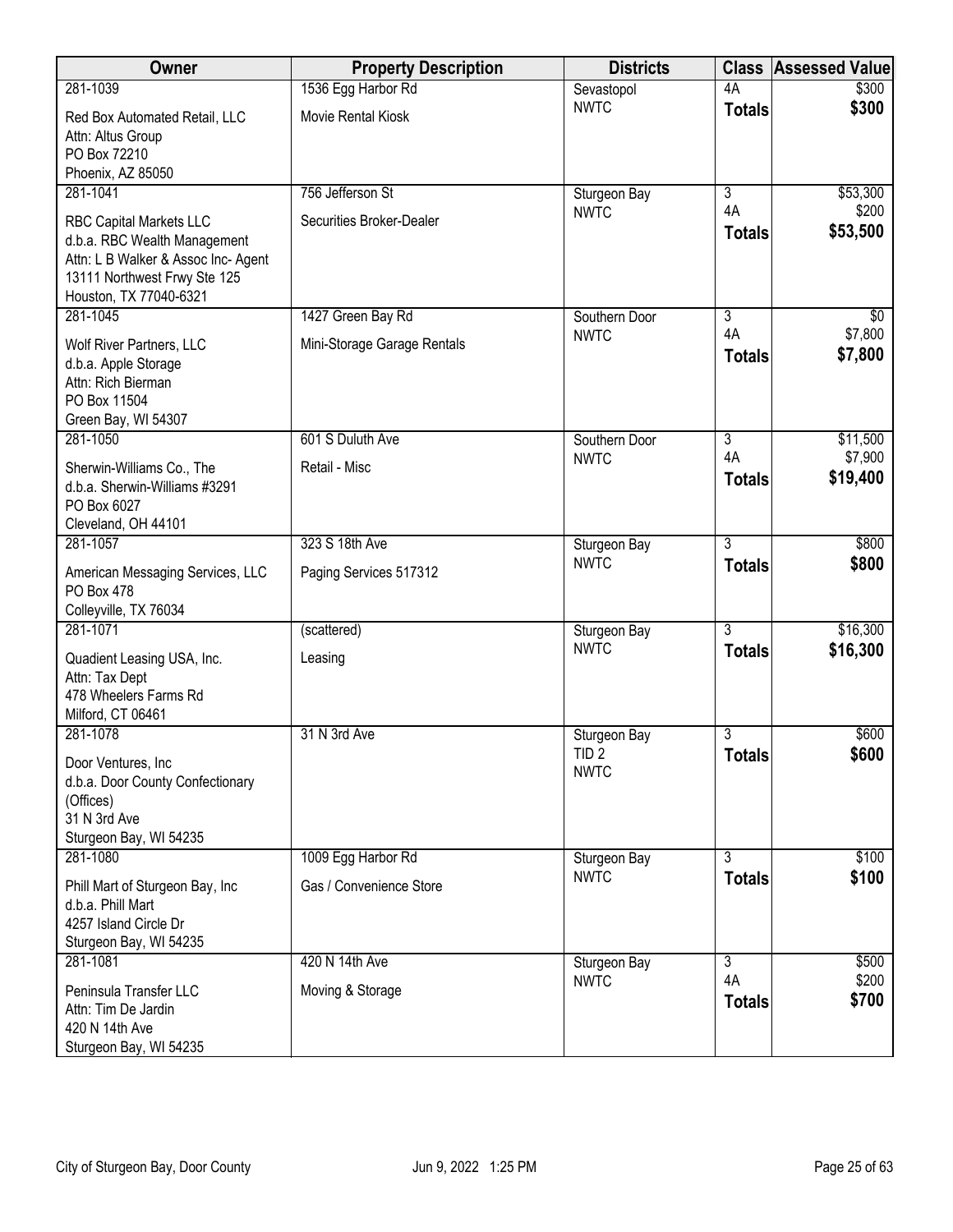| <b>Owner</b>                                                 | <b>Property Description</b>          | <b>Districts</b>                 | <b>Class</b>         | <b>Assessed Value</b> |
|--------------------------------------------------------------|--------------------------------------|----------------------------------|----------------------|-----------------------|
| 281-1085                                                     | 50 S Madison Ave                     | Sturgeon Bay                     | 3                    | \$100                 |
| <b>Bay Counseling Clinic LLP</b>                             | Counseling /Mental Health            | TID <sub>2</sub><br><b>NWTC</b>  | 4A                   | \$400<br>\$500        |
| Attn: Amy Jahanke & Jeanna Grahl                             |                                      |                                  | <b>Totals</b>        |                       |
| 50 S Madison Ave<br>PO Box 321                               |                                      |                                  |                      |                       |
| Sturgeon Bay, WI 54235                                       |                                      |                                  |                      |                       |
| 281-1086                                                     | 111 Michigan St                      | Sturgeon Bay                     | 3                    | \$700                 |
| Advocates For Independent Living II LLO                      | <b>Adult Community Care Services</b> | TID <sub>2</sub>                 | <b>Totals</b>        | \$700                 |
| Attn: William Sauve                                          |                                      | <b>NWTC</b>                      |                      |                       |
| 111 Michigan St                                              |                                      |                                  |                      |                       |
| Sturgeon Bay, WI 54235<br>281-1088                           | 228 S 18th Ave                       | Sturgeon Bay                     | 3                    | \$200                 |
|                                                              |                                      | <b>NWTC</b>                      | 4A                   | \$100                 |
| Health Care Visions Management<br>Consulting, LLC            | Misc.                                |                                  | <b>Totals</b>        | \$300                 |
| Attn: Michael T Herlache                                     |                                      |                                  |                      |                       |
| 228 S 18th Ave                                               |                                      |                                  |                      |                       |
| Sturgeon Bay, WI 54235-1000                                  |                                      |                                  |                      |                       |
| 281-1098                                                     | 59 N Madison Ave                     | Sturgeon Bay<br>TID <sub>4</sub> | $\overline{3}$       | \$13,800<br>\$13,800  |
| <b>Bay Shore Outfitters</b>                                  | Retail                               | <b>NWTC</b>                      | <b>Totals</b>        |                       |
| Attn: Stangle Accounting & Tax Office<br>2457 S Bay Shore Dr | <b>DOOMAGE ASSESSMENT</b>            |                                  |                      |                       |
| SisterBay, WI 54234                                          |                                      |                                  |                      |                       |
| 281-1100                                                     | 59 E Oak St                          | Sturgeon Bay                     | 3                    | \$6,100               |
| Kitty O'Reillys Irish Pub, LLC                               | Restaurant - Bar & Lounge            | <b>NWTC</b>                      | 4A                   | \$100                 |
| 727 Prairie Ln                                               |                                      |                                  | <b>Totals</b>        | \$6,200               |
| Sturgeon Bay, WI 54235                                       |                                      |                                  |                      |                       |
| 281-1102                                                     | 960 Green Bay Rd                     | Southern Door<br><b>NWTC</b>     | $\overline{3}$<br>4A | \$400<br>\$1,600      |
| Floormart of Door County Inc.<br>Attn: Carl Forsch           |                                      |                                  | <b>Totals</b>        | \$2,000               |
| 960 Green Bay Rd                                             | <b>DOOMAGE ASSESSMENT</b>            |                                  |                      |                       |
| Sturgeon Bay, WI 54235                                       |                                      |                                  |                      |                       |
| 281-1107                                                     | 921 Alabama Ct                       | Sturgeon Bay                     | 3                    | \$1,700               |
| EdgeLine, LLC                                                | Green Builder                        | <b>NWTC</b>                      | <b>Totals</b>        | \$1,700               |
| Attn: Rob Vogel                                              | <b>DOOMAGE ASSESSMENT</b>            |                                  |                      |                       |
| 921 Alabama Ct<br>Sturgeon Bay, WI 54235                     |                                      |                                  |                      |                       |
| 281-1112                                                     | 209 Thorn St Unit 2-8UN              | Sturgeon Bay                     | $\overline{3}$       | \$1,700               |
| Life Investors Marina View, LLC                              | <b>Apartment Rentals</b>             | <b>NWTC</b>                      | 4A                   | \$2,000               |
| 1509 N Prospect Ave<br>Milwaukee, WI 53202                   | DOOMAGE ASSESSMENT                   |                                  | <b>Totals</b>        | \$3,700               |
| 281-1113                                                     | 1610 Sycamore St                     | Southern Door                    | $\overline{3}$       | \$8,800               |
| Harbor Winds Apartments LLC                                  | <b>Apartment Rentals</b>             | <b>NWTC</b>                      | <b>Totals</b>        | \$8,800               |
| 1300 N Kimps Ct                                              |                                      |                                  |                      |                       |
| Green Bay, WI 54313                                          |                                      |                                  |                      |                       |
| 281-1115                                                     | 835 Egg Harbor Rd                    | Sturgeon Bay                     | 4A                   | \$500                 |
| La Vines Ice Company LLC                                     |                                      | <b>NWTC</b>                      | <b>Totals</b>        | \$500                 |
| d.b.a. Ice Company (835 Egg Harbor                           | <b>DOOMAGE ASSESSMENT</b>            |                                  |                      |                       |
| Rd)<br>Attn: Ted La Vine                                     |                                      |                                  |                      |                       |
| 835 Egg Harbor Rd                                            |                                      |                                  |                      |                       |
| Sturgeon Bay, WI 54235                                       |                                      |                                  |                      |                       |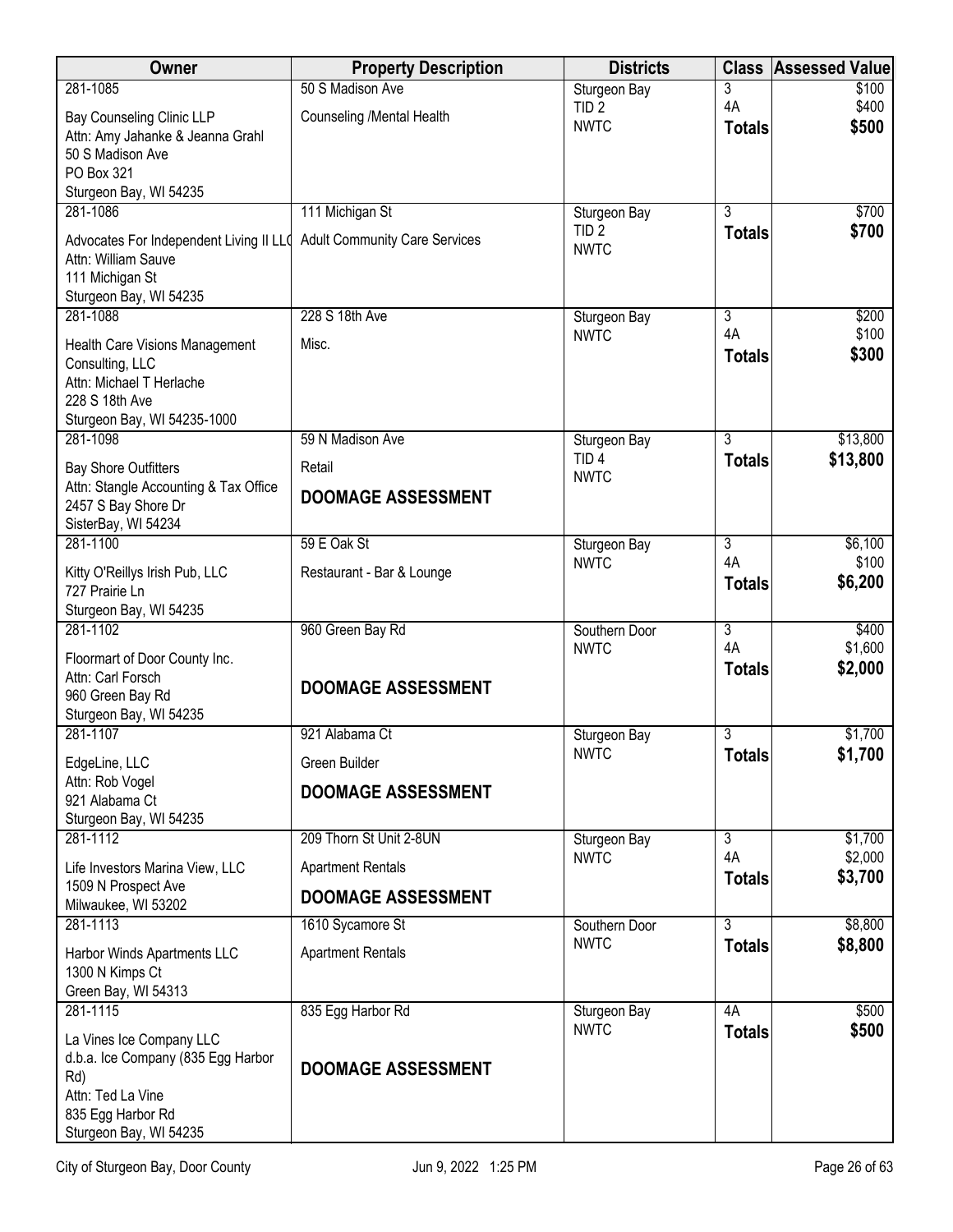| Owner                                                                                                                    | <b>Property Description</b>   | <b>Districts</b>                | <b>Class</b>        | <b>Assessed Value</b> |
|--------------------------------------------------------------------------------------------------------------------------|-------------------------------|---------------------------------|---------------------|-----------------------|
| 281-1116                                                                                                                 | 49 W Maple St                 | Sturgeon Bay                    | 3                   | \$300                 |
| Action Realty II, LLC                                                                                                    | <b>Real Estate Sales</b>      | <b>NWTC</b>                     | 4A                  | \$3,400<br>\$3,700    |
| d.b.a. Action Realty                                                                                                     | <b>DOOMAGE ASSESSMENT</b>     |                                 | <b>Totals</b>       |                       |
| 49 W Maple St<br>Sturgeon Bay, WI 54235                                                                                  |                               |                                 |                     |                       |
| 281-1118                                                                                                                 | 1300 Egg Harbor Rd Unit 120B  | Sturgeon Bay                    | $\overline{3}$      | \$7,900               |
| Stellar Fitness - Sturgeon Bay LLC<br>d.b.a. Anytime Fitness<br>1230 Centennial Centre Blvd                              | Fitness / Exercise            | <b>NWTC</b>                     | <b>Totals</b>       | \$7,900               |
| Oneida, WI 54155-9292                                                                                                    |                               |                                 |                     |                       |
| 281-1120                                                                                                                 | 14 S Madison Ave              | Sturgeon Bay                    | $\overline{3}$      | \$4,700               |
| Bayside Bargains C & R, LLC<br>Attn: Adam Pichette                                                                       | Resale shop                   | TID <sub>4</sub><br><b>NWTC</b> | 4A<br><b>Totals</b> | \$900<br>\$5,600      |
| 25 N 8th St                                                                                                              | <b>DOOMAGE ASSESSMENT</b>     |                                 |                     |                       |
| Sturgeon Bay, WI 54235<br>281-1123                                                                                       | 253 N 3rd Ave                 | Sturgeon Bay                    | $\overline{3}$      | \$19,500              |
|                                                                                                                          |                               | <b>NWTC</b>                     | 4A                  | \$400                 |
| Carter Holdings, LLC<br>d.b.a. Brick Lot Pub & Grill<br>Attn: Wendi Carter<br>253 N Third Ave<br>Sturgeon Bay, WI 54235  | Bar and Grill                 |                                 | <b>Totals</b>       | \$19,900              |
| 281-1126                                                                                                                 | 628 S Oxford Ave              | Sturgeon Bay                    | $\mathbf{1}$        | \$400                 |
| Door County Mustard<br>Attn: Rita Hunt & Assoc.<br>4165 Hammarstrom Rd<br>Sturgeon Bay, WI 54235                         | Retail - Food                 | <b>NWTC</b>                     | 4A<br><b>Totals</b> | \$100<br>\$500        |
| 281-1127                                                                                                                 | 147 N 3rd Ave                 | Sturgeon Bay                    | $\overline{3}$      | \$100                 |
| Door County Traders<br>Attn: Diane Overland-Rockwell<br>147 N 3rd Ave<br>Sturgeon Bay, WI 54235                          | Resale shop                   | <b>NWTC</b>                     | <b>Totals</b>       | \$100                 |
| 281-1129                                                                                                                 | 51 W Walnut St                | Sturgeon Bay                    | $\overline{3}$      | \$1,300               |
| Edward D Jones & Co., LP<br>d.b.a. #95493<br>PO Box 66528<br>St. Louis, MO 63166-6528                                    | Financial Broker-Dealer Agent | TID <sub>1</sub><br><b>NWTC</b> | 4A<br><b>Totals</b> | \$4,300<br>\$5,600    |
| 281-1130                                                                                                                 | 1449 Green Bay Rd Unit 2      | Southern Door                   | $\overline{3}$      | \$1,300               |
| El Sazon                                                                                                                 | Restaurant - Dine-In          | <b>NWTC</b>                     | 4A<br><b>Totals</b> | \$2,900<br>\$4,200    |
| Attn: Laura S Rodriguez<br>1449 Green Bay Rd<br>Sturgeon Bay, WI 54235                                                   | <b>DOOMAGE ASSESSMENT</b>     |                                 |                     |                       |
| 281-1135                                                                                                                 | 632 Green Bay Rd              | Sturgeon Bay                    | 4A                  | \$800                 |
| <b>GM-DI Leasing LLC</b><br>Attn: Ryan Tax Compliance<br>Services, LLC<br>PO Box 460169<br>Dept 851<br>Houston, TX 77056 | Leasing                       | <b>NWTC</b>                     | <b>Totals</b>       | \$800                 |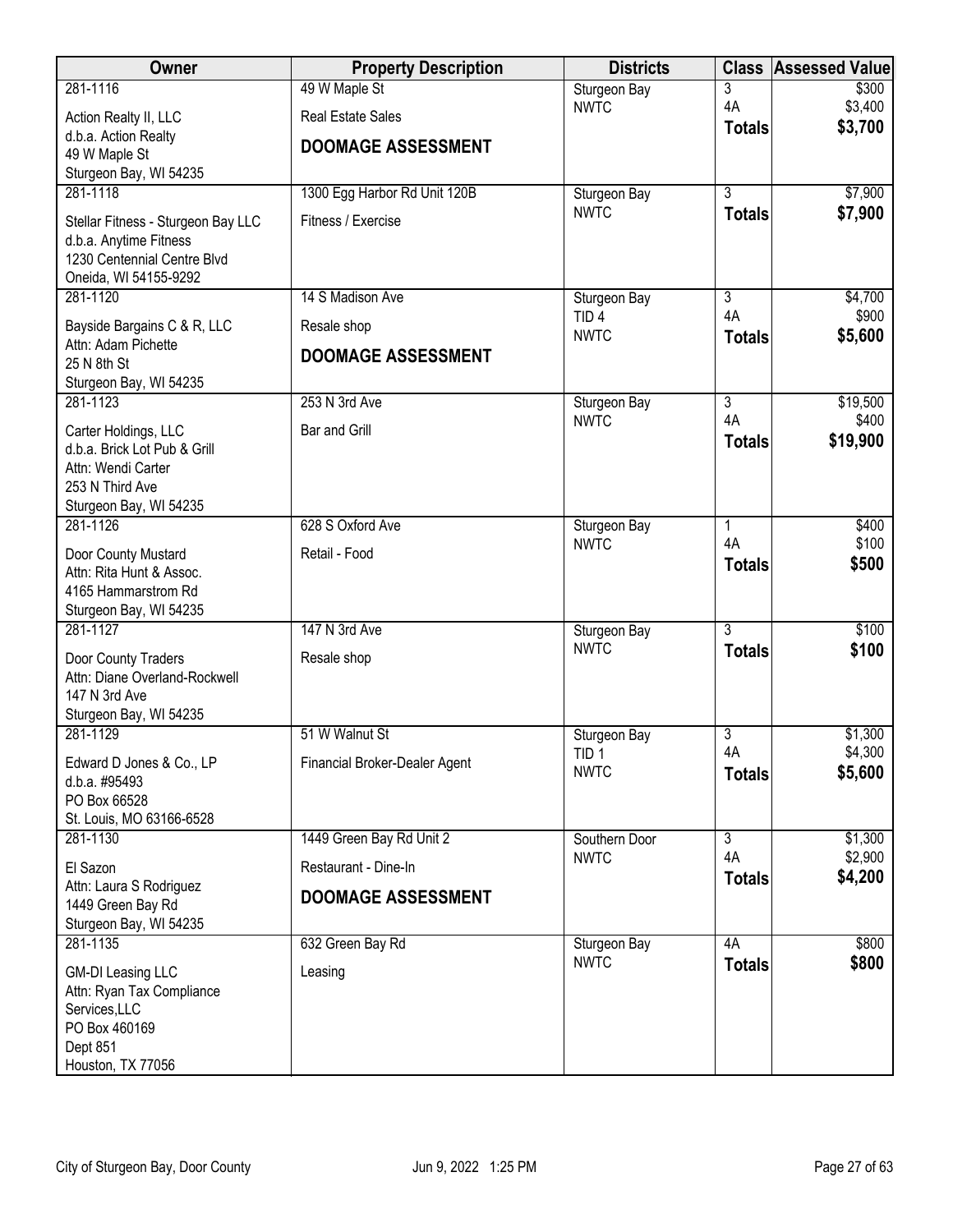| Owner                                                           | <b>Property Description</b>    | <b>Districts</b>            | <b>Class</b>        | <b>Assessed Value</b>  |
|-----------------------------------------------------------------|--------------------------------|-----------------------------|---------------------|------------------------|
| 281-1138                                                        | 1001 N 14th Ave                | Sturgeon Bay                | 3                   | \$114,700              |
| Shivam3 Holdings, LLC                                           | Hotel / Motel                  | <b>NWTC</b>                 | 4A                  | \$111,300<br>\$226,000 |
| d.b.a. Maritime Inn/ Best Western                               | <b>DOOMAGE ASSESSMENT</b>      |                             | <b>Totals</b>       |                        |
| 8020 Doral Dr<br>Beaumont, TX 77707-5467                        |                                |                             |                     |                        |
| 281-1140                                                        | 1715 Rhode Island St           | Sturgeon Bay                | $\overline{3}$      | \$84,800               |
|                                                                 | Dental Office                  | <b>NWTC</b>                 | 4A                  | \$10,800               |
| Midwest Dental Care Sheboygan, Inc<br>Attn: Marvin F Poer & Co. |                                |                             | <b>Totals</b>       | \$95,600               |
| PO Box 802206                                                   |                                |                             |                     |                        |
| Dallas, TX 75380-2206                                           |                                |                             |                     |                        |
| 281-1141                                                        | 30 N 18th Ave Unit 8           | Sturgeon Bay                | $\overline{3}$      | \$58,500               |
| NEW Radio Incorporated                                          | Radio Broadcaster              | <b>NWTC</b>                 | <b>Totals</b>       | \$58,500               |
| 30 N 18th Ave Unit 8                                            |                                |                             |                     |                        |
| Sturgeon Bay, WI 54235<br>281-1144                              | 808 S Duluth Ave               | Sturgeon Bay                | 4A                  | \$300                  |
|                                                                 |                                | <b>NWTC</b>                 | <b>Totals</b>       | \$300                  |
| Red Box Automated Retail, LLC<br>Attn: Altus Group              | Movie Rental Kiosk             |                             |                     |                        |
| PO Box 72210                                                    |                                |                             |                     |                        |
| Phoenix, AZ 85050                                               |                                |                             |                     |                        |
| 281-1159                                                        | 1610 Georgia St                | Sturgeon Bay                | 3                   | \$2,100                |
| Whispering Wind Retirement Home, LLO                            | Assisted Living                | <b>NWTC</b>                 | 4A<br><b>Totals</b> | \$1,500<br>\$3,600     |
| 250 W Beltline Hwy                                              | <b>DOOMAGE ASSESSMENT</b>      |                             |                     |                        |
| Madison, WI 53713<br>281-1160                                   | 1632 Georgia St                | Sturgeon Bay                | $\overline{3}$      | \$4,000                |
|                                                                 |                                | <b>NWTC</b>                 | 4A                  | \$1,000                |
| Whispering Wind Retirement Home, LLO<br>250 W Beltline Hwy      | <b>Assisted Living</b>         |                             | <b>Totals</b>       | \$5,000                |
| Madison, WI 53713                                               | <b>DOOMAGE ASSESSMENT</b>      |                             |                     |                        |
| 281-1161                                                        | 1704 Georgia St                | Sturgeon Bay                | $\overline{3}$      | \$2,700                |
| Whispering Wind Retirement Home, LLO                            | <b>Assisted Living</b>         | <b>NWTC</b>                 | 4A                  | \$1,600                |
| 250 W Beltline Hwy                                              | <b>DOOMAGE ASSESSMENT</b>      |                             | <b>Totals</b>       | \$4,300                |
| Madison, WI 53713<br>281-1163                                   | 949 Egg Harbor Rd              |                             | 3                   | \$4,200                |
|                                                                 |                                | Sturgeon Bay<br><b>NWTC</b> | 4A                  | \$5,600                |
| <b>BDH Contracting LLC</b><br>Attn: Brad Hubor                  | Carpenter - General Contractor |                             | <b>Totals</b>       | \$9,800                |
| 949 Egg Harbor Rd                                               | <b>DOOMAGE ASSESSMENT</b>      |                             |                     |                        |
| PO Box 150                                                      |                                |                             |                     |                        |
| Sturgeon Bay, WI 54235                                          |                                |                             |                     |                        |
| 281-1165                                                        | 1009 Egg Harbor Rd Unit 113    | Sturgeon Bay                | 3<br>4A             | \$1,000<br>\$400       |
| Case Communications LLC,                                        | Radio Broadcaster              | <b>NWTC</b>                 | <b>Totals</b>       | \$1,400                |
| d.b.a. FM 106.9 the Lodge - WLGE.<br>PO Box 106                 | <b>DOOMAGE ASSESSMENT</b>      |                             |                     |                        |
| Ephraim, WI 54211-0106                                          |                                |                             |                     |                        |
| 281-1166                                                        | 1100 Shiloh Rd                 | Sturgeon Bay                | 3                   | \$2,900                |
| Septic Maintenance LLC                                          | Septic Maintenance Service     | <b>NWTC</b>                 | <b>Totals</b>       | \$2,900                |
| Attn: Anthony Gosser                                            |                                |                             |                     |                        |
| 4159 Mathey Rd                                                  |                                |                             |                     |                        |
| Sturgeon Bay, WI 54235                                          |                                |                             |                     |                        |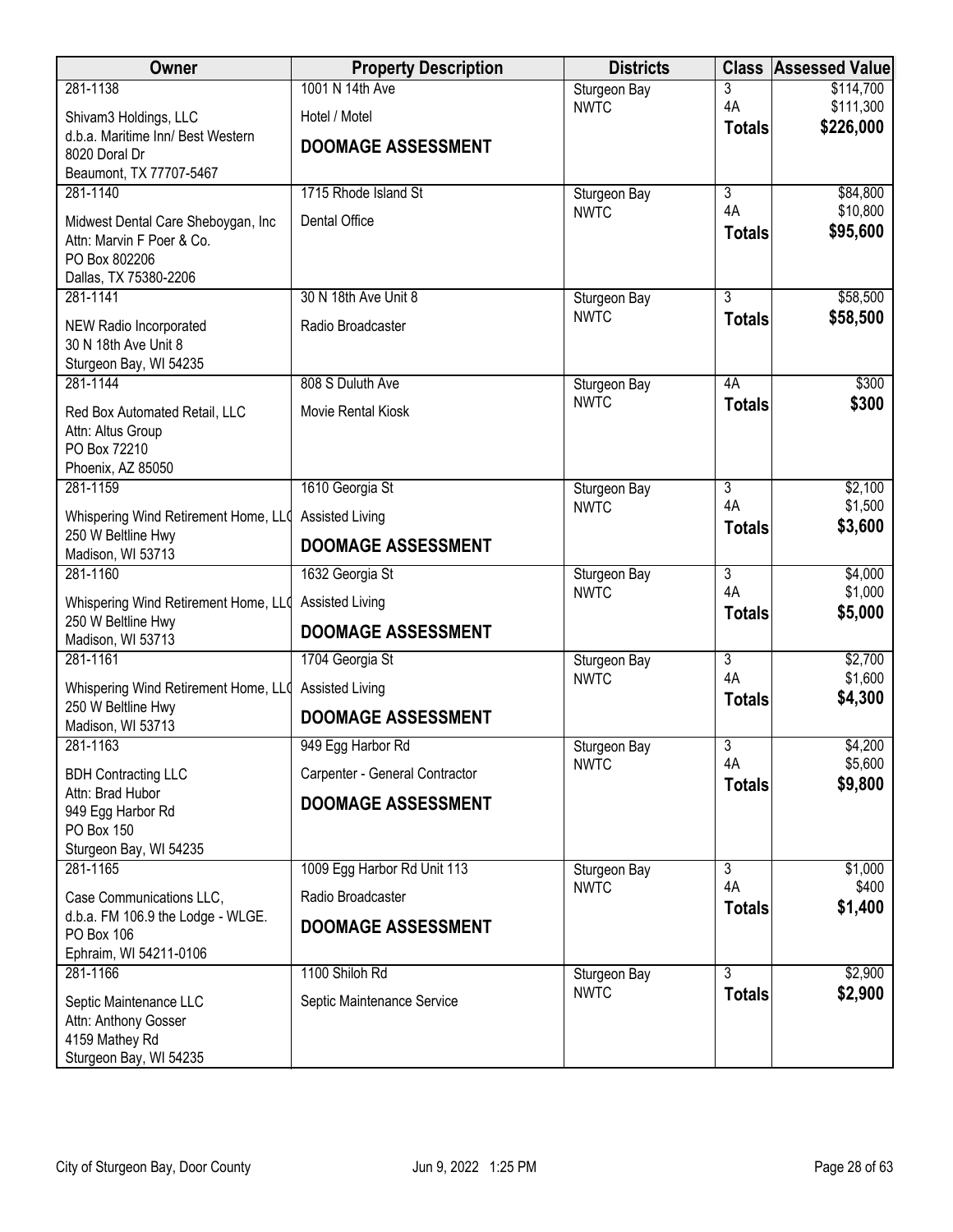| <b>Owner</b>                                           | <b>Property Description</b> | <b>Districts</b>            | <b>Class</b>         | <b>Assessed Value</b> |
|--------------------------------------------------------|-----------------------------|-----------------------------|----------------------|-----------------------|
| 281-1168                                               | 58 N 3rd Ave                | Sturgeon Bay                |                      | \$2,600               |
| Lola May's                                             | Retail - Clothing           | <b>NWTC</b>                 | <b>Totals</b>        | \$2,600               |
| Attn: Rebecca May                                      | <b>DOOMAGE ASSESSMENT</b>   |                             |                      |                       |
| 58 N 3rd Ave<br>Sturgeon Bay, WI 54235-2414            |                             |                             |                      |                       |
| 281-1170                                               | 434 Kentucky St             | Sturgeon Bay                | $\overline{3}$       | \$1,900               |
| Kevin's Automotive LLC                                 | Auto Parts Sales            | <b>NWTC</b>                 | 4A                   | \$600                 |
| Attn: Kevin Rohr                                       |                             |                             | <b>Totals</b>        | \$2,500               |
| 434 Kentucky St                                        |                             |                             |                      |                       |
| Sturgeon Bay, WI 54235-1702<br>281-1180                | 234 Kentucky St             | Sturgeon Bay                | $\overline{3}$       | \$18,000              |
|                                                        |                             | TID <sub>2</sub>            | <b>Totals</b>        | \$18,000              |
| Continental Investors II, LLC<br>d.b.a. Nautical Inn   | Restaurant - Bar & Lounge   | <b>NWTC</b>                 |                      |                       |
| Attn: Brian Michaud                                    | <b>DOOMAGE ASSESSMENT</b>   |                             |                      |                       |
| 234 Kentucky St                                        |                             |                             |                      |                       |
| Sturgeon Bay, WI 54235<br>281-1182                     | (scattered)                 | Sturgeon Bay                | $\overline{3}$       | \$6,000               |
| Smucker Foodservice, Inc.                              | Leasing                     | <b>NWTC</b>                 | <b>Totals</b>        | \$6,000               |
| PO Box 3576                                            |                             |                             |                      |                       |
| Chicago, IL 60654                                      |                             |                             |                      |                       |
| 281-1186                                               | 609 N 12th Ave              | Sturgeon Bay<br><b>NWTC</b> | $\overline{3}$<br>4A | \$4,900<br>\$200      |
| Bay Hill LIHTC Apartments Limited                      | <b>Apartment Rentals</b>    |                             | <b>Totals</b>        | \$5,100               |
| Partnership<br>2375 State Rd 44 Ste A                  |                             |                             |                      |                       |
| Oshkosh, WI 54904                                      |                             |                             |                      |                       |
| 281-1189                                               | 1015 Green Bay Rd           | Southern Door               | $\overline{3}$       | \$11,100              |
| Wells Fargo Financial Leasing Inc                      | Leasing                     | <b>NWTC</b>                 | <b>Totals</b>        | \$11,100              |
| Attn: Property Tax Compliance                          |                             |                             |                      |                       |
| PO Box 36200<br>Billings, MT 59107-6200                |                             |                             |                      |                       |
| 281-1194                                               | (scattered)                 | Sturgeon Bay                | $\overline{3}$       | \$33,400              |
| Wisconsin Imaging LLC                                  | Leasing                     | <b>NWTC</b>                 | <b>Totals</b>        | \$33,400              |
| d.b.a. Wisconsin Document Imaging                      |                             |                             |                      |                       |
| Attn: Tax Accounting<br>1850 Velp Ave                  |                             |                             |                      |                       |
| Green Bay, WI 54303-6609                               |                             |                             |                      |                       |
| 281-1197                                               | 1547 Egg Harbor Rd          | Sturgeon Bay                | 3                    | \$300                 |
| Nightengale Hotel                                      | Hotel / Motel               | <b>NWTC</b>                 | 4A<br><b>Totals</b>  | \$300<br>\$600        |
| 4257 Island Circle Dr<br>Sturgeon Bay, WI 54235        | <b>DOOMAGE ASSESSMENT</b>   |                             |                      |                       |
| 281-1198                                               | 1014 Egg Harbor Rd          | Sturgeon Bay                | $\overline{3}$       | \$400                 |
| Nor Door Sports and Cyclery Inc.                       | <b>Bicycle Shop</b>         | <b>NWTC</b>                 | 4A                   | \$400                 |
| Attn: Brian Merkel                                     |                             |                             | <b>Totals</b>        | \$800                 |
| PO Box 640                                             | <b>DOOMAGE ASSESSMENT</b>   |                             |                      |                       |
| Fish Creek, WI 54212<br>281-1203                       | 170 Nautical Dr Unit 8UNIT  | Sturgeon Bay                | 3                    | \$900                 |
|                                                        | <b>Apartment Rentals</b>    | <b>NWTC</b>                 | 4A                   | \$1,400               |
| Life Investors Marina View, LLC<br>1509 N Prospect Ave |                             |                             | <b>Totals</b>        | \$2,300               |
| Milwaukee, WI 53202                                    | <b>DOOMAGE ASSESSMENT</b>   |                             |                      |                       |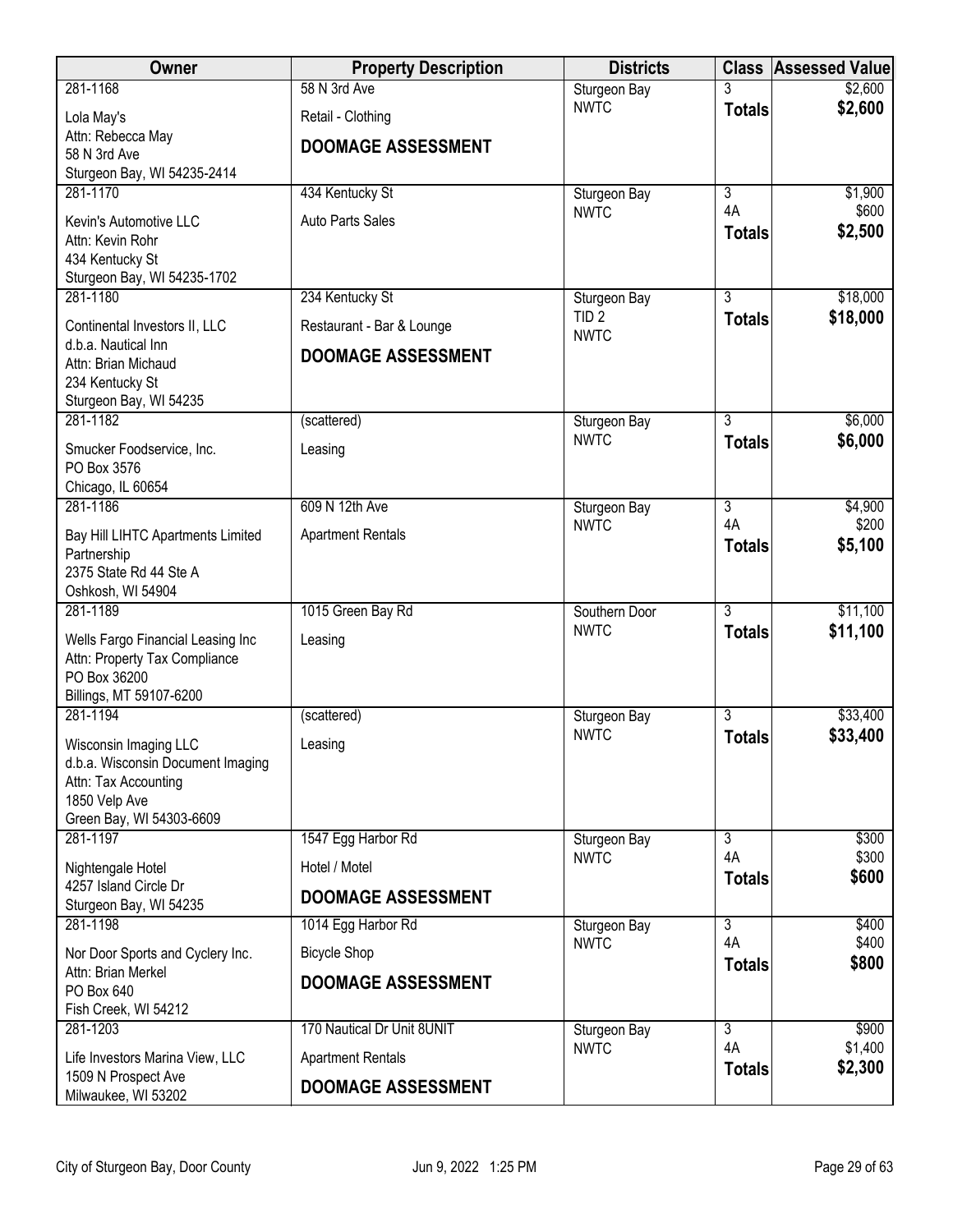| Owner                                                                    | <b>Property Description</b>  | <b>Districts</b>            | <b>Class</b>         | <b>Assessed Value</b> |
|--------------------------------------------------------------------------|------------------------------|-----------------------------|----------------------|-----------------------|
| 281-1204                                                                 | 305 Nautical Dr Unit 4UNIT   | Sturgeon Bay                | 3                    | \$1,000               |
| Life Investors Marina View, LLC                                          | <b>Apartment Rentals</b>     | <b>NWTC</b>                 | 4A<br><b>Totals</b>  | \$600<br>\$1,600      |
| 1509 N Prospect Ave<br>Milwaukee, WI 53202                               | <b>DOOMAGE ASSESSMENT</b>    |                             |                      |                       |
| 281-1205                                                                 | 1640 Memorial Dr             | Sturgeon Bay                | $\overline{3}$       | \$31,100              |
| Kona Bay, Inc                                                            | Restaurant - Bar & Lounge    | <b>NWTC</b>                 | 4A<br><b>Totals</b>  | \$36,400<br>\$67,500  |
| d.b.a. Leathem Smith Lodge<br>Attn: Paul Meleen                          | <b>DOOMAGE ASSESSMENT</b>    |                             |                      |                       |
| 1640 Memorial Dr                                                         |                              |                             |                      |                       |
| Sturgeon Bay, WI 54235                                                   |                              |                             |                      |                       |
| 281-1207                                                                 | 910 S Elgin Ave              | Sturgeon Bay<br><b>NWTC</b> | 3                    | \$2,900               |
| Premier Real Estate Management LLC                                       | <b>Apartment Rentals</b>     |                             | <b>Totals</b>        | \$2,900               |
| d.b.a. Bayview Apartments 910,913 Elgi<br>3120 Gateway Rd                |                              |                             |                      |                       |
| Brookfield, WI 53045-5112                                                |                              |                             |                      |                       |
| 281-1208                                                                 | 144 N 3rd Ave                | Sturgeon Bay                | $\overline{3}$       | \$900                 |
| Invidia Salon, LLC                                                       | Hair Salon                   | <b>NWTC</b>                 | <b>Totals</b>        | \$900                 |
| Attn: Rachael Stahl                                                      |                              |                             |                      |                       |
| 144 N 3rd Ave<br>Sturgeon Bay, WI 54235                                  |                              |                             |                      |                       |
| 281-1209                                                                 | 1009 Egg Harbor Rd           | Sturgeon Bay                | $\overline{3}$       | \$100                 |
| Lifestyle Chiropractic                                                   | <b>Chiropractic Services</b> | <b>NWTC</b>                 | 4A<br><b>Totals</b>  | \$300<br>\$400        |
| Attn: Linda                                                              | <b>DOOMAGE ASSESSMENT</b>    |                             |                      |                       |
| 1671 Hoffman Rd Ste 170<br>Green Bay, WI 54311                           |                              |                             |                      |                       |
| 281-1212                                                                 | 229 Louisiana St             | Sturgeon Bay                | $\overline{3}$       | \$500                 |
| Woodworking Cafe LLC                                                     | Cafe                         | TID <sub>2</sub>            | 4A                   | \$4,000               |
| d.b.a. Kimz Galley Cafe'                                                 | <b>DOOMAGE ASSESSMENT</b>    | <b>NWTC</b>                 | <b>Totals</b>        | \$4,500               |
| 328 N 4th Ave<br>Sturgeon Bay, WI 54235                                  |                              |                             |                      |                       |
| 281-1217                                                                 | 1161 Green Bay Rd            | Southern Door               | $\overline{3}$       | \$9,800               |
| Snug Harbor Real Estate Holding LLC                                      | Hotel / Motel                | <b>NWTC</b>                 | <b>Totals</b>        | \$9,800               |
| 1627 Memorial Dr                                                         | <b>DOOMAGE ASSESSMENT</b>    |                             |                      |                       |
| Sturgeon Bay, WI 54235<br>281-1219                                       | 839 S 18th Ave               | Sturgeon Bay                | $\overline{3}$       | \$30,400              |
|                                                                          | Assisted Living              | <b>NWTC</b>                 | 4A                   | \$17,900              |
| Anna's Healthcare-Sturgeon Bay Inc.<br>Attn: Tama Begley                 |                              |                             | <b>Totals</b>        | \$48,300              |
| 839 S 18th Ave                                                           | <b>DOOMAGE ASSESSMENT</b>    |                             |                      |                       |
| Sturgeon Bay, WI 54235<br>281-1222                                       | 944 Egg Harbor Rd            | Sturgeon Bay                | $\overline{3}$       | \$11,900              |
|                                                                          |                              | <b>NWTC</b>                 | 4A                   | \$2,800               |
| O'Reilly Automotive Stores Inc<br>d.b.a. O'Reilly Auto Parts Store #4365 | Auto Parts Sales             |                             | <b>Totals</b>        | \$14,700              |
| PO Box 9167                                                              |                              |                             |                      |                       |
| Springfield, MO 65801-9167                                               |                              |                             |                      |                       |
| 281-1223                                                                 | 812 Green Bay Rd             | Sturgeon Bay<br><b>NWTC</b> | $\overline{3}$<br>4A | \$1,800<br>\$9,800    |
| Jim Olson Motor Cars, LLC<br>d.b.a. Jim Olson Chrysler                   | Auto Sales & Service         |                             | <b>Totals</b>        | \$11,600              |
| Attn: Brian R. Woods                                                     | <b>DOOMAGE ASSESSMENT</b>    |                             |                      |                       |
| 440 S Duluth Ave                                                         |                              |                             |                      |                       |
| Sturgeon Bay, WI 54235-2911                                              |                              |                             |                      |                       |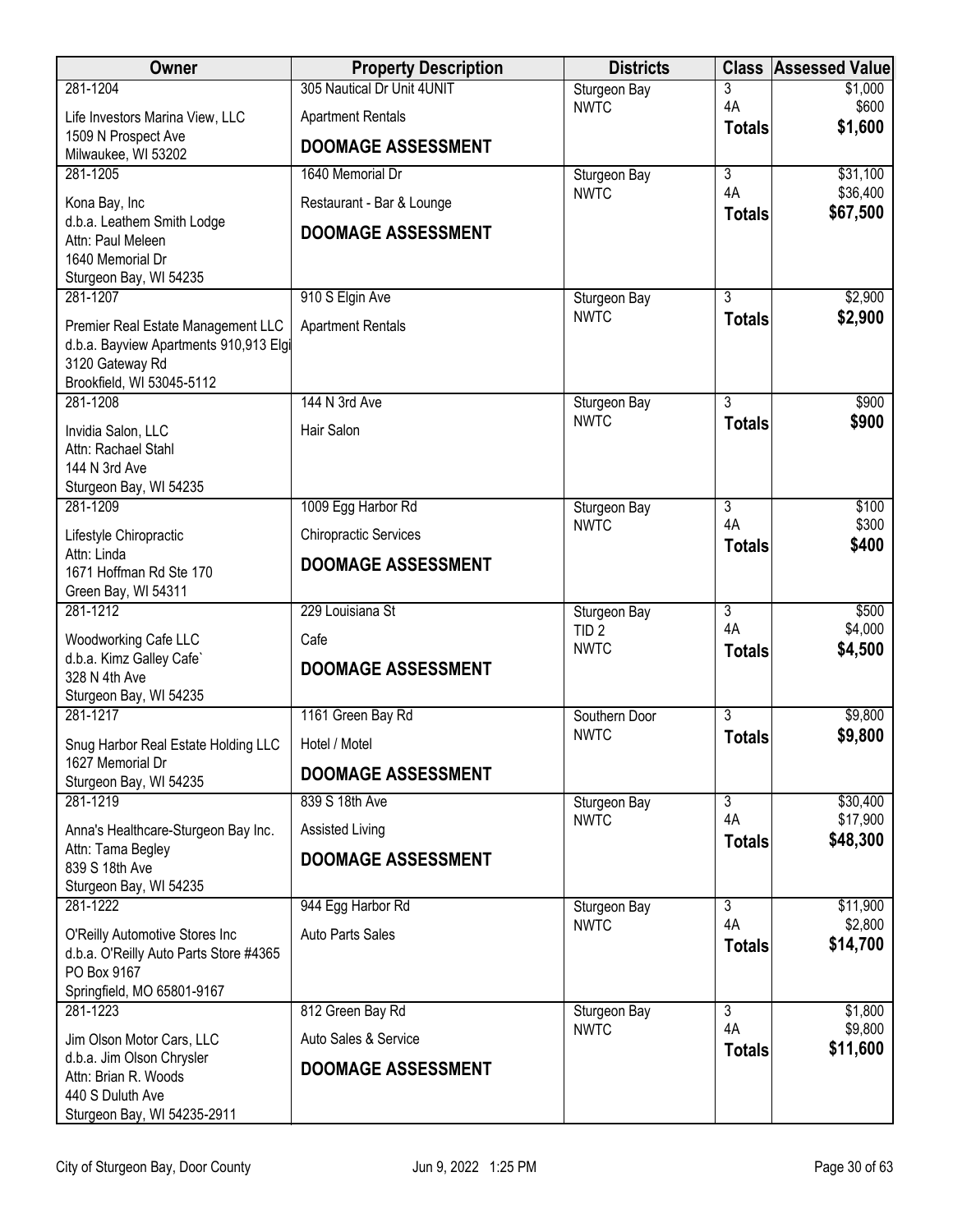| <b>Owner</b>                                                                                                                    | <b>Property Description</b>  | <b>Districts</b>                | <b>Class</b>         | <b>Assessed Value</b> |
|---------------------------------------------------------------------------------------------------------------------------------|------------------------------|---------------------------------|----------------------|-----------------------|
| 281-1226                                                                                                                        | 108 S 10th Ave               | Sturgeon Bay                    | 3                    | \$24,700              |
| <b>Total Renal Care Inc</b>                                                                                                     | <b>Medical Clinic</b>        | <b>NWTC</b>                     | 4A<br><b>Totals</b>  | \$19,500<br>\$44,200  |
| d.b.a. DaViita (Dialysis) Inc.                                                                                                  |                              |                                 |                      |                       |
| 14400 Metcalf Ave<br>Overland Park, KS 66223                                                                                    |                              |                                 |                      |                       |
| 281-1229                                                                                                                        | (scattered)                  | Southern Door                   | $\overline{3}$       | \$12,100              |
| Wisconsin Imaging LLC<br>d.b.a. Wisconsin Document Imaging<br>Attn: Tax Accounting<br>1850 Velp Ave<br>Green Bay, WI 54303-6609 | Leasing                      | <b>NWTC</b>                     | <b>Totals</b>        | \$12,100              |
| 281-1230                                                                                                                        | 1118 S Neenah Ave            | Sturgeon Bay                    | $\overline{3}$       | \$4,600               |
| St Vincent Hospital<br>d.b.a. Prevea Health<br>PO Box 19070<br>Green Bay, WI 54307-9070                                         | <b>Medical Clinic</b>        | TID <sub>1</sub><br><b>NWTC</b> | 4A<br><b>Totals</b>  | \$6,200<br>\$10,800   |
| 281-1231                                                                                                                        | 905 S Neenah Ave             | Sturgeon Bay                    | $\overline{3}$       | \$0                   |
| St Vincent Hospital<br>d.b.a. Prevea Health<br>PO Box 19070<br>Green Bay, WI 54307-9070                                         | <b>Medical Clinic</b>        | <b>NWTC</b>                     | 4A<br><b>Totals</b>  | \$100<br>\$100        |
| 281-1235                                                                                                                        | (scattered)                  | Sturgeon Bay                    | 4A                   | \$8,500               |
| Amerigas Propane LP<br>PO Box 798<br>Valley Forge, PA 19482                                                                     | Leasing                      | <b>NWTC</b>                     | <b>Totals</b>        | \$8,500               |
| 281-1236                                                                                                                        | 1009 Egg Harbor Rd           | Sturgeon Bay                    | $\overline{3}$       | \$600                 |
| Ricoh USA Inc.<br>Attn: Tax Services<br>PO Box 3850<br>Manchester, NH 03105-3850                                                | Leasing                      | <b>NWTC</b>                     | <b>Totals</b>        | \$600                 |
| 281-1237                                                                                                                        | (scattered)                  | Sturgeon Bay                    | $\overline{3}$       | \$1,200               |
| <b>ADT LLC</b><br>PO Box 54767<br>Lexington, KY 40555                                                                           | <b>Security Services</b>     | <b>NWTC</b>                     | <b>Totals</b>        | \$1,200               |
| 281-1250                                                                                                                        | 1509 Division Rd             | Sturgeon Bay                    | 4A                   | \$128,200             |
| GFL Solid Waste Midwest, LLC<br>PO Box 80615<br>Indianapolis, IN 46280                                                          | Refuse Collection & Disposal | <b>NWTC</b>                     | <b>Totals</b>        | \$128,200             |
| 281-1252                                                                                                                        | (scattered)                  | Sturgeon Bay                    | 3                    | \$2,500               |
| Rug Doctor, Inc.<br>Attn: Tax Accounting<br>2201 W Plano Pkwy Ste 100<br>Plano, TX 75075                                        | Leasing                      | <b>NWTC</b>                     | <b>Totals</b>        | \$2,500               |
| 281-1253                                                                                                                        | 631 S Grant Ave              | Southern Door                   | $\overline{3}$<br>4A | \$7,700<br>\$100      |
| Paula Dvorak LLC<br>d.b.a. NEW Insurance Concepts<br>631 S Grant Ave<br>Sturgeon Bay, WI 54235                                  | Insurance Agent / Office     | <b>NWTC</b>                     | <b>Totals</b>        | \$7,800               |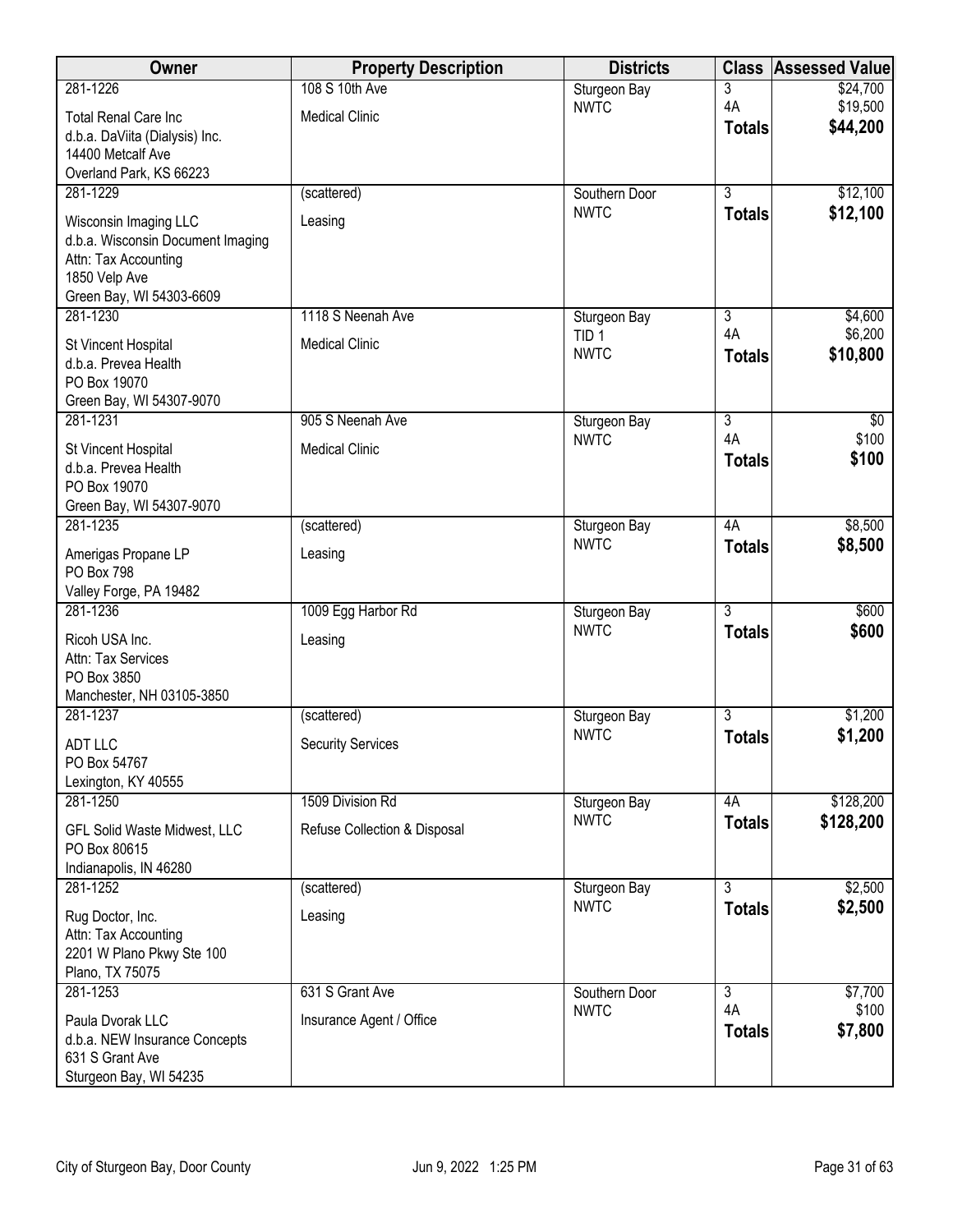| Owner                                                   | <b>Property Description</b>         | <b>Districts</b>             | <b>Class</b>         | <b>Assessed Value</b> |
|---------------------------------------------------------|-------------------------------------|------------------------------|----------------------|-----------------------|
| 281-1256                                                | 902 Egg Harbor Rd                   | Sturgeon Bay                 | 3                    | \$1,100               |
| M & JZ Holding, Inc                                     | Ice Cream parlor                    | <b>NWTC</b>                  | 4A<br><b>Totals</b>  | \$13,600<br>\$14,700  |
| d.b.a. Dariy Queen                                      | <b>DOOMAGE ASSESSMENT</b>           |                              |                      |                       |
| 18905 Chimney Rock Ct<br>Brookfield, WI 53045-5108      |                                     |                              |                      |                       |
| 281-1257                                                | 714 Jefferson St                    | Sturgeon Bay                 | $\overline{3}$       | \$3,600               |
| The Hairapist Is In LLC                                 | <b>Beauty Salon</b>                 | <b>NWTC</b>                  | <b>Totals</b>        | \$3,600               |
| Attn: Carrie Canadeo                                    |                                     |                              |                      |                       |
| 831 Louisiana St                                        |                                     |                              |                      |                       |
| Sturgeon Bay, WI 54235<br>281-1259                      | 519 S Lansing Ave                   | Sturgeon Bay                 | 3                    | \$29,000              |
|                                                         |                                     | <b>NWTC</b>                  | 4A                   | \$3,400               |
| Bank of Luxemburg<br><b>PO Box 440</b>                  | <b>Banking / Financial Services</b> |                              | <b>Totals</b>        | \$32,400              |
| Luxemburg, WI 54217                                     |                                     |                              |                      |                       |
| 281-1262                                                | 231 Michigan St                     | Sturgeon Bay                 | $\overline{3}$       | \$2,800               |
| Sun Flour Artisan Bakery                                | Bakery                              | TID <sub>2</sub>             | 4A                   | \$1,100               |
| Attn: Dave Patton                                       |                                     | <b>NWTC</b>                  | <b>Totals</b>        | \$3,900               |
| 231 Michigan St                                         |                                     |                              |                      |                       |
| Sturgeon Bay, WI 54235<br>281-1265                      | 77 S 1st Ave                        | Sturgeon Bay                 | 1                    | \$300                 |
|                                                         |                                     | <b>NWTC</b>                  | 3                    | \$2,600               |
| CenterPointe Yacht Services LLC<br>Attn: Tax Compliance | Boat Slip Rentals/Storage/Etc       |                              | 4A                   | \$17,900              |
| 700 S Water St                                          |                                     |                              | <b>Totals</b>        | \$20,800              |
| Milwaukee, WI 53204                                     |                                     |                              |                      |                       |
| 281-1266                                                | 959 Green Bay Rd                    | Southern Door<br><b>NWTC</b> | 4A<br><b>Totals</b>  | \$2,000<br>\$2,000    |
| Enchanteu                                               | Hair Salon                          |                              |                      |                       |
| d.b.a. Hair By Kari<br>Attn: Kari Pudlo                 | <b>DOOMAGE ASSESSMENT</b>           |                              |                      |                       |
| 959 Green Bay Rd                                        |                                     |                              |                      |                       |
| Sturgeon Bay, WI 54235                                  |                                     |                              |                      |                       |
| 281-1270                                                | 344 N 3rd Ave                       | Sturgeon Bay<br><b>NWTC</b>  | $\overline{3}$<br>4A | \$12,100<br>\$400     |
| The Fox Glove Inn LLC                                   | Bed & Breakfast                     |                              | <b>Totals</b>        | \$12,500              |
| Attn: Carrie Andersson<br>344 N 3rd Ave                 |                                     |                              |                      |                       |
| Sturgeon Bay, WI 54235                                  |                                     |                              |                      |                       |
| 281-1273                                                | 26 W Pine St                        | Sturgeon Bay                 | $\overline{3}$       | \$1,500               |
| Economic Stewardship Inc                                | Consulting, Business                | <b>NWTC</b>                  | <b>Totals</b>        | \$1,500               |
| Attn: Elaine Carmichael President                       | <b>DOOMAGE ASSESSMENT</b>           |                              |                      |                       |
| 26 W Pine St<br>Sturgeon Bay, WI 54235                  |                                     |                              |                      |                       |
| 281-1274                                                | 38 S 3rd Ave                        | Sturgeon Bay                 | 3                    | \$6,400               |
| Door County Fire Co.- Engine Room Ale                   | Restaurant - Bar & Lounge           | <b>NWTC</b>                  | 4A                   | \$15,600              |
| House                                                   |                                     |                              | <b>Totals</b>        | \$22,000              |
| d.b.a. 38 South 3rd Avenue LLC                          | <b>DOOMAGE ASSESSMENT</b>           |                              |                      |                       |
| Attn: Ken Glasheen<br>920 Michigan St                   |                                     |                              |                      |                       |
| Sturgeon Bay, WI 54235                                  |                                     |                              |                      |                       |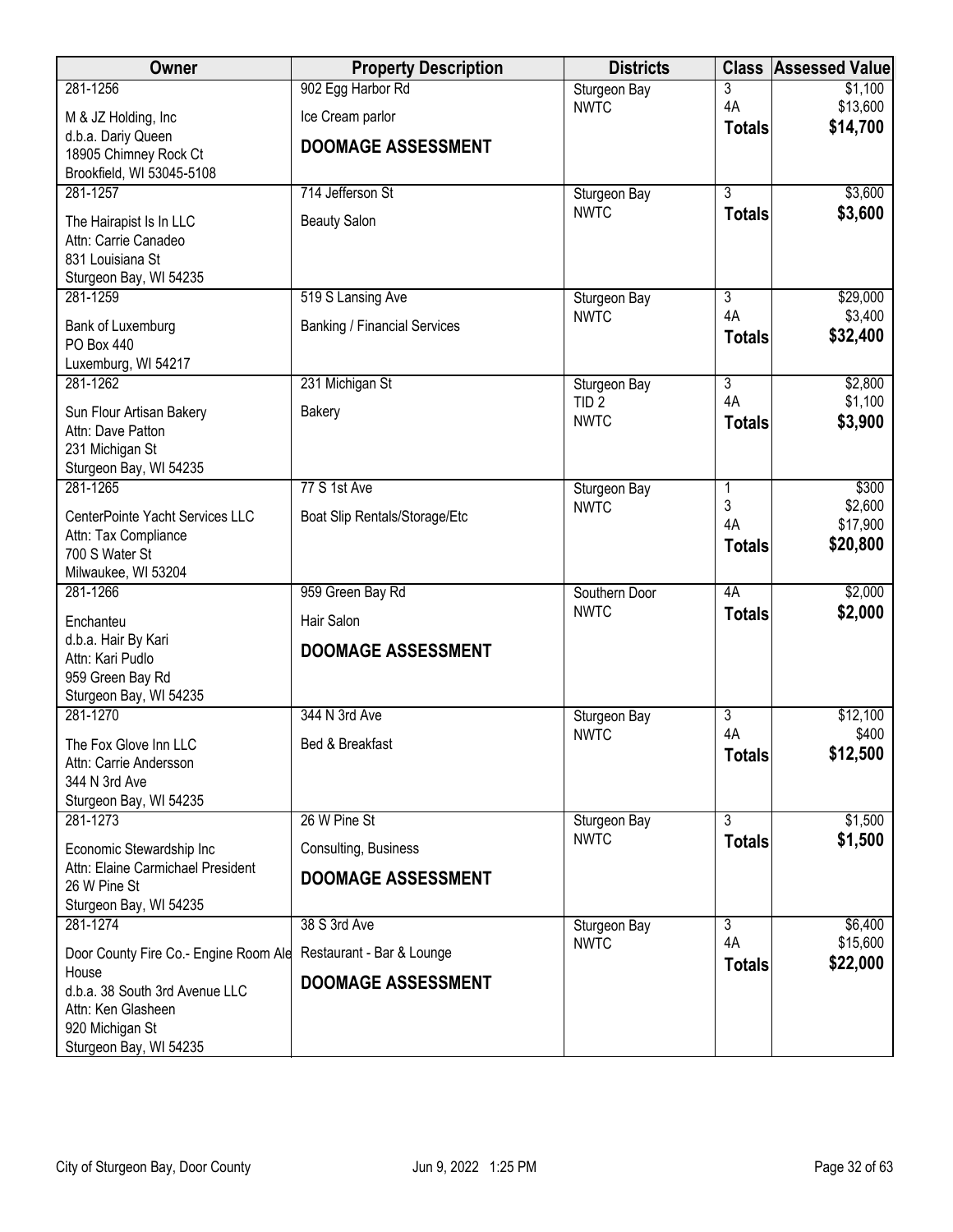| Owner                                                 | <b>Property Description</b> | <b>Districts</b>          | <b>Class</b>        | <b>Assessed Value</b> |
|-------------------------------------------------------|-----------------------------|---------------------------|---------------------|-----------------------|
| 281-1275                                              | 232 N 5th Ave               | Sturgeon Bay              | 3                   | \$9,900               |
| 5J SB, LLC                                            | Cafe                        | <b>NWTC</b>               | 4A<br><b>Totals</b> | \$1,000<br>\$10,900   |
| d.b.a. 5th And Jefferson Cafe and Decor               |                             |                           |                     |                       |
| Attn: Fred Young<br>232 N 5th Ave                     |                             |                           |                     |                       |
| Sturgeon Bay, WI 54235                                |                             |                           |                     |                       |
| 281-1279                                              | 628 S Oxford Ave            | Sturgeon Bay              | $\overline{3}$      | \$1,600               |
| Serves You Right Foods, LLC                           | Catering                    | <b>NWTC</b>               | <b>Totals</b>       | \$1,600               |
| Attn: Morag Hornsby                                   |                             |                           |                     |                       |
| PO Box 487                                            |                             |                           |                     |                       |
| Sturgeon Bay, WI 54235-0487                           |                             |                           |                     |                       |
| 281-1281                                              | 1536 Egg Harbor Rd          | Sevastopol<br><b>NWTC</b> | 3<br>4A             | \$2,900<br>\$7,000    |
| Subway                                                | Restaurant - Fast Food      |                           | <b>Totals</b>       | \$9,900               |
| Attn: Traci Schoonover<br>PO Box 148                  |                             |                           |                     |                       |
| Chetek, WI 54728                                      |                             |                           |                     |                       |
| 281-1285                                              | 101 N 4th Ave Unit 107      | Sturgeon Bay              | $\overline{3}$      | \$1,200               |
| Lepack-Jostsons, Inc                                  | Counseling /Mental Health   | <b>NWTC</b>               | 4A<br><b>Totals</b> | \$500<br>\$1,700      |
| PO Box 768<br>Sturgeon Bay, WI 54235                  | <b>DOOMAGE ASSESSMENT</b>   |                           |                     |                       |
| 281-1291                                              | 23 E Oak St                 | Sturgeon Bay              | $\overline{3}$      | \$6,900               |
| <b>Bay Electronics</b>                                | <b>Electronics Store</b>    | <b>NWTC</b>               | 4A                  | \$1,600               |
| Attn: Richard Nielson                                 |                             |                           | <b>Totals</b>       | \$8,500               |
| 23 E Oak St                                           |                             |                           |                     |                       |
| Sturgeon Bay, WI 54235<br>281-1303                    | 621 S Duluth Ave            | Southern Door             | $\overline{3}$      | \$4,500               |
|                                                       |                             | <b>NWTC</b>               | <b>Totals</b>       | \$4,500               |
| GreatAmerica Financial Services Corp<br>625 1st St SE | Leasing                     |                           |                     |                       |
| Cedar Rapids, IA 52401                                |                             |                           |                     |                       |
| 281-1307                                              | (scattered)                 | Sturgeon Bay              | $\overline{3}$      | \$3,400               |
| Pitney Bowes Global Financial Svcs LLC Leasing        |                             | TID <sub>2</sub>          | <b>Totals</b>       | \$3,400               |
| 600 N Westshore Blvd Ste 810                          |                             | <b>NWTC</b>               |                     |                       |
| Tampa, FL 33609                                       |                             |                           |                     |                       |
| 281-1319                                              | (scattered)                 | Southern Door             | $\overline{3}$      | \$600                 |
| DirecTV, LLC                                          | Satellite TV                | <b>NWTC</b>               | <b>Totals</b>       | \$600                 |
| Attn: Kroll, LLC                                      |                             |                           |                     |                       |
| PO Box 2789<br>Addison, TX 75001                      |                             |                           |                     |                       |
| 281-1320                                              | (scattered)                 | Sevastopol                | $\overline{3}$      | \$300                 |
| DirecTV, LLC                                          | Satellite TV                | <b>NWTC</b>               | <b>Totals</b>       | \$300                 |
| Attn: Kroll, LLC                                      |                             |                           |                     |                       |
| PO Box 2789                                           |                             |                           |                     |                       |
| Addison, TX 75001                                     |                             |                           |                     |                       |
| 281-1321                                              | (scattered)                 | Southern Door             | 4A                  | \$500                 |
| <b>DISH Network LLC</b>                               | Satellite TV                | <b>NWTC</b>               | <b>Totals</b>       | \$500                 |
| PO Box 6623                                           |                             |                           |                     |                       |
| Englewood, CO 80155                                   |                             |                           |                     |                       |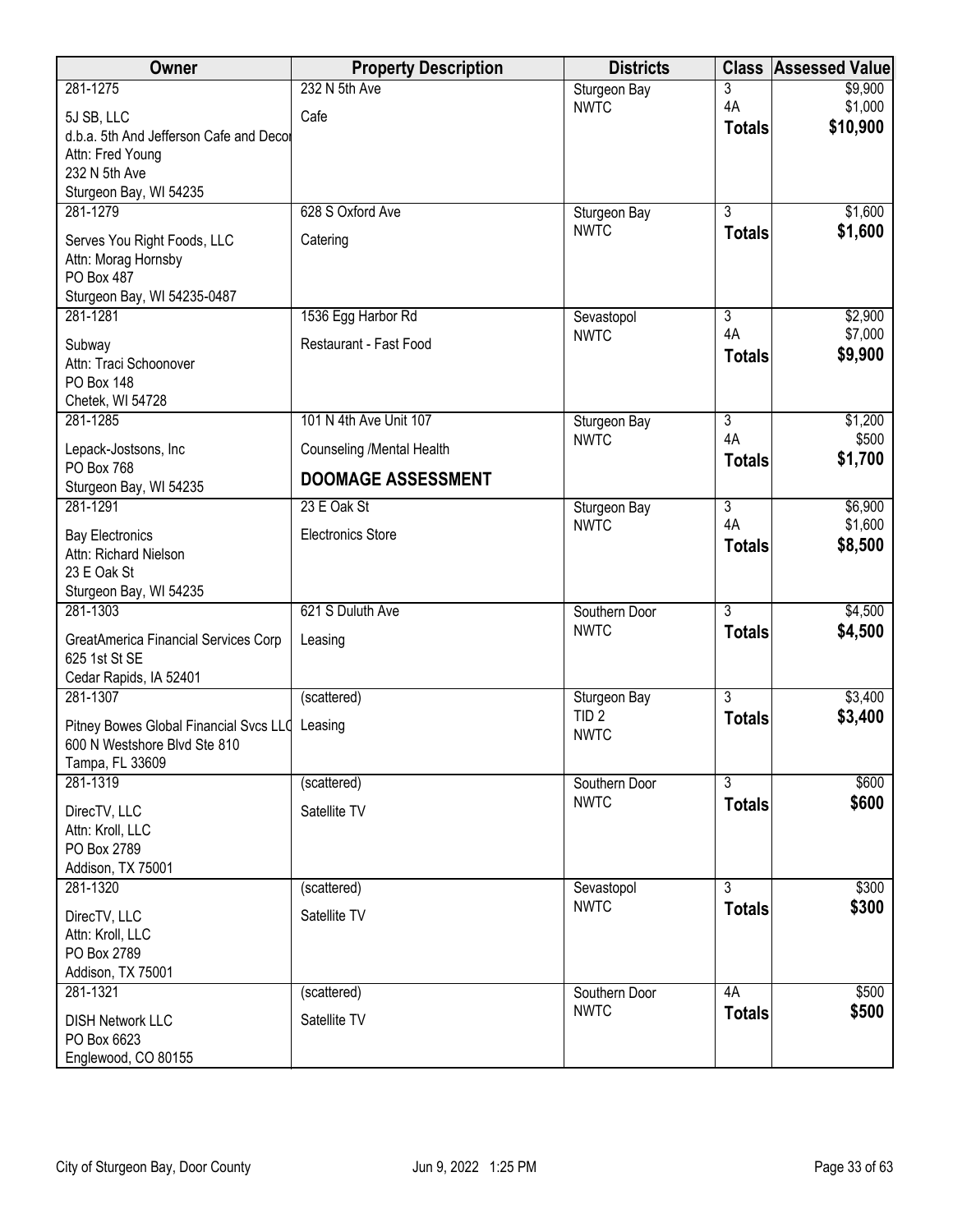| Owner                                                                                                           | <b>Property Description</b>    | <b>Districts</b>                 |                                 | <b>Class Assessed Value</b> |
|-----------------------------------------------------------------------------------------------------------------|--------------------------------|----------------------------------|---------------------------------|-----------------------------|
| 281-1322                                                                                                        | (scattered)                    | Sevastopol                       | 4A                              | \$300                       |
| <b>DISH Network LLC</b><br>PO Box 6623                                                                          | Satellite TV                   | <b>NWTC</b>                      | <b>Totals</b>                   | \$300                       |
| Englewood, CO 80155<br>281-1327                                                                                 | 253 N 1st Ave                  | Sturgeon Bay                     | $\overline{3}$                  | \$1,100                     |
| Harmony Massage                                                                                                 | Massage Therapy                | TID <sub>2</sub><br><b>NWTC</b>  | <b>Totals</b>                   | \$1,100                     |
| d.b.a. Therapeutic Massage By Georgia<br>Attn: Georgia Hilbert<br>150 N 3rd Ave Apt#1<br>Sturgeon Bay, WI 54235 | <b>DOOMAGE ASSESSMENT</b>      |                                  |                                 |                             |
| 281-1328                                                                                                        | 1242 Green Bay Rd              | Southern Door                    | 3                               | \$6,000                     |
| <b>US Bank National Association</b><br>1310 Madrid St Ste 100<br>Marshall, MN 56258                             | Leasing                        | <b>NWTC</b>                      | <b>Totals</b>                   | \$6,000                     |
| 281-1332                                                                                                        | 30 N 18th Ave                  | Sturgeon Bay                     | $\overline{3}$                  | \$8,600                     |
| Wells Fargo Financial Leasing Inc<br>Attn: Property Tax Compliance<br>PO Box 36200<br>Billings, MT 59107-6200   | Leasing                        | <b>NWTC</b>                      | <b>Totals</b>                   | \$8,600                     |
| 281-1333                                                                                                        | 107 N 1st Ave                  | Sturgeon Bay                     | 3                               | \$3,800                     |
| Wells Fargo Financial Leasing Inc<br>Attn: Property Tax Compliance<br>PO Box 36200                              | Leasing                        | TID <sub>2</sub><br><b>NWTC</b>  | <b>Totals</b>                   | \$3,800                     |
| Billings, MT 59107-6200                                                                                         |                                |                                  |                                 |                             |
| 281-1336                                                                                                        | 129 N Madison Ave              | Sturgeon Bay<br>TID <sub>2</sub> | $\overline{3}$<br><b>Totals</b> | \$9,200<br>\$9,200          |
| The Coca-Cola Company<br>Attn: Property Tax - NAT 8<br>PO Box 1734<br>Atlanta, GA 30301                         | Leasing                        | <b>NWTC</b>                      |                                 |                             |
| 281-1337                                                                                                        | 253 N 1st Ave                  | Sturgeon Bay                     | $\overline{3}$                  | \$1,900                     |
| Xerox Corporation<br>Attn: Property Tax Department<br>PO Box 9601<br>Webster, NY 14580                          | Leasing                        | TID <sub>2</sub><br><b>NWTC</b>  | <b>Totals</b>                   | \$1,900                     |
| 281-1346                                                                                                        | (scattered)                    | Sevastopol                       | $\overline{3}$                  | \$1,600                     |
| National Entertainment Network, LLC<br>246 S Taylor Ave #200<br>Louisville, CO 80027                            | Amusement/Vending/Game rentals | <b>NWTC</b>                      | <b>Totals</b>                   | \$1,600                     |
| 281-1351                                                                                                        | 210 S 1st Ave                  | Sturgeon Bay                     | $\overline{3}$                  | \$12,200                    |
| Pasza, LLC                                                                                                      | Food / Ice Cream               | TID <sub>2</sub><br><b>NWTC</b>  | <b>Totals</b>                   | \$12,200                    |
| d.b.a. Frozen Spoon<br>Attn: Anthony Sikora<br>219 Kentucky St<br>Sturgeon Bay., WI 54235                       | <b>DOOMAGE ASSESSMENT</b>      |                                  |                                 |                             |
| 281-1352                                                                                                        | 1429 Egg Harbor Rd Unit 2      | Sturgeon Bay                     | $\overline{3}$                  | \$9,300                     |
| Shrayom LLC<br>d.b.a. Great Clips #2651<br>Attn: Kapil Rajvanshi<br>1041 Main Ave #711<br>DePere, WI 54115      | Hair Salon                     | <b>NWTC</b>                      | 4A<br><b>Totals</b>             | \$2,800<br>\$12,100         |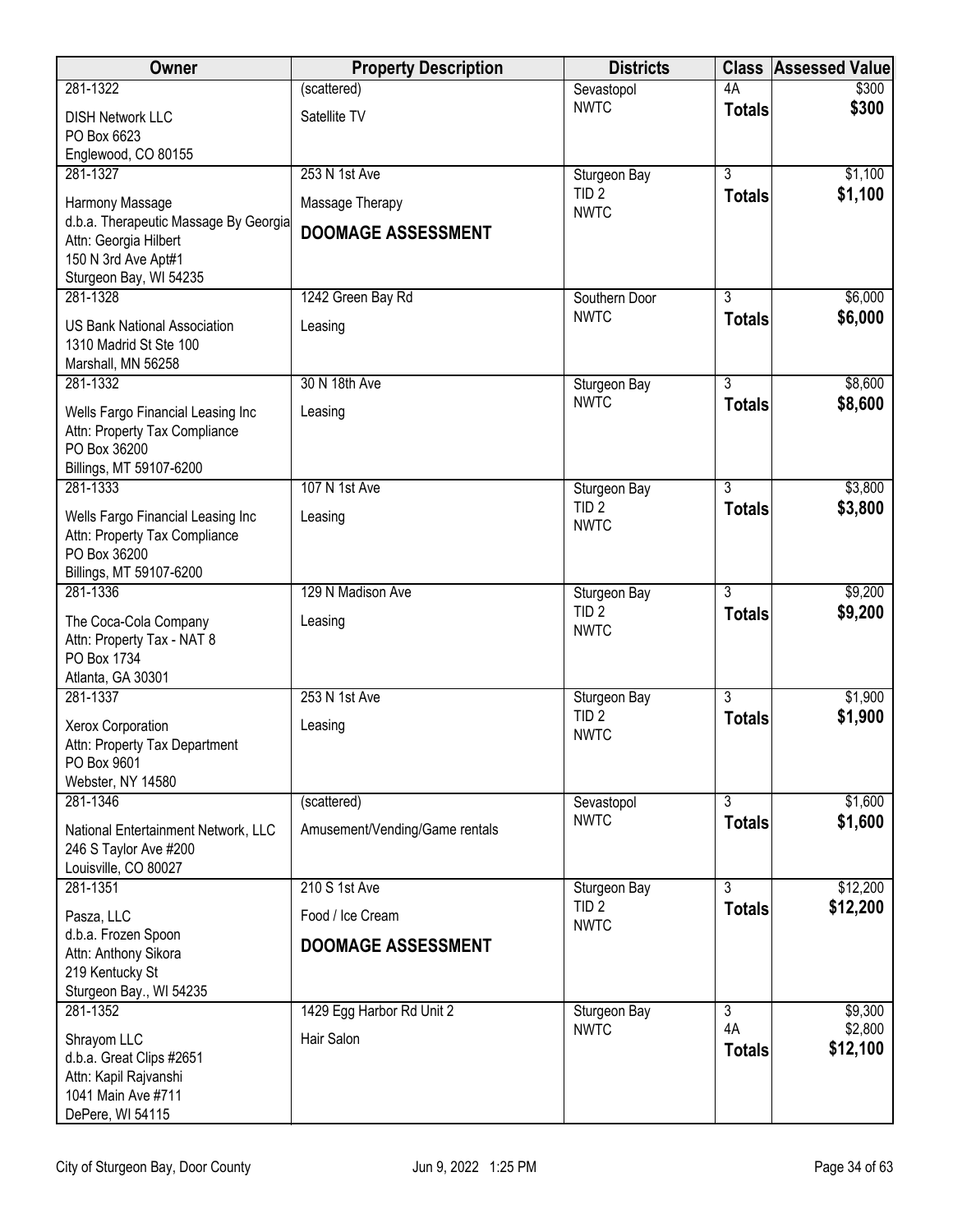| Owner                                                  | <b>Property Description</b>  | <b>Districts</b>            |                                 | <b>Class Assessed Value</b> |
|--------------------------------------------------------|------------------------------|-----------------------------|---------------------------------|-----------------------------|
| 281-1353                                               | 1407 Egg Harbor Rd           | Sturgeon Bay                | $\overline{3}$                  | \$84,900                    |
| Wisconsin CVS Pharmacy, LLC                            | Pharmacy                     | <b>NWTC</b>                 | 4A<br><b>Totals</b>             | \$2,700<br>\$87,600         |
| PO Box 71130                                           |                              |                             |                                 |                             |
| Phoenix, AZ 85050<br>281-1357                          | 132 N 2nd Ave                | Sturgeon Bay                | $\overline{3}$                  | \$4,400                     |
|                                                        | Bed & Breakfast              | TID <sub>2</sub>            | 4A                              | \$900                       |
| Diplomat Bed & Breakfast, LLC<br>Attn: Tami Dal Santo  |                              | <b>NWTC</b>                 | <b>Totals</b>                   | \$5,300                     |
| 133 W Redwood St                                       | <b>DOOMAGE ASSESSMENT</b>    |                             |                                 |                             |
| Sturgeon Bay, WI 54235                                 |                              |                             |                                 |                             |
| 281-1358                                               | 151 N 3rd Ave                | Sturgeon Bay<br><b>NWTC</b> | $\overline{3}$<br>4A            | \$14,800<br>\$100           |
| <b>Starboard Brewing Company LLC</b>                   | <b>Brewery</b>               |                             | <b>Totals</b>                   | \$14,900                    |
| Attn: Patrick Surfus<br>100 S Kendale                  |                              |                             |                                 |                             |
| Sturgeon Bay, WI 54235                                 |                              |                             |                                 |                             |
| 281-1360                                               | 1212 Egg Harbor Rd           | Sturgeon Bay                | $\overline{3}$                  | \$111,200                   |
| Lawrence Larson - LLSB, LLC                            | Restaurant - Fast Food       | <b>NWTC</b>                 | 4A                              | \$11,800                    |
| d.b.a. Mc Donalds Restaurant                           |                              |                             | <b>Totals</b>                   | \$123,000                   |
| Attn: Tax Accounting<br>1600 Shawno Ave Ste 215        |                              |                             |                                 |                             |
| Green Bay, WI 54303                                    |                              |                             |                                 |                             |
| 281-1361                                               | 111 S 7th Ave                | Sturgeon Bay                | 3                               | \$7,700                     |
| The Door County Dragon Fly, LLC                        | Bed & Breakfast              | <b>NWTC</b>                 | 4A                              | \$2,700                     |
| Attn: Matthew & Lauren S. Huston                       | <b>DOOMAGE ASSESSMENT</b>    |                             | <b>Totals</b>                   | \$10,400                    |
| 111 S 7th Ave<br>Sturgeon Bay, WI 54235-2213           |                              |                             |                                 |                             |
| 281-1365                                               | 440 S Duluth Ave             | Sturgeon Bay                | $\overline{3}$                  | \$32,800                    |
| Jim Olson Ford Lincoln, LLC                            | Auto Sales & Service         | <b>NWTC</b>                 | 4A                              | \$29,000                    |
| Attn: Brian Woods                                      | <b>DOOMAGE ASSESSMENT</b>    |                             | <b>Totals</b>                   | \$61,800                    |
| 440 S Duluth Ave                                       |                              |                             |                                 |                             |
| Sturgeon Bay, WI 54235-2911<br>281-1366                | 129 N Madison Ave            | Sturgeon Bay                | $\overline{3}$                  | \$35,100                    |
|                                                        | Restaurant - Dine-In         | TID <sub>2</sub>            | 4A                              | \$14,500                    |
| Sonnys Italian Kitchen & Pizzeria<br>Attn: Jason Estes |                              | <b>NWTC</b>                 | <b>Totals</b>                   | \$49,600                    |
| 4405 Walker Rd                                         | <b>DOOMAGE ASSESSMENT</b>    |                             |                                 |                             |
| Sturgeon Bay, WI 54235                                 |                              |                             |                                 |                             |
| 281-1367                                               | 304 Nautical Dr Unit 8UNIT   | Sturgeon Bay<br><b>NWTC</b> | $\overline{\overline{3}}$<br>4A | \$1,900<br>\$1,100          |
| Life Investors Marina View, LLC                        | <b>Apartment Rentals</b>     |                             | <b>Totals</b>                   | \$3,000                     |
| 1509 N Prospect Ave<br>Milwaukee, WI 53202             | <b>DOOMAGE ASSESSMENT</b>    |                             |                                 |                             |
| 281-1369                                               | 334 Michigan St              | Sturgeon Bay                | $\overline{3}$                  | \$0                         |
| Door County Vacuum Services, LLC                       |                              | <b>NWTC</b>                 | <b>Totals</b>                   | \$0                         |
| Attn: Norman J Koors Jr.                               |                              |                             |                                 |                             |
| 334 Michigan St<br>Sturgeon Bay, WI 54235              |                              |                             |                                 |                             |
| 281-1370                                               | 1063 Green Bay Rd            | Southern Door               | $\overline{3}$                  | \$6,400                     |
| Bay Port Chiropractic                                  | <b>Chiropractic Services</b> | <b>NWTC</b>                 | 4A                              | \$800                       |
| Attn: Dan A. Farah                                     |                              |                             | <b>Totals</b>                   | \$7,200                     |
| 1063 Green Bay Rd                                      |                              |                             |                                 |                             |
| Sturgeon Bay, WI 54235                                 |                              |                             |                                 |                             |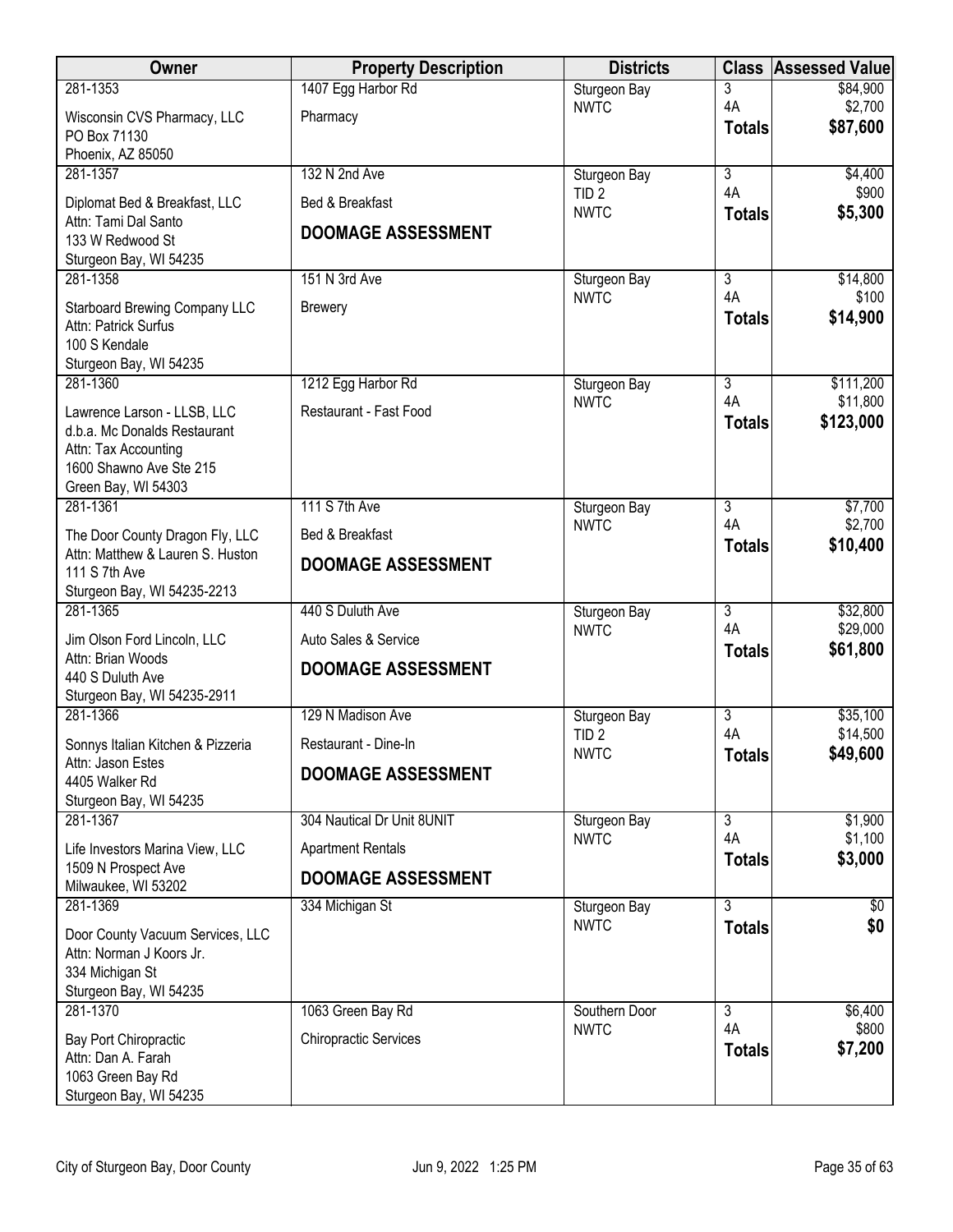| Owner                                                                                                                 | <b>Property Description</b>  | <b>Districts</b>                |                     | <b>Class Assessed Value</b> |
|-----------------------------------------------------------------------------------------------------------------------|------------------------------|---------------------------------|---------------------|-----------------------------|
| 281-1371                                                                                                              | 1130 Green Bay Rd            | Southern Door                   | 3                   | \$101,800                   |
| Lawrence Larson - LLSB, LLC<br>d.b.a. Mc Donalds Restaurant<br>Attn: Tax Accounting<br>1600 Shawno Ave Ste 215        | Restaurant - Fast Food       | <b>NWTC</b>                     | 4A<br><b>Totals</b> | \$13,800<br>\$115,600       |
| Green Bay, WI 54303<br>281-1372                                                                                       | 259 N 3rd Ave                | Sturgeon Bay                    | $\overline{3}$      | \$2,700                     |
| Fanci Nails Salon<br>Attn: Susan C Tran<br>259 N 3rd Ave<br>Sturgeon Bay, WI 54235                                    | Nail Salon                   | <b>NWTC</b>                     | <b>Totals</b>       | \$2,700                     |
| 281-1373                                                                                                              | 185 E Walnut St Unit 140     | Sturgeon Bay                    | $\overline{3}$      | \$900                       |
| Dr. Derek Grenfell                                                                                                    | <b>Chiropractic Services</b> | TID <sub>1</sub><br><b>NWTC</b> | 4A<br><b>Totals</b> | \$1,600<br>\$2,500          |
| d.b.a. Elite Spine & Sport<br>185 E Walnut St #140<br>Sturgeon Bay, WI 54235                                          | <b>DOOMAGE ASSESSMENT</b>    |                                 |                     |                             |
| 281-1375                                                                                                              | 231 N 7th Ave                | Sturgeon Bay                    | $\overline{3}$      | \$3,300                     |
| Bay Hometown Pharmacy LLC<br>d.b.a. Bay Hometown Pharmacy<br>Attn: Daniel Strause<br>333 Lowville Rd<br>Rio, WI 53960 |                              | <b>NWTC</b>                     | 4A<br><b>Totals</b> | \$1,400<br>\$4,700          |
| 281-1379                                                                                                              | (scattered)                  | Sturgeon Bay                    | $\overline{3}$      | \$100                       |
| Farmer Bros Co<br>Attn: Tax Dept<br>1912 Farmer Brothers Dr<br>Northlake, TX 76262                                    | Leasing                      | <b>NWTC</b>                     | <b>Totals</b>       | \$100                       |
| 281-1381                                                                                                              | 323 S 18th Ave               | Sturgeon Bay                    | $\overline{3}$      | \$11,100                    |
| Masimo Americas Inc.<br>Attn: Marvin F Poer & Co.<br>PO Box 802206<br>Dallas, TX 75380-2206                           | Leasing                      | <b>NWTC</b>                     | <b>Totals</b>       | \$11,100                    |
| 281-1384                                                                                                              | 221 Kentucky St              | Sturgeon Bay                    | 3                   | \$1,100                     |
| Rme Holdings LLC                                                                                                      | <b>Vacation Rentals</b>      | TID <sub>2</sub><br><b>NWTC</b> | 4A<br><b>Totals</b> | \$2,300<br>\$3,400          |
| d.b.a. SB Post Card LLC & SB Arbor                                                                                    | <b>DOOMAGE ASSESSMENT</b>    |                                 |                     |                             |
| <b>LLC</b><br>PO Box 516                                                                                              |                              |                                 |                     |                             |
| Sturgeon Bay, WI 54235-0516                                                                                           |                              |                                 |                     |                             |
| 281-1388                                                                                                              | 306 S 3rd Ave                | Sturgeon Bay                    | $\overline{3}$      | \$600                       |
| Florida's Natural Food Service, Inc.<br>Attn: Tax Compliance<br>2025 Hwy 27<br>Lake Wales, FL 33853                   | Leasing                      | <b>NWTC</b>                     | <b>Totals</b>       | \$600                       |
| 281-1390                                                                                                              | 724 Shorecrest Rd            | Sturgeon Bay                    | 3                   | \$400                       |
| Canon Financial Services, Inc.<br>PO Box 5008<br>158 Gaither Dr<br>Mt. Laurel, NJ 08054                               | Leasing                      | <b>NWTC</b>                     | <b>Totals</b>       | \$400                       |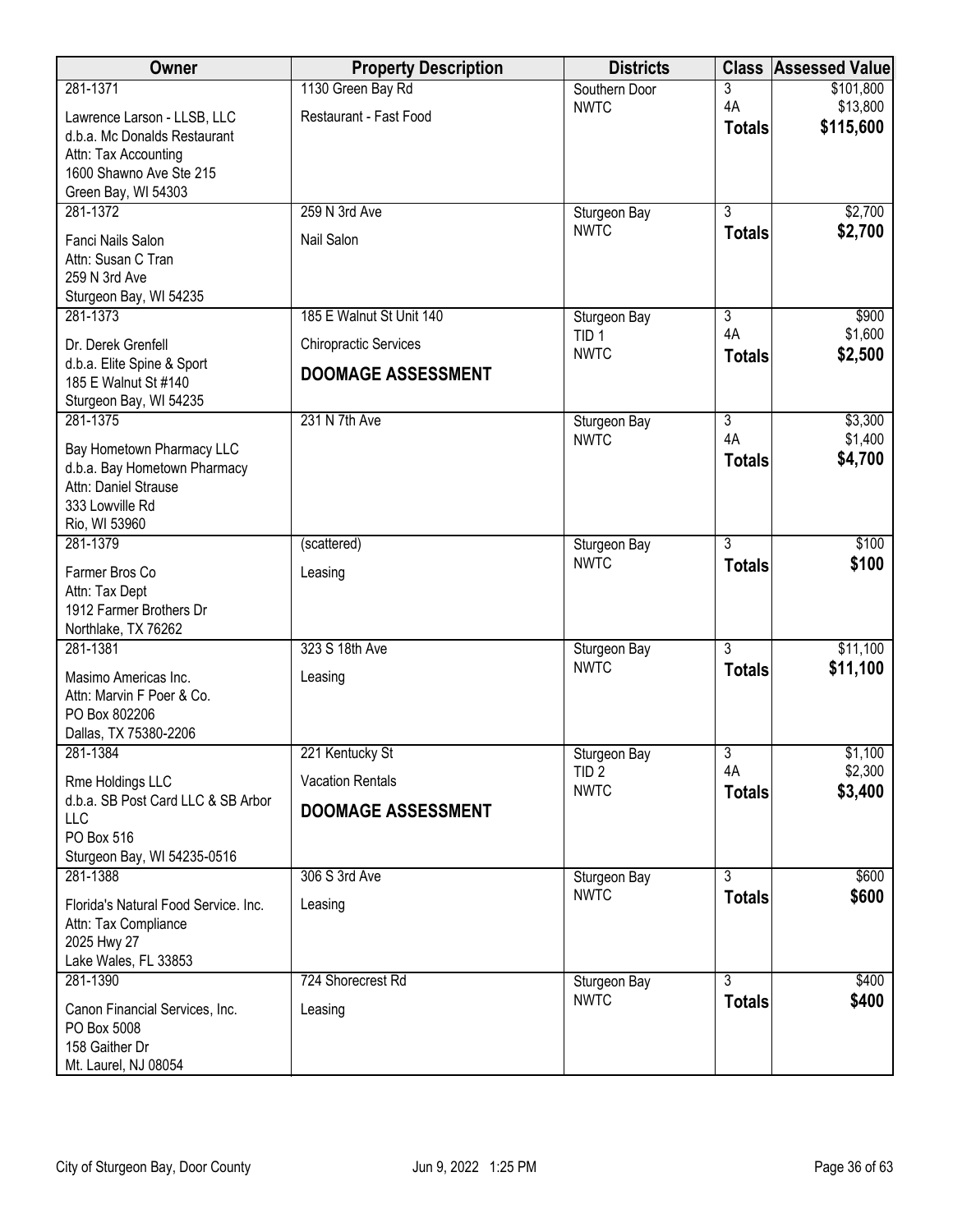| Owner                                                                                                                                 | <b>Property Description</b>          | <b>Districts</b>                 | <b>Class</b>         | <b>Assessed Value</b> |
|---------------------------------------------------------------------------------------------------------------------------------------|--------------------------------------|----------------------------------|----------------------|-----------------------|
| 281-1393                                                                                                                              | 1449 Green Bay Rd Unit 5-6           | Southern Door                    |                      | \$2,300               |
| <b>CIT Finance LLC</b><br>Attn: Ryan LLC - Property Tax<br>Compliance<br>PO Box 460709<br>Houston, TX 77059                           | Leasing                              | <b>NWTC</b>                      | <b>Totals</b>        | \$2,300               |
| 281-1398                                                                                                                              | 1009 Egg Harbor Rd                   | Sturgeon Bay                     | 4A                   | \$100                 |
| Ranly Maritime Gallery, The<br>Attn: Michael W Ranly<br>1009 Egg Harbor Rd<br>Sturgeon Bay, WI 54235                                  | Artist & Or Art Gallery              | <b>NWTC</b>                      | <b>Totals</b>        | \$100                 |
| 281-1399                                                                                                                              | 1456 Shiloh Rd                       | Sturgeon Bay                     | 3                    | \$700                 |
| Lakeshore Waste Systems Inc<br>d.b.a. Door County Scrap Metal<br>Attn: Chris Mueller<br>PO Box 683<br>Sturgeon Bay, WI 54235          | Recycling & Waste Management         | <b>NWTC</b>                      | 4A<br><b>Totals</b>  | \$400<br>\$1,100      |
| 281-1402                                                                                                                              | 311 N 3rd Ave                        | Sturgeon Bay                     | 3                    | \$61,500              |
| Bellin Memorial Hospital Inc<br>d.b.a. FMC Sturgeon Bay & Bayship<br>Empl Clinic 300.4255<br>PO Box 23400<br>Green Bay, WI 54305-3400 | <b>Medical Clinic</b>                | TID <sub>2</sub><br><b>NWTC</b>  | 4A<br><b>Totals</b>  | \$1,000<br>\$62,500   |
| 281-1405                                                                                                                              | 136 N 3rd Ave                        | Sturgeon Bay                     | 3                    | \$41,800              |
| <b>BH Canvas LLC</b><br>d.b.a. Crate<br>253 N 3rd Ave<br>Sturgeon Bay, WI 54235                                                       | Restaurant - Dine-In                 | <b>NWTC</b>                      | 4A<br><b>Totals</b>  | \$1,200<br>\$43,000   |
| 281-1406                                                                                                                              | (scattered)                          | Sturgeon Bay                     | $\overline{3}$       | \$12,900              |
| Grayhawk Leasing LLC<br>1412 Main St Ste 1500<br>Dallas, TX 75202                                                                     | Leasing<br><b>DOOMAGE ASSESSMENT</b> | <b>NWTC</b>                      | <b>Totals</b>        | \$12,900              |
| 281-1410                                                                                                                              | 621 S Duluth Ave                     | Southern Door                    | $\overline{3}$       | \$8,700               |
| Lampert Yards - US LBM, LLC                                                                                                           | Retail - Misc                        | <b>NWTC</b>                      | 4A                   | \$3,300               |
| 2150 E Lake Cook Rd # 10RH<br>Buffalo Grove, IL 60089                                                                                 | <b>DOOMAGE ASSESSMENT</b>            |                                  | <b>Totals</b>        | \$12,000              |
| 281-1413                                                                                                                              | 1241 N 18th Ave                      | Sevastopol                       | $\overline{3}$       | \$2,900               |
| Wells Fargo Financial Leasing Inc<br>Attn: Property Tax Compliance<br>PO Box 36200<br>Billings, MT 59107-6200                         | Leasing                              | <b>NWTC</b>                      | <b>Totals</b>        | \$2,900               |
| 281-1416                                                                                                                              | 417 N 14th Ave                       | Sturgeon Bay                     | 3                    | \$29,200              |
| <b>Thunderhill Estates</b><br>Attn: Tax Department<br>27777 Franklin Rd Ste 200<br>Southfield, MI 48034                               |                                      | <b>NWTC</b>                      | 4A<br><b>Totals</b>  | \$3,400<br>\$32,600   |
| 281-1417                                                                                                                              | 19 N 3rd Ave                         | Sturgeon Bay<br>TID <sub>2</sub> | $\overline{3}$<br>4A | \$1,900<br>\$6,700    |
| Coldwell Banker Real Estate Group Inc<br>925 Brooke Forest Ave<br>Shorewood, IL 60404-8839                                            | <b>Real Estate Sales</b>             | <b>NWTC</b>                      | <b>Totals</b>        | \$8,600               |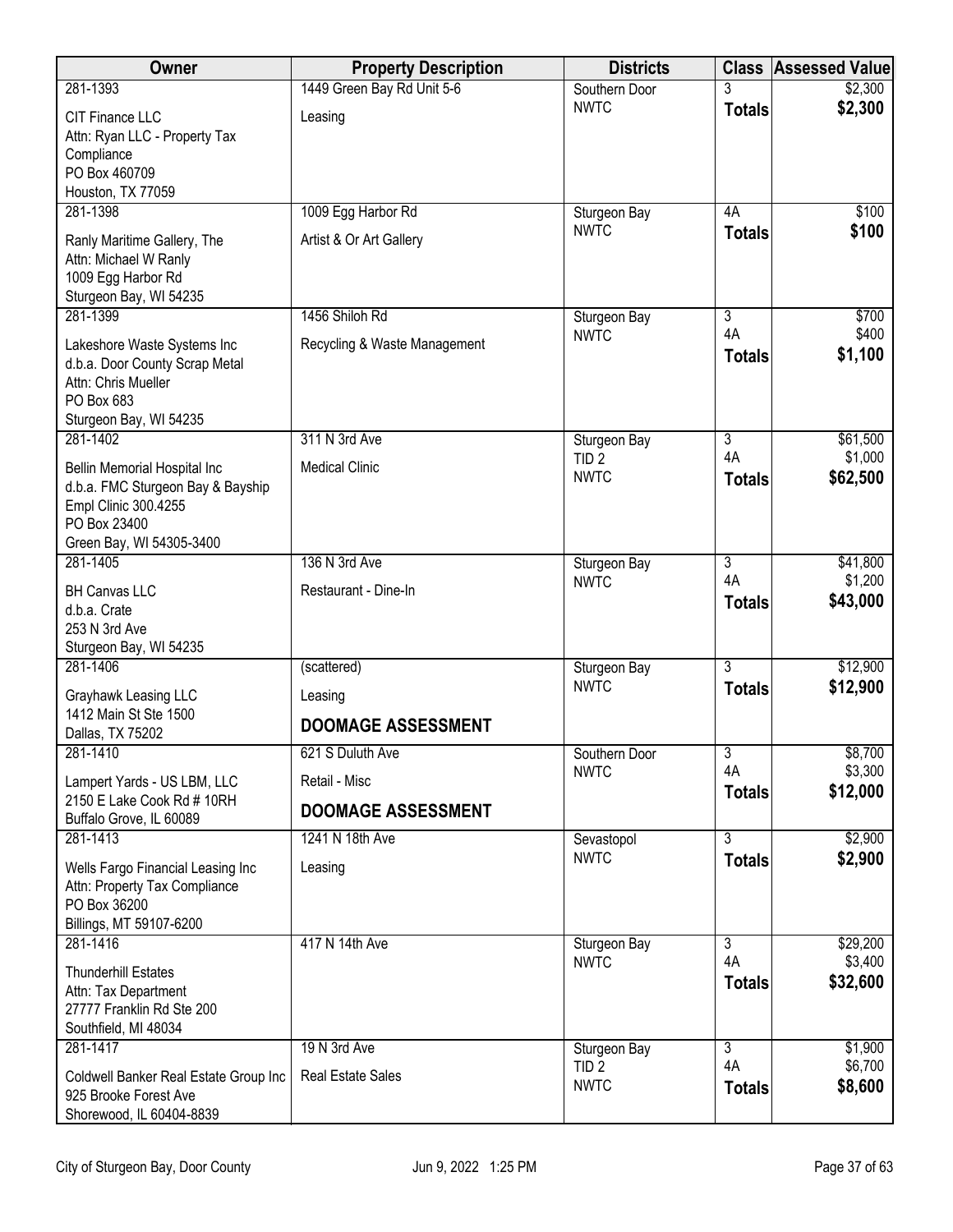| Owner                                                     | <b>Property Description</b> | <b>Districts</b> | <b>Class</b>        | <b>Assessed Value</b> |
|-----------------------------------------------------------|-----------------------------|------------------|---------------------|-----------------------|
| 281-1418                                                  | 945 Egg Harbor Rd           | Sturgeon Bay     | 3                   | \$5,400               |
| Knight Barry Title Services LLC                           | <b>Title Company</b>        | <b>NWTC</b>      | 4A<br><b>Totals</b> | \$3,900<br>\$9,300    |
| 400 Wisconsin Ave                                         |                             |                  |                     |                       |
| Racine, WI 53403<br>281-1420                              | 33 Green Bay Rd             | Sturgeon Bay     | $\overline{3}$      | \$25,000              |
|                                                           |                             | <b>NWTC</b>      | 4A                  | \$700                 |
| Forefront Management, LLC<br>d.b.a. Forefront Dermatology | <b>Medical Clinic</b>       |                  | <b>Totals</b>       | \$25,700              |
| 801 York St                                               |                             |                  |                     |                       |
| Manitowoc, WI 54220                                       |                             |                  |                     |                       |
| 281-1421                                                  | 1532 Michigan St            | Sturgeon Bay     | $\overline{3}$      | \$19,300              |
| Stearns Bank NA                                           | Leasing                     | <b>NWTC</b>      | <b>Totals</b>       | \$19,300              |
| Attn: Advanced Property Tax                               |                             |                  |                     |                       |
| Compliance<br>1611 N I-35E Ste 428                        |                             |                  |                     |                       |
| Carrollton, TX 75006-8616                                 |                             |                  |                     |                       |
| 281-1422                                                  | 1125 Egg Harbor Rd          | Sturgeon Bay     | $\overline{3}$      | \$17,600              |
| PH Hospitality Group, LLC                                 | Restaurant - Dine-In        | <b>NWTC</b>      | 4A<br><b>Totals</b> | \$5,600<br>\$23,200   |
| d.b.a. Pizza Hut Inc. #31415                              |                             |                  |                     |                       |
| 2120 Pewaukee Rd Ste 101<br>Waukesha, WI 53188            |                             |                  |                     |                       |
| 281-1428                                                  | 1449 Green Bay Rd Unit 4    | Southern Door    | $\overline{3}$      | \$1,500               |
| Edward D Jones & Co., LP                                  |                             | <b>NWTC</b>      | 4A                  | \$12,300              |
| d.b.a. #95499                                             |                             |                  | <b>Totals</b>       | \$13,800              |
| Attn: Tax Reporting                                       |                             |                  |                     |                       |
| PO Box 66528<br>St. Louis, MO 63166-6528                  |                             |                  |                     |                       |
| 281-1430                                                  | 46 Green Bay Rd             | Sturgeon Bay     | 3                   | \$800                 |
| <b>MBD Enterprises LLC</b>                                | Restaurant - Fast Food      | <b>NWTC</b>      | 4A                  | \$900                 |
| d.b.a. Fatzo's of Sturgeon Bay                            |                             |                  | <b>Totals</b>       | \$1,700               |
| Attn: Marci Shortreed                                     | <b>DOOMAGE ASSESSMENT</b>   |                  |                     |                       |
| 46 Green Bay Rd<br>Sturgeon Bay, WI 54235                 |                             |                  |                     |                       |
| 281-1431                                                  | 901 Egg Harbor Rd           | Sturgeon Bay     | $\overline{3}$      | \$3,200               |
| JRJRANGEL,LLC                                             | Restaurant - Dine-In        | <b>NWTC</b>      | <b>Totals</b>       | \$3,200               |
| d.b.a. Old Mexico Mexican Cantina &                       |                             |                  |                     |                       |
| Grill                                                     | <b>DOOMAGE ASSESSMENT</b>   |                  |                     |                       |
| Attn: Veronica Medina Ramirez<br>901 Egg Harbor Rd        |                             |                  |                     |                       |
| Sturgeon Bay, WI 54235-1229                               |                             |                  |                     |                       |
| 281-1432                                                  | 621 N 8th Ave               | Sturgeon Bay     | $\overline{3}$      | \$2,900               |
| Quantum PC Services LLC                                   |                             | <b>NWTC</b>      | 4A                  | \$3,300               |
| Attn: Nathan Drager                                       | <b>DOOMAGE ASSESSMENT</b>   |                  | <b>Totals</b>       | \$6,200               |
| 621 N 8th Ave<br>Sturgeon Bay, WI 54235                   |                             |                  |                     |                       |
| 281-1433                                                  | 216 S 3rd Ave               | Sturgeon Bay     | $\overline{3}$      | \$4,200               |
|                                                           | Retail - Food               | TID <sub>2</sub> | <b>Totals</b>       | \$4,200               |
| Healthy Way, The<br>Attn: Addam Goettleman                |                             | <b>NWTC</b>      |                     |                       |
| 216 S 3rd Ave                                             |                             |                  |                     |                       |
| Sturgeon Bay, WI 54235                                    |                             |                  |                     |                       |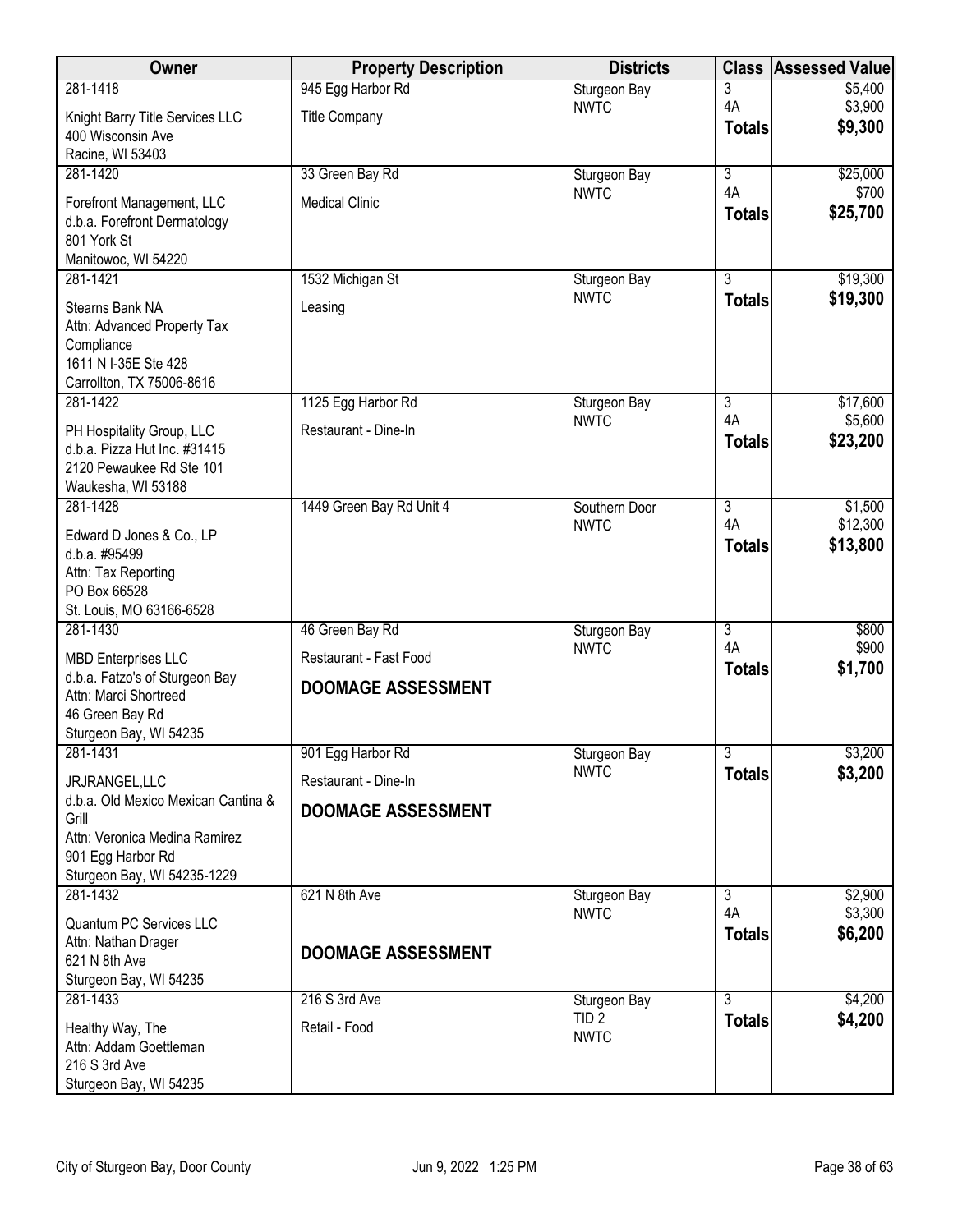| <b>Owner</b>                                                                                                                 | <b>Property Description</b> | <b>Districts</b>                |                                 | <b>Class Assessed Value</b> |
|------------------------------------------------------------------------------------------------------------------------------|-----------------------------|---------------------------------|---------------------------------|-----------------------------|
| 281-1434                                                                                                                     | 1360 N 12th PI              | Sturgeon Bay                    | 3                               | \$2,400                     |
| Premier Real Estate Management LLC<br>d.b.a. Premier Sturgeon Bay, LLC<br>3120 Gateway Rd                                    | <b>Apartment Rentals</b>    | <b>NWTC</b>                     | <b>Totals</b>                   | \$2,400                     |
| Brookfield, WI 53045                                                                                                         |                             |                                 |                                 |                             |
| 281-1436                                                                                                                     | 925 S Oxford Ave            | Sturgeon Bay<br><b>NWTC</b>     | $\overline{3}$<br><b>Totals</b> | \$3,900<br>\$3,900          |
| Premier Real Estate Management LLC<br>d.b.a. Premier Sturgeon Bay, LLC<br>3120 Gateway Rd<br>Brookfield, WI 53045            | <b>Apartment Rentals</b>    |                                 |                                 |                             |
| 281-1443                                                                                                                     | 242 Michigan St Unit 102    | Sturgeon Bay                    | 3                               | \$500                       |
| Sarah Try, LLC<br>801 S 16th Ct                                                                                              | Digital Marketing           | TID <sub>2</sub><br><b>NWTC</b> | 4A<br><b>Totals</b>             | \$400<br>\$900              |
| Sturgeon Bay, WI 54235                                                                                                       | <b>DOOMAGE ASSESSMENT</b>   |                                 |                                 |                             |
| 281-1446                                                                                                                     | 252 Thorn St Unit 16UNT     | Sturgeon Bay                    | $\overline{3}$                  | \$4,500                     |
| Life Investors Marina View, LLC<br>1509 N Prospect Ave                                                                       | <b>Apartment Rentals</b>    | <b>NWTC</b>                     | 4A<br><b>Totals</b>             | \$2,600<br>\$7,100          |
| Milwaukee, WI 53202                                                                                                          | <b>DOOMAGE ASSESSMENT</b>   |                                 |                                 |                             |
| 281-1451                                                                                                                     | 30 N 18th Ave Unit 6        | Sturgeon Bay                    | $\overline{3}$                  | \$13,600                    |
| Wilke Orthodontics LTD<br>d.b.a. Wilke Orthodontics LTD<br>Attn: Kevin Wilke<br>111 Broadview Dr<br>Green Bay, WI 54301-2805 | Dental Office               | <b>NWTC</b>                     | 4A<br><b>Totals</b>             | \$200<br>\$13,800           |
| 281-1452                                                                                                                     | 1833 Egg Harbor Rd Unit A   | Sevastopol                      | $\overline{3}$                  | \$71,400                    |
| <b>Tractor Supply Co</b><br>d.b.a. #2087<br>11000 Richmond Ave Ste 350<br>Houston, TX 77042                                  | Retail - Misc               | <b>NWTC</b>                     | 4A<br><b>Totals</b>             | \$17,400<br>\$88,800        |
| 281-1453                                                                                                                     | 845 Egg Harbor Rd           | Sturgeon Bay                    | $\overline{3}$                  | \$21,000                    |
| Jimmy Johns<br>845 Egg Harbor Rd<br>Sturgeon Bay, WI 54235                                                                   | <b>DOOMAGE ASSESSMENT</b>   | <b>NWTC</b>                     | <b>Totals</b>                   | \$21,000                    |
| 281-1454                                                                                                                     | 28 W Oak St                 | Sturgeon Bay                    | $\overline{3}$                  | \$1,600                     |
| Cut Hut                                                                                                                      | Hair Salon                  | <b>NWTC</b>                     | 4A                              | \$1,100                     |
| Attn: Barb Herdina/Manager<br>28 W Oak St<br>Sturgeon Bay, WI 54235-2724                                                     | <b>DOOMAGE ASSESSMENT</b>   |                                 | <b>Totals</b>                   | \$2,700                     |
| 281-1457                                                                                                                     | 206 Thorn St Unit 8UNIT     | Sturgeon Bay                    | $\overline{3}$                  | \$3,000                     |
| Life Investors Marina View, LLC                                                                                              | <b>Apartment Rentals</b>    | <b>NWTC</b>                     | 4A<br><b>Totals</b>             | \$1,700<br>\$4,700          |
| 1509 N Prospect Ave<br>Milwaukee, WI 53202                                                                                   | <b>DOOMAGE ASSESSMENT</b>   |                                 |                                 |                             |
| 281-1458                                                                                                                     | 238 Thorn St Unit 8UNIT     | Sturgeon Bay                    | 3                               | \$3,000                     |
| Life Investors Marina View, LLC                                                                                              | <b>Apartment Rentals</b>    | <b>NWTC</b>                     | 4A<br><b>Totals</b>             | \$1,700<br>\$4,700          |
| 1509 N Prospect Ave<br>Milwaukee, WI 53202                                                                                   | <b>DOOMAGE ASSESSMENT</b>   |                                 |                                 |                             |
| 281-1459                                                                                                                     | 49 N Madison Ave            | Sturgeon Bay                    | $\overline{3}$                  | \$26,900                    |
| Bay Lofts LLC, the                                                                                                           | <b>Apartment Rentals</b>    | TID <sub>4</sub><br><b>NWTC</b> | 4A<br><b>Totals</b>             | \$14,100<br>\$41,000        |
| 4906 Femrite Dr<br>Madison, WI 53716                                                                                         | <b>DOOMAGE ASSESSMENT</b>   |                                 |                                 |                             |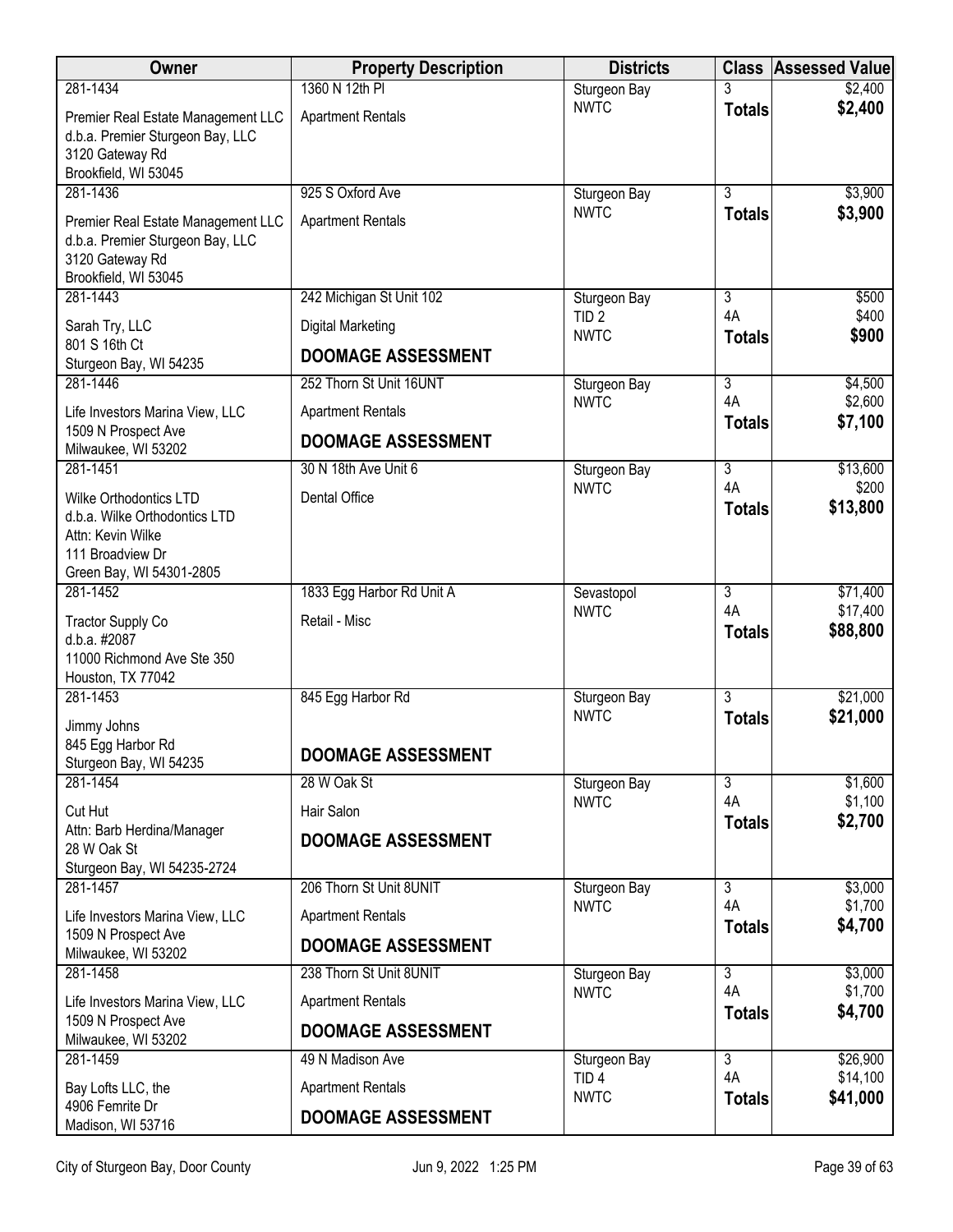| Owner                                                                                                                          | <b>Property Description</b>         | <b>Districts</b>                | <b>Class</b>        | Assessed Value       |
|--------------------------------------------------------------------------------------------------------------------------------|-------------------------------------|---------------------------------|---------------------|----------------------|
| 281-1461                                                                                                                       | 1820 Alabama St                     | Sevastopol                      |                     | \$800                |
| Digital Cinema Distribution Coalition LLO<br>Attn: Tax Accounting<br>1840 Century Park East<br>Ste #550                        | Misc.                               | <b>NWTC</b>                     | <b>Totals</b>       | \$800                |
| Los Angeles, CA 90067                                                                                                          |                                     |                                 |                     |                      |
| 281-1464                                                                                                                       | 30 N 18th Ave Unit 10A              | Sturgeon Bay                    | $\overline{3}$      | \$6,200              |
| Pribyl Law, S.C.<br>Attn: Matthew J Pribyl<br>30 N 18th Ave Unit 10A<br>Sturgeon Bay, WI 54235                                 | Attorney                            | <b>NWTC</b>                     | <b>Totals</b>       | \$6,200              |
| 281-1468                                                                                                                       | 200 N 7th Ave                       | Sturgeon Bay                    | $\overline{3}$      | \$10,700             |
| <b>NSH Dorchester LLC</b><br>d.b.a. Sturgeon Bay Health Services<br>#0125<br>640 N Vel R Phillips Ave<br>Ste #200              | Assisted Living                     | <b>NWTC</b>                     | 4A<br><b>Totals</b> | \$100<br>\$10,800    |
| Milwaukee, WI 53203                                                                                                            |                                     |                                 |                     |                      |
| 281-1471                                                                                                                       | 1300 Egg Harbor Rd Unit 131         | Sturgeon Bay                    | 3                   | \$27,600             |
| Shoe Sensation #657<br>253 America Pl                                                                                          | Retail - Misc                       | <b>NWTC</b>                     | 4A<br><b>Totals</b> | \$6,700<br>\$34,300  |
| Jeffersonville, IN 47130-4285                                                                                                  |                                     |                                 |                     |                      |
| 281-1473                                                                                                                       | 1449 Green Bay Rd Unit 8            | Southern Door                   | $\overline{3}$      | \$3,800              |
| Vanden Heuvel & Dineen S. C.                                                                                                   | Attorney                            | <b>NWTC</b>                     | <b>Totals</b>       | \$3,800              |
| d.b.a. V H & D Attorneys at Law<br>Attn: Linda Vanden Heuvell<br>PO Box 550                                                    | <b>DOOMAGE ASSESSMENT</b>           |                                 |                     |                      |
| Germantown, WI 53022-0550                                                                                                      |                                     |                                 |                     |                      |
| 281-1474                                                                                                                       | (scattered)                         | Sturgeon Bay                    | $\overline{3}$      | \$900                |
| Great Lakes Coca-Cola Distribution LLC<br>Attn: Tax Dept Reyes Holdings, LLC<br>6250 N River Rd Ste 9000<br>Rosemont, IL 60018 | Wholesale                           | <b>NWTC</b>                     | <b>Totals</b>       | \$900                |
| 281-1478                                                                                                                       | 236 N 4th Ave                       | Sturgeon Bay                    | 3                   | \$239,400            |
| <b>Nicolet National Bank</b><br>236 N 4th Ave<br>Sturgeon Bay, WI 54235                                                        | <b>Banking / Financial Services</b> | <b>NWTC</b>                     | 4A<br><b>Totals</b> | \$500<br>\$239,900   |
| 281-1479                                                                                                                       | 34 W Maple St                       | Sturgeon Bay                    | $\overline{3}$      | \$53,500             |
| Nicolet National Bank<br>236 N 4th Ave<br>Sturgeon Bay, WI 54235                                                               | <b>Banking / Financial Services</b> | TID <sub>2</sub><br><b>NWTC</b> | 4A<br><b>Totals</b> | \$200<br>\$53,700    |
| 281-1481                                                                                                                       | 1300 Egg Harbor Rd Unit 125         | Sturgeon Bay                    | $\overline{3}$      | \$2,300              |
| Audiology Services Co. USA LLC<br>d.b.a. Hearing Life<br>580 Howard Ave<br>Somerset, NJ 08873                                  | <b>Healthcare Services</b>          | <b>NWTC</b>                     | 4A<br><b>Totals</b> | \$17,300<br>\$19,600 |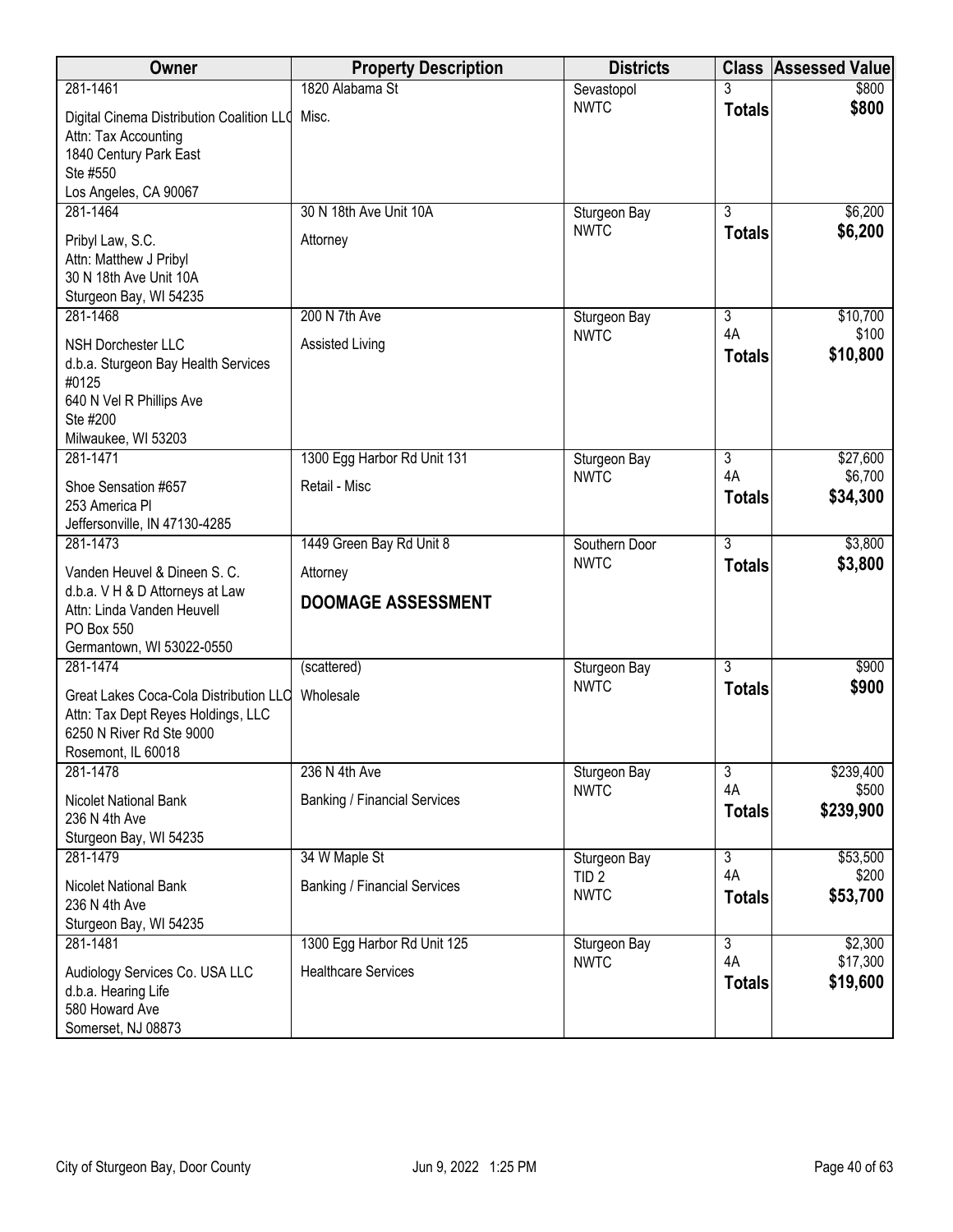| Owner                                                         | <b>Property Description</b>   | <b>Districts</b>                 |                      | <b>Class Assessed Value</b> |
|---------------------------------------------------------------|-------------------------------|----------------------------------|----------------------|-----------------------------|
| 281-1484                                                      | 242 Michigan St Unit 103      | Sturgeon Bay                     | 3                    | \$1,300                     |
| Batal, Deb                                                    |                               | TID <sub>2</sub>                 | 4A                   | \$900                       |
| d.b.a. Healing Ray Massage                                    |                               | <b>NWTC</b>                      | <b>Totals</b>        | \$2,200                     |
| Attn: Tax Accounting                                          |                               |                                  |                      |                             |
| 242 Michigan St Unit 103                                      |                               |                                  |                      |                             |
| Sturgeon Bay, WI 54235<br>281-1485                            | 1118 S Neenah Ave             |                                  | $\overline{3}$       |                             |
|                                                               |                               | Sturgeon Bay<br>TID <sub>1</sub> | 4A                   | \$13,900<br>\$500           |
| <b>Fastenal Company</b>                                       | Retail - Misc                 | <b>NWTC</b>                      | <b>Totals</b>        | \$14,400                    |
| Attn: Tax Dept.                                               |                               |                                  |                      |                             |
| PO Box 1206<br>Winona, MN 55987                               |                               |                                  |                      |                             |
| 281-1486                                                      | 253 N 1st Ave                 | Sturgeon Bay                     | $\overline{3}$       | \$5,000                     |
|                                                               |                               | TID <sub>2</sub>                 | <b>Totals</b>        | \$5,000                     |
| <b>US Bank National Association</b><br>1310 Madrid St Ste 100 | Leasing                       | <b>NWTC</b>                      |                      |                             |
| Marshall, MN 56258                                            |                               |                                  |                      |                             |
| 281-1490                                                      | 219 Kentucky St Unit 101      | Sturgeon Bay                     | $\overline{3}$       | \$3,800                     |
| Adip LLC                                                      | Rental(s) - Less than 30 days | TID <sub>2</sub>                 | <b>Totals</b>        | \$3,800                     |
| 219 Kentucky St                                               |                               | <b>NWTC</b>                      |                      |                             |
| Sturgeon Bay, WI 54235                                        |                               |                                  |                      |                             |
| 281-1491                                                      | 242 Michigan St Unit 100A     | Sturgeon Bay                     | $\overline{3}$       | \$800                       |
| Mitchell J. Wise Designs Inc.                                 | Design Services               | TID <sub>2</sub><br><b>NWTC</b>  | 4A<br><b>Totals</b>  | \$500<br>\$1,300            |
| 1140 Cove Rd                                                  | <b>DOOMAGE ASSESSMENT</b>     |                                  |                      |                             |
| Sturgeon Bay, WI 54235                                        |                               |                                  |                      |                             |
| 281-1494                                                      | 928 Egg Harbor Rd             | Sturgeon Bay<br><b>NWTC</b>      | $\overline{3}$<br>4A | \$3,900<br>\$500            |
| Ivy Lane Corporation - GR0044                                 | Auto Lube Service             |                                  | <b>Totals</b>        | \$4,400                     |
| d.b.a. Valvoline Instant Oil Change                           |                               |                                  |                      |                             |
| 1001 Grand Ave<br>West Des Moines, IA 50265                   |                               |                                  |                      |                             |
| 281-1495                                                      | 142 S Madison Ave             | Sturgeon Bay                     | $\overline{3}$       | \$600                       |
|                                                               |                               | TID <sub>2</sub>                 | 4A                   | \$100                       |
| DC Soap LLC                                                   |                               | <b>NWTC</b>                      | <b>Totals</b>        | \$700                       |
| d.b.a. Logan Creek Soap<br>9397 County Rd K                   |                               |                                  |                      |                             |
| Brussels, WI 54204                                            |                               |                                  |                      |                             |
| 281-1497                                                      | 53 W Spruce St                | Sturgeon Bay                     | $\overline{3}$       | \$100                       |
| J R Vacation Rentals                                          | Rental                        | <b>NWTC</b>                      | <b>Totals</b>        | \$100                       |
| Attn: Pamela Jorns                                            |                               |                                  |                      |                             |
| 53 W Spruce St                                                | <b>DOOMAGE ASSESSMENT</b>     |                                  |                      |                             |
| Sturgeon Bay, WI 54235                                        |                               |                                  |                      |                             |
| 281-1498                                                      | 503 S Hudson Ave              | Sturgeon Bay                     | $\overline{3}$<br>4A | \$38,700                    |
| <b>General Parts Distribution</b>                             | Automotive parts retailer     | <b>NWTC</b>                      | <b>Totals</b>        | \$11,000<br>\$49,700        |
| Attn: Ryan LLC                                                |                               |                                  |                      |                             |
| PO Box 56607                                                  |                               |                                  |                      |                             |
| Atlanta, GA 30343<br>281-1500                                 |                               |                                  | $\overline{3}$       | \$5,600                     |
|                                                               | 1009 Egg Harbor Rd            | Sturgeon Bay<br><b>NWTC</b>      | <b>Totals</b>        | \$5,600                     |
| <b>Sunseekers Fitness</b>                                     |                               |                                  |                      |                             |
| Attn: Tax Accounting<br>1009 Egg Harbor Rd                    | <b>DOOMAGE ASSESSMENT</b>     |                                  |                      |                             |
| Sturgeon Bay, WI 54235                                        |                               |                                  |                      |                             |
|                                                               |                               |                                  |                      |                             |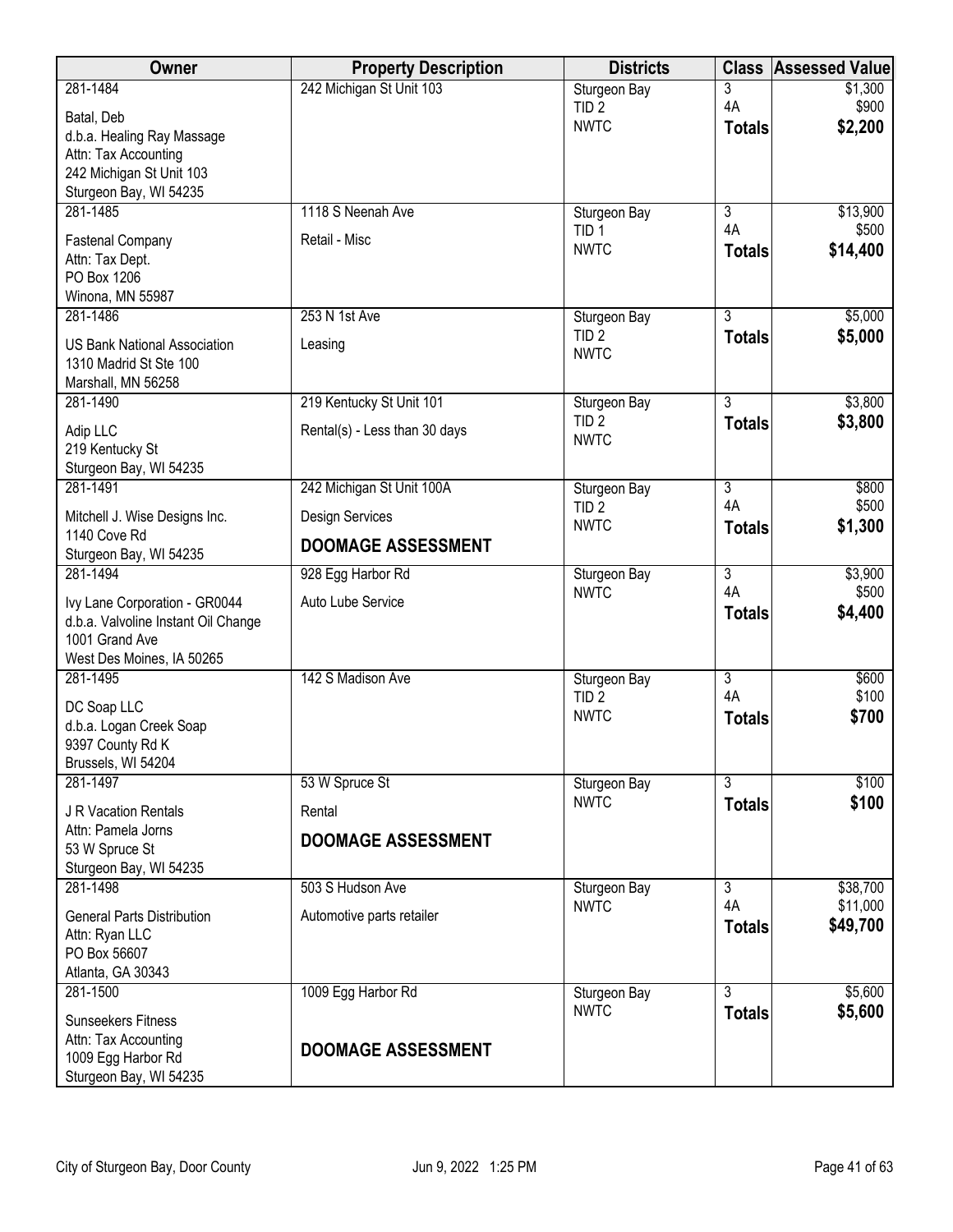| Owner                                              | <b>Property Description</b>   | <b>Districts</b>                |                      | <b>Class Assessed Value</b> |
|----------------------------------------------------|-------------------------------|---------------------------------|----------------------|-----------------------------|
| 281-1501                                           | 1437 Egg Harbor Rd            | Sturgeon Bay                    | 3                    | \$18,100                    |
| Bay Pharmacies, Inc                                | Pharmacy                      | <b>NWTC</b>                     | 4A<br><b>Totals</b>  | \$16,400<br>\$34,500        |
| d.b.a. Bayside Home Medical                        |                               |                                 |                      |                             |
| 1437 Egg Harbor Rd<br>Sturgeon Bay, WI 54235       |                               |                                 |                      |                             |
| 281-1502                                           | 368 Jefferson St              | Sturgeon Bay                    | $\overline{3}$       | \$2,200                     |
| R&R Companies LLC                                  |                               | <b>NWTC</b>                     | <b>Totals</b>        | \$2,200                     |
| d.b.a. Cutting Boards & More                       | <b>DOOMAGE ASSESSMENT</b>     |                                 |                      |                             |
| Attn: Rose Miranda<br>368 Jefferson St             |                               |                                 |                      |                             |
| Sturgeon Bay, WI 54235                             |                               |                                 |                      |                             |
| 281-1503                                           | 185 E Walnut St               | Sturgeon Bay                    | 3                    | \$1,400                     |
| R&R Companies LLC                                  |                               | TID <sub>1</sub><br><b>NWTC</b> | <b>Totals</b>        | \$1,400                     |
| d.b.a. Richard Rose Culinary                       | <b>DOOMAGE ASSESSMENT</b>     |                                 |                      |                             |
| Attn: Rick Odea<br>185 E Walnut St                 |                               |                                 |                      |                             |
| Sturgeon Bay, WI 54235                             |                               |                                 |                      |                             |
| 281-1506                                           | 336 Louisiana St              | Sturgeon Bay                    | $\overline{3}$       | \$45,300                    |
| JW & MA Enterprises, LLC                           | B & B / Restaurant            | <b>NWTC</b>                     | 4A                   | \$100<br>\$45,400           |
| d.b.a. Inn at Cedar Crossing, Restraunt            |                               |                                 | <b>Totals</b>        |                             |
| & Bar<br>336 Louisiana St                          |                               |                                 |                      |                             |
| Sturgeon Bay, WI 54235                             |                               |                                 |                      |                             |
| 281-1508                                           | 127 N 4th Ave                 | Sturgeon Bay                    | 3                    | \$65,000                    |
| Cherry Lanes, LLC                                  | Amusement                     | <b>NWTC</b>                     | 4A<br><b>Totals</b>  | \$1,100<br>\$66,100         |
| Attn: Kevin J & Erin Bosma                         |                               |                                 |                      |                             |
| 127 N 4th Ave<br>Egg Harbor, WI 54209              |                               |                                 |                      |                             |
| 281-1509                                           | 1408 Green Bay Rd Unit A      | Southern Door                   | $\overline{3}$       | \$1,300                     |
| <b>CCPK Investment Consulting LLC</b>              | Securities Broker-Dealer      | <b>NWTC</b>                     | 4A                   | \$4,600                     |
| d.b.a. Cedar Door Wealth Management                |                               |                                 | <b>Totals</b>        | \$5,900                     |
| Attn: Carrie Schilz                                |                               |                                 |                      |                             |
| 1408 Green Bay Rd<br>Sturgeon Bay, WI 54235        |                               |                                 |                      |                             |
| 281-1510                                           | 30 N 18th Ave Unit 10B        | Sturgeon Bay                    | 3                    | \$3,400                     |
| Door County Healing Center                         | Chiropractor & Health Coaches | <b>NWTC</b>                     | <b>Totals</b>        | \$3,400                     |
| d.b.a. Door County Chiropractic Center             |                               |                                 |                      |                             |
| <b>LLC</b><br>Attn: Kathleen Arnold                |                               |                                 |                      |                             |
| 30 N 18th Ave Ste 10B                              |                               |                                 |                      |                             |
| Sturgeon Bay, WI 54235                             |                               |                                 |                      |                             |
| 281-1511                                           | 337 N 14th Ave                | Sturgeon Bay<br><b>NWTC</b>     | $\overline{3}$<br>4A | \$21,600<br>\$74,100        |
| Pmp Operations, LLC<br>d.b.a. Bonnie Brook Gardens | Garden Center                 |                                 | <b>Totals</b>        | \$95,700                    |
| 1241 Bonnie View Dr                                |                               |                                 |                      |                             |
| Sturgeon Bay, WI 54235                             |                               |                                 |                      |                             |
| 281-1512                                           | 1655 Vibernum St              | Southern Door                   | $\overline{3}$       | \$700                       |
| Patrick F Markham                                  | Retail - Misc                 | <b>NWTC</b>                     | 4A<br><b>Totals</b>  | \$27,500<br>\$28,200        |
| N8260 Boucher Rd<br>Luxemburg, WI 54217-8866       |                               |                                 |                      |                             |
|                                                    |                               |                                 |                      |                             |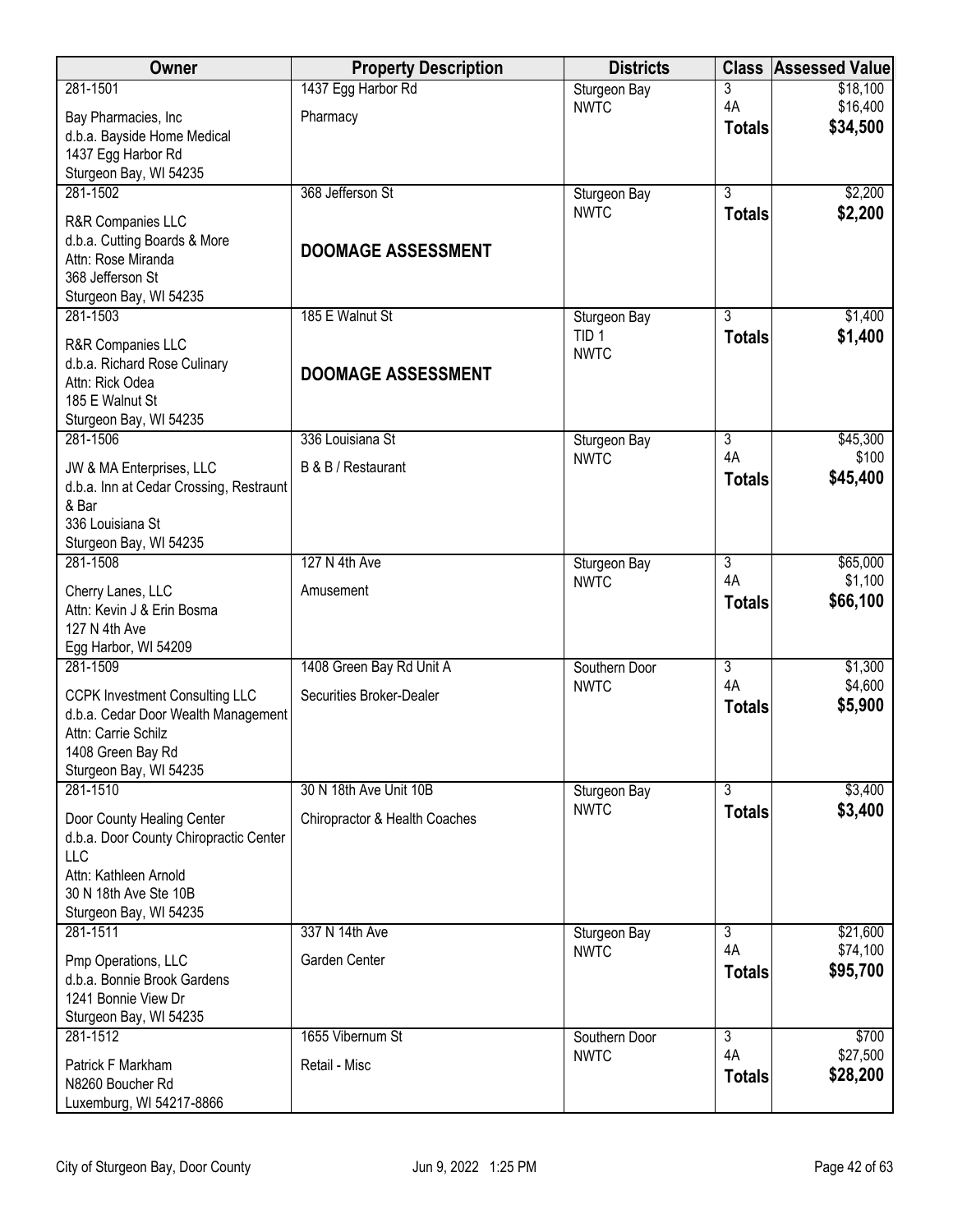| Owner                                                                                                                  | <b>Property Description</b>                     | <b>Districts</b>                |                     | <b>Class Assessed Value</b> |
|------------------------------------------------------------------------------------------------------------------------|-------------------------------------------------|---------------------------------|---------------------|-----------------------------|
| 281-1513                                                                                                               | 14 S 3rd Ave Unit 2                             | Sturgeon Bay                    |                     | \$5,700                     |
| De Lage Landen Financial Services, Inc<br>Attn: Corporate Tax Dept.<br>1111 Old Eagle School Rd<br>Wayne, PA 19087     | Leasing                                         | <b>NWTC</b>                     | <b>Totals</b>       | \$5,700                     |
| 281-1518                                                                                                               | 230 N 18th PI                                   | Sturgeon Bay                    | $\overline{3}$      | \$2,500                     |
| <b>KB Designs and Apparel</b>                                                                                          | Retail - Misc                                   | <b>NWTC</b>                     | <b>Totals</b>       | \$2,500                     |
| Attn: Kipp A. & Jennifer Burlo<br>230 N 18th PI<br>Sturgeon Bay, WI 54235                                              | <b>DOOMAGE ASSESSMENT</b>                       |                                 |                     |                             |
| 281-1519                                                                                                               | 323 S 18th Ave                                  | Sturgeon Bay                    | 3                   | \$158,400                   |
| St Vincent Hospital<br>d.b.a. Prevea Health<br>PO Box 19070<br>Green Bay, WI 54307-9070                                | <b>Medical Clinic</b>                           | <b>NWTC</b>                     | <b>Totals</b>       | \$158,400                   |
| 281-1520                                                                                                               | 14 S 3rd Ave Unit 2                             | Sturgeon Bay                    | $\overline{3}$      | \$2,000                     |
| TIAA, FSB<br>Attn: Tax Accounting<br>630 N Central Expwy Ste A<br>Plano, TX 75074                                      | Leasing                                         | <b>NWTC</b>                     | <b>Totals</b>       | \$2,000                     |
| 281-1521                                                                                                               | (scattered)                                     | Sturgeon Bay                    | 3                   | \$4,500                     |
| Hologic (MA), LLC<br>Attn: The Albano Group LLC<br>PO Box 1240<br>Manchester, NH 03105                                 | Leasing                                         | <b>NWTC</b>                     | <b>Totals</b>       | \$4,500                     |
| 281-1522                                                                                                               | 1407 Egg Harbor Rd                              | Sturgeon Bay                    | 4A                  | \$300                       |
| Red Box Automated Retail, LLC<br>Attn: Altus Group<br>PO Box 72210<br>Phoenix, AZ 85050                                | Movie Rental Kiosk                              | <b>NWTC</b>                     | <b>Totals</b>       | \$300                       |
| 281-1523                                                                                                               | 1444 Egg Harbor Rd                              | Sturgeon Bay                    | $\overline{3}$      | \$11,700                    |
| Keltgen Chiropractic PC<br>1444 Egg Harbor Rd<br>Sturgeon Bay, WI 54235                                                | <b>Chiropractic Services</b>                    | <b>NWTC</b>                     | 4A<br><b>Totals</b> | \$13,500<br>\$25,200        |
| 281-1524                                                                                                               | 67 E Maple St                                   | Sturgeon Bay                    | $\overline{3}$      | \$61,600                    |
| NSighttel Wireless, LLC<br>d.b.a. Cellcom Retail/Glas Coffee<br>450 Security Blvd<br>Green Bay, WI 54313               | Retail - Misc                                   | TID <sub>2</sub><br><b>NWTC</b> | 4A<br><b>Totals</b> | \$6,900<br>\$68,500         |
| 281-1525                                                                                                               | 210 S Madison Ave                               | Sturgeon Bay                    | $\overline{3}$      | \$1,200                     |
| Torp, Joey R.& Misty<br>d.b.a. Razors Edge<br>Attn: Joey R.& Misty Torp<br>210 S Madison Ave<br>Sturgeon Bay, WI 54235 | <b>Barber Shop</b><br><b>DOOMAGE ASSESSMENT</b> | TID <sub>2</sub><br><b>NWTC</b> | <b>Totals</b>       | \$1,200                     |
| 281-1527                                                                                                               | 22 N Madison Ave                                | Sturgeon Bay                    | $\overline{3}$      | \$3,000                     |
| Bonnie Keene<br>d.b.a. Bridge Salon<br>22 N Madison Ave<br>Sturgeon Bay, WI 54235                                      | <b>Beauty Salon</b>                             | TID <sub>2</sub><br><b>NWTC</b> | <b>Totals</b>       | \$3,000                     |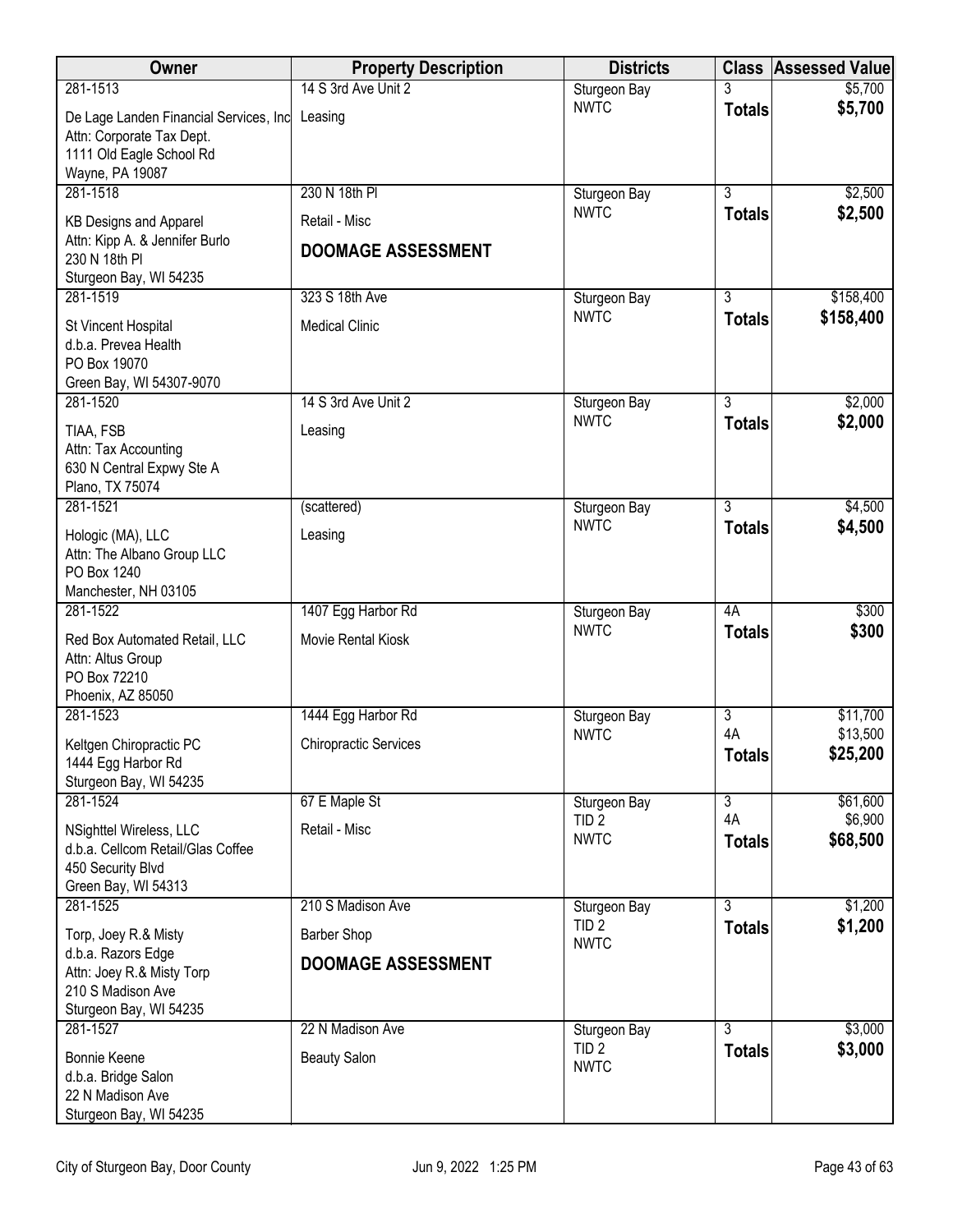| 281-1528<br>\$5,000<br>4A<br>Sturgeon Bay<br><b>NWTC</b><br>\$5,000<br><b>Totals</b><br>Lilly Bay Sand & Gravel LLC<br>d.b.a. Lilly Bay Sand & Gravel<br><b>DOOMAGE ASSESSMENT</b><br>Attn: Tim Smith<br>1451 Clay Banks Rd<br>Sturgeon Bay, WI 54235<br>281-1529<br>160 N 3rd Ave<br>3<br>\$900<br>Sturgeon Bay<br><b>NWTC</b><br>\$900<br><b>Totals</b><br>Door County House to Home, LLC<br>Rental(s) - Less than 30 days<br>5283 Whitefish Ct<br>Sturgeon Bay, WI 54235-8250<br>281-1530<br>938 Egg Harbor Rd<br>$\overline{3}$<br>\$2,200<br>Sturgeon Bay<br>4A<br>\$2,800<br><b>NWTC</b><br>Retail - Misc<br>Door County Co-Op<br>\$5,000<br><b>Totals</b><br>d.b.a. Appliance Avenue & Cellcom &<br><b>DOOMAGE ASSESSMENT</b><br><b>Americas Mattress Gallery</b><br>317 Green Bay Rd<br>Sturgeon Bay, WI 54235<br>281-1534<br>$\overline{3}$<br>908 Michigan St<br>\$37,800<br>Sturgeon Bay<br><b>NWTC</b><br>\$37,800<br><b>Totals</b><br>Bed & Breakfast<br>Scofield House B & B, LLC<br>Attn: Karl & Janet Bethke<br>908 Michigan St<br>Sturgeon Bay, WI 54235<br>281-1535<br>33 N 3rd Ave<br>$\overline{3}$<br>\$1,500<br>Sturgeon Bay<br>4A<br>\$700<br>TID <sub>2</sub><br><b>Shorewest Realtors</b><br><b>Real Estate Sales</b><br><b>NWTC</b><br>\$2,200<br><b>Totals</b><br>839 Lombardi Ave<br>Green Bay, WI 54304<br>$\overline{3}$<br>281-1536<br>920 Egg Harbor Rd<br>\$600<br>Sturgeon Bay<br><b>NWTC</b><br>\$600<br><b>Totals</b><br>Doors Fleurs & Orchards<br>Florist<br>Attn: Sarah Cilley<br>2337 Brussels Rd<br>Brussels, WI 54204<br>281-1537<br>4A<br>\$500<br>(scattered)<br>Sturgeon Bay<br>\$500<br><b>NWTC</b><br><b>Totals</b><br>MI Casa Door County Cleaning &<br><b>Cleaning Service</b><br><b>Property Mngmt</b><br>Attn: Gabriela P. Moncada<br>PO Box 274<br>Sturgeon Bay, WI 54235<br>281-1539<br>354 Michigan St<br>Sturgeon Bay<br>3<br>\$9,100<br>4A<br>\$100<br><b>NWTC</b><br>Stangel Accounting and Tax Office S.C.<br><b>Accounting Firm</b><br>\$9,200<br><b>Totals</b><br>354 Michigan St<br>Sturgeon Bay, WI 54235<br>281-1540<br>$\overline{3}$<br>\$3,000<br>50 S 3rd Ave<br>Sturgeon Bay<br>4A<br>\$900<br><b>NWTC</b><br>Dan's Kitchen<br>Restaurant - Dine-In<br>\$3,900<br><b>Totals</b><br>Attn: Dan Vue<br><b>DOOMAGE ASSESSMENT</b><br>50 S 3rd Ave<br>Sturgeon Bay, WI 54235<br>281-1541<br>148 N 3rd Ave<br>$\overline{3}$<br>\$29,000<br>Sturgeon Bay | Owner | <b>Property Description</b> | <b>Districts</b> | <b>Class Assessed Value</b> |
|------------------------------------------------------------------------------------------------------------------------------------------------------------------------------------------------------------------------------------------------------------------------------------------------------------------------------------------------------------------------------------------------------------------------------------------------------------------------------------------------------------------------------------------------------------------------------------------------------------------------------------------------------------------------------------------------------------------------------------------------------------------------------------------------------------------------------------------------------------------------------------------------------------------------------------------------------------------------------------------------------------------------------------------------------------------------------------------------------------------------------------------------------------------------------------------------------------------------------------------------------------------------------------------------------------------------------------------------------------------------------------------------------------------------------------------------------------------------------------------------------------------------------------------------------------------------------------------------------------------------------------------------------------------------------------------------------------------------------------------------------------------------------------------------------------------------------------------------------------------------------------------------------------------------------------------------------------------------------------------------------------------------------------------------------------------------------------------------------------------------------------------------------------------------------------------------------------------------------------------------------------------------------------------------------------------------------------------------------------------------------------------------------------------------|-------|-----------------------------|------------------|-----------------------------|
|                                                                                                                                                                                                                                                                                                                                                                                                                                                                                                                                                                                                                                                                                                                                                                                                                                                                                                                                                                                                                                                                                                                                                                                                                                                                                                                                                                                                                                                                                                                                                                                                                                                                                                                                                                                                                                                                                                                                                                                                                                                                                                                                                                                                                                                                                                                                                                                                                        |       | 1451 Clay Banks Rd          |                  |                             |
|                                                                                                                                                                                                                                                                                                                                                                                                                                                                                                                                                                                                                                                                                                                                                                                                                                                                                                                                                                                                                                                                                                                                                                                                                                                                                                                                                                                                                                                                                                                                                                                                                                                                                                                                                                                                                                                                                                                                                                                                                                                                                                                                                                                                                                                                                                                                                                                                                        |       |                             |                  |                             |
|                                                                                                                                                                                                                                                                                                                                                                                                                                                                                                                                                                                                                                                                                                                                                                                                                                                                                                                                                                                                                                                                                                                                                                                                                                                                                                                                                                                                                                                                                                                                                                                                                                                                                                                                                                                                                                                                                                                                                                                                                                                                                                                                                                                                                                                                                                                                                                                                                        |       |                             |                  |                             |
|                                                                                                                                                                                                                                                                                                                                                                                                                                                                                                                                                                                                                                                                                                                                                                                                                                                                                                                                                                                                                                                                                                                                                                                                                                                                                                                                                                                                                                                                                                                                                                                                                                                                                                                                                                                                                                                                                                                                                                                                                                                                                                                                                                                                                                                                                                                                                                                                                        |       |                             |                  |                             |
|                                                                                                                                                                                                                                                                                                                                                                                                                                                                                                                                                                                                                                                                                                                                                                                                                                                                                                                                                                                                                                                                                                                                                                                                                                                                                                                                                                                                                                                                                                                                                                                                                                                                                                                                                                                                                                                                                                                                                                                                                                                                                                                                                                                                                                                                                                                                                                                                                        |       |                             |                  |                             |
|                                                                                                                                                                                                                                                                                                                                                                                                                                                                                                                                                                                                                                                                                                                                                                                                                                                                                                                                                                                                                                                                                                                                                                                                                                                                                                                                                                                                                                                                                                                                                                                                                                                                                                                                                                                                                                                                                                                                                                                                                                                                                                                                                                                                                                                                                                                                                                                                                        |       |                             |                  |                             |
|                                                                                                                                                                                                                                                                                                                                                                                                                                                                                                                                                                                                                                                                                                                                                                                                                                                                                                                                                                                                                                                                                                                                                                                                                                                                                                                                                                                                                                                                                                                                                                                                                                                                                                                                                                                                                                                                                                                                                                                                                                                                                                                                                                                                                                                                                                                                                                                                                        |       |                             |                  |                             |
|                                                                                                                                                                                                                                                                                                                                                                                                                                                                                                                                                                                                                                                                                                                                                                                                                                                                                                                                                                                                                                                                                                                                                                                                                                                                                                                                                                                                                                                                                                                                                                                                                                                                                                                                                                                                                                                                                                                                                                                                                                                                                                                                                                                                                                                                                                                                                                                                                        |       |                             |                  |                             |
|                                                                                                                                                                                                                                                                                                                                                                                                                                                                                                                                                                                                                                                                                                                                                                                                                                                                                                                                                                                                                                                                                                                                                                                                                                                                                                                                                                                                                                                                                                                                                                                                                                                                                                                                                                                                                                                                                                                                                                                                                                                                                                                                                                                                                                                                                                                                                                                                                        |       |                             |                  |                             |
|                                                                                                                                                                                                                                                                                                                                                                                                                                                                                                                                                                                                                                                                                                                                                                                                                                                                                                                                                                                                                                                                                                                                                                                                                                                                                                                                                                                                                                                                                                                                                                                                                                                                                                                                                                                                                                                                                                                                                                                                                                                                                                                                                                                                                                                                                                                                                                                                                        |       |                             |                  |                             |
|                                                                                                                                                                                                                                                                                                                                                                                                                                                                                                                                                                                                                                                                                                                                                                                                                                                                                                                                                                                                                                                                                                                                                                                                                                                                                                                                                                                                                                                                                                                                                                                                                                                                                                                                                                                                                                                                                                                                                                                                                                                                                                                                                                                                                                                                                                                                                                                                                        |       |                             |                  |                             |
|                                                                                                                                                                                                                                                                                                                                                                                                                                                                                                                                                                                                                                                                                                                                                                                                                                                                                                                                                                                                                                                                                                                                                                                                                                                                                                                                                                                                                                                                                                                                                                                                                                                                                                                                                                                                                                                                                                                                                                                                                                                                                                                                                                                                                                                                                                                                                                                                                        |       |                             |                  |                             |
|                                                                                                                                                                                                                                                                                                                                                                                                                                                                                                                                                                                                                                                                                                                                                                                                                                                                                                                                                                                                                                                                                                                                                                                                                                                                                                                                                                                                                                                                                                                                                                                                                                                                                                                                                                                                                                                                                                                                                                                                                                                                                                                                                                                                                                                                                                                                                                                                                        |       |                             |                  |                             |
|                                                                                                                                                                                                                                                                                                                                                                                                                                                                                                                                                                                                                                                                                                                                                                                                                                                                                                                                                                                                                                                                                                                                                                                                                                                                                                                                                                                                                                                                                                                                                                                                                                                                                                                                                                                                                                                                                                                                                                                                                                                                                                                                                                                                                                                                                                                                                                                                                        |       |                             |                  |                             |
|                                                                                                                                                                                                                                                                                                                                                                                                                                                                                                                                                                                                                                                                                                                                                                                                                                                                                                                                                                                                                                                                                                                                                                                                                                                                                                                                                                                                                                                                                                                                                                                                                                                                                                                                                                                                                                                                                                                                                                                                                                                                                                                                                                                                                                                                                                                                                                                                                        |       |                             |                  |                             |
|                                                                                                                                                                                                                                                                                                                                                                                                                                                                                                                                                                                                                                                                                                                                                                                                                                                                                                                                                                                                                                                                                                                                                                                                                                                                                                                                                                                                                                                                                                                                                                                                                                                                                                                                                                                                                                                                                                                                                                                                                                                                                                                                                                                                                                                                                                                                                                                                                        |       |                             |                  |                             |
|                                                                                                                                                                                                                                                                                                                                                                                                                                                                                                                                                                                                                                                                                                                                                                                                                                                                                                                                                                                                                                                                                                                                                                                                                                                                                                                                                                                                                                                                                                                                                                                                                                                                                                                                                                                                                                                                                                                                                                                                                                                                                                                                                                                                                                                                                                                                                                                                                        |       |                             |                  |                             |
|                                                                                                                                                                                                                                                                                                                                                                                                                                                                                                                                                                                                                                                                                                                                                                                                                                                                                                                                                                                                                                                                                                                                                                                                                                                                                                                                                                                                                                                                                                                                                                                                                                                                                                                                                                                                                                                                                                                                                                                                                                                                                                                                                                                                                                                                                                                                                                                                                        |       |                             |                  |                             |
|                                                                                                                                                                                                                                                                                                                                                                                                                                                                                                                                                                                                                                                                                                                                                                                                                                                                                                                                                                                                                                                                                                                                                                                                                                                                                                                                                                                                                                                                                                                                                                                                                                                                                                                                                                                                                                                                                                                                                                                                                                                                                                                                                                                                                                                                                                                                                                                                                        |       |                             |                  |                             |
|                                                                                                                                                                                                                                                                                                                                                                                                                                                                                                                                                                                                                                                                                                                                                                                                                                                                                                                                                                                                                                                                                                                                                                                                                                                                                                                                                                                                                                                                                                                                                                                                                                                                                                                                                                                                                                                                                                                                                                                                                                                                                                                                                                                                                                                                                                                                                                                                                        |       |                             |                  |                             |
|                                                                                                                                                                                                                                                                                                                                                                                                                                                                                                                                                                                                                                                                                                                                                                                                                                                                                                                                                                                                                                                                                                                                                                                                                                                                                                                                                                                                                                                                                                                                                                                                                                                                                                                                                                                                                                                                                                                                                                                                                                                                                                                                                                                                                                                                                                                                                                                                                        |       |                             |                  |                             |
|                                                                                                                                                                                                                                                                                                                                                                                                                                                                                                                                                                                                                                                                                                                                                                                                                                                                                                                                                                                                                                                                                                                                                                                                                                                                                                                                                                                                                                                                                                                                                                                                                                                                                                                                                                                                                                                                                                                                                                                                                                                                                                                                                                                                                                                                                                                                                                                                                        |       |                             |                  |                             |
|                                                                                                                                                                                                                                                                                                                                                                                                                                                                                                                                                                                                                                                                                                                                                                                                                                                                                                                                                                                                                                                                                                                                                                                                                                                                                                                                                                                                                                                                                                                                                                                                                                                                                                                                                                                                                                                                                                                                                                                                                                                                                                                                                                                                                                                                                                                                                                                                                        |       |                             |                  |                             |
|                                                                                                                                                                                                                                                                                                                                                                                                                                                                                                                                                                                                                                                                                                                                                                                                                                                                                                                                                                                                                                                                                                                                                                                                                                                                                                                                                                                                                                                                                                                                                                                                                                                                                                                                                                                                                                                                                                                                                                                                                                                                                                                                                                                                                                                                                                                                                                                                                        |       |                             |                  |                             |
|                                                                                                                                                                                                                                                                                                                                                                                                                                                                                                                                                                                                                                                                                                                                                                                                                                                                                                                                                                                                                                                                                                                                                                                                                                                                                                                                                                                                                                                                                                                                                                                                                                                                                                                                                                                                                                                                                                                                                                                                                                                                                                                                                                                                                                                                                                                                                                                                                        |       |                             |                  |                             |
|                                                                                                                                                                                                                                                                                                                                                                                                                                                                                                                                                                                                                                                                                                                                                                                                                                                                                                                                                                                                                                                                                                                                                                                                                                                                                                                                                                                                                                                                                                                                                                                                                                                                                                                                                                                                                                                                                                                                                                                                                                                                                                                                                                                                                                                                                                                                                                                                                        |       |                             |                  |                             |
|                                                                                                                                                                                                                                                                                                                                                                                                                                                                                                                                                                                                                                                                                                                                                                                                                                                                                                                                                                                                                                                                                                                                                                                                                                                                                                                                                                                                                                                                                                                                                                                                                                                                                                                                                                                                                                                                                                                                                                                                                                                                                                                                                                                                                                                                                                                                                                                                                        |       |                             |                  |                             |
|                                                                                                                                                                                                                                                                                                                                                                                                                                                                                                                                                                                                                                                                                                                                                                                                                                                                                                                                                                                                                                                                                                                                                                                                                                                                                                                                                                                                                                                                                                                                                                                                                                                                                                                                                                                                                                                                                                                                                                                                                                                                                                                                                                                                                                                                                                                                                                                                                        |       |                             |                  |                             |
|                                                                                                                                                                                                                                                                                                                                                                                                                                                                                                                                                                                                                                                                                                                                                                                                                                                                                                                                                                                                                                                                                                                                                                                                                                                                                                                                                                                                                                                                                                                                                                                                                                                                                                                                                                                                                                                                                                                                                                                                                                                                                                                                                                                                                                                                                                                                                                                                                        |       |                             |                  |                             |
|                                                                                                                                                                                                                                                                                                                                                                                                                                                                                                                                                                                                                                                                                                                                                                                                                                                                                                                                                                                                                                                                                                                                                                                                                                                                                                                                                                                                                                                                                                                                                                                                                                                                                                                                                                                                                                                                                                                                                                                                                                                                                                                                                                                                                                                                                                                                                                                                                        |       |                             |                  |                             |
|                                                                                                                                                                                                                                                                                                                                                                                                                                                                                                                                                                                                                                                                                                                                                                                                                                                                                                                                                                                                                                                                                                                                                                                                                                                                                                                                                                                                                                                                                                                                                                                                                                                                                                                                                                                                                                                                                                                                                                                                                                                                                                                                                                                                                                                                                                                                                                                                                        |       |                             |                  |                             |
|                                                                                                                                                                                                                                                                                                                                                                                                                                                                                                                                                                                                                                                                                                                                                                                                                                                                                                                                                                                                                                                                                                                                                                                                                                                                                                                                                                                                                                                                                                                                                                                                                                                                                                                                                                                                                                                                                                                                                                                                                                                                                                                                                                                                                                                                                                                                                                                                                        |       |                             |                  |                             |
|                                                                                                                                                                                                                                                                                                                                                                                                                                                                                                                                                                                                                                                                                                                                                                                                                                                                                                                                                                                                                                                                                                                                                                                                                                                                                                                                                                                                                                                                                                                                                                                                                                                                                                                                                                                                                                                                                                                                                                                                                                                                                                                                                                                                                                                                                                                                                                                                                        |       |                             |                  |                             |
|                                                                                                                                                                                                                                                                                                                                                                                                                                                                                                                                                                                                                                                                                                                                                                                                                                                                                                                                                                                                                                                                                                                                                                                                                                                                                                                                                                                                                                                                                                                                                                                                                                                                                                                                                                                                                                                                                                                                                                                                                                                                                                                                                                                                                                                                                                                                                                                                                        |       |                             |                  |                             |
|                                                                                                                                                                                                                                                                                                                                                                                                                                                                                                                                                                                                                                                                                                                                                                                                                                                                                                                                                                                                                                                                                                                                                                                                                                                                                                                                                                                                                                                                                                                                                                                                                                                                                                                                                                                                                                                                                                                                                                                                                                                                                                                                                                                                                                                                                                                                                                                                                        |       |                             |                  |                             |
|                                                                                                                                                                                                                                                                                                                                                                                                                                                                                                                                                                                                                                                                                                                                                                                                                                                                                                                                                                                                                                                                                                                                                                                                                                                                                                                                                                                                                                                                                                                                                                                                                                                                                                                                                                                                                                                                                                                                                                                                                                                                                                                                                                                                                                                                                                                                                                                                                        |       |                             |                  |                             |
|                                                                                                                                                                                                                                                                                                                                                                                                                                                                                                                                                                                                                                                                                                                                                                                                                                                                                                                                                                                                                                                                                                                                                                                                                                                                                                                                                                                                                                                                                                                                                                                                                                                                                                                                                                                                                                                                                                                                                                                                                                                                                                                                                                                                                                                                                                                                                                                                                        |       |                             |                  |                             |
|                                                                                                                                                                                                                                                                                                                                                                                                                                                                                                                                                                                                                                                                                                                                                                                                                                                                                                                                                                                                                                                                                                                                                                                                                                                                                                                                                                                                                                                                                                                                                                                                                                                                                                                                                                                                                                                                                                                                                                                                                                                                                                                                                                                                                                                                                                                                                                                                                        |       |                             |                  |                             |
|                                                                                                                                                                                                                                                                                                                                                                                                                                                                                                                                                                                                                                                                                                                                                                                                                                                                                                                                                                                                                                                                                                                                                                                                                                                                                                                                                                                                                                                                                                                                                                                                                                                                                                                                                                                                                                                                                                                                                                                                                                                                                                                                                                                                                                                                                                                                                                                                                        |       |                             |                  |                             |
|                                                                                                                                                                                                                                                                                                                                                                                                                                                                                                                                                                                                                                                                                                                                                                                                                                                                                                                                                                                                                                                                                                                                                                                                                                                                                                                                                                                                                                                                                                                                                                                                                                                                                                                                                                                                                                                                                                                                                                                                                                                                                                                                                                                                                                                                                                                                                                                                                        |       |                             |                  |                             |
|                                                                                                                                                                                                                                                                                                                                                                                                                                                                                                                                                                                                                                                                                                                                                                                                                                                                                                                                                                                                                                                                                                                                                                                                                                                                                                                                                                                                                                                                                                                                                                                                                                                                                                                                                                                                                                                                                                                                                                                                                                                                                                                                                                                                                                                                                                                                                                                                                        |       |                             |                  |                             |
|                                                                                                                                                                                                                                                                                                                                                                                                                                                                                                                                                                                                                                                                                                                                                                                                                                                                                                                                                                                                                                                                                                                                                                                                                                                                                                                                                                                                                                                                                                                                                                                                                                                                                                                                                                                                                                                                                                                                                                                                                                                                                                                                                                                                                                                                                                                                                                                                                        |       |                             |                  |                             |
|                                                                                                                                                                                                                                                                                                                                                                                                                                                                                                                                                                                                                                                                                                                                                                                                                                                                                                                                                                                                                                                                                                                                                                                                                                                                                                                                                                                                                                                                                                                                                                                                                                                                                                                                                                                                                                                                                                                                                                                                                                                                                                                                                                                                                                                                                                                                                                                                                        |       |                             |                  |                             |
| <b>NWTC</b><br>\$29,000<br><b>Totals</b><br>Farm Truck Inc.<br>Cafe                                                                                                                                                                                                                                                                                                                                                                                                                                                                                                                                                                                                                                                                                                                                                                                                                                                                                                                                                                                                                                                                                                                                                                                                                                                                                                                                                                                                                                                                                                                                                                                                                                                                                                                                                                                                                                                                                                                                                                                                                                                                                                                                                                                                                                                                                                                                                    |       |                             |                  |                             |
| d.b.a. Kick Coffee Shop<br><b>DOOMAGE ASSESSMENT</b>                                                                                                                                                                                                                                                                                                                                                                                                                                                                                                                                                                                                                                                                                                                                                                                                                                                                                                                                                                                                                                                                                                                                                                                                                                                                                                                                                                                                                                                                                                                                                                                                                                                                                                                                                                                                                                                                                                                                                                                                                                                                                                                                                                                                                                                                                                                                                                   |       |                             |                  |                             |
| Attn: Kathryn Shepard-Utzinger                                                                                                                                                                                                                                                                                                                                                                                                                                                                                                                                                                                                                                                                                                                                                                                                                                                                                                                                                                                                                                                                                                                                                                                                                                                                                                                                                                                                                                                                                                                                                                                                                                                                                                                                                                                                                                                                                                                                                                                                                                                                                                                                                                                                                                                                                                                                                                                         |       |                             |                  |                             |
| 4239 Bay Shore Dr<br>Sturgeon Bay, WI 54235                                                                                                                                                                                                                                                                                                                                                                                                                                                                                                                                                                                                                                                                                                                                                                                                                                                                                                                                                                                                                                                                                                                                                                                                                                                                                                                                                                                                                                                                                                                                                                                                                                                                                                                                                                                                                                                                                                                                                                                                                                                                                                                                                                                                                                                                                                                                                                            |       |                             |                  |                             |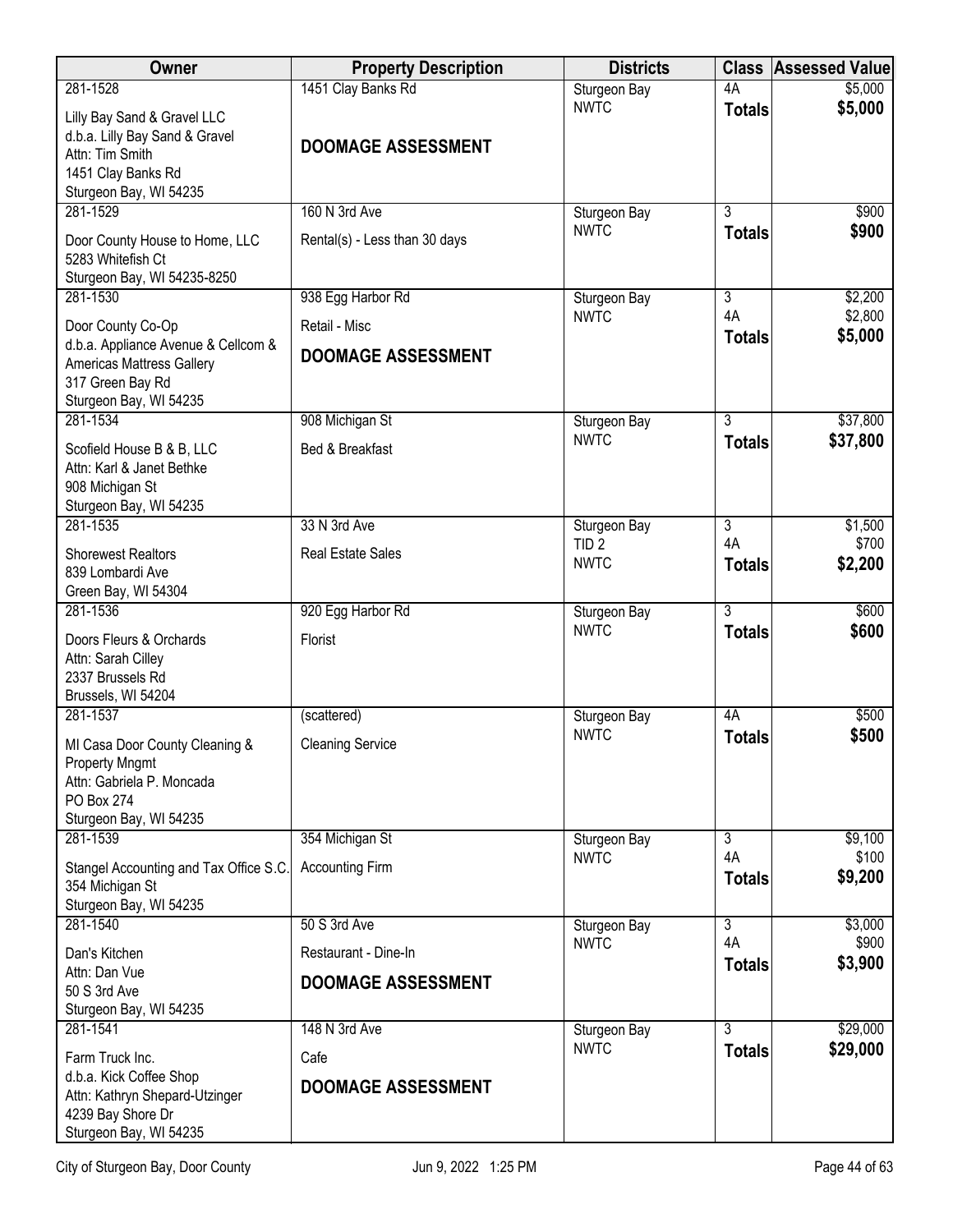| Owner                                                             | <b>Property Description</b> | <b>Districts</b>                | <b>Class</b>                    | <b>Assessed Value</b> |
|-------------------------------------------------------------------|-----------------------------|---------------------------------|---------------------------------|-----------------------|
| 281-1542                                                          | 185 E Walnut St Unit 140    | Sturgeon Bay                    |                                 | \$7,700               |
| Dr. Derek Grenfell                                                | Fitness / Exercise          | TID <sub>1</sub><br><b>NWTC</b> | <b>Totals</b>                   | \$7,700               |
| d.b.a. Crossfit Armati<br>185 E Walnut St #140                    | <b>DOOMAGE ASSESSMENT</b>   |                                 |                                 |                       |
| Sturgeon Bay, WI 54235                                            |                             |                                 |                                 |                       |
| 281-1543                                                          | 820 Egg Harbor Rd           | Sturgeon Bay                    | $\overline{3}$                  | \$8,800               |
| Project Solutions, LLC                                            | Design/Project Management   | <b>NWTC</b>                     | 4A                              | \$1,100               |
| Attn: Amy Gulseth                                                 |                             |                                 | <b>Totals</b>                   | \$9,900               |
| 1064 S Lansing Ave<br>Sturgeon Bay, WI 54235                      |                             |                                 |                                 |                       |
| 281-1545                                                          | 1767 Egg Harbor Rd          | Sevastopol                      | 3                               | \$50,700              |
| RSD Enterprises LLC                                               | Gas / Convenience Store     | <b>NWTC</b>                     | <b>Totals</b>                   | \$50,700              |
| d.b.a. Marathon (#4278)                                           |                             |                                 |                                 |                       |
| Attn: Ranjit Singh Dhaliwal<br>9653 N Granville Rd                |                             |                                 |                                 |                       |
| Mequon, WI 53097                                                  |                             |                                 |                                 |                       |
| 281-1546                                                          | 323 S 18th Ave              | Sturgeon Bay                    | 3                               | \$400                 |
| Accent Health, LLC                                                | Services                    | <b>NWTC</b>                     | <b>Totals</b>                   | \$400                 |
| Attn: Property Tax Dept<br>5901 E Galbraith Rd Ste R1000          |                             |                                 |                                 |                       |
| Cinncinnati, OH 45236                                             |                             |                                 |                                 |                       |
| 281-1547                                                          | 920 Egg Harbor Rd           | Sturgeon Bay                    | $\overline{3}$                  | \$900                 |
| <b>Brilliant Marketing Communication, LLC</b>                     | <b>Marketing Consultant</b> | <b>NWTC</b>                     | 4A<br><b>Totals</b>             | \$700<br>\$1,600      |
| 920 Egg Harbor Rd                                                 |                             |                                 |                                 |                       |
| Sturgeon Bay, WI 54235<br>281-1548                                | 1255 Green Bay Rd           | Southern Door                   | $\overline{3}$                  | \$30,400              |
| Minit Mart, LLC                                                   | C - Store                   | <b>NWTC</b>                     | 4A                              | \$100                 |
| PO Box 4900                                                       |                             |                                 | <b>Totals</b>                   | \$30,500              |
| Scottsdale, AZ 85261                                              |                             |                                 |                                 |                       |
| 281-1549                                                          | 800 S 15th Ave              | Sturgeon Bay<br><b>NWTC</b>     | $\overline{3}$<br><b>Totals</b> | \$700<br>\$700        |
| Learfield Communications, LLC                                     | <b>Sports Marketing</b>     |                                 |                                 |                       |
| Attn: Learfield/IMG College Tax Dept<br>2400 Dallas Pkwy Ste #500 | <b>DOOMAGE ASSESSMENT</b>   |                                 |                                 |                       |
| Plano, TX 75093-4370                                              |                             |                                 |                                 |                       |
| 281-1550                                                          | 1300 Egg Harbor Rd          | Sturgeon Bay<br><b>NWTC</b>     | $\overline{3}$<br>4A            | \$166,300<br>\$1,900  |
| TJX Companies, Inc                                                | Retail - Clothing           |                                 | <b>Totals</b>                   | \$168,200             |
| d.b.a. TJ Maxx #1571<br>PO Box 5369                               |                             |                                 |                                 |                       |
| Wayland, MA 01778-6369                                            |                             |                                 |                                 |                       |
| 281-1551                                                          | 116 S Madison Ave           | Sturgeon Bay                    | 3<br>4A                         | \$4,100<br>\$1,100    |
| Get Real Cafe, LLC                                                | Cafe                        | TID <sub>2</sub><br><b>NWTC</b> | <b>Totals</b>                   | \$5,200               |
| Attn: Veronica Ripp<br>116 S Madison Ave                          | <b>DOOMAGE ASSESSMENT</b>   |                                 |                                 |                       |
| Sturgeon Bay, WI 54235                                            |                             |                                 |                                 |                       |
| 281-1552                                                          | 928 Egg Harbor Rd           | Sturgeon Bay                    | 4A                              | \$16,500              |
| VIOC Franchising, Inc                                             | Signs Only                  | <b>NWTC</b>                     | <b>Totals</b>                   | \$16,500              |
| d.b.a. Valvoline Instant Oil Change<br>Franchise   Valvoline      |                             |                                 |                                 |                       |
| PO Box 55630                                                      |                             |                                 |                                 |                       |
| Lexington, KY 40555                                               |                             |                                 |                                 |                       |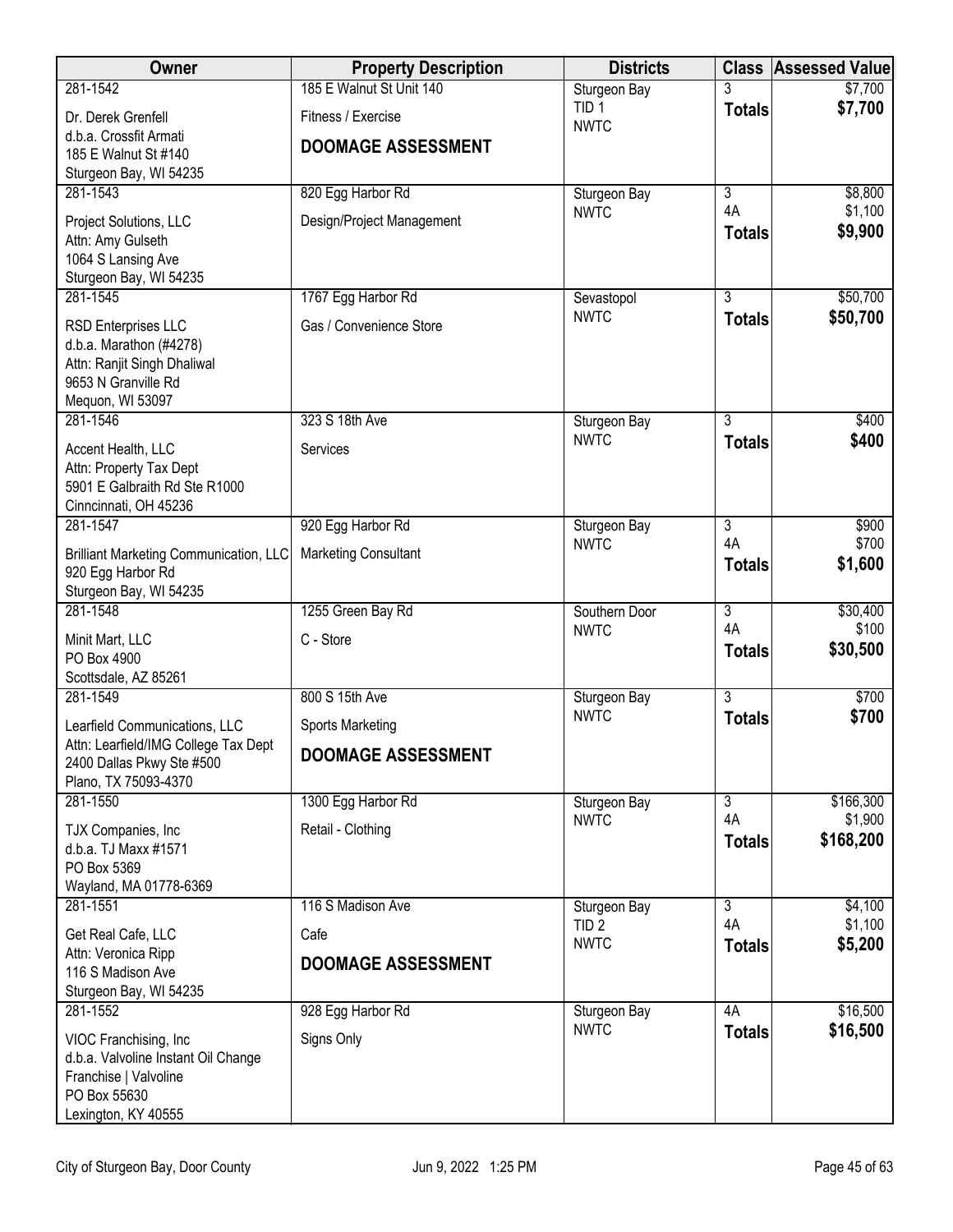| Owner                                                  | <b>Property Description</b> | <b>Districts</b>                | <b>Class</b>        | <b>Assessed Value</b> |
|--------------------------------------------------------|-----------------------------|---------------------------------|---------------------|-----------------------|
| 281-1553                                               | 1009 Egg Harbor Rd Unit 114 | Sturgeon Bay                    | 3                   | \$900                 |
| Harbour Real Estate Group                              | <b>Real Estate Sales</b>    | <b>NWTC</b>                     | 4A<br><b>Totals</b> | \$600<br>\$1,500      |
| Attn: Mark Isaksen<br>1586 Seranno Cir                 |                             |                                 |                     |                       |
| Naples, FL 34105                                       |                             |                                 |                     |                       |
| 281-1555                                               | 108 S Madison Ave           | Sturgeon Bay                    | $\overline{3}$      | \$1,000               |
| Lawlss Coffee Sturgeon Bay, LLC                        | Misc.                       | TID <sub>2</sub><br><b>NWTC</b> | 4A                  | \$2,800               |
| d.b.a. Lawlss Coffee                                   |                             |                                 | <b>Totals</b>       | \$3,800               |
| 416 S Grant Ave #14<br>Sturgeon Bay, WI 54235          |                             |                                 |                     |                       |
| 281-1556                                               | 249 Thorn St Unit 8UNIT     | Sturgeon Bay                    | $\overline{3}$      | \$4,700               |
| Life Investors Marina View, LLC                        | <b>Apartment Rentals</b>    | <b>NWTC</b>                     | <b>Totals</b>       | \$4,700               |
| 1509 N Prospect Ave                                    | <b>DOOMAGE ASSESSMENT</b>   |                                 |                     |                       |
| Milwaukee, WI 53202<br>281-1557                        | 265 Thorn St Unit 8UNIT     |                                 | $\overline{3}$      |                       |
|                                                        |                             | Sturgeon Bay<br><b>NWTC</b>     | <b>Totals</b>       | \$4,700<br>\$4,700    |
| Life Investors Marina View, LLC<br>1509 N Prospect Ave | <b>Apartment Rentals</b>    |                                 |                     |                       |
| Milwaukee, WI 53202                                    | <b>DOOMAGE ASSESSMENT</b>   |                                 |                     |                       |
| 281-1558                                               | 235 Thorn St Unit POOL      | Sturgeon Bay                    | $\overline{3}$      | \$1,000               |
| Life Investors Marina View, LLC                        | <b>Apartment Rentals</b>    | <b>NWTC</b>                     | <b>Totals</b>       | \$1,000               |
| 1509 N Prospect Ave<br>Milwaukee, WI 53202             | <b>DOOMAGE ASSESSMENT</b>   |                                 |                     |                       |
| 281-1559                                               | 26 N 3rd Ave                | Sturgeon Bay                    | $\overline{3}$      | \$1,100               |
| Green Door Drafting & Design                           | Architectural Design        | <b>NWTC</b>                     | <b>Totals</b>       | \$1,100               |
| Attn: Elliot Goettelman                                | <b>DOOMAGE ASSESSMENT</b>   |                                 |                     |                       |
| 26 N 3rd Ave<br>Sturgeon Bay, WI 54235-2414            |                             |                                 |                     |                       |
| 281-1560                                               | 242 Michigan St Unit B3     | Sturgeon Bay                    | 3                   | \$2,000               |
| Mueller, Teresa A. & Jonathan Mueller e                | Retail                      | TID <sub>2</sub>                | 4A                  | \$700                 |
| al                                                     |                             | <b>NWTC</b>                     | <b>Totals</b>       | \$2,700               |
| d.b.a. Within Things<br>132 W Maple St                 |                             |                                 |                     |                       |
| Sturgeon Bay, WI 54235                                 |                             |                                 |                     |                       |
| 281-1601                                               | 231 Keel Ct Unit B          | Sturgeon Bay                    | $\overline{3}$      | \$1,200               |
| Northern Electric, Inc.                                | Contractor, Other           | TID <sub>1</sub><br><b>NWTC</b> | <b>Totals</b>       | \$1,200               |
| d.b.a. Northern Electric                               |                             |                                 |                     |                       |
| Attn: Tax Accounting<br>314 N Danz Ave                 |                             |                                 |                     |                       |
| Green Bay, WI 54302                                    |                             |                                 |                     |                       |
| 281-1602                                               | 410 S Ashland Ave           | Southern Door                   | 3                   | \$1,600               |
| American Greetings, Corp                               | Retail                      | <b>NWTC</b>                     | <b>Totals</b>       | \$1,600               |
| Attn: Tax Department<br>1 American Blvd                |                             |                                 |                     |                       |
| Cleveland, OH 44145-8151                               |                             |                                 |                     |                       |
| 281-1608                                               | 149 S Madison Ave           | Sturgeon Bay                    | $\overline{3}$      | \$400                 |
| Lau's Auto Care Center, Inc                            | <b>Auto Services</b>        | TID <sub>2</sub><br><b>NWTC</b> | 4A<br><b>Totals</b> | \$500<br>\$900        |
| Attn: Daniel Lau                                       |                             |                                 |                     |                       |
| 149 S Madison Ave<br>Sturgeon Bay, WI 54235            |                             |                                 |                     |                       |
|                                                        |                             |                                 |                     |                       |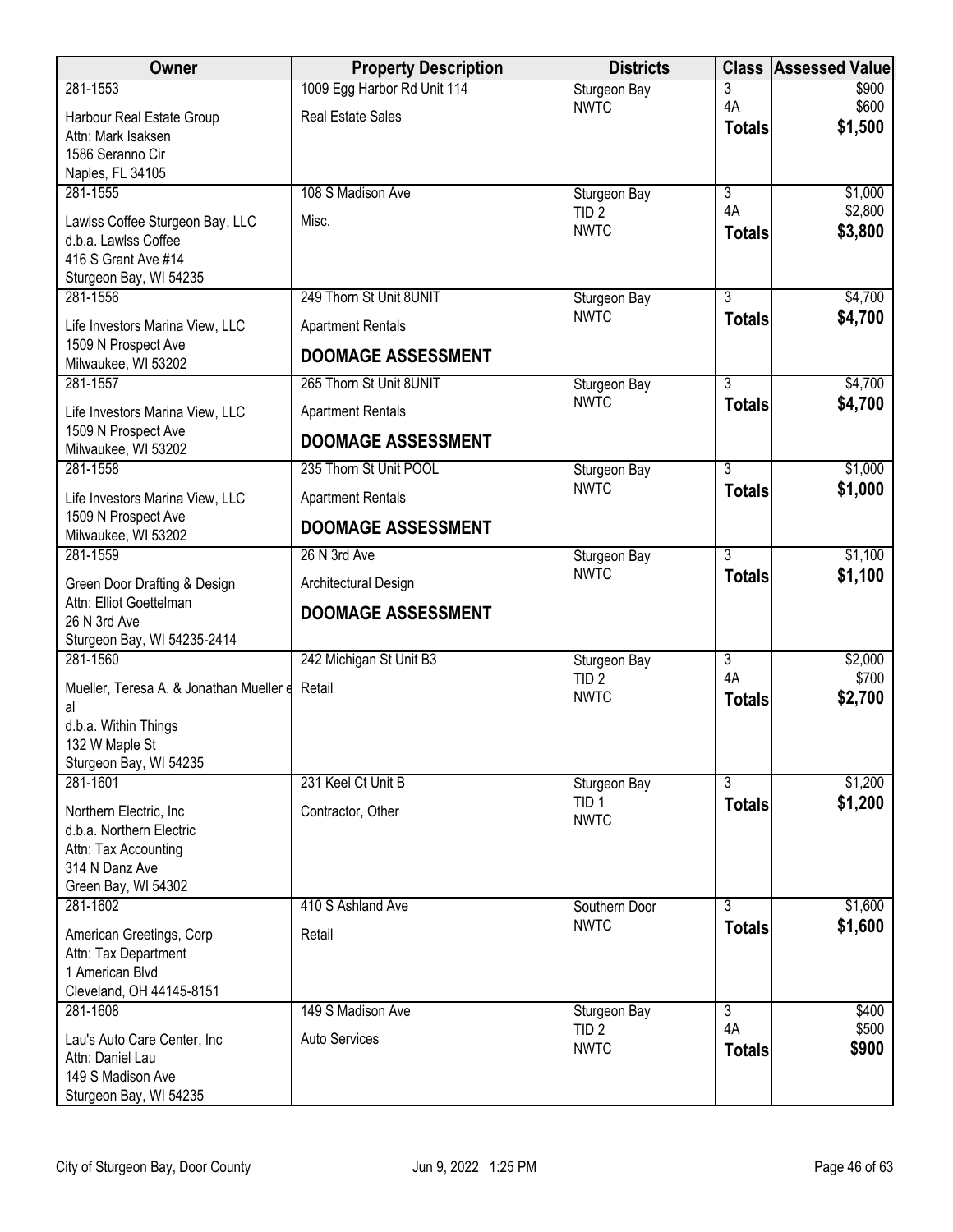| Owner                                                     | <b>Property Description</b> | <b>Districts</b>                 |                                 | <b>Class Assessed Value</b> |
|-----------------------------------------------------------|-----------------------------|----------------------------------|---------------------------------|-----------------------------|
| 281-1609                                                  | 1009 Egg Harbor Rd Unit 114 | Sturgeon Bay                     | 3                               | \$100                       |
| Marc Isaksen Design, LLC                                  | Architectural Design        | <b>NWTC</b>                      | 4A                              | \$0<br>\$100                |
| 1009 Egg Harbor Rd Unit 114                               |                             |                                  | <b>Totals</b>                   |                             |
| Sturgeon Bay, WI 54235                                    |                             |                                  |                                 |                             |
| 281-1611                                                  | 231 Keel Ct Unit A          | Sturgeon Bay<br>TID <sub>1</sub> | $\overline{3}$<br>4A            | \$600<br>\$100              |
| Ministry Home Care, LLC                                   | <b>Healthcare Services</b>  | <b>NWTC</b>                      | <b>Totals</b>                   | \$700                       |
| d.b.a. Ascension at Home #77-80<br>10 Cadillac Dr Ste 400 |                             |                                  |                                 |                             |
| Brentwood, TN 37027                                       |                             |                                  |                                 |                             |
| 281-1612                                                  | 1536 Egg Harbor Rd          | Sevastopol                       | $\overline{3}$                  | \$600                       |
| NuCO2 Supply LLC                                          | Leasing                     | <b>NWTC</b>                      | <b>Totals</b>                   | \$600                       |
| Attn: Tax Department                                      |                             |                                  |                                 |                             |
| 10 Riverview Dr                                           |                             |                                  |                                 |                             |
| Danbury, CT 06810                                         |                             |                                  |                                 |                             |
| 281-1614                                                  | 920 Egg Harbor Rd           | Sturgeon Bay<br><b>NWTC</b>      | $\overline{3}$<br><b>Totals</b> | \$600<br>\$600              |
| State Farm Mutual Automobile Insurance                    | <b>Insurance Services</b>   |                                  |                                 |                             |
| Company<br>Attn: Tax & Compliance - Property Tax          |                             |                                  |                                 |                             |
| PO Box 2155                                               |                             |                                  |                                 |                             |
| Bloomington, IL 61702                                     |                             |                                  |                                 |                             |
| 281-1615                                                  | 664 N 12th Ave              | Sturgeon Bay                     | 3                               | \$300                       |
| American Family Mutual Insurance                          | <b>Insurance Services</b>   | <b>NWTC</b>                      | <b>Totals</b>                   | \$300                       |
| Company S.I.                                              |                             |                                  |                                 |                             |
| PO Box 4747<br>Oak Brrok, IL 60522-4747                   |                             |                                  |                                 |                             |
| 281-2201                                                  | 23 N 3rd Ave                | Sturgeon Bay                     | $\overline{3}$                  | \$4,000                     |
| Little Gnome Ventures, LLC                                | Retail                      | TID <sub>2</sub>                 | <b>Totals</b>                   | \$4,000                     |
| d.b.a. Gnome Games                                        |                             | <b>NWTC</b>                      |                                 |                             |
| Attn: Patrick Fuge                                        | <b>DOOMAGE ASSESSMENT</b>   |                                  |                                 |                             |
| 2750 Shorewoo Ter                                         |                             |                                  |                                 |                             |
| Green Bay, WI 54311-7246                                  |                             |                                  |                                 |                             |
| 281-2202                                                  | 133 S 16th PI               | Sturgeon Bay<br><b>NWTC</b>      | 4A<br><b>Totals</b>             | \$7,100<br>\$7,100          |
| St Vincent Hospital                                       | <b>Medical Clinic</b>       |                                  |                                 |                             |
| d.b.a. Prevea Health<br>PO Box 19070                      |                             |                                  |                                 |                             |
| Green Bay, WI 54307-9070                                  |                             |                                  |                                 |                             |
| 281-2203                                                  | 323 S 18th Ave              | Sturgeon Bay                     | $\overline{3}$                  | \$900                       |
| Wells Fargo Financial Leasing Inc                         | Leasing                     | <b>NWTC</b>                      | <b>Totals</b>                   | \$900                       |
| Attn: Property Tax Compliance                             |                             |                                  |                                 |                             |
| PO Box 36200                                              |                             |                                  |                                 |                             |
| Billings, MT 59107-6200<br>281-2204                       | 306 S 3rd Ave               |                                  | $\overline{3}$                  |                             |
|                                                           |                             | Sturgeon Bay<br><b>NWTC</b>      | <b>Totals</b>                   | \$15,700<br>\$15,700        |
| Morning Glory Restaurant LLC                              | Restaurant - Dine-In        |                                  |                                 |                             |
| Attn: Nerymar Ramirez<br>546 N 19th Dr                    |                             |                                  |                                 |                             |
| Sturgeon Bay, WI 54235                                    |                             |                                  |                                 |                             |
| 281-2205                                                  | (scattered)                 | Sturgeon Bay                     | 4A                              | \$700                       |
| Quench USA, Inc                                           | Services                    | <b>NWTC</b>                      | <b>Totals</b>                   | \$700                       |
| PO Box 5166                                               |                             |                                  |                                 |                             |
| Oak Brook, IL 60522-5166                                  |                             |                                  |                                 |                             |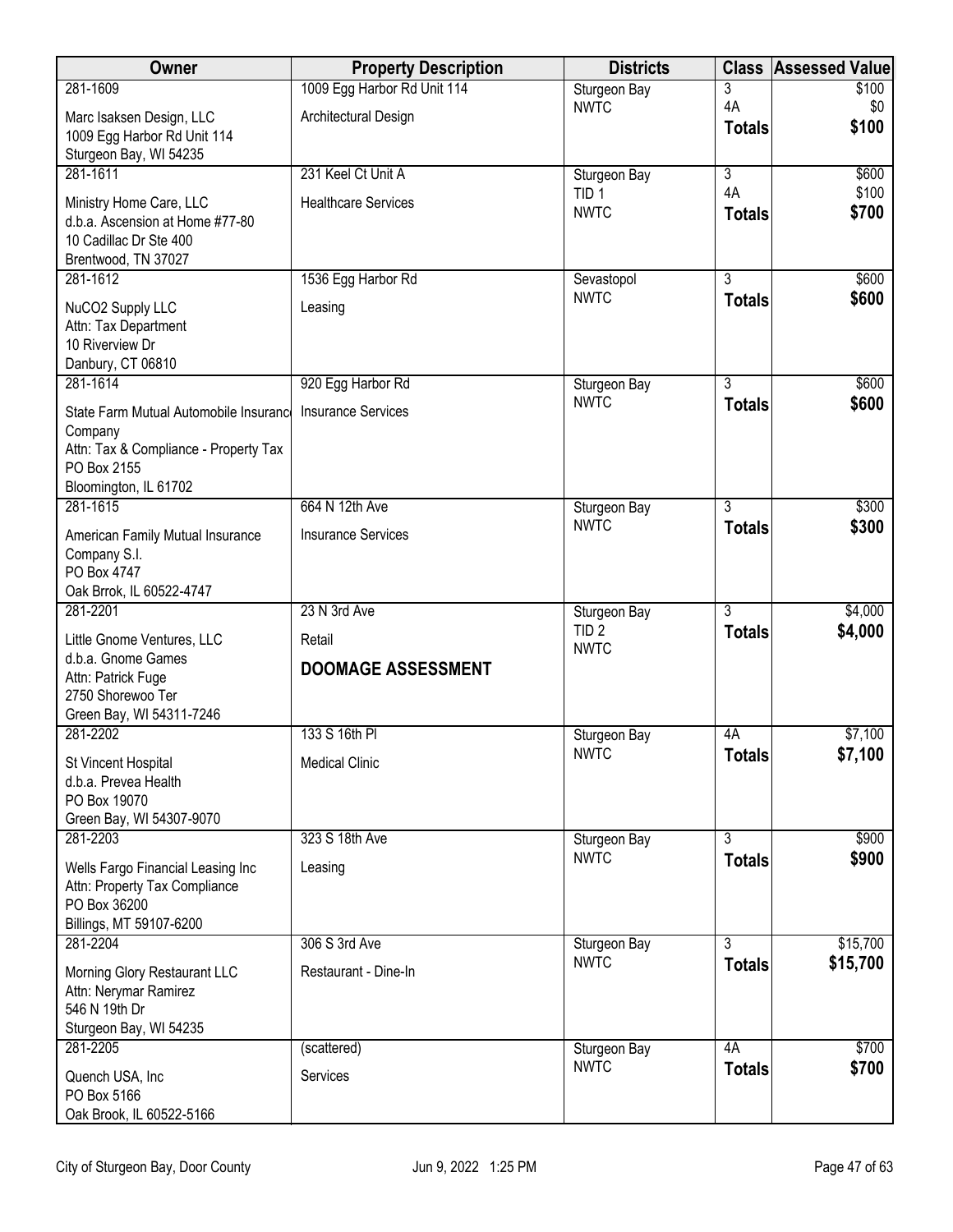| <b>Owner</b>                                                                                        | <b>Property Description</b> | <b>Districts</b>                 | <b>Class</b>   | <b>Assessed Value</b> |
|-----------------------------------------------------------------------------------------------------|-----------------------------|----------------------------------|----------------|-----------------------|
| 281-2206                                                                                            | 1509 Division Rd            | Sturgeon Bay                     |                | \$600                 |
| CSI Leasing Inc.<br>Attn: Tax Accounting<br>9990 Old Olive St Rd #101<br>Saint Louis, MO 63141-5904 | Retail                      | <b>NWTC</b>                      | <b>Totals</b>  | \$600                 |
| 281-2207                                                                                            | 1509 Division Rd            | Sturgeon Bay                     | $\overline{3}$ | \$4,800               |
| LYTX, Inc<br>PO Box 80615<br>Indianapolis, IN 46280                                                 | Driver Risk Management      | <b>NWTC</b>                      | <b>Totals</b>  | \$4,800               |
| 281-2208                                                                                            | 803 N 6th PI                | Sturgeon Bay<br>TID <sub>3</sub> | 4B             | \$135,000             |
| Melissa Krueger<br>803 N 6th Pl<br>Sturgeon Bay, WI 54235-2089                                      |                             | <b>NWTC</b>                      | <b>Totals</b>  | \$135,000             |
| 281-7101                                                                                            | 107 N 1st Ave Unit 101      | Sturgeon Bay                     | $\overline{3}$ | \$3,400               |
| Alk Holdings LLC<br>1041 Moonriver Dr<br>De Pere, WI 54115                                          | Stone Harbor Condominiums   | TID <sub>2</sub><br><b>NWTC</b>  | <b>Totals</b>  | \$3,400               |
| 281-7106                                                                                            | 107 N 1st Ave Unit 106      | Sturgeon Bay                     | $\overline{3}$ | \$3,400               |
| Evk Holdings LLC<br>N9581 Cemetery Rd<br>Brillion, WI 54110                                         | Stone Harbor Condominiums   | TID <sub>2</sub><br><b>NWTC</b>  | <b>Totals</b>  | \$3,400               |
| 281-7107                                                                                            | 107 N 1st Ave Unit 107      | Sturgeon Bay                     | $\overline{3}$ | \$3,400               |
| Krueger, Barbara A.<br>N9581 Cemetery Rd<br>Brillion, WI 54110                                      | Stone Harbor Condominiums   | TID <sub>2</sub><br><b>NWTC</b>  | <b>Totals</b>  | \$3,400               |
| 281-7112                                                                                            | 107 N 1st Ave Unit 112      | Sturgeon Bay                     | $\overline{3}$ | \$3,400               |
| Evk Holdings LLC<br>N9581 Cemetery Rd<br>Brillion, WI 54110                                         | Stone Harbor Condominiums   | TID <sub>2</sub><br><b>NWTC</b>  | <b>Totals</b>  | \$3,400               |
| 281-7113                                                                                            | 107 N 1st Ave Unit 113      | Sturgeon Bay                     | $\overline{3}$ | \$3,400               |
| Evk Holdings LLC<br>N9581 Cemetery Rd<br>Brillion, WI 54110                                         | Stone Harbor Condominiums   | TID <sub>2</sub><br><b>NWTC</b>  | <b>Totals</b>  | \$3,400               |
| 281-7118                                                                                            | 107 N 1st Ave Unit 118      | Sturgeon Bay                     | 3              | \$3,500               |
| Krueger, Lewis H.<br>N9581 Cemetery Rd<br>Brillion, WI 54110-9734                                   | Stone Harbor Condominiums   | TID <sub>2</sub><br><b>NWTC</b>  | <b>Totals</b>  | \$3,500               |
| 281-7119                                                                                            | 107 N 1st Ave Unit 119      | Sturgeon Bay                     | $\overline{3}$ | \$3,500               |
| Alk Holdings LLC<br>1041 Moonriver Dr<br>De Pere, WI 54115                                          | Stone Harbor Condominiums   | TID <sub>2</sub><br><b>NWTC</b>  | <b>Totals</b>  | \$3,500               |
| 281-7123                                                                                            | 107 N 1st Ave Unit 123      | Sturgeon Bay                     | $\overline{3}$ | \$1,800               |
| Steven D. & Debra A Arendt<br>2700 Teresa Dr<br>Green Bay, WI 54311                                 | Stone Harbor Condominiums   | TID <sub>2</sub><br><b>NWTC</b>  | <b>Totals</b>  | \$1,800               |
| 281-7124                                                                                            | 107 N 1st Ave Unit 124      | Sturgeon Bay                     | 3              | \$2,400               |
| Krueger, Barbara A.<br>N9581 Cemetery Rd<br>Brillion, WI 54110                                      | Stone Harbor Condominiums   | TID <sub>2</sub><br><b>NWTC</b>  | <b>Totals</b>  | \$2,400               |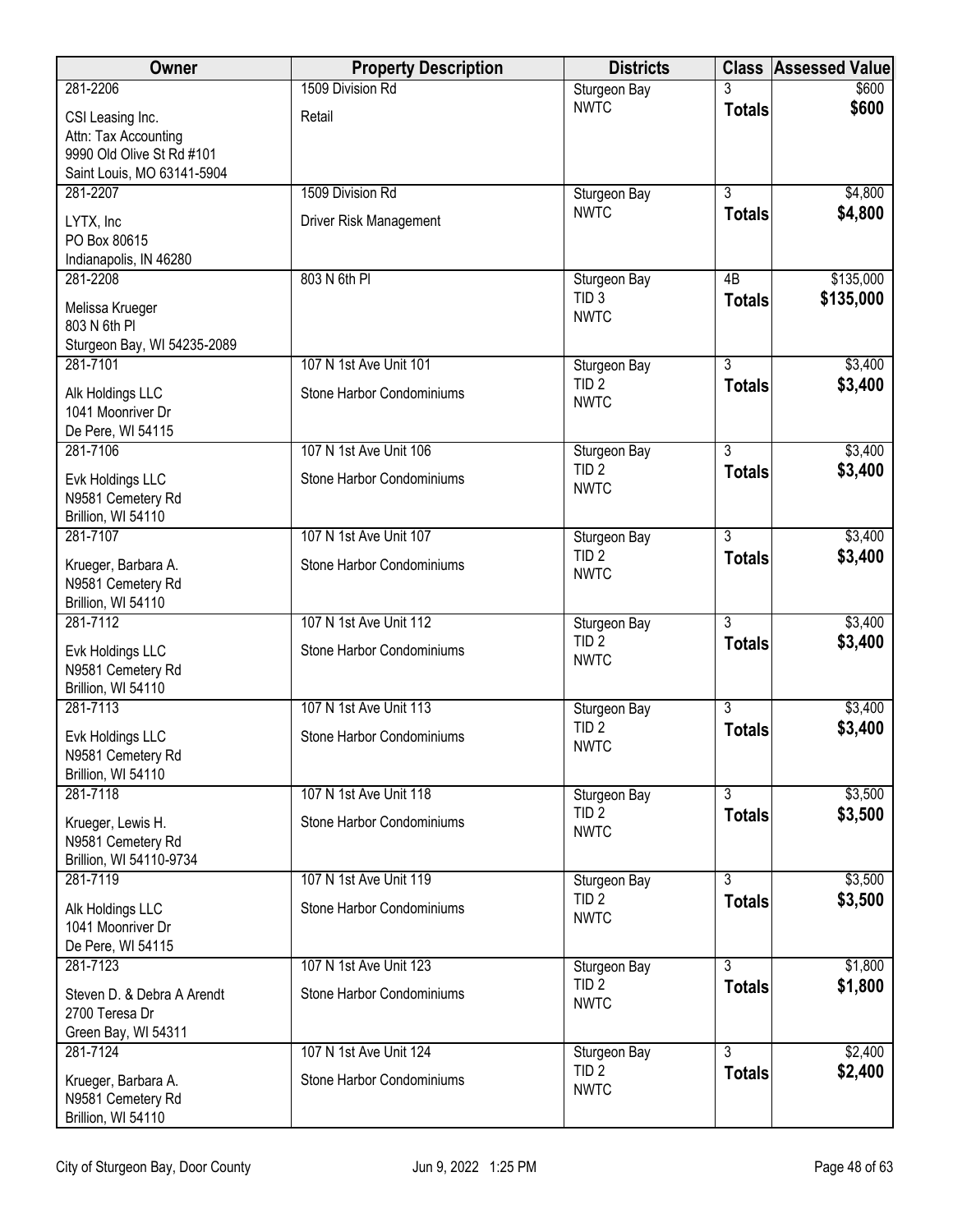| Owner                                                                                 | <b>Property Description</b>                         | <b>Districts</b>                                |                | <b>Class Assessed Value</b> |
|---------------------------------------------------------------------------------------|-----------------------------------------------------|-------------------------------------------------|----------------|-----------------------------|
| 281-7125                                                                              | 107 N 1st Ave Unit 125                              | Sturgeon Bay                                    |                | \$1,800                     |
| Krueger, Lewis H.<br>N9581 Cemetery Rd                                                | Stone Harbor Condominiums                           | TID <sub>2</sub><br><b>NWTC</b>                 | <b>Totals</b>  | \$1,800                     |
| Brillion, WI 54110-9734<br>281-7126                                                   |                                                     |                                                 | $\overline{3}$ |                             |
| Evk Holdings LLC                                                                      | 107 N 1st Ave Unit 126<br>Stone Harbor Condominiums | Sturgeon Bay<br>TID <sub>2</sub><br><b>NWTC</b> | <b>Totals</b>  | \$3,400<br>\$3,400          |
| N9581 Cemetery Rd<br>Brillion, WI 54110                                               |                                                     |                                                 |                |                             |
| 281-7127                                                                              | 107 N 1st Ave Unit 127                              | Sturgeon Bay                                    | $\overline{3}$ | \$2,400                     |
| Krueger, Barbara A.<br>N9581 Cemetery Rd<br>Brillion, WI 54110                        | Stone Harbor Condominiums                           | TID <sub>2</sub><br><b>NWTC</b>                 | <b>Totals</b>  | \$2,400                     |
| 281-7129                                                                              | 107 N 1st Ave Unit 129                              | Sturgeon Bay                                    | $\overline{3}$ | \$3,400                     |
| Schittone, Victor A and Lauel<br>2335 Laurelwood Dr<br>Sturgeon Bay, WI 91362-1610    | Stone Harbor Condominiums                           | TID <sub>2</sub><br><b>NWTC</b>                 | <b>Totals</b>  | \$3,400                     |
| 281-7132                                                                              | 107 N 1st Ave Unit 132                              | Sturgeon Bay                                    | $\overline{3}$ | \$3,400                     |
| Senkpeil, Edward & Katherine<br>Attn: Edward & Katherine Senkpeil<br>4709 Kings Way N | Stone Harbor Condominiums                           | TID <sub>2</sub><br><b>NWTC</b>                 | <b>Totals</b>  | \$3,400                     |
| Gurnee, IL 60031-3215                                                                 |                                                     |                                                 |                |                             |
| 281-7135                                                                              | 107 N 1st Ave Unit 135                              | Sturgeon Bay<br>TID <sub>2</sub>                | $\overline{3}$ | \$3,400<br>\$3,400          |
| Alk Holdings LLC<br>1041 Moonriver Dr<br>De Pere, WI 54115                            | Stone Harbor Condominiums                           | <b>NWTC</b>                                     | <b>Totals</b>  |                             |
| 281-7138                                                                              | 107 N 1st Ave Unit 138                              | Sturgeon Bay                                    | $\overline{3}$ | \$3,400                     |
| Krueger, Barbara A.<br>N9581 Cemetery Rd<br>Brillion, WI 54110                        | Stone Harbor Condominiums                           | TID <sub>2</sub><br><b>NWTC</b>                 | <b>Totals</b>  | \$3,400                     |
| 281-7141                                                                              | 107 N 1st Ave Unit 141                              | Sturgeon Bay                                    | $\overline{3}$ | \$3,400                     |
| Krueger, Barbara A.<br>N9581 Cemetery Rd<br>Brillion, WI 54110                        | Stone Harbor Condominiums                           | TID <sub>2</sub><br><b>NWTC</b>                 | <b>Totals</b>  | \$3,400                     |
| 281-7144                                                                              | 107 N 1st Ave Unit 144                              | Sturgeon Bay                                    | $\overline{3}$ | \$3,400                     |
| Alk Holdings LLC<br>1041 Moonriver Dr<br>De Pere, WI 54115                            | Stone Harbor Condominiums                           | TID <sub>2</sub><br><b>NWTC</b>                 | <b>Totals</b>  | \$3,400                     |
| 281-7147                                                                              | 107 N 1st Ave Unit 147                              | Sturgeon Bay                                    | $\overline{3}$ | \$3,400                     |
| LHK Holding LLC<br>N9581 Cemetery Rd<br>Brillion, WI 54110                            | Stone Harbor Condominiums                           | TID <sub>2</sub><br><b>NWTC</b>                 | <b>Totals</b>  | \$3,400                     |
| 281-7200                                                                              | 107 N 1st Ave Unit 200                              | Sturgeon Bay                                    | $\overline{3}$ | \$3,400                     |
| Alk Holdings LLC<br>1041 Moonriver Dr<br>De Pere, WI 54115                            | Stone Harbor Condominiums                           | TID <sub>2</sub><br><b>NWTC</b>                 | <b>Totals</b>  | \$3,400                     |
| 281-7201                                                                              | 107 N 1st Ave Unit 201                              | Sturgeon Bay                                    | 3              | \$3,400                     |
| Evk Holdings LLC<br>N9581 Cemetery Rd<br>Brillion, WI 54110                           | Stone Harbor Condominiums                           | TID <sub>2</sub><br><b>NWTC</b>                 | <b>Totals</b>  | \$3,400                     |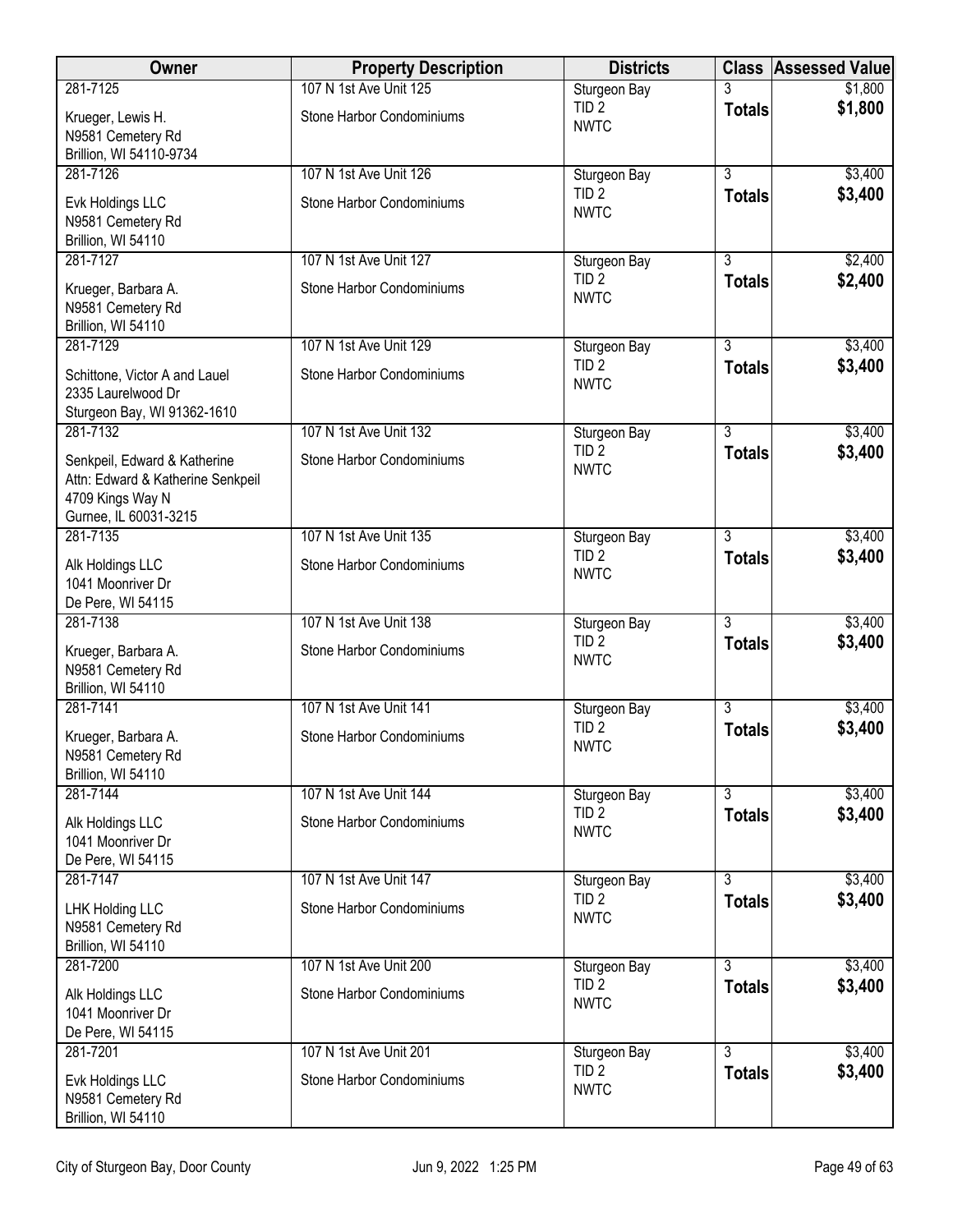| <b>Owner</b>                                                                             | <b>Property Description</b> | <b>Districts</b>                | <b>Class</b>   | <b>Assessed Value</b> |
|------------------------------------------------------------------------------------------|-----------------------------|---------------------------------|----------------|-----------------------|
| 281-7206                                                                                 | 107 N 1st Ave Unit 206      | Sturgeon Bay                    |                | \$3,400               |
| Krueger, Barbara A.<br>N9581 Cemetery Rd<br>Brillion, WI 54110                           | Stone Harbor Condominiums   | TID <sub>2</sub><br><b>NWTC</b> | <b>Totals</b>  | \$3,400               |
| 281-7207                                                                                 | 107 N 1st Ave Unit 207      | Sturgeon Bay                    | $\overline{3}$ | \$3,400               |
| Alk Holdings LLC<br>1041 Moonriver Dr<br>De Pere, WI 54115                               | Stone Harbor Condominiums   | TID <sub>2</sub><br><b>NWTC</b> | <b>Totals</b>  | \$3,400               |
| 281-7212                                                                                 | 107 N 1st Ave Unit 212      | Sturgeon Bay                    | $\overline{3}$ | \$3,400               |
| Holznecht Family Revocable Living Trus<br>803 Morrall Dr<br>North Myrtle Beach, SC 29582 | Stone Harbor Condominiums   | TID <sub>2</sub><br><b>NWTC</b> | <b>Totals</b>  | \$3,400               |
| 281-7213                                                                                 | 107 N 1st Ave Unit 213      | Sturgeon Bay                    | $\overline{3}$ | \$3,400               |
| Alk Holdings LLC<br>1041 Moonriver Dr<br>De Pere, WI 54115                               | Stone Harbor Condominiums   | TID <sub>2</sub><br><b>NWTC</b> | <b>Totals</b>  | \$3,400               |
| 281-7218                                                                                 | 107 N 1st Ave Unit 218      | Sturgeon Bay                    | $\overline{3}$ | \$3,500               |
| Darryl R Veit Trust<br>10670 Copper Lake Dr<br>Estero, FL 34135                          | Stone Harbor Condominiums   | TID <sub>2</sub><br><b>NWTC</b> | <b>Totals</b>  | \$3,500               |
| 281-7219                                                                                 | 107 N 1st Ave Unit 219      | Sturgeon Bay                    | $\overline{3}$ | \$3,500               |
| Krueger, Barbara A.<br>N9581 Cemetery Rd<br>Brillion, WI 54110                           | Stone Harbor Condominiums   | TID <sub>2</sub><br><b>NWTC</b> | <b>Totals</b>  | \$3,500               |
| 281-7223                                                                                 | 107 N 1st Ave Unit 223      | Sturgeon Bay                    | $\overline{3}$ | \$3,500               |
| Evk Holdings LLC<br>N9581 Cemetery Rd<br>Brillion, WI 54110                              | Stone Harbor Condominiums   | TID <sub>2</sub><br><b>NWTC</b> | <b>Totals</b>  | \$3,500               |
| 281-7224                                                                                 | 107 N 1st Ave Unit 224      | Sturgeon Bay                    | $\overline{3}$ | \$1,800               |
| Evk Holdings LLC<br>N9581 Cemetery Rd<br>Brillion, WI 54110                              | Stone Harbor Condominiums   | TID <sub>2</sub><br><b>NWTC</b> | <b>Totals</b>  | \$1,800               |
| 281-7226                                                                                 | 107 N 1st Ave Unit 226      | Sturgeon Bay                    | 3              | \$2,400               |
| Alk Holdings LLC<br>1041 Moonriver Dr<br>De Pere, WI 54115                               | Stone Harbor Condominiums   | TID <sub>2</sub><br><b>NWTC</b> | <b>Totals</b>  | \$2,400               |
| 281-7227                                                                                 | 107 N 1st Ave Unit 227      | Sturgeon Bay                    | $\overline{3}$ | \$2,800               |
| Wizgird, Patricia L<br>PO Box 127<br>Brussels, WI 54204                                  | Stone Harbor Condominiums   | TID <sub>2</sub><br><b>NWTC</b> | <b>Totals</b>  | \$2,800               |
| 281-7228                                                                                 | 107 N 1st Ave Unit 228      | Sturgeon Bay                    | $\overline{3}$ | \$3,400               |
| Krueger, Barbara A.<br>N9581 Cemetery Rd<br>Brillion, WI 54110                           | Stone Harbor Condominiums   | TID <sub>2</sub><br><b>NWTC</b> | <b>Totals</b>  | \$3,400               |
| 281-7231                                                                                 | 107 N 1st Ave Unit 231      | Sturgeon Bay                    | 3              | \$2,800               |
| Alk Holdings LLC<br>1041 Moonriver Dr<br>De Pere, WI 54115                               | Stone Harbor Condominiums   | TID <sub>2</sub><br><b>NWTC</b> | <b>Totals</b>  | \$2,800               |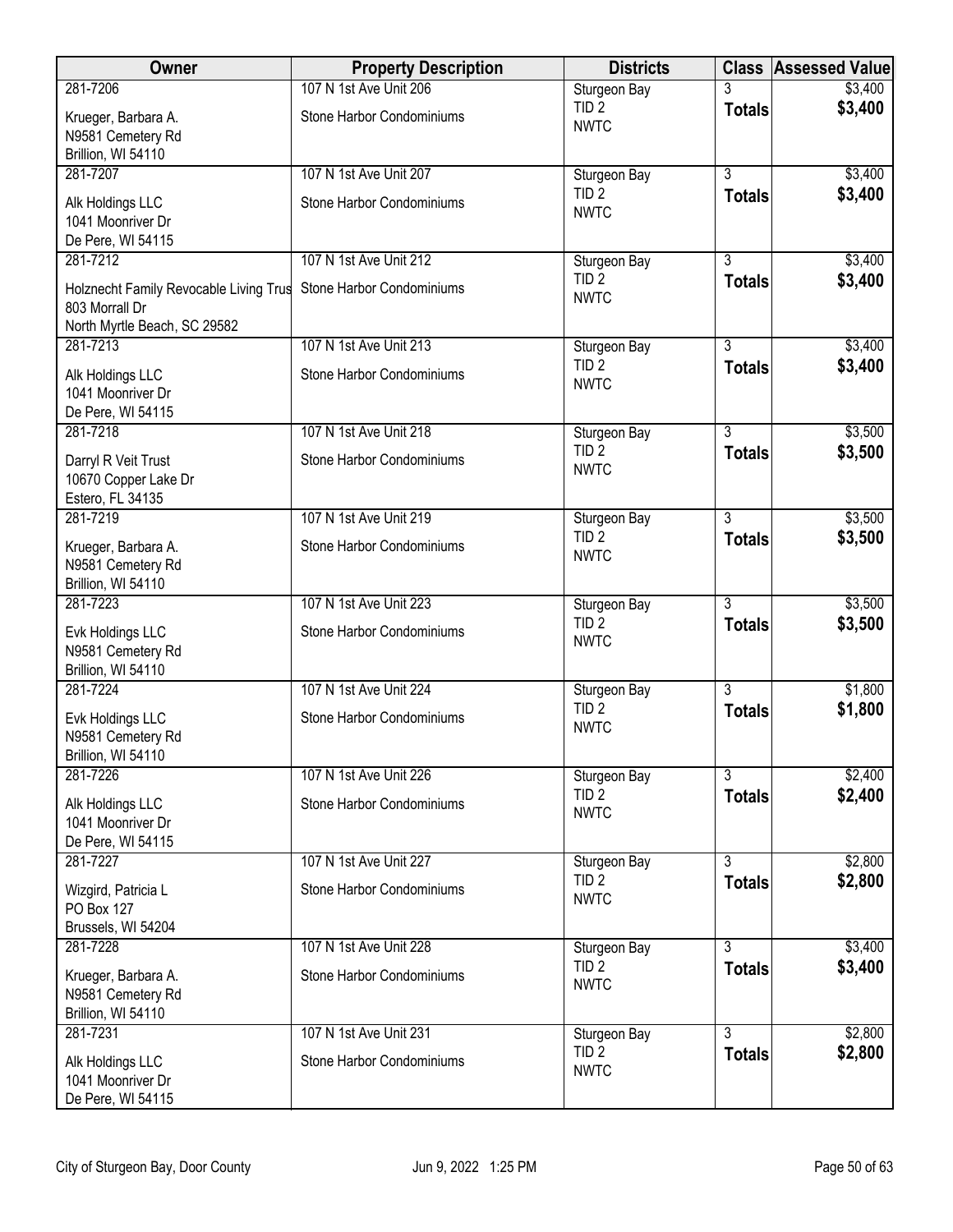| Owner                                                                                                  | <b>Property Description</b> | <b>Districts</b>                |                | <b>Class Assessed Value</b> |
|--------------------------------------------------------------------------------------------------------|-----------------------------|---------------------------------|----------------|-----------------------------|
| 281-7234                                                                                               | 107 N 1st Ave Unit 234      | Sturgeon Bay                    |                | \$3,400                     |
| Peacock Enterprises I LLC<br>S39 W27833 Genesee Rd<br>Waukesha, WI 53189                               | Stone Harbor Condominiums   | TID <sub>2</sub><br><b>NWTC</b> | <b>Totals</b>  | \$3,400                     |
| 281-7235                                                                                               | 107 N 1st Ave Unit 235      | Sturgeon Bay                    | $\overline{3}$ | \$3,500                     |
| Krueger, Barbara A.<br>N9581 Cemetery Rd<br>Brillion, WI 54110                                         | Stone Harbor Condominiums   | TID <sub>2</sub><br><b>NWTC</b> | <b>Totals</b>  | \$3,500                     |
| 281-7239                                                                                               | 107 N 1st Ave Unit 239      | Sturgeon Bay                    | $\overline{3}$ | \$2,400                     |
| Evk Holdings LLC<br>N9581 Cemetery Rd<br>Brillion, WI 54110                                            | Stone Harbor Condominiums   | TID <sub>2</sub><br><b>NWTC</b> | <b>Totals</b>  | \$2,400                     |
| 281-7240                                                                                               | 107 N 1st Ave Unit 240      | Sturgeon Bay                    | $\overline{3}$ | \$3,400                     |
| Michael D. Myers<br>Susan M. Myers<br>8368 Brooksville Rd<br>Greenwood, VA 22943                       | Stone Harbor Condominiums   | TID <sub>2</sub><br><b>NWTC</b> | <b>Totals</b>  | \$3,400                     |
| 281-7241                                                                                               | 107 N 1st Ave Unit 241      | Sturgeon Bay                    | $\overline{3}$ | \$3,400                     |
| Krueger, Barbara A.<br>N9581 Cemetery Rd<br>Brillion, WI 54110                                         | Stone Harbor Condominiums   | TID <sub>2</sub><br><b>NWTC</b> | <b>Totals</b>  | \$3,400                     |
| 281-7246                                                                                               | 107 N 1st Ave Unit 246      | Sturgeon Bay                    | $\overline{3}$ | \$3,500                     |
| Norbert J. Studnicka Trust<br>5446 S Nottingham Ave<br>Chicago, IL 60638-2208                          | Stone Harbor Condominiums   | TID <sub>2</sub><br><b>NWTC</b> | <b>Totals</b>  | \$3,500                     |
| 281-7247                                                                                               | 107 N 1st Ave Unit 247      | Sturgeon Bay                    | $\overline{3}$ | \$3,400                     |
| Studnicka, Norbert J. Trust et al<br>Attn: Norbert Studnicka<br>5446 S Nottingham<br>Chicago, IL 60638 |                             | TID <sub>2</sub><br><b>NWTC</b> | <b>Totals</b>  | \$3,400                     |
| 281-7255                                                                                               | 107 N 1st Ave Unit 255      | Sturgeon Bay                    | 3              | \$3,400                     |
| Lamar, Gerald and Patricia<br>107 N 1st Ave Unit 255<br>Sturgeon Bay, WI 54235                         | Stone Harbor Condominiums   | TID <sub>2</sub><br><b>NWTC</b> | <b>Totals</b>  | \$3,400                     |
| 281-7259                                                                                               | 107 N 1st Ave Unit 259      | Sturgeon Bay                    | 3              | \$3,500                     |
| Evk Holdings LLC<br>N9581 Cemetery Rd<br>Brillion, WI 54110                                            | Stone Harbor Condominiums   | TID <sub>2</sub><br><b>NWTC</b> | <b>Totals</b>  | \$3,500                     |
| 281-7300                                                                                               | 107 N 1st Ave Unit 300      | Sturgeon Bay                    | $\overline{3}$ | \$3,800                     |
| Krueger, Barbara A.<br>N9581 Cemetery Rd<br>Brillion, WI 54110                                         | Stone Harbor Condominiums   | TID <sub>2</sub><br><b>NWTC</b> | <b>Totals</b>  | \$3,800                     |
| 281-7301                                                                                               | 107 N 1st Ave Unit 301      | Sturgeon Bay                    | $\overline{3}$ | \$3,800                     |
| Krueger, Barbara A.<br>N9581 Cemetery Rd<br>Brillion, WI 54110                                         | Stone Harbor Condominiums   | TID <sub>2</sub><br><b>NWTC</b> | <b>Totals</b>  | \$3,800                     |
| 281-7306                                                                                               | 107 N 1st Ave Unit 306      | Sturgeon Bay                    | 3              | \$3,800                     |
| Krueger, Barbara A.<br>N9581 Cemetery Rd<br>Brillion, WI 54110                                         | Stone Harbor Condominiums   | TID <sub>2</sub><br><b>NWTC</b> | <b>Totals</b>  | \$3,800                     |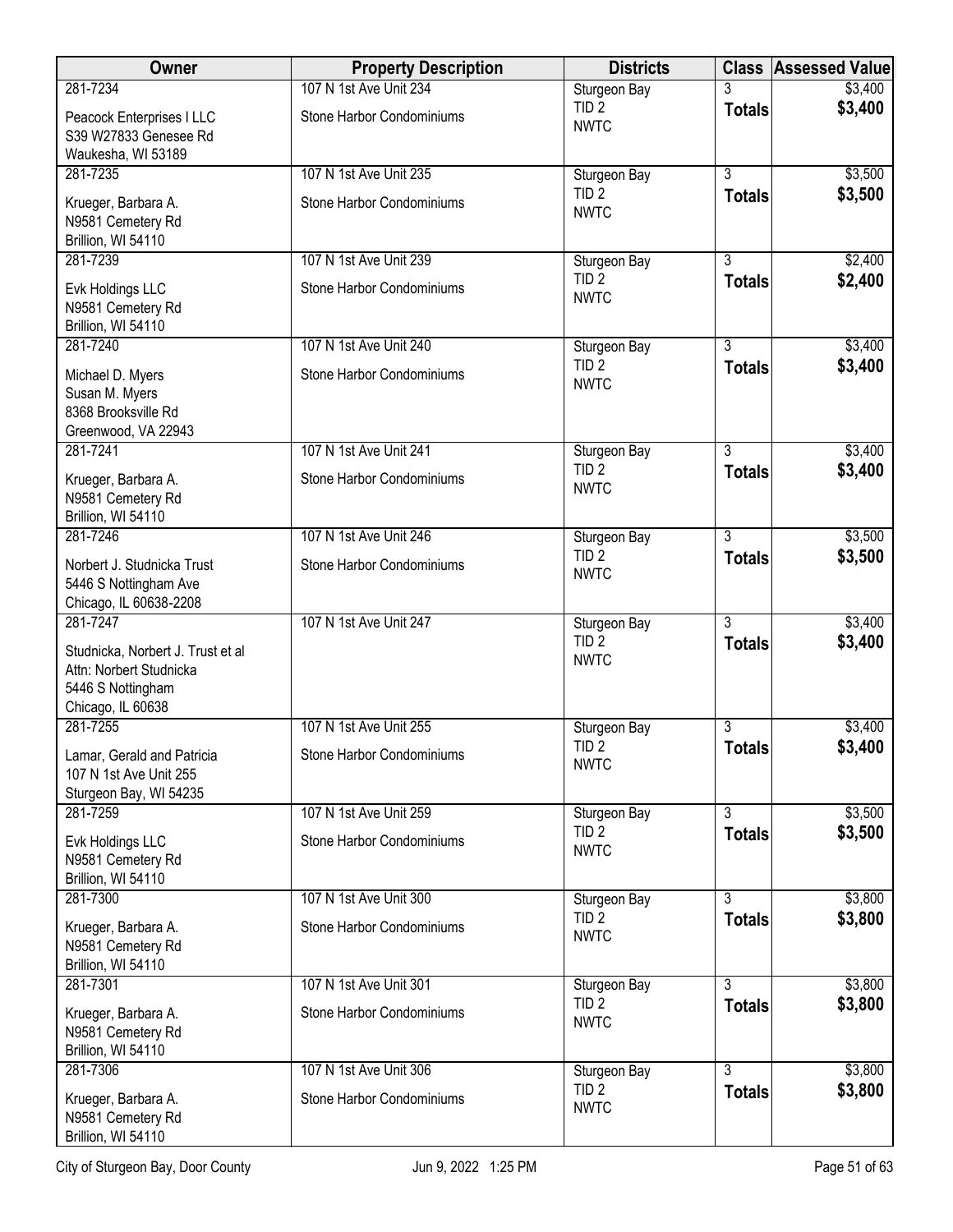| Owner                                                                           | <b>Property Description</b> | <b>Districts</b>                |                | <b>Class Assessed Value</b> |
|---------------------------------------------------------------------------------|-----------------------------|---------------------------------|----------------|-----------------------------|
| 281-7307                                                                        | 107 N 1st Ave Unit 307      | Sturgeon Bay                    |                | \$3,800                     |
| Krueger, Barbara A.<br>N9581 Cemetery Rd                                        | Stone Harbor Condominiums   | TID <sub>2</sub><br><b>NWTC</b> | <b>Totals</b>  | \$3,800                     |
| Brillion, WI 54110                                                              |                             |                                 |                |                             |
| 281-7312                                                                        | 107 N 1st Ave Unit 312      | Sturgeon Bay                    | $\overline{3}$ | \$3,800                     |
| Evk Holdings LLC<br>N9581 Cemetery Rd<br>Brillion, WI 54110                     | Stone Harbor Condominiums   | TID <sub>2</sub><br><b>NWTC</b> | <b>Totals</b>  | \$3,800                     |
| 281-7313                                                                        | 107 N 1st Ave Unit 313      | Sturgeon Bay                    | $\overline{3}$ | \$3,800                     |
| Immel, Gregory M & Rita M Trust<br>1646 Rustic Oaks Ct<br>Green Bay, WI 54301   | Stone Harbor Condominiums   | TID <sub>2</sub><br><b>NWTC</b> | <b>Totals</b>  | \$3,800                     |
| 281-7318                                                                        | 107 N 1st Ave Unit 318      | Sturgeon Bay                    | $\overline{3}$ | \$4,100                     |
| Karen Waggoner Trust<br>4005 Gulf Shore Blvd N Apt 907<br>Naples, FL 34103-3430 | Stone Harbor Condominiums   | TID <sub>2</sub><br><b>NWTC</b> | <b>Totals</b>  | \$4,100                     |
| 281-7319                                                                        | 107 N 1st Ave Unit 319      | Sturgeon Bay                    | $\overline{3}$ | \$3,200                     |
| Shsb, LLC<br>808 Heather Rd<br>Deerfield, IL 60015                              | Stone Harbor Condominiums   | TID <sub>2</sub><br><b>NWTC</b> | <b>Totals</b>  | \$3,200                     |
| 281-7323                                                                        | 107 N 1st Ave Unit 323      | Sturgeon Bay                    | $\overline{3}$ | \$3,500                     |
| Evk Holdings LLC<br>N9581 Cemetery Rd<br>Brillion, WI 54110                     | Stone Harbor Condominiums   | TID <sub>2</sub><br><b>NWTC</b> | <b>Totals</b>  | \$3,500                     |
| 281-7324                                                                        | 107 N 1st Ave Unit 324      | Sturgeon Bay                    | $\overline{3}$ | \$2,000                     |
| Krueger, Barbara A.<br>N9581 Cemetery Rd<br>Brillion, WI 54110                  | Stone Harbor Condominiums   | TID <sub>2</sub><br><b>NWTC</b> | <b>Totals</b>  | \$2,000                     |
| 281-7326                                                                        | 107 N 1st Ave Unit 326      | Sturgeon Bay                    | $\overline{3}$ | \$2,000                     |
| Alk Holdings LLC<br>1041 Moonriver Dr<br>De Pere, WI 54115                      | Stone Harbor Condominiums   | TID <sub>2</sub><br><b>NWTC</b> | <b>Totals</b>  | \$2,000                     |
| 281-7327                                                                        | 107 N 1st Ave Unit 327      | Sturgeon Bay                    | 3              | \$2,800                     |
| Evk Holdings LLC<br>N9581 Cemetery Rd<br>Brillion, WI 54110                     | Stone Harbor Condominiums   | TID <sub>2</sub><br><b>NWTC</b> | <b>Totals</b>  | \$2,800                     |
| 281-7328                                                                        | 107 N 1st Ave Unit 328      | Sturgeon Bay                    | $\overline{3}$ | \$3,200                     |
| Evk Holdings LLC<br>N9581 Cemetery Rd<br>Brillion, WI 54110                     | Stone Harbor Condominiums   | TID <sub>2</sub><br><b>NWTC</b> | <b>Totals</b>  | \$3,200                     |
| 281-7331                                                                        | 107 N 1st Ave Unit 331      | Sturgeon Bay                    | $\overline{3}$ | \$2,800                     |
| Alk Holdings LLC<br>1041 Moonriver Dr<br>De Pere, WI 54115                      | Stone Harbor Condominiums   | TID <sub>2</sub><br><b>NWTC</b> | <b>Totals</b>  | \$2,800                     |
| 281-7332                                                                        | 107 N 1st Ave Unit 332      | Sturgeon Bay                    | 3              | \$3,800                     |
| Krueger, Barbara A.<br>N9581 Cemetery Rd<br>Brillion, WI 54110                  | Stone Harbor Condominiums   | TID <sub>2</sub><br><b>NWTC</b> | <b>Totals</b>  | \$3,800                     |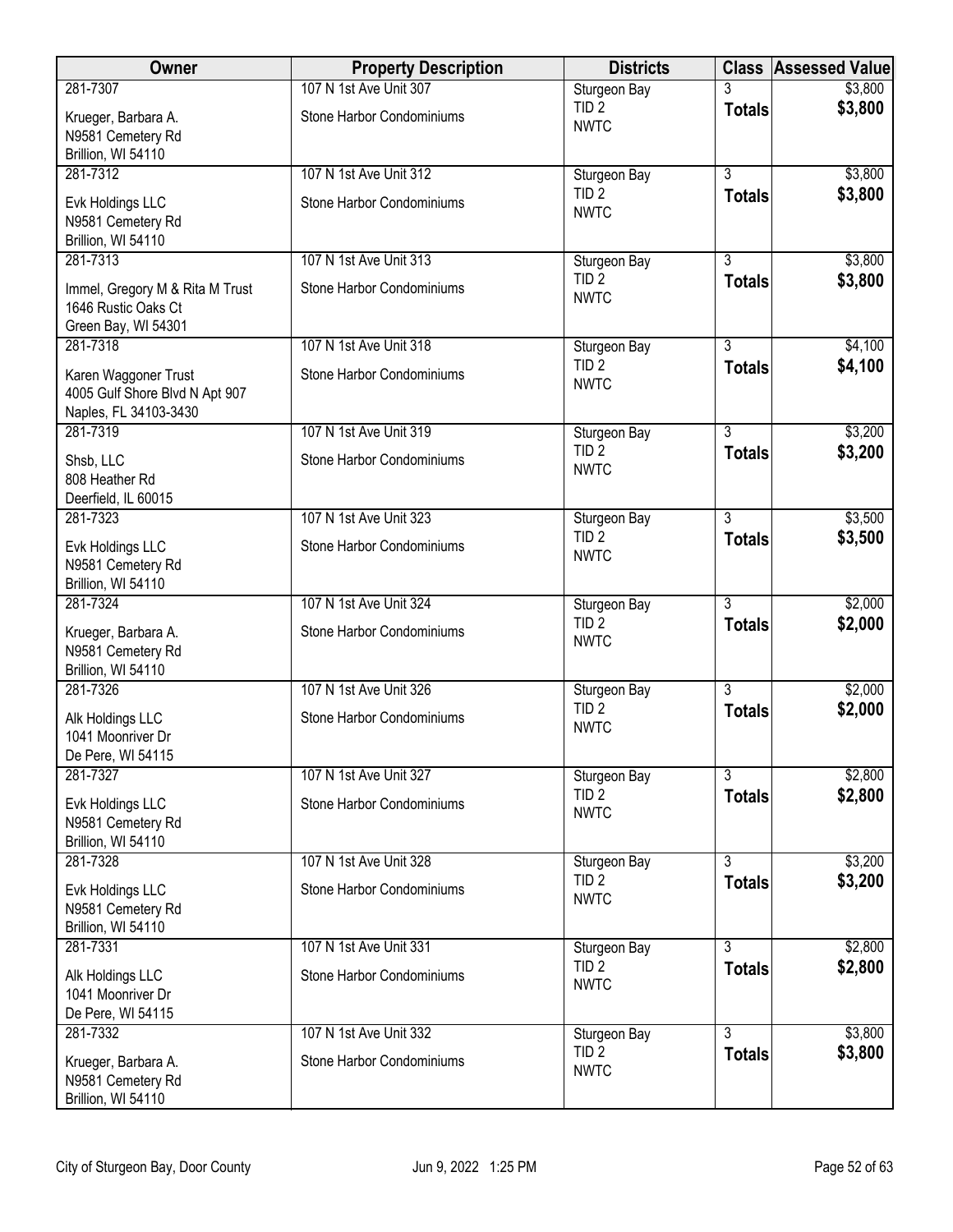| Owner                                                                                                                                        | <b>Property Description</b> | <b>Districts</b>                                |                | <b>Class Assessed Value</b> |
|----------------------------------------------------------------------------------------------------------------------------------------------|-----------------------------|-------------------------------------------------|----------------|-----------------------------|
| 281-7335                                                                                                                                     | 107 N 1st Ave Unit 335      | Sturgeon Bay                                    |                | \$3,500                     |
| Krueger, Barbara A.<br>N9581 Cemetery Rd<br>Brillion, WI 54110                                                                               | Stone Harbor Condominiums   | TID <sub>2</sub><br><b>NWTC</b>                 | <b>Totals</b>  | \$3,500                     |
| 281-7338                                                                                                                                     | 107 N 1st Ave Unit 338      | Sturgeon Bay                                    | $\overline{3}$ | \$3,800                     |
| LHK Holding LLC<br>N9581 Cemetery Rd<br>Brillion, WI 54110                                                                                   | Stone Harbor Condominiums   | TID <sub>2</sub><br><b>NWTC</b>                 | <b>Totals</b>  | \$3,800                     |
| 281-7339                                                                                                                                     | 107 N 1st Ave Unit 339      | Sturgeon Bay                                    | $\overline{3}$ | \$3,200                     |
| Alk Holdings LLC<br>1041 Moonriver Dr<br>De Pere, WI 54115                                                                                   | Stone Harbor Condominiums   | TID <sub>2</sub><br><b>NWTC</b>                 | <b>Totals</b>  | \$3,200                     |
| 281-7343                                                                                                                                     | 107 N 1st Ave Unit 343      | Sturgeon Bay                                    | $\overline{3}$ | \$3,800                     |
| Evk Holdings LLC<br>N9581 Cemetery Rd<br>Brillion, WI 54110                                                                                  | Stone Harbor Condominiums   | TID <sub>2</sub><br><b>NWTC</b>                 | <b>Totals</b>  | \$3,800                     |
| 281-7344                                                                                                                                     | 107 N 1st Ave Unit 344      | Sturgeon Bay                                    | $\overline{3}$ | \$3,800                     |
| Alk Holdings LLC<br>1041 Moonriver Dr<br>De Pere, WI 54115                                                                                   | Stone Harbor Condominiums   | TID <sub>2</sub><br><b>NWTC</b>                 | <b>Totals</b>  | \$3,800                     |
| 281-7349                                                                                                                                     | 107 N 1st Ave Unit 349      | Sturgeon Bay                                    | $\overline{3}$ | \$3,800                     |
| Alk Holdings LLC<br>1041 Moonriver Dr<br>De Pere, WI 54115                                                                                   | Stone Harbor Condominiums   | TID <sub>2</sub><br><b>NWTC</b>                 | <b>Totals</b>  | \$3,800                     |
| 281-7350                                                                                                                                     | 107 N 1st Ave Unit 350      | Sturgeon Bay                                    | $\overline{3}$ | \$4,100                     |
| Overland, David<br>598 Cross Ct                                                                                                              | Stone Harbor Condominiums   | TID <sub>2</sub><br><b>NWTC</b>                 | <b>Totals</b>  | \$4,100                     |
| Gurnee, IL 60031-3261<br>281-7355                                                                                                            | 107 N 1st Ave Unit 355      |                                                 | $\overline{3}$ | \$3,800                     |
| LHK Holding LLC<br>N9581 Cemetery Rd<br>Brillion, WI 54110                                                                                   | Stone Harbor Condominiums   | Sturgeon Bay<br>TID <sub>2</sub><br><b>NWTC</b> | <b>Totals</b>  | \$3,800                     |
| 281-7361                                                                                                                                     | 107 N 1st Ave Unit 361      | Sturgeon Bay                                    | 3              | \$4,100                     |
| RL Rottier and Sons LLC<br>W2291 County Rd G<br>Seymour, WI 54165-9739                                                                       | Stone Harbor Condominiums   | TID <sub>2</sub><br><b>NWTC</b>                 | <b>Totals</b>  | \$4,100                     |
| 281-7400                                                                                                                                     | 107 N 1st Ave Unit CV&RS    | Sturgeon Bay                                    | $\overline{3}$ | \$68,600                    |
| Door County Resorts Management, Inc.<br>d.b.a. Convention Center & Restaurant<br>Attn: Bookeeping<br>107 N 1st Ave<br>Sturgeon Bay, WI 54235 | <b>Management Services</b>  | TID <sub>2</sub><br><b>NWTC</b>                 | <b>Totals</b>  | \$68,600                    |
| 281-7403                                                                                                                                     | 107 N 1st Ave               | Sturgeon Bay                                    | $\overline{3}$ | \$42,400                    |
| SH Resort Management, Inc.<br>Attn: Bookeeping<br>107 N 1st Ave<br>Sturgeon Bay, WI 54235                                                    | <b>Management Services</b>  | TID <sub>2</sub><br><b>NWTC</b>                 | <b>Totals</b>  | \$42,400                    |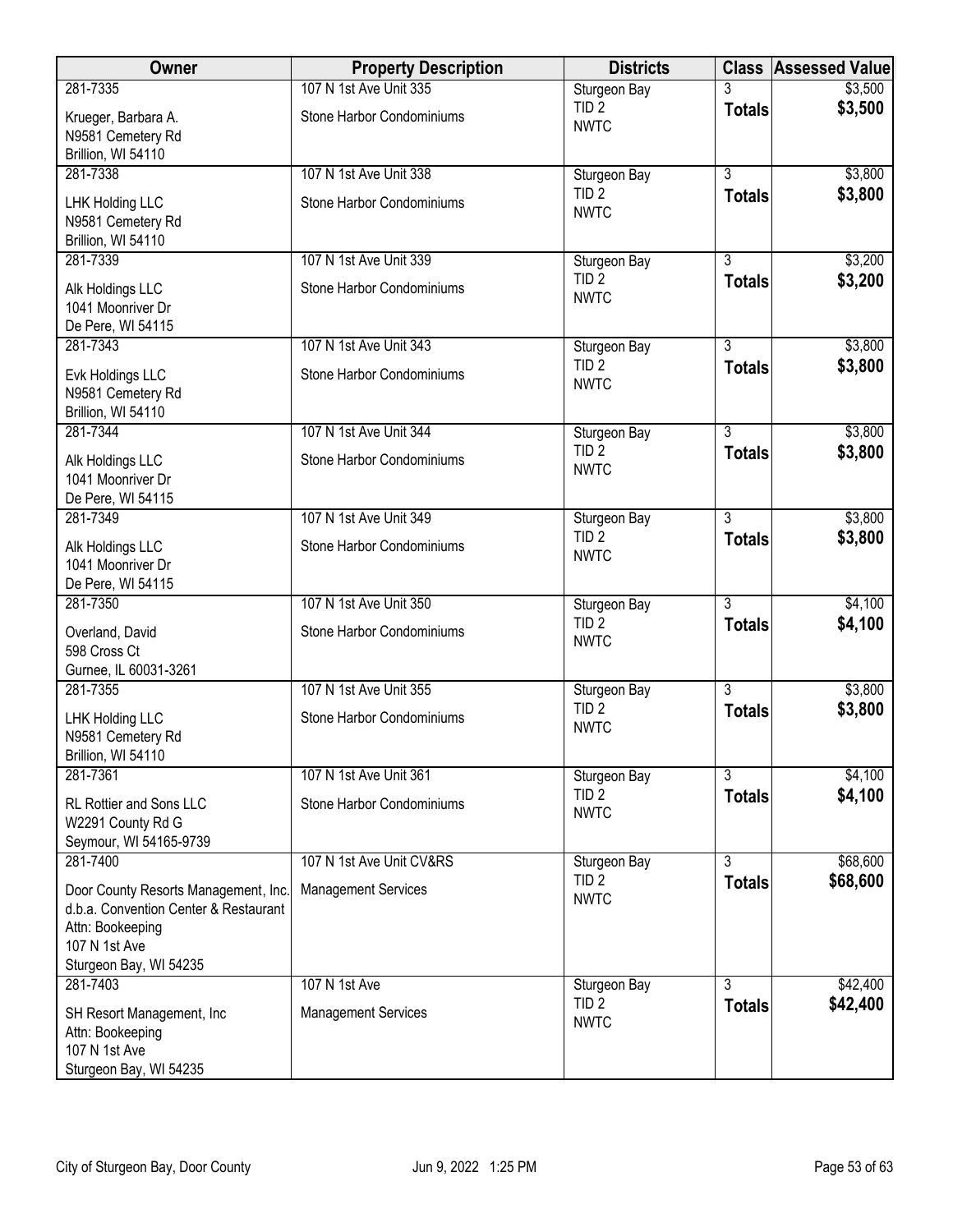| <b>Owner</b>                                                                                                | <b>Property Description</b> | <b>Districts</b>                |                     | <b>Class Assessed Value</b> |
|-------------------------------------------------------------------------------------------------------------|-----------------------------|---------------------------------|---------------------|-----------------------------|
| 281-7404                                                                                                    | 107 N 1st Ave               | Sturgeon Bay                    | 3                   | \$100                       |
| <b>Essence Gift Shop</b><br>Attn: Lewis Krueger                                                             | Retail - Misc               | TID <sub>2</sub><br><b>NWTC</b> | <b>Totals</b>       | \$100                       |
| 107 N 1st Ave<br>Sturgeon Bay, WI 54235-2537                                                                |                             |                                 |                     |                             |
| 281-9301                                                                                                    | 57 N 12th Ave               | Sturgeon Bay                    | 3                   | \$800                       |
| <b>ABR Temp Service</b>                                                                                     | <b>Employment Service</b>   | <b>NWTC</b>                     | 4A<br><b>Totals</b> | \$1,500<br>\$2,300          |
| d.b.a. American Business Resources<br>Attn: Terie Cebe<br>4600 American Prkwy St # 301<br>Madison, WI 53718 | <b>DOOMAGE ASSESSMENT</b>   |                                 |                     |                             |
| 281-9304                                                                                                    | 130 S Madison Ave           | Sturgeon Bay                    | 3                   | \$8,500                     |
| Animal Clinic Of Sturgeon Bay LLC<br>Attn: Lois Kurschner<br>130 S Madison Ave                              | Veterinary Clinic/Services  | TID <sub>2</sub><br><b>NWTC</b> | 4A<br><b>Totals</b> | \$200<br>\$8,700            |
| Sturgeon Bay, WI 54235<br>281-9313                                                                          | 119 N 3rd Ave               | Sturgeon Bay                    | $\overline{3}$      | \$21,000                    |
| Dal Santo's Restaurant                                                                                      | Restaurant - Dine-In        | <b>NWTC</b>                     | <b>Totals</b>       | \$21,000                    |
| Attn: Michael Dal Santo<br>PO Box 104                                                                       | <b>DOOMAGE ASSESSMENT</b>   |                                 |                     |                             |
| Sturgeon Bay, WI 54235                                                                                      |                             |                                 |                     |                             |
| 281-9332                                                                                                    | 2100 Michigan St            | Sevastopol<br><b>NWTC</b>       | 3<br>4A             | \$109,100<br>\$5,300        |
| <b>Whitetails Unlimited</b><br>PO Box 720<br>Sturgeon Bay, WI 54235                                         | Member Organization         |                                 | <b>Totals</b>       | \$114,400                   |
| 281-9405                                                                                                    | 744 Fathom PI               | Sturgeon Bay                    | 4A                  | \$500                       |
| Gordon, Patricia<br>d.b.a. Pat's Upholstery<br>744 Fathom PI<br>Sturgeon Bay, WI 54235                      | Misc.                       | <b>NWTC</b>                     | <b>Totals</b>       | \$500                       |
| 281-9406                                                                                                    | 312 N 5th Ave               | Sturgeon Bay                    | 3                   | \$3,100                     |
| Counseling Assoc Of Door County                                                                             | Counseling / Mental Health  | <b>NWTC</b>                     | 4A<br><b>Totals</b> | \$1,400<br>\$4,500          |
| Attn: William Nick<br>312 N 5th Ave                                                                         | <b>DOOMAGE ASSESSMENT</b>   |                                 |                     |                             |
| Sturgeon Bay, WI 54235                                                                                      |                             |                                 |                     |                             |
| 281-9411                                                                                                    | 19 Green Bay Rd             | Sturgeon Bay<br><b>NWTC</b>     | $\overline{3}$      | \$10,400                    |
| Scaturo's Cafe<br>Attn: Robert Scaturo                                                                      | Restaurant - Dine-In        |                                 | <b>Totals</b>       | \$10,400                    |
| 19 Green Bay Rd<br>Sturgeon Bay, WI 54235                                                                   |                             |                                 |                     |                             |
| 281-9415                                                                                                    | 317 Green Bay Rd            | Sturgeon Bay                    | $\overline{3}$      | \$2,700                     |
| Door County Co-Op                                                                                           | Auto Parts Sales            | <b>NWTC</b>                     | 4A                  | \$22,300                    |
| d.b.a. Napa Auto Parts<br>Attn: Desmond De Pas<br>317 Green Bay Rd                                          | <b>DOOMAGE ASSESSMENT</b>   |                                 | <b>Totals</b>       | \$25,000                    |
| Sturgeon Bay, WI 54235<br>281-9417                                                                          | 346 Oregon St               | Sturgeon Bay                    | 3                   | \$2,800                     |
| Rankin & Associates Ltd.<br>Attn: Deborah A Rankin                                                          | <b>Accounting Firm</b>      | <b>NWTC</b>                     | <b>Totals</b>       | \$2,800                     |
| 346 Oregon St<br>Sturgeon Bay, WI 54235                                                                     |                             |                                 |                     |                             |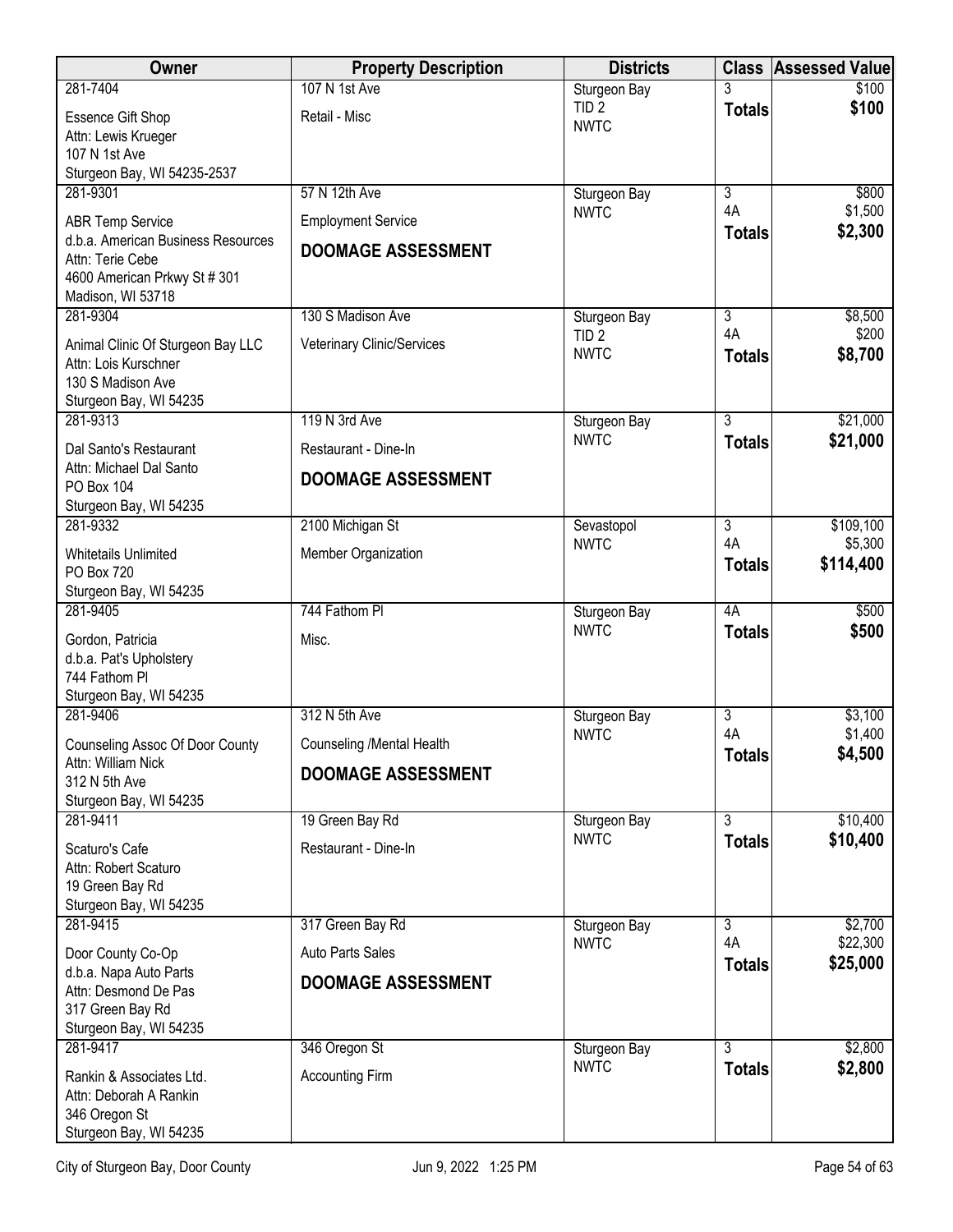| Owner                                                  | <b>Property Description</b>    | <b>Districts</b>                 | <b>Class</b>   | <b>Assessed Value</b> |
|--------------------------------------------------------|--------------------------------|----------------------------------|----------------|-----------------------|
| 281-9423                                               | 608 Kentucky St                | Sturgeon Bay                     |                | \$1,800               |
| StrohHaus                                              | Bed & Breakfast                | <b>NWTC</b>                      | <b>Totals</b>  | \$1,800               |
| Attn: Jaquelyn Stroh                                   |                                |                                  |                |                       |
| 608 Kentucky St                                        |                                |                                  |                |                       |
| Sturgeon Bay, WI 54235<br>281-9427                     | 140 N 3rd Ave                  | Sturgeon Bay                     | $\overline{3}$ | \$3,000               |
|                                                        |                                | <b>NWTC</b>                      | <b>Totals</b>  | \$3,000               |
| Door Ventures, Inc<br>d.b.a. Door County Confectionery | Retail - Misc                  |                                  |                |                       |
| (Store)                                                |                                |                                  |                |                       |
| Attn: Accountant                                       |                                |                                  |                |                       |
| 31 N 3rd Ave                                           |                                |                                  |                |                       |
| Sturgeon Bay, WI 54235<br>281-9430                     | 1843 Michigan St               |                                  | 3              | \$14,100              |
|                                                        |                                | Sturgeon Bay<br><b>NWTC</b>      | 4A             | \$1,200               |
| Lake Shore Health Services LLC                         | <b>Medical Clinic</b>          |                                  | <b>Totals</b>  | \$15,300              |
| d.b.a. Bay Lake Outpatient Surgical<br>Center          |                                |                                  |                |                       |
| Attn: Door County Memorial - Tax                       |                                |                                  |                |                       |
| Accounting                                             |                                |                                  |                |                       |
| 323 S 18th Ave                                         |                                |                                  |                |                       |
| Sturgeon Bay, WI 54235<br>281-9508                     | 13 N 3rd Ave                   | Sturgeon Bay                     | $\overline{3}$ | \$100                 |
|                                                        |                                | TID <sub>2</sub>                 | <b>Totals</b>  | \$100                 |
| Dancing Bear<br>Attn: Dennis Statz                     | Card & Gift Shop               | <b>NWTC</b>                      |                |                       |
| 16 N 5th Ave                                           |                                |                                  |                |                       |
| Sturgeon Bay, WI 54235                                 |                                |                                  |                |                       |
| 281-9511                                               | 625 N 8th Ave                  | Sturgeon Bay                     | 3              | \$8,500               |
| Edward D Jones & Co., LP                               | Securities Broker-Dealer       | <b>NWTC</b>                      | 4A             | \$7,500<br>\$16,000   |
| d.b.a. #05497                                          |                                |                                  | <b>Totals</b>  |                       |
| PO Box 66528<br>St. Louis, MO 63116-6528               |                                |                                  |                |                       |
| 281-9522                                               | 715 Jefferson St               | Sturgeon Bay                     | $\overline{3}$ | $\overline{60}$       |
| Monticello On Jefferson                                | Retail                         | <b>NWTC</b>                      | 4A             | \$100                 |
| Attn: Diane Magolan                                    |                                |                                  | <b>Totals</b>  | \$100                 |
| 715 Jefferson St                                       | <b>DOOMAGE ASSESSMENT</b>      |                                  |                |                       |
| Sturgeon Bay, WI 54235                                 |                                |                                  |                |                       |
| 281-9524                                               | 201 E Yew St Unit B            | Sturgeon Bay<br>TID <sub>1</sub> | 3              | \$200                 |
| Norton Associates Inc/M&J Mnf Inc.                     | Misc.                          | <b>NWTC</b>                      | <b>Totals</b>  | \$200                 |
| Attn: Jim Norton                                       |                                |                                  |                |                       |
| 201 E Yew St Unit B<br>Sturgeon Bay, WI 54235          |                                |                                  |                |                       |
| 281-9527                                               | 118 N 4th Ave                  | Sturgeon Bay                     | $\overline{3}$ | \$100                 |
| Rabach, Stephen                                        | Insurance Agent / Office       | <b>NWTC</b>                      | 4A             | \$0                   |
| d.b.a. State Farm Insurance Agent                      |                                |                                  | <b>Totals</b>  | \$100                 |
| 118 N 4th Ave                                          |                                |                                  |                |                       |
| Sturgeon Bay, WI 54235                                 |                                |                                  |                |                       |
| 281-9533                                               | 644 Tacoma Beach Rd            | Sturgeon Bay<br><b>NWTC</b>      |                |                       |
| <b>Source Building Services</b>                        | Carpenter - General Contractor |                                  | <b>Totals</b>  |                       |
| Attn: David Hoffman<br>644 Tacoma Beach Rd             | <b>DOOMAGE ASSESSMENT</b>      |                                  |                |                       |
| Sturgeon Bay, WI 54235                                 |                                |                                  |                |                       |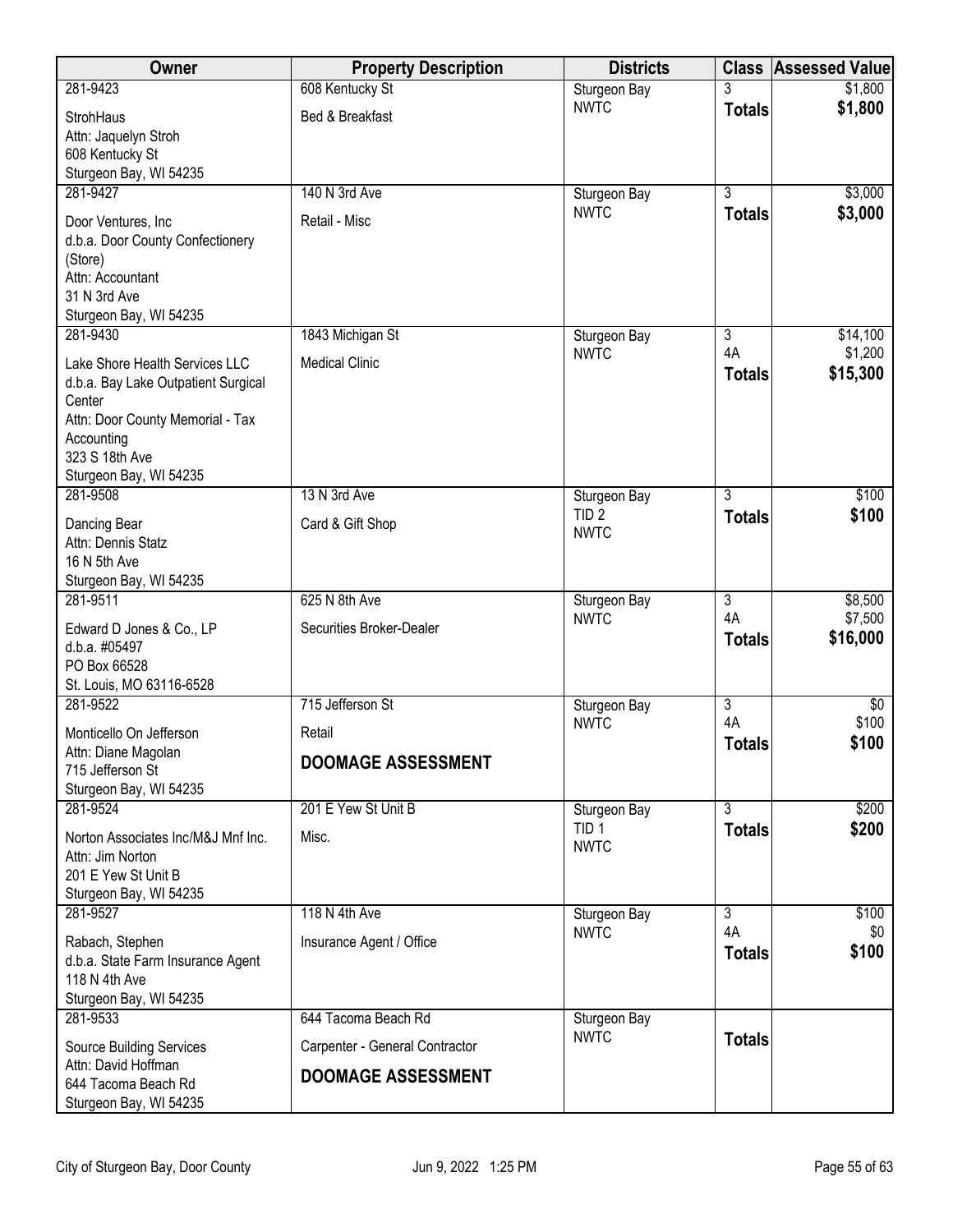| <b>Owner</b>                                       | <b>Property Description</b>    | <b>Districts</b>                |                     | <b>Class Assessed Value</b> |
|----------------------------------------------------|--------------------------------|---------------------------------|---------------------|-----------------------------|
| 281-9539                                           | 133 N 15th Dr                  | Sturgeon Bay                    | 3                   | \$14,900                    |
| Williamstown Bay Apartments                        | <b>Apartment Rentals</b>       | <b>NWTC</b>                     | 4A<br><b>Totals</b> | \$2,800<br>\$17,700         |
| Attn: Carlson Property Holdings                    |                                |                                 |                     |                             |
| <b>PO Box 124</b><br>Spencer, IA 51301             |                                |                                 |                     |                             |
| 281-9545                                           | 21 N 15th Dr                   | Sturgeon Bay                    | $\overline{3}$      | \$2,200                     |
| Wittkamper, William & Amy                          | <b>Apartment Rentals</b>       | <b>NWTC</b>                     | <b>Totals</b>       | \$2,200                     |
| Attn: William S & Amy Wittkamper                   | <b>DOOMAGE ASSESSMENT</b>      |                                 |                     |                             |
| 8 S 320 Blackthorn Ln<br>Naperville, IL 60540-9503 |                                |                                 |                     |                             |
| 281-9547                                           | (scattered)                    | Sturgeon Bay                    | $\overline{3}$      | \$21,600                    |
| GreatAmerica Financial Services Corp               | Leasing                        | <b>NWTC</b>                     | <b>Totals</b>       | \$21,600                    |
| 625 1st St SE                                      |                                |                                 |                     |                             |
| Cedar Rapids, IA 52401                             |                                |                                 |                     |                             |
| 281-9552                                           | 907 Quincy St                  | Sturgeon Bay<br><b>NWTC</b>     | $\overline{3}$      | \$300                       |
| <b>Communications Specialist</b>                   | <b>Wireless Communications</b> |                                 | <b>Totals</b>       | \$300                       |
| Attn: Paul Neuville<br>907 Quincy St               |                                |                                 |                     |                             |
| Sturgeon Bay, WI 54235                             |                                |                                 |                     |                             |
| 281-9603                                           | 230 Keel Ct                    | Sturgeon Bay                    | 3                   | \$1,500                     |
| <b>Stauber Electric</b>                            | Electrical Contractor & Supply | TID <sub>1</sub><br><b>NWTC</b> | 4A<br><b>Totals</b> | \$600<br>\$2,100            |
| 230 Keel Ct<br>Sturgeon Bay, WI 54235              | <b>DOOMAGE ASSESSMENT</b>      |                                 |                     |                             |
| 281-9604                                           | 253 N 1st Ave                  | Sturgeon Bay                    | $\overline{3}$      | \$3,400                     |
| Bay Engineering, Inc                               | Naval Architectural Engineer   | TID <sub>2</sub><br><b>NWTC</b> | 4A                  | \$100                       |
| Attn: Travis Martin                                |                                |                                 | <b>Totals</b>       | \$3,500                     |
| 253 N 1st Ave<br>Sturgeon Bay, WI 54235            |                                |                                 |                     |                             |
| 281-9616                                           | 1009 Egg Harbor Rd             | Sturgeon Bay                    | 3                   | \$1,500                     |
| First Impressions Hair Studio                      | Hair Salon                     | <b>NWTC</b>                     | 4A                  | \$2,300                     |
| Attn: Crystal Brandt                               |                                |                                 | <b>Totals</b>       | \$3,800                     |
| 1009 Egg Harbor Rd                                 | <b>DOOMAGE ASSESSMENT</b>      |                                 |                     |                             |
| Sturgeon Bay, WI 54235<br>281-9621                 | 1456 Shiloh Rd                 | Sturgeon Bay                    | $\overline{3}$      | \$200                       |
|                                                    |                                | <b>NWTC</b>                     | <b>Totals</b>       | \$200                       |
| Mueller Towing & Repair LLC<br>Attn: Chris Mueller | <b>Truck Repair</b>            |                                 |                     |                             |
| PO Box 683                                         |                                |                                 |                     |                             |
| Sturgeon Bay, WI 54235                             |                                |                                 |                     |                             |
| 281-9630                                           | 427 N 18th Ave                 | Sturgeon Bay<br><b>NWTC</b>     | $\overline{3}$      | \$600                       |
| Stawicki, Tina T, CPA                              | <b>Professional Services</b>   |                                 | <b>Totals</b>       | \$600                       |
| 427 N 18th Ave<br>Sturgeon Bay, WI 54235           |                                |                                 |                     |                             |
| 281-9632                                           | 824 Egg Harbor Rd              | Sturgeon Bay                    | $\overline{3}$      | \$2,600                     |
| Vander Leest Soil Testing LLC                      | Services                       | <b>NWTC</b>                     | <b>Totals</b>       | \$2,600                     |
| Attn: Daniel Vander Leest                          |                                |                                 |                     |                             |
| 4421 Cherry Rd                                     | <b>DOOMAGE ASSESSMENT</b>      |                                 |                     |                             |
| Sturgeon Bay, WI 54235                             |                                |                                 |                     |                             |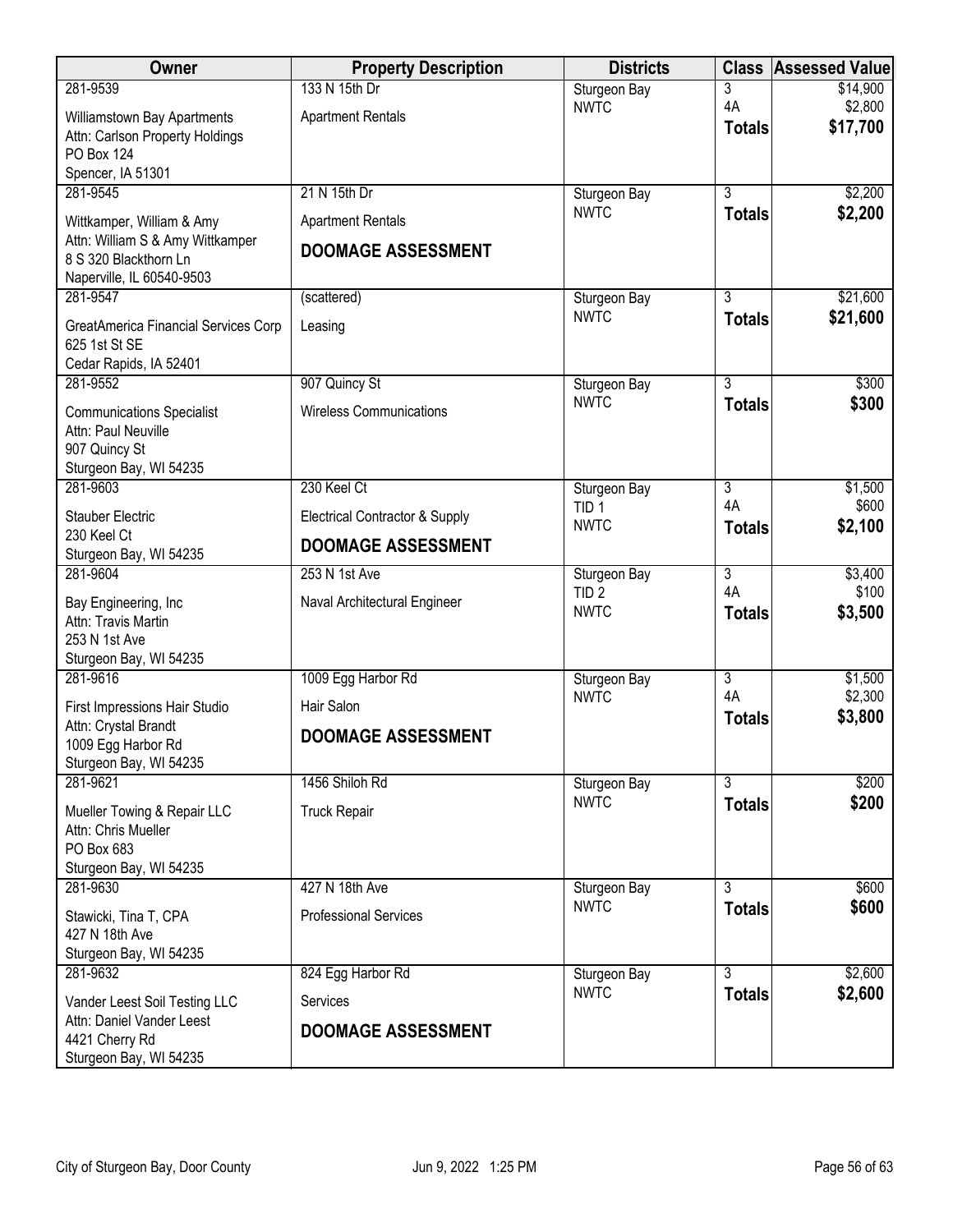| Owner                                           | <b>Property Description</b> | <b>Districts</b>                 | <b>Class</b>         | <b>Assessed Value</b> |
|-------------------------------------------------|-----------------------------|----------------------------------|----------------------|-----------------------|
| 281-9639                                        | 185 E Walnut St             | Sturgeon Bay                     | 3                    | \$3,500               |
| Door County Econ. Dev. Corp.                    | Misc.                       | TID <sub>1</sub><br><b>NWTC</b>  | 4A                   | \$1,500<br>\$5,000    |
| 185 E Walnut St                                 | <b>DOOMAGE ASSESSMENT</b>   |                                  | <b>Totals</b>        |                       |
| Sturgeon Bay, WI 54235                          |                             |                                  |                      |                       |
| 281-9705                                        | 1910 Alabama St             | Sevastopol<br><b>NWTC</b>        | $\overline{3}$<br>4A | \$1,000<br>\$8,600    |
| Aurora Medical Group, Inc                       | <b>Medical Clinic</b>       |                                  | <b>Totals</b>        | \$9,600               |
| d.b.a. (C235: Door County)<br>750 W Virginia St |                             |                                  |                      |                       |
| PO Box 341880                                   |                             |                                  |                      |                       |
| Milwaukee, WI 53204-1539                        |                             |                                  |                      |                       |
| 281-9706                                        | 1910 Alabama St             | Sevastopol                       | 4A                   | \$200                 |
| Auora Pharmacy Inc.                             | Pharmacy                    | <b>NWTC</b>                      | <b>Totals</b>        | \$200                 |
| d.b.a. C511: #1157                              |                             |                                  |                      |                       |
| PO Box 341880<br>Milwaukee, WI 53234-1880       |                             |                                  |                      |                       |
| 281-9710                                        | 817 Circle Ridge PI         | Sturgeon Bay                     | $\overline{3}$       | \$16,700              |
| Cardinal Ridge Residential Care LLC             | Assisted Living             | <b>NWTC</b>                      | 4A                   | \$100                 |
| Attn: Tax Accounting                            |                             |                                  | <b>Totals</b>        | \$16,800              |
| PO Box 11966                                    |                             |                                  |                      |                       |
| Green Bay, WI 54307-1966                        |                             |                                  |                      |                       |
| 281-9715                                        | 12 N 3rd Ave                | Sturgeon Bay<br><b>NWTC</b>      | $\overline{3}$<br>4A | \$19,600<br>\$9,400   |
| Door County Candy                               | Candy & Ice Cream Shop      |                                  | <b>Totals</b>        | \$29,000              |
| Attn: Terry Ulman<br>12 N 3rd Ave               | <b>DOOMAGE ASSESSMENT</b>   |                                  |                      |                       |
| Sturgeon Bay, WI 54235                          |                             |                                  |                      |                       |
| 281-9719                                        | 850 S Lansing Ave           | Sturgeon Bay                     | $\overline{3}$       | \$9,500               |
| Eagle Mechanical Inc.                           | Plumbing & HVAC Contractor  | TID <sub>1</sub>                 | <b>Totals</b>        | \$9,500               |
| 850 S Lansing Ave                               |                             | <b>NWTC</b>                      |                      |                       |
| Sturgeon Bay, WI 54235                          |                             |                                  |                      |                       |
| 281-9732                                        | 751 Jefferson St            | Sturgeon Bay<br><b>NWTC</b>      | $\overline{3}$<br>4A | \$400<br>\$1,400      |
| Door County Rubber Stamps LLC                   | Retail                      |                                  | <b>Totals</b>        | \$1,800               |
| Attn: Theresa Hansen<br>751 Jefferson St        | <b>DOOMAGE ASSESSMENT</b>   |                                  |                      |                       |
| Sturgeon Bay, WI 54235                          |                             |                                  |                      |                       |
| 281-9800                                        | 50 W Larch St               | Sturgeon Bay                     | $\overline{3}$       | \$31,500              |
| <b>Bridgeport Waterfront Resort</b>             | Condo Assoc/Lodging         | TID <sub>2</sub><br><b>NWTC</b>  | 4A                   | \$9,900               |
| 50 W Larch St                                   |                             |                                  | <b>Totals</b>        | \$41,400              |
| Sturgeon Bay, WI 54235                          |                             |                                  |                      |                       |
| 281-9801                                        | 50 W Larch St Unit 101      | Sturgeon Bay<br>TID <sub>2</sub> | 3<br><b>Totals</b>   | \$800<br>\$800        |
| Lynlee A. Hehli                                 |                             | <b>NWTC</b>                      |                      |                       |
| Peter D. Hehli<br>W7484 Lakeview Ct             |                             |                                  |                      |                       |
| Greenville, WI 54942                            |                             |                                  |                      |                       |
| 281-9802                                        | 50 W Larch St Unit 102      | Sturgeon Bay                     | $\overline{3}$       | \$1,200               |
| Lynlee A. Hehli                                 |                             | TID <sub>2</sub>                 | <b>Totals</b>        | \$1,200               |
| Peter D. Hehli                                  |                             | <b>NWTC</b>                      |                      |                       |
| W7484 Lakeview Ct                               |                             |                                  |                      |                       |
| Greenville, WI 54942                            |                             |                                  |                      |                       |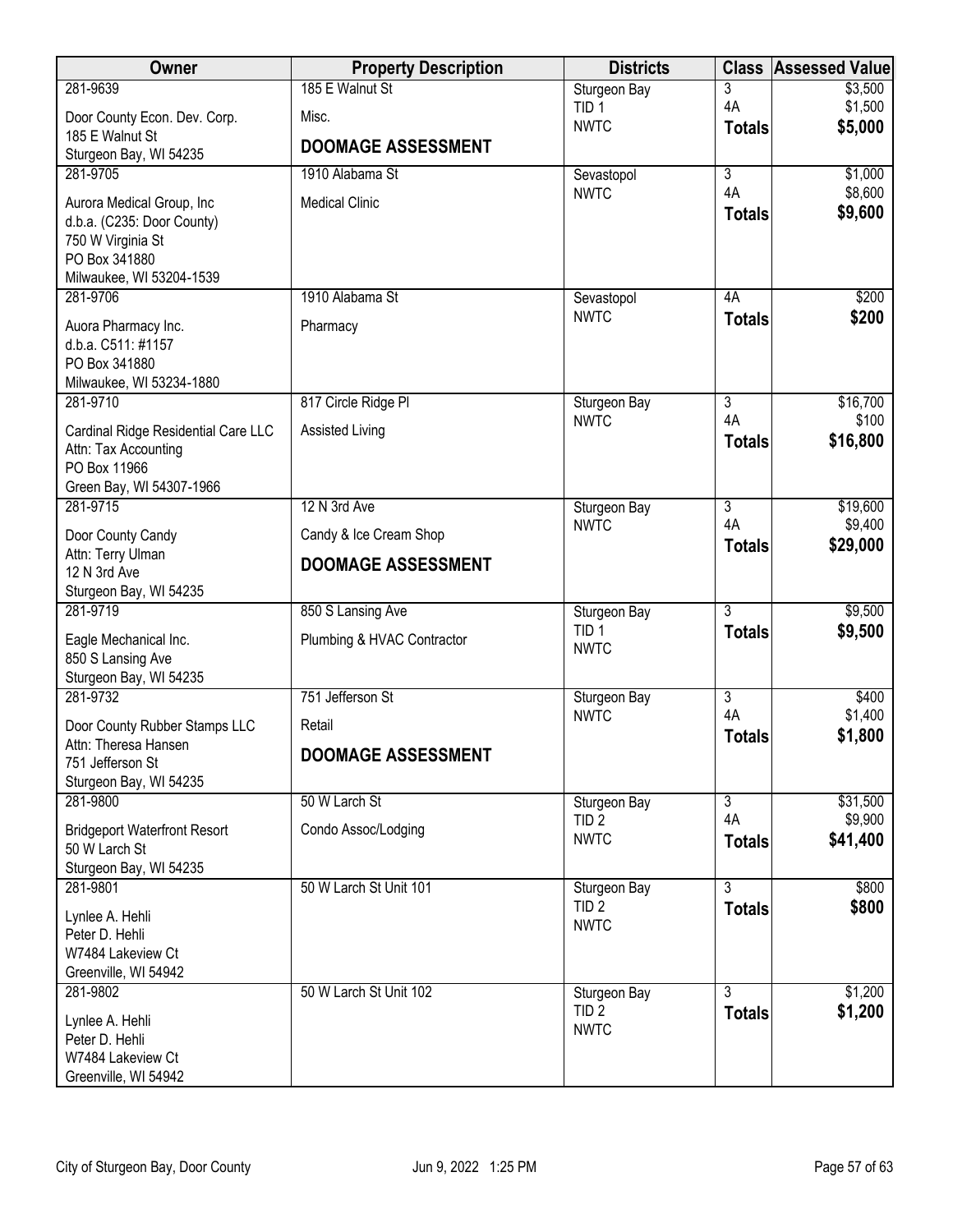| Owner                                              | <b>Property Description</b> | <b>Districts</b>                 |                | <b>Class Assessed Value</b> |
|----------------------------------------------------|-----------------------------|----------------------------------|----------------|-----------------------------|
| 281-9803                                           | 50 W Larch St Unit 104      | Sturgeon Bay                     |                | \$800                       |
| Ferek, Albert                                      | <b>Bridgeport Condos</b>    | TID <sub>2</sub>                 | <b>Totals</b>  | \$800                       |
| Mary A. Ferek                                      |                             | <b>NWTC</b>                      |                |                             |
| 1340 New London Ct                                 |                             |                                  |                |                             |
| Carol Stream, IL 60188                             |                             |                                  |                |                             |
| 281-9804                                           | 50 W Larch St Unit 105      | Sturgeon Bay                     | $\overline{3}$ | \$800                       |
| Travis M & Jessica L Ullmer                        | <b>Bridgeport Condos</b>    | TID <sub>2</sub>                 | <b>Totals</b>  | \$800                       |
| N6044 Vine Rd                                      |                             | <b>NWTC</b>                      |                |                             |
| Seymour, WI 54165                                  |                             |                                  |                |                             |
| 281-9805                                           | 50 W Larch St Unit 106      | Sturgeon Bay                     | $\overline{3}$ | \$800                       |
| Vollenwei, Jeffrey L                               | <b>Bridgeport Condos</b>    | TID <sub>2</sub>                 | <b>Totals</b>  | \$800                       |
| 705 N Main St                                      |                             | <b>NWTC</b>                      |                |                             |
| Kewaunee, WI 54216-1050                            |                             |                                  |                |                             |
| 281-9806                                           | 50 W Larch St Unit 107      | Sturgeon Bay                     | 3              | \$800                       |
| Birmingham, Thad Et Al                             | <b>Bridgeport Condos</b>    | TID <sub>2</sub>                 | <b>Totals</b>  | \$800                       |
| Kathy Birmingham, Et Al BPC#107                    |                             | <b>NWTC</b>                      |                |                             |
| 909 Jefferson Pl                                   |                             |                                  |                |                             |
| Sturgeon Bay, WI 54235                             |                             |                                  |                |                             |
| 281-9807                                           | 50 W Larch St Unit 108      | Sturgeon Bay                     | $\overline{3}$ | \$800                       |
| Warren, Mary Catherine                             | <b>Bridgeport Condos</b>    | TID <sub>2</sub>                 | <b>Totals</b>  | \$800                       |
| N114 W15871 Red Oak Cir                            |                             | <b>NWTC</b>                      |                |                             |
| Germantown, WI 53022                               |                             |                                  |                |                             |
| 281-9808                                           | 50 W Larch St Unit 109      | Sturgeon Bay                     | $\overline{3}$ | \$800                       |
|                                                    |                             | TID <sub>2</sub>                 | <b>Totals</b>  | \$800                       |
| Terence L Thompson Trust<br>7442 Elms Rd           | <b>Bridgeport Condos</b>    | <b>NWTC</b>                      |                |                             |
| Sturgeon Bay, WI 54235                             |                             |                                  |                |                             |
| 281-9809                                           | 50 W Larch St Unit 110      | Sturgeon Bay                     | $\overline{3}$ | \$800                       |
|                                                    |                             | TID <sub>2</sub>                 | <b>Totals</b>  | \$800                       |
| Schittone, Victor A and Laurel                     | <b>Bridgeport Condos</b>    | <b>NWTC</b>                      |                |                             |
| 2335 Laurelwood Dr<br>Thousand Oaks, CA 91362-1610 |                             |                                  |                |                             |
| 281-9810                                           | 50 W Larch St Unit 111      | Sturgeon Bay                     | 3              | \$600                       |
|                                                    |                             | TID <sub>2</sub>                 | <b>Totals</b>  | \$600                       |
| William and Julie Engelson                         | <b>Bridgeport Condos</b>    | <b>NWTC</b>                      |                |                             |
| 7758 W Lockland Ct<br>Peoria, AZ 85382-4015        |                             |                                  |                |                             |
| 281-9811                                           | 50 W Larch St Unit 112      | Sturgeon Bay                     | 3              | \$600                       |
|                                                    |                             | TID <sub>2</sub>                 | <b>Totals</b>  | \$600                       |
| Rabideau, Charles Trust                            | <b>Bridgeport Condos</b>    | <b>NWTC</b>                      |                |                             |
| 769 Melanie Ln                                     |                             |                                  |                |                             |
| Oneida, WI 54155<br>281-9812                       | 50 W Larch St Unit 113      |                                  | $\overline{3}$ | \$600                       |
|                                                    |                             | Sturgeon Bay<br>TID <sub>2</sub> |                | \$600                       |
| George E & Doris E Bodenner Trst                   | <b>Bridgeport Condos</b>    | <b>NWTC</b>                      | <b>Totals</b>  |                             |
| 856 S 15th Ave                                     |                             |                                  |                |                             |
| Sturgeon Bay, WI 54235                             |                             |                                  |                |                             |
| 281-9813                                           | 50 W Larch St Unit 114      | Sturgeon Bay                     | $\overline{3}$ | \$600                       |
| Buhl, Nancy Trust                                  | <b>Bridgeport Condos</b>    | TID <sub>2</sub><br><b>NWTC</b>  | <b>Totals</b>  | \$600                       |
| Attn: Nancy P Buhl                                 |                             |                                  |                |                             |
| 4575 Laurie Ln                                     |                             |                                  |                |                             |
| Sturgeon Bay, WI 53235                             |                             |                                  |                |                             |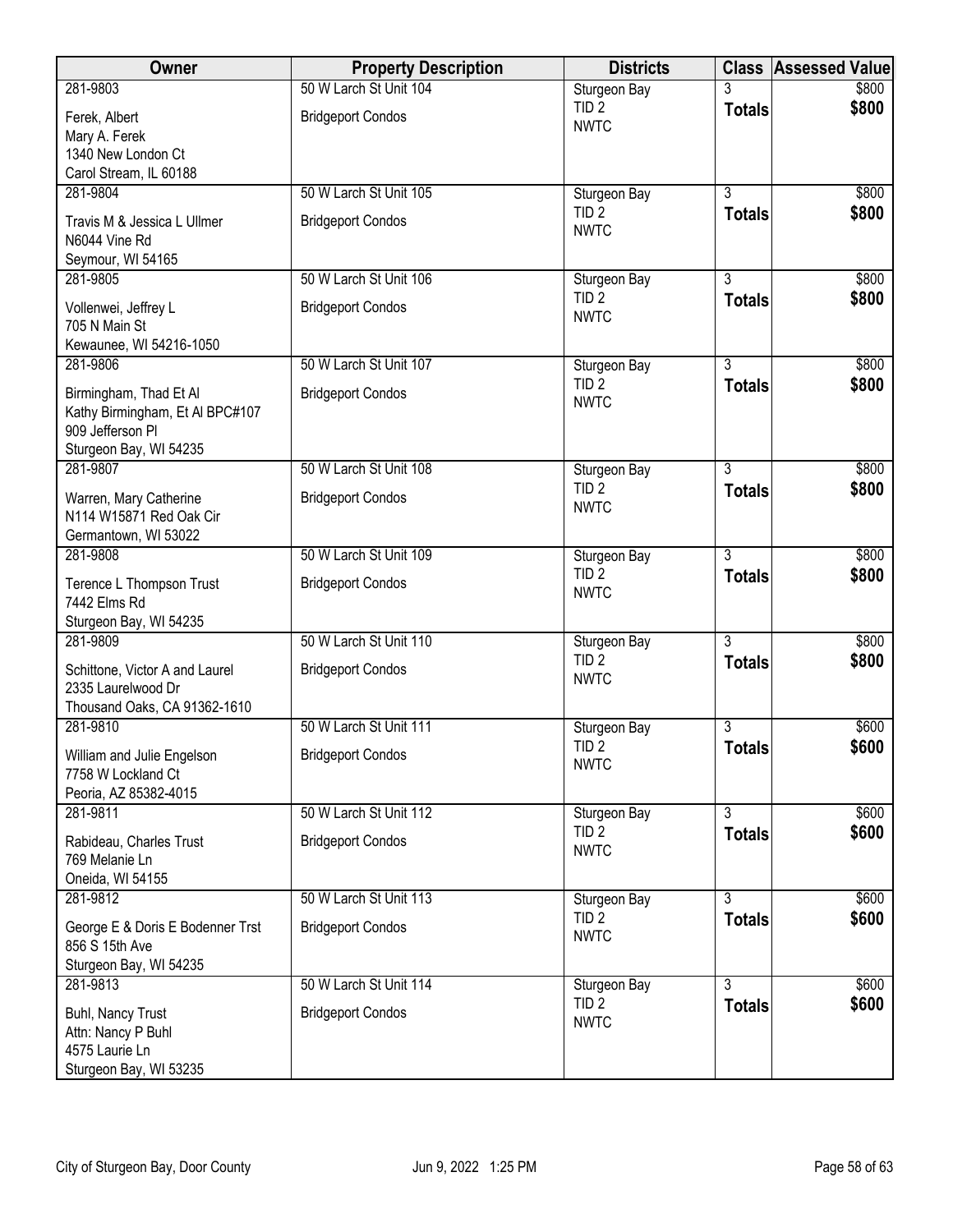| Owner                                                                             | <b>Property Description</b> | <b>Districts</b>                |                | <b>Class Assessed Value</b> |
|-----------------------------------------------------------------------------------|-----------------------------|---------------------------------|----------------|-----------------------------|
| 281-9814                                                                          | 50 W Larch St Unit 115      | Sturgeon Bay                    |                | \$800                       |
| Kistler, Brian T & Annastacia<br>1346 Barkman Dr                                  | <b>Bridgeport Condos</b>    | TID <sub>2</sub><br><b>NWTC</b> | <b>Totals</b>  | \$800                       |
| St. Louis, MO 63146                                                               |                             |                                 |                |                             |
| 281-9815                                                                          | 50 W Larch St Unit 119      | Sturgeon Bay                    | $\overline{3}$ | \$1,200                     |
| Russel Irrv Trust<br>18W221 Buckingham Lane<br>Villa Park, IL 60181-6984          | <b>Bridgeport Condos</b>    | TID <sub>2</sub><br><b>NWTC</b> | <b>Totals</b>  | \$1,200                     |
| 281-9816                                                                          | 50 W Larch St Unit 121      | Sturgeon Bay                    | $\overline{3}$ | \$800                       |
| Paul Shefchik Etal et al<br>3835 Sand Bay Ln<br>Sturgeon Bay, WI 54235            | <b>Bridgeport Condos</b>    | TID <sub>2</sub><br><b>NWTC</b> | <b>Totals</b>  | \$800                       |
| 281-9817                                                                          | 50 W Larch St Unit 124      | Sturgeon Bay                    | $\overline{3}$ | \$800                       |
| Guilette, Barth<br>3491 Rileys Bay Rd<br>Sturgeon Bay, WI 54235                   | <b>Bridgeport Condos</b>    | TID <sub>2</sub><br><b>NWTC</b> | <b>Totals</b>  | \$800                       |
| 281-9818                                                                          | 50 W Larch St Unit 125      | Sturgeon Bay                    | $\overline{3}$ | \$1,200                     |
| Unneland, Hans A & Ritha<br>Kvernbakken 40<br>Trollaasen 01414 Norway             | <b>Bridgeport Condos</b>    | TID <sub>2</sub><br><b>NWTC</b> | <b>Totals</b>  | \$1,200                     |
| 281-9819                                                                          | 50 W Larch St Unit 126      | Sturgeon Bay                    | $\overline{3}$ | \$800                       |
| Austads,, LLC<br>321 Jefferson St<br>Sturgeon Bay, WI 54235                       | <b>Bridgeport Condos</b>    | TID <sub>2</sub><br><b>NWTC</b> | <b>Totals</b>  | \$800                       |
| 281-9820                                                                          | 50 W Larch St Unit 201      | Sturgeon Bay                    | $\overline{3}$ | \$800                       |
| Young Trust, Nancy J<br>4011 W Stormy Lake Rd<br>Conover, WI 54519-9545           | <b>Bridgeport Condos</b>    | TID <sub>2</sub><br><b>NWTC</b> | <b>Totals</b>  | \$800                       |
| 281-9821                                                                          | 50 W Larch St Unit 202      | Sturgeon Bay                    | $\overline{3}$ | \$1,200                     |
| Thomas, Susan E.<br>Attn: Susan E. Thomas<br>PO Box 114<br>Sturgeon Bay, WI 54235 | <b>Bridgeport Condos</b>    | TID <sub>2</sub><br><b>NWTC</b> | <b>Totals</b>  | \$1,200                     |
| 281-9822                                                                          | 50 W Larch St Unit 204      | Sturgeon Bay                    | 3              | \$800                       |
| Valdez Irrevocable Family Trst<br>25W769 White Birch LN<br>Wheaton, IL 60189-5900 | <b>Bridgeport Condos</b>    | TID <sub>2</sub><br><b>NWTC</b> | <b>Totals</b>  | \$800                       |
| 281-9823                                                                          | 50 W Larch St Unit 205      | Sturgeon Bay                    | $\overline{3}$ | \$800                       |
| Jore, David T & Lori A<br>2600 E Dietzen Dr<br>Appleton, WI 54915                 | <b>Bridgeport Condos</b>    | TID <sub>2</sub><br><b>NWTC</b> | <b>Totals</b>  | \$800                       |
| 281-9824                                                                          | 50 W Larch St Unit 206      | Sturgeon Bay                    | $\overline{3}$ | \$800                       |
| The Papa Bill Trust<br>21956 N Hickory Hill Dr<br>Killdeer, IL 60047              | <b>Bridgeport Condos</b>    | TID <sub>2</sub><br><b>NWTC</b> | <b>Totals</b>  | \$800                       |
| 281-9825                                                                          | 50 W Larch St Unit 207      | Sturgeon Bay                    | 3              | \$800                       |
| Ralph M. & Carolyn R Bergman Trust<br>5370 Pine Tree Rd<br>Sturgeon Bay, WI 54235 | <b>Bridgeport Condos</b>    | TID <sub>2</sub><br><b>NWTC</b> | <b>Totals</b>  | \$800                       |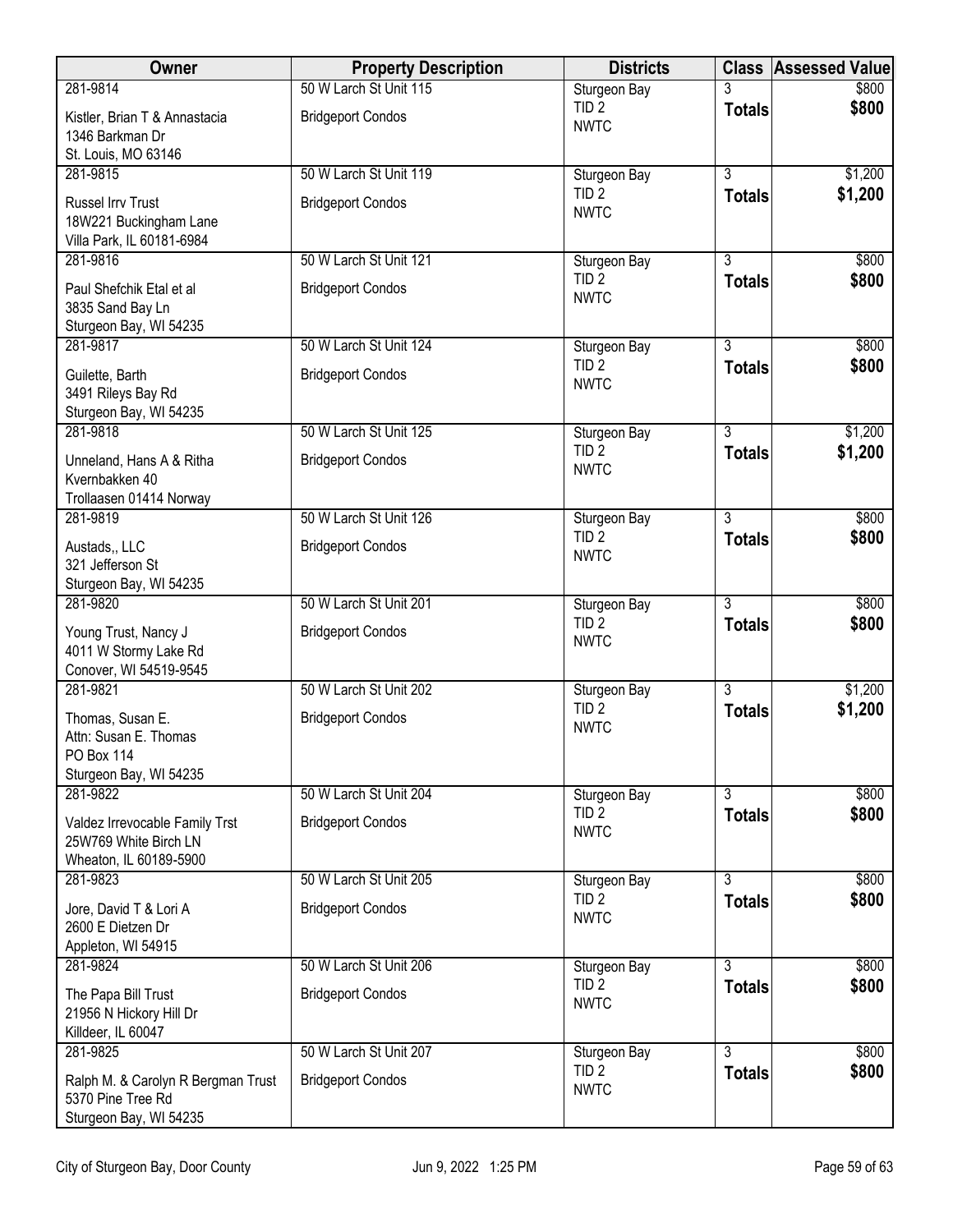| Owner                                                                                  | <b>Property Description</b> | <b>Districts</b>                 |                | <b>Class Assessed Value</b> |
|----------------------------------------------------------------------------------------|-----------------------------|----------------------------------|----------------|-----------------------------|
| 281-9826                                                                               | 50 W Larch St Unit 208      | Sturgeon Bay                     |                | \$800                       |
| Wesley Bridgeport LLC<br>21956 Hickory Hill Dr                                         | <b>Bridgeport Condos</b>    | TID <sub>2</sub><br><b>NWTC</b>  | <b>Totals</b>  | \$800                       |
| Kildeer, IL 60047                                                                      |                             |                                  |                |                             |
| 281-9827                                                                               | 50 W Larch St Unit 209      | Sturgeon Bay                     | $\overline{3}$ | \$800                       |
| <b>Torti Erdman Living Trust</b><br>1630 Wheeler Rd Unit 201<br>Madison, WI 53704-8473 | <b>Bridgeport Condos</b>    | TID <sub>2</sub><br><b>NWTC</b>  | <b>Totals</b>  | \$800                       |
| 281-9828                                                                               | 50 W Larch St Unit 210      | Sturgeon Bay                     | $\overline{3}$ | \$800                       |
| Sterioti, Robt. A. & Anna M.<br>1112 Valencia Dr<br>Shorewood, IL 60404                | <b>Bridgeport Condos</b>    | TID <sub>2</sub><br><b>NWTC</b>  | <b>Totals</b>  | \$800                       |
| 281-9829                                                                               | 50 W Larch St Unit 211      | Sturgeon Bay                     | $\overline{3}$ | \$600                       |
| James C Pankratz Trust II<br>1505 Cove Rd<br>Sturgeon Bay, WI 54235                    | <b>Bridgeport Condos</b>    | TID <sub>2</sub><br><b>NWTC</b>  | <b>Totals</b>  | \$600                       |
| 281-9830                                                                               | 50 W Larch St Unit 212      | Sturgeon Bay                     | $\overline{3}$ | \$600                       |
| Spencer, Gary<br>Spencer, Wanda<br>N9311 Rosebud Ln                                    | <b>Bridgeport Condos</b>    | TID <sub>2</sub><br><b>NWTC</b>  | <b>Totals</b>  | \$600                       |
| Appleton, WI 53915<br>281-9831                                                         | 50 W Larch St Unit 213      |                                  | $\overline{3}$ | \$600                       |
|                                                                                        |                             | Sturgeon Bay<br>TID <sub>2</sub> | <b>Totals</b>  | \$600                       |
| Tong, John & Jean Trust<br>3624 N Duluth Ave<br>Sturgeon Bay, WI 54235                 | <b>Bridgeport Condos</b>    | <b>NWTC</b>                      |                |                             |
| 281-9832                                                                               | 50 W Larch St Unit 214      | Sturgeon Bay                     | $\overline{3}$ | \$600                       |
| Claflin, Kelly J.<br>Attn: Kelly J. Claflin<br>4500 Vagen Ln<br>New Franken, WI 54229  | <b>Bridgeport Condos</b>    | TID <sub>2</sub><br><b>NWTC</b>  | <b>Totals</b>  | \$600                       |
| 281-9833                                                                               | 50 W Larch St Unit 215      | Sturgeon Bay                     | 3              | \$800                       |
| Flaten, Brian S & Julie A<br>803 1st St E<br>Hasting, MN 55033-1333                    | <b>Bridgeport Condos</b>    | TID <sub>2</sub><br><b>NWTC</b>  | <b>Totals</b>  | \$800                       |
| 281-9834                                                                               | 50 W Larch St Unit 216      | Sturgeon Bay                     | $\overline{3}$ | \$600                       |
| Doorland Investments LLC<br>3364 S Willow Rd<br>Sturgeon Bay, WI 54235                 | <b>Bridgeport Condos</b>    | TID <sub>2</sub><br><b>NWTC</b>  | <b>Totals</b>  | \$600                       |
| 281-9835                                                                               | 50 W Larch St Unit 218      | Sturgeon Bay                     | $\overline{3}$ | \$800                       |
| Shefchik, Gary & Cheryl<br>1105 S 19th Ave<br>Sturgeon Bay, WI 54235                   | <b>Bridgeport Condos</b>    | TID <sub>2</sub><br><b>NWTC</b>  | <b>Totals</b>  | \$800                       |
| 281-9836                                                                               | 50 W Larch St Unit 219      | Sturgeon Bay                     | $\overline{3}$ | \$1,200                     |
| Young, Nancy J<br>4011 W Stormy Lake Rd<br>Conover, WI 54519-9545                      | <b>Bridgeport Condos</b>    | TID <sub>2</sub><br><b>NWTC</b>  | <b>Totals</b>  | \$1,200                     |
| 281-9837                                                                               | 50 W Larch St Unit 220      | Sturgeon Bay                     | 3              | \$800                       |
| Torti Erdman Living Trust<br>1630 Wheeler Rd Unit 201<br>Madison, WI 53704-8473        | <b>Bridgeport Condos</b>    | TID <sub>2</sub><br><b>NWTC</b>  | <b>Totals</b>  | \$800                       |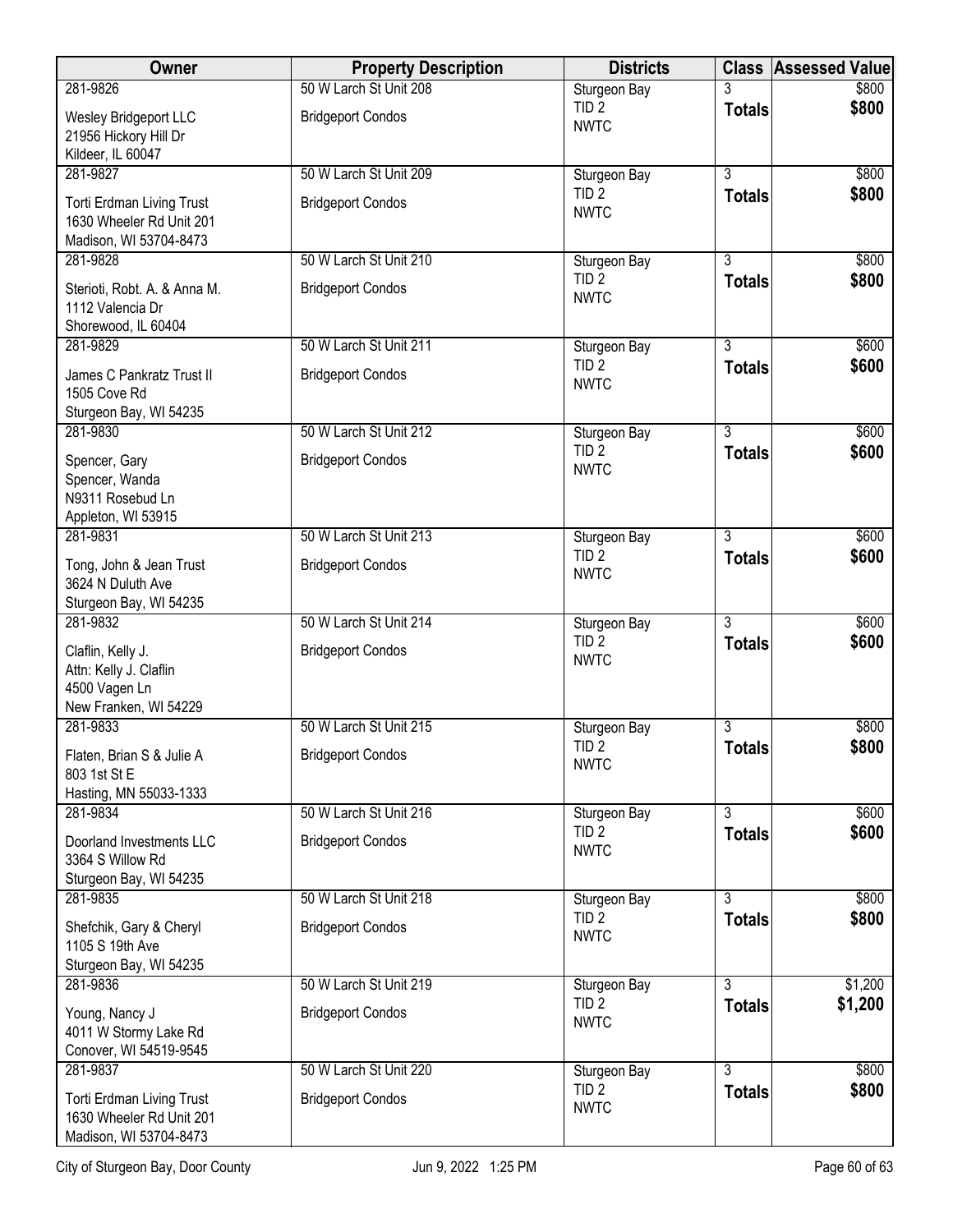| Owner                                                                                               | <b>Property Description</b> | <b>Districts</b>                |                | <b>Class Assessed Value</b> |
|-----------------------------------------------------------------------------------------------------|-----------------------------|---------------------------------|----------------|-----------------------------|
| 281-9838                                                                                            | 50 W Larch St Unit 221      | Sturgeon Bay                    |                | \$800                       |
| David & Anita Mc Donald Trst<br>9694 Lin Wood Ln                                                    | <b>Bridgeport Condos</b>    | TID <sub>2</sub><br><b>NWTC</b> | <b>Totals</b>  | \$800                       |
| Woodruff, WI 54568                                                                                  |                             |                                 |                |                             |
| 281-9839                                                                                            | 50 W Larch St Unit 224      | Sturgeon Bay                    | $\overline{3}$ | \$800                       |
| Hatco Corporation<br>d.b.a. Bridgeport Condos<br>PO Box 340500                                      | <b>Bridgeport Condos</b>    | TID <sub>2</sub><br><b>NWTC</b> | <b>Totals</b>  | \$800                       |
| Milwaukee, WI 53234<br>281-9840                                                                     | 50 W Larch St Unit 225      | Sturgeon Bay                    | 3              | \$1,200                     |
| Feeney Trst, Barbara<br>460 Windmill Rd<br>Brooklyn, WI 53521                                       | <b>Bridgeport Condos</b>    | TID <sub>2</sub><br><b>NWTC</b> | <b>Totals</b>  | \$1,200                     |
| 281-9841                                                                                            | 50 W Larch St Unit 226      | Sturgeon Bay                    | $\overline{3}$ | \$800                       |
| Kenneth C. Wochos & Linda M Wochos<br>Revocable Trust<br>407 Willow Dr<br>Fon Du Lac, WI 54935-1925 | <b>Bridgeport Condos</b>    | TID <sub>2</sub><br><b>NWTC</b> | <b>Totals</b>  | \$800                       |
| 281-9842                                                                                            | 50 W Larch St Unit 301      | Sturgeon Bay                    | $\overline{3}$ | \$400                       |
| Harborside Development LLC<br>4262 Bellhaven Ln<br>Oshkosh, WI 54904                                | <b>Bridgeport Condos</b>    | TID <sub>2</sub><br><b>NWTC</b> | <b>Totals</b>  | \$400                       |
| 281-9843                                                                                            | 50 W Larch St Unit 302      | Sturgeon Bay                    | $\overline{3}$ | \$1,200                     |
| Harborside Development LLC<br>4262 Bellhaven Ln<br>Oshkosh, WI 54904                                | <b>Bridgeport Condos</b>    | TID <sub>2</sub><br><b>NWTC</b> | <b>Totals</b>  | \$1,200                     |
| 281-9844                                                                                            | 50 W Larch St Unit 304      | Sturgeon Bay                    | $\overline{3}$ | \$400                       |
| Jordan J. Shefchik ET AL<br>Attn: Fran Shefchik<br>1237 N 8th Ave<br>Sturgeon Bay, WI 54235         | <b>Bridgeport Condos</b>    | TID <sub>2</sub><br><b>NWTC</b> | <b>Totals</b>  | \$400                       |
| 281-9845                                                                                            | 50 W Larch St Unit 305      | Sturgeon Bay                    | 3              | \$800                       |
| The Roger L & Karen M Utnehmer<br>Revocable Trust<br>151201 Dragonwing Ln<br>Wausau, WI 54401-6693  | <b>Bridgeport Condos</b>    | TID <sub>2</sub><br><b>NWTC</b> | <b>Totals</b>  | \$800                       |
| 281-9846                                                                                            | 50 W Larch St Unit 307      | Sturgeon Bay                    | 3              | \$800                       |
| Terence L Thompson Trust<br>7442 Elms Rd                                                            | <b>Bridgeport Condos</b>    | TID <sub>2</sub><br><b>NWTC</b> | <b>Totals</b>  | \$800                       |
| Sturgeon Bay, WI 54235<br>281-9847                                                                  | 50 W Larch St Unit 308      | Sturgeon Bay                    | $\overline{3}$ | \$400                       |
| Phillips, Dave & Lori<br>N13 W6619 Cedarburg Trl<br>Cedarburg, WI 53012                             | <b>Bridgeport Condos</b>    | TID <sub>2</sub><br><b>NWTC</b> | <b>Totals</b>  | \$400                       |
| 281-9848                                                                                            | 50 W Larch St Unit 309      | Sturgeon Bay                    | $\overline{3}$ | \$800                       |
| Spencer, De Los E.<br>7503 Ligustrum<br>Punta Gorda, FL 33955                                       | <b>Bridgeport Condos</b>    | TID <sub>2</sub><br><b>NWTC</b> | <b>Totals</b>  | \$800                       |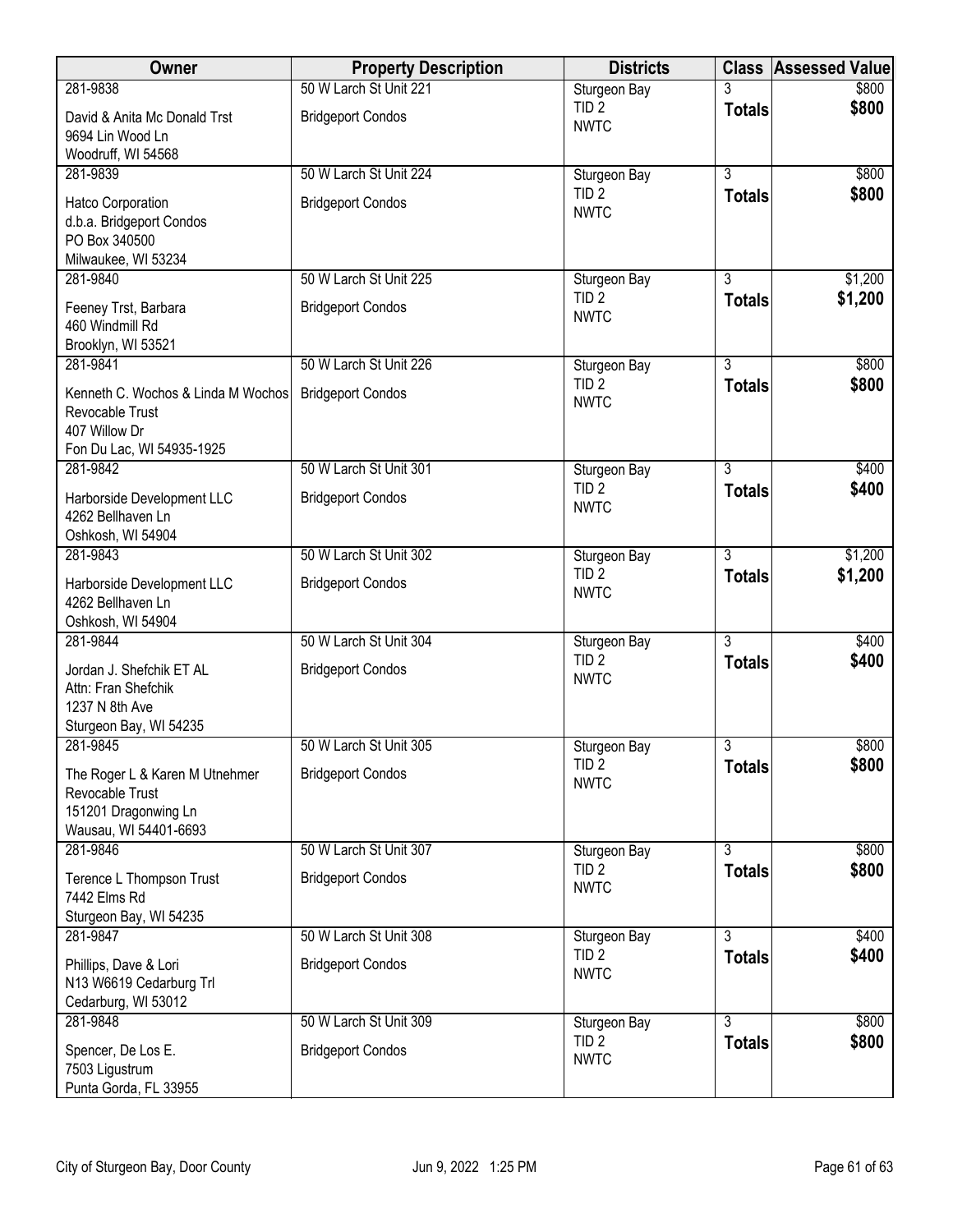| Owner                                   | <b>Property Description</b> | <b>Districts</b>                 |                | <b>Class Assessed Value</b> |
|-----------------------------------------|-----------------------------|----------------------------------|----------------|-----------------------------|
| 281-9849                                | 50 W Larch St Unit 312      | Sturgeon Bay                     |                | \$400                       |
| Daniel E. Beck                          | <b>Bridgeport Condos</b>    | TID <sub>2</sub>                 | <b>Totals</b>  | \$400                       |
| 3925 Roalkvam Rd                        |                             | <b>NWTC</b>                      |                |                             |
| Sturgeon Bay, WI 54235                  |                             |                                  |                |                             |
| 281-9850                                | 50 W Larch St Unit 313      | Sturgeon Bay                     | $\overline{3}$ | \$600                       |
| Door Havens LLC                         | <b>Bridgeport Condos</b>    | TID <sub>2</sub><br><b>NWTC</b>  | <b>Totals</b>  | \$600                       |
| 1810 W Princeton Ct                     |                             |                                  |                |                             |
| Lake Forest, IL 60045                   |                             |                                  |                |                             |
| 281-9851                                | 50 W Larch St Unit 314      | Sturgeon Bay                     | $\overline{3}$ | \$600                       |
| Bridge Harbor, LLC                      | <b>Bridgeport Condos</b>    | TID <sub>2</sub><br><b>NWTC</b>  | <b>Totals</b>  | \$600                       |
| 3957 Robin Ln                           |                             |                                  |                |                             |
| Green Bay, WI 54313                     |                             |                                  |                |                             |
| 281-9852                                | 50 W Larch St Unit 316      | Sturgeon Bay                     | 3              | \$400                       |
| Jore, David T & Lori A                  | <b>Bridgeport Condos</b>    | TID <sub>2</sub>                 | <b>Totals</b>  | \$400                       |
| 2600 E Dietzen Dr                       |                             | <b>NWTC</b>                      |                |                             |
| Appleton, WI 54915                      |                             |                                  |                |                             |
| 281-9853                                | 50 W Larch St Unit 318      | Sturgeon Bay                     | $\overline{3}$ | \$400                       |
| Pankratz, James C Rev. Trust III        | <b>Bridgeport Condos</b>    | TID <sub>2</sub>                 | <b>Totals</b>  | \$400                       |
| 1505 Cove Rd                            |                             | <b>NWTC</b>                      |                |                             |
| Sturgeon Bay, WI 54235                  |                             |                                  |                |                             |
| 281-9854                                | 50 W Larch St Unit 319      | Sturgeon Bay                     | $\overline{3}$ | \$1,200                     |
| Kraninger, 10500 Partnership            | <b>Bridgeport Condos</b>    | TID <sub>2</sub>                 | <b>Totals</b>  | \$1,200                     |
| Attn: Jo Ann Kraninger                  |                             | <b>NWTC</b>                      |                |                             |
| 13709 N Martin Way                      |                             |                                  |                |                             |
| Mequon, WI 53097-1751                   |                             |                                  |                |                             |
| 281-9855                                | 50 W Larch St Unit 320      | Sturgeon Bay<br>TID <sub>2</sub> | $\overline{3}$ | \$800                       |
| Roy R. Peterson                         | <b>Bridgeport Condos</b>    | <b>NWTC</b>                      | <b>Totals</b>  | \$800                       |
| Joanne A. Peterson                      |                             |                                  |                |                             |
| 1335 11th Ave # 301                     |                             |                                  |                |                             |
| Grafton, WI 53024<br>281-9856           | 50 W Larch St Unit 321      | Sturgeon Bay                     | 3              | \$800                       |
|                                         |                             | TID <sub>2</sub>                 | <b>Totals</b>  | \$800                       |
| Wochos, Kenneth & Linda                 | <b>Bridgeport Condos</b>    | <b>NWTC</b>                      |                |                             |
| 407 Willow Dr                           |                             |                                  |                |                             |
| Fond Du Lac, WI 54935<br>281-9857       | 50 W Larch St Unit 324      | Sturgeon Bay                     | 3              | \$400                       |
|                                         |                             | TID <sub>2</sub>                 | <b>Totals</b>  | \$400                       |
| Kelnhofer, Paul & Diane M               | <b>Bridgeport Condos</b>    | <b>NWTC</b>                      |                |                             |
| PO Box 135<br>Sister Bay, WI 54234-0135 |                             |                                  |                |                             |
| 281-9858                                | 50 W Larch St Unit 325      | Sturgeon Bay                     | $\overline{3}$ | \$1,200                     |
|                                         |                             | TID <sub>2</sub>                 | <b>Totals</b>  | \$1,200                     |
| Jon Sisulak Et Al                       | <b>Bridgeport Condos</b>    | <b>NWTC</b>                      |                |                             |
| Jeffery T. Slavik<br>8515 S Deerwood Ln |                             |                                  |                |                             |
| Franklin, WI 53132                      |                             |                                  |                |                             |
| 281-9859                                | 50 W Larch St Unit 326      | Sturgeon Bay                     | $\overline{3}$ | \$400                       |
| Daniel E. Curtis                        | <b>Bridgeport Condos</b>    | TID <sub>2</sub>                 | <b>Totals</b>  | \$400                       |
| 15940 Citrus Knoll Dr                   |                             | <b>NWTC</b>                      |                |                             |
| Winter Garden, FL 34787                 |                             |                                  |                |                             |